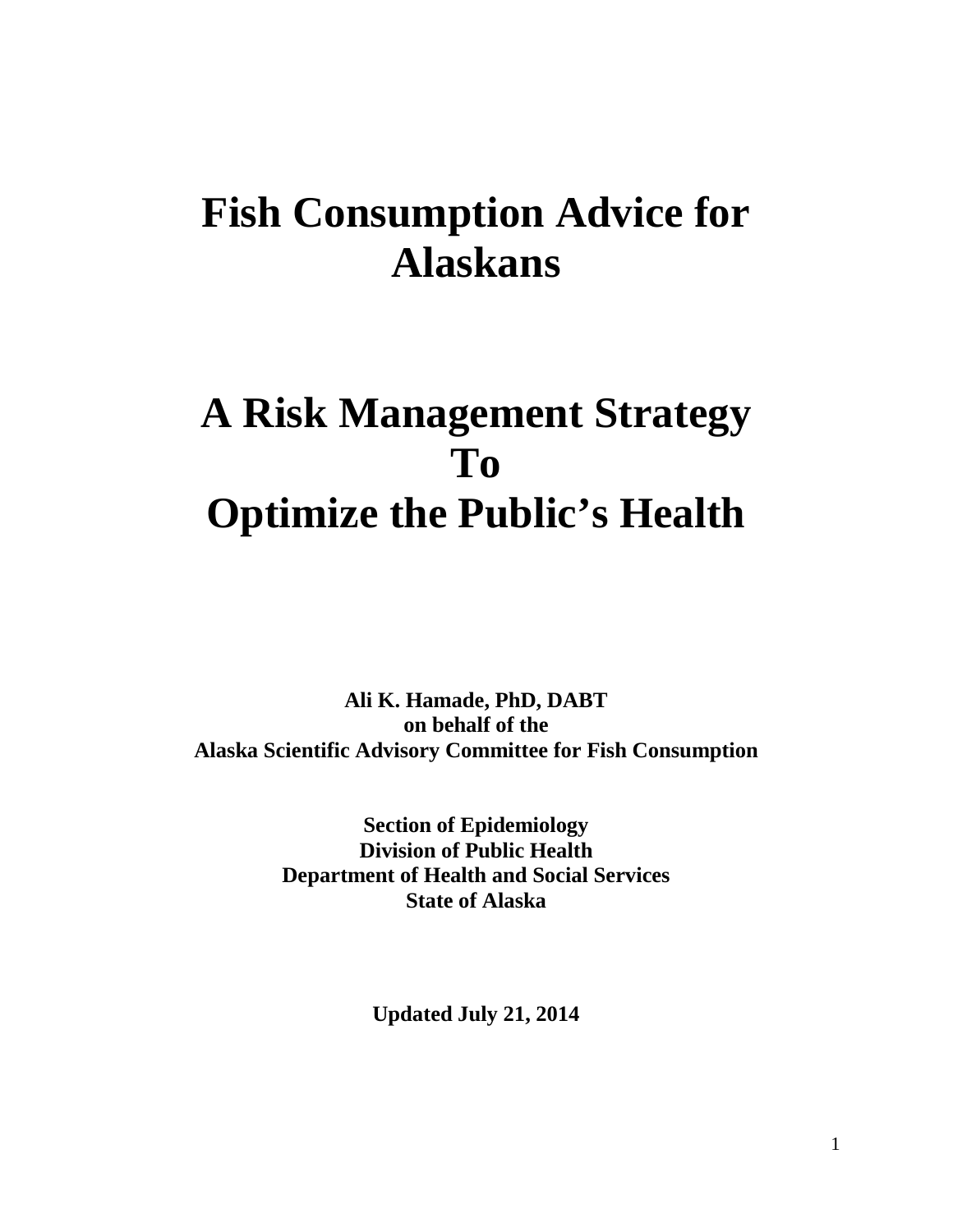## **Acknowledgements:**

The Section of Epidemiology would like to thank the many individuals who assisted in the development of this report. We particularly wish to acknowledge the contributions of the Alaska Scientific Advisory Committee for Fish Consumption members Jim Berner, Jay Butler, Bob Gerlach, Angela Matz, Joe McLaughlin, Todd O'Hara, and Chris Siddon. We thank Phil Davidson and Gary Myers from the University of Rochester, Sandrine Deglin from the Alaska Section of Epidemiology, Dariush Mozaffarian from Tufts University, Phil Spiller from the FDA, Lon Kissinger and Jeff Bigler from the EPA, and John Risher and Joe Sarcone from the Agency for Toxic Substances and Disease Registry for their helpful review comments. We also thank Stacey Cooper and Bezaleel Gebru for their help with the hair mercury Biomonitoring data, and Bezaleel Gebru for her help with literature search and review of socioeconomic changes in Alaska. Finally, we acknowledge Lori Verbrugge's efforts in developing the previous guidelines, which were helpful in developing the current guidelines.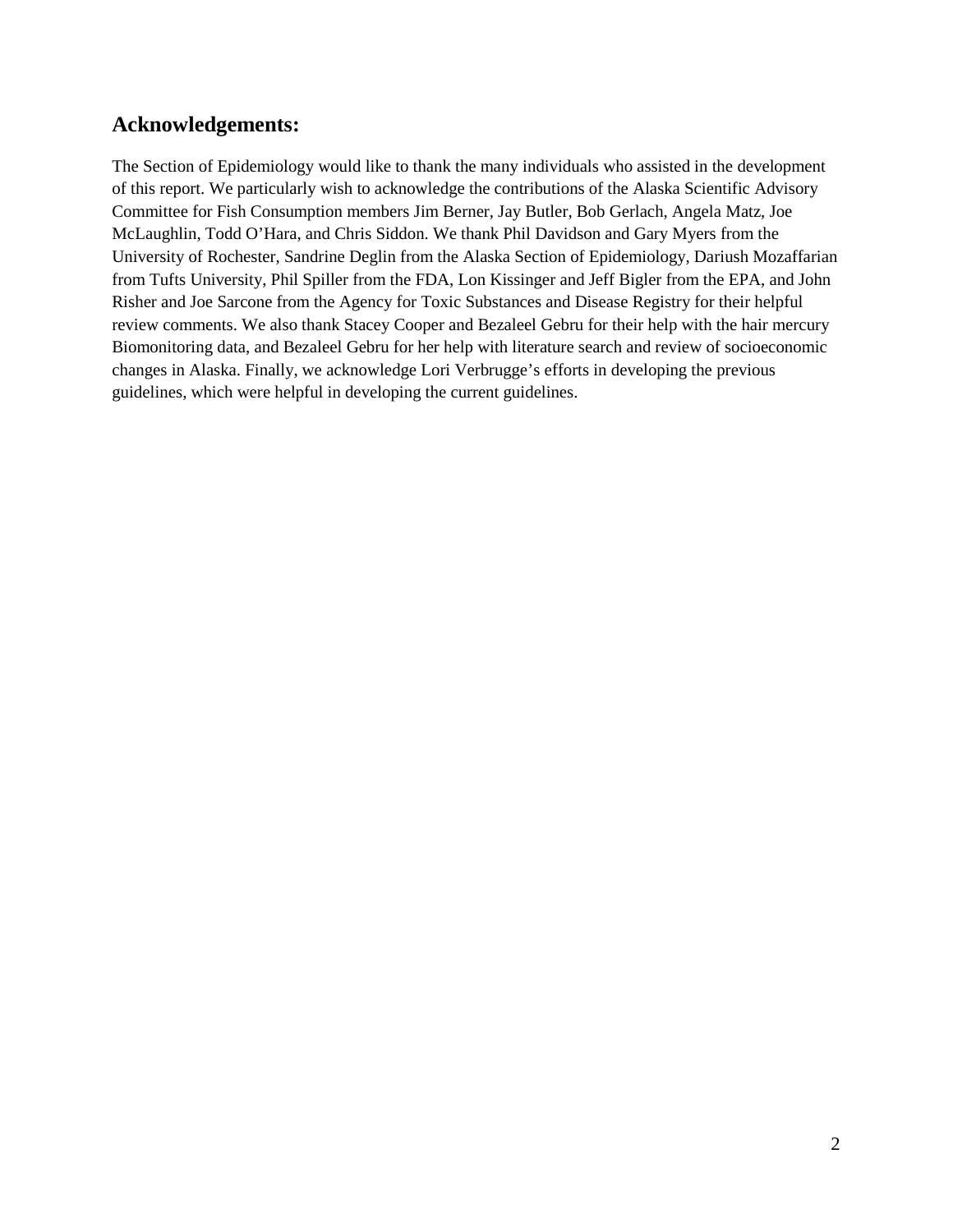# **Table of Contents**

| Overview of Process for Developing Alaska's Fish Consumption Recommendations 11            |
|--------------------------------------------------------------------------------------------|
| Purpose and Membership of the Alaska Scientific Advisory Committee for Fish Consumption 12 |
|                                                                                            |
| Alaska-Specific Data Considered in the Development of Fish Consumption Recommendations 13  |
|                                                                                            |
|                                                                                            |
|                                                                                            |
|                                                                                            |
|                                                                                            |
|                                                                                            |
|                                                                                            |
|                                                                                            |
|                                                                                            |
|                                                                                            |
| Federal and International Criteria for Acceptable Mercury Exposure Levels in Humans37      |
|                                                                                            |
|                                                                                            |
|                                                                                            |
|                                                                                            |
|                                                                                            |
|                                                                                            |
|                                                                                            |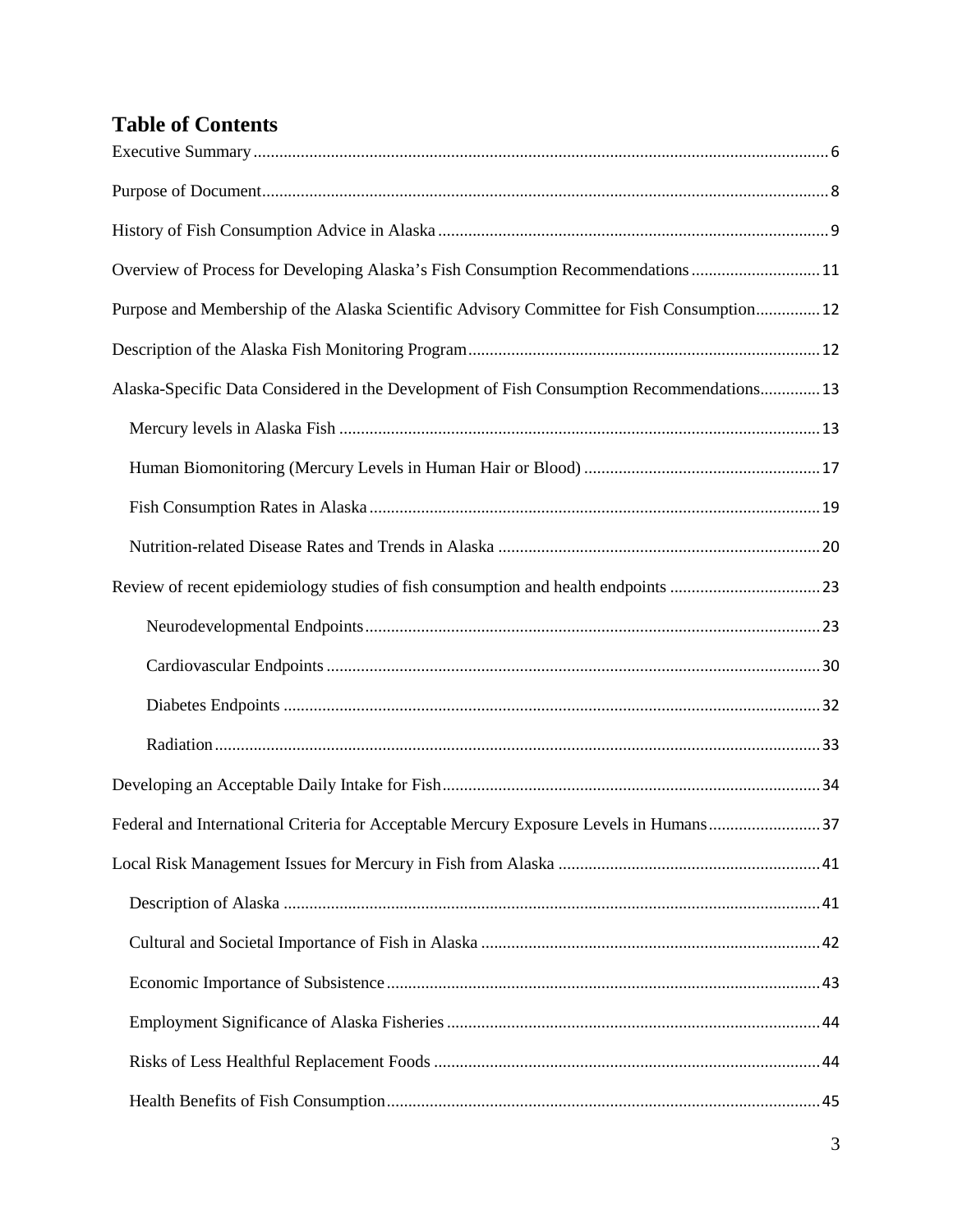| Consensus Recommendations from the Alaska Scientific Advisory Committee for Fish Consumption  47      |
|-------------------------------------------------------------------------------------------------------|
| Acceptable Daily Intakes for Contaminants Vary According to their Purpose: Public Health Practice vs. |
|                                                                                                       |
|                                                                                                       |
|                                                                                                       |
|                                                                                                       |
|                                                                                                       |
|                                                                                                       |
|                                                                                                       |
|                                                                                                       |
| Region-specific Fish Consumption Recommendations and Fish Tissue Mercury Concentrations 78            |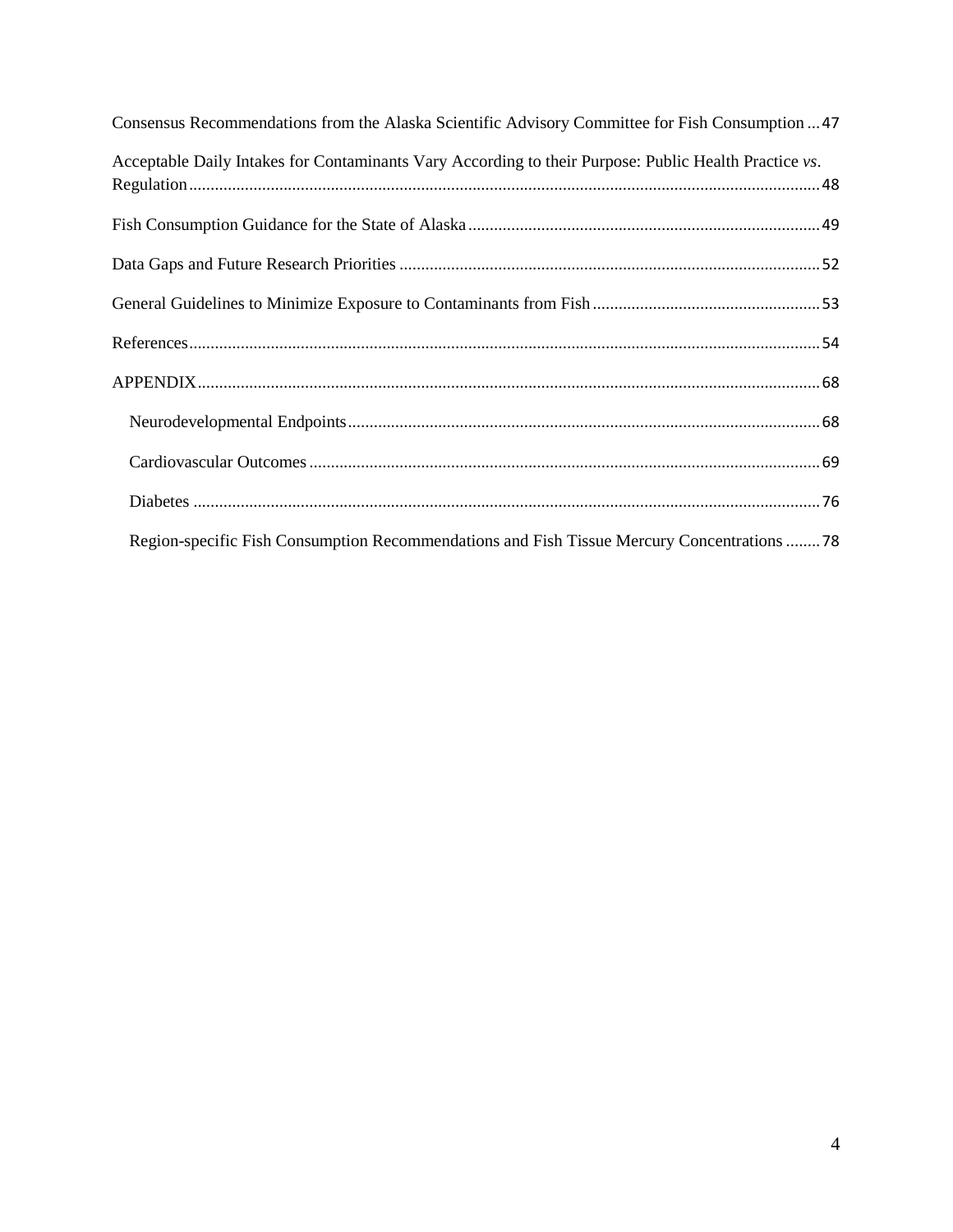Report prepared by Ali K. Hamade, PhD, DABT on behalf of the Alaska Scientific Advisory Committee for Fish Consumption. This report includes materials from previous reports produced by the Alaska Division of Public Health.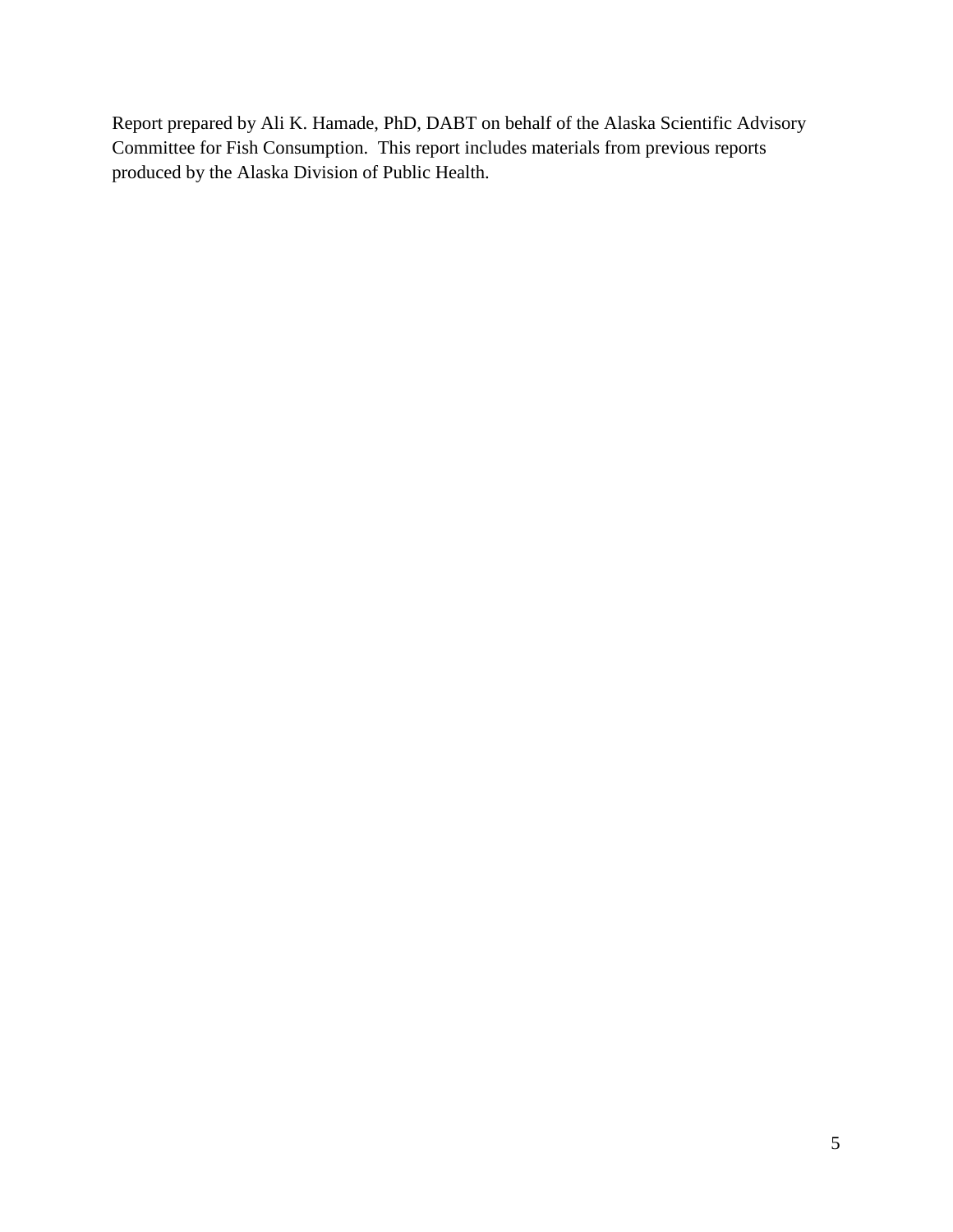## <span id="page-5-0"></span>**Executive Summary**

#### *Benefits of Fish Consumption and Fishing*

Extensive scientific research has documented the numerous health, social, cultural, and economic benefits of eating fish. Fish is an excellent source of lean protein, omega-3 fatty acids, antioxidants, and vitamins. A balanced diet that includes fish can lower the risk of heart disease and stroke. Fish is also an important part of a healthy diet for pregnant and nursing women, and children as the omega-3 fatty acids in fish improve maternal nutrition and brain development. Too little fish consumption by mothers may affect how children behave, learn, think and solve problems later in life, particularly when fish is replaced with low-nutrition foods. Neurodevelopmental benefits for omega-3 fatty acids are better established than the adverse effects of contaminants in fish.

In addition, many Alaskans, including Alaska Native people, have a strong reliance on fish as part of their traditional way of life and subsistence diet. Further, many Alaskans and non-Alaskans engage in recreational fishing that constitutes a huge industry supporting the Alaska economy. The benefits of fishing and fish consumption are not only economic, but also physical, cultural, and spiritual.

## *Risks of Fish Consumption*

Fish can contain environmental contaminants they pick up from the water or sediments in which they live, or from the food they eat. Worldwide, the most notable fish contaminants are mercury, persistent organic pollutants (POPs), and biological toxins, such as saxitoxin and ciguatoxin. Mercury is a toxic metal that can damage the developing brain. Too much mercury may affect how children behave, learn, think and solve problems later in life. National studies have shown that all fish contain some mercury, with varying concentrations based on species, location, age, and other factors. POPs, which include polychlorinated biphenyls (PCBs), dioxins, organochlorine pesticides, and some polybrominated compounds, are toxicants that do not degrade rapidly in the environment or in the body. Adverse health effects associated with POP exposures may include hormone disruption, effects on learning and behavior, immune system suppression, or an increased risk of developing cancer. However, POP exposures from consumption of most Alaska fish are so low that any human health effects would be extremely subtle.

#### *Monitoring in Alaska*

To evaluate the safety of Alaska seafood, the Alaska Department of Environmental Conservation (ADEC) and the Alaska Department of Health and Social Services (DHSS) monitor contaminant levels in fish and human seafood consumers, respectively. ADEC began a comprehensive fish monitoring program in 2001 to analyze a wide variety of chemical contaminants in fish from Alaska, while DHSS began a Statewide Maternal Hair Mercury Biomonitoring Program in July 2002 to monitor the levels of mercury in the hair of pregnant Alaskans. Eligibility for this program has since been expanded to include all Alaskan women of childbearing age and, occasionally, men and older women.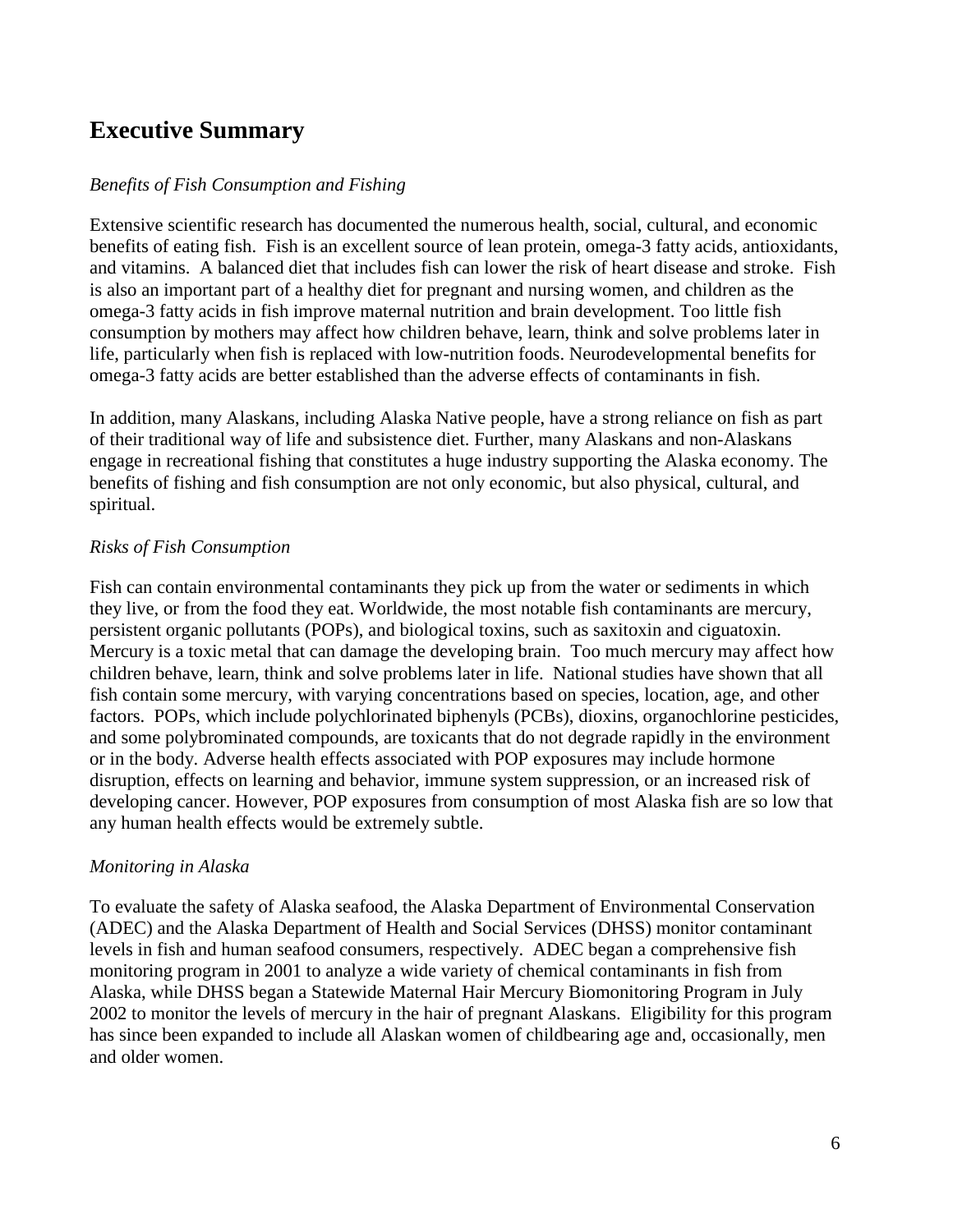#### *Monitoring Results*

Current data from Alaska's fish monitoring program demonstrate a wide range of mercury tissue concentrations among the 53 species of Alaska fish, shellfish, and mollusks sampled. Most species of Alaska fish – including all five wild Alaska salmon species – contained very low mercury levels that are not of health concern. However, a small number of Alaska fish species had high enough mercury levels to warrant recommendations for pregnant women, women of childbearing age that may become pregnant, nursing mothers, and young children to limit their consumption of those fish species.

Of 1145 women of childbearing age from 148 Alaska communities tested as part of Alaska's ongoing Statewide Mercury Biomonitoring Program through March 2014, only four (0.35%) had hair mercury levels that exceeded the 5 ppm threshold for public health concern (range: 5–8 ppm); eight women beyond childbearing years had hair mercury concentrations exceeding 5 ppm (range: 5–8 ppm). Follow-up data from some of these women showed that they consumed large quantities of fish and marine mammals that were known to be high in mercury.

Current data from Alaska's fish monitoring program demonstrate that all Alaska fish except salmon shark have levels of POPs that do not pose a health concern for consumers. Frequent consumption of salmon shark could be associated with elevated risk to health from PCB exposures.

#### *Recommendations*

Due to the numerous well-documented health and cultural benefits of fish consumption, adult men, and women beyond child-bearing years or who have had tubal ligations or surgeries removing the ovaries may continue unrestricted consumption of all fish from Alaska waters except salmon shark, for which moderate consumption is recommended. Pregnant women, women of childbearing age who may become pregnant, nursing mothers, and children aged <18 years may continue unrestricted consumption of fish from Alaska waters that are low in mercury, such as salmon, arctic cisco, big skate, black rockfish, broad whitefish, Dolly Varden, dusky rockfish, grayling, halibut <40 pounds, humpback whitefish, least cisco, lingcod <35 inches, Pacific cod, Pacific ocean perch, rainbow trout, rougheye rockfish, sablefish, sheefish, and walleye pollock.

To protect the nervous systems of developing fetuses and children, pregnant women, women of childbearing age who may become pregnant, nursing mothers, and children (defined as age <18 years) are advised to limit their consumption of lake trout, medium to large halibut (40–80 pounds), and medium-sized lingcod (35-40 inches length) to sixteen meals per month. These sensitive groups are advised to limit longnose skate, large halibut (80–140 pounds), and large lingcod (40–45 inches length) to twelve meals per month, and limit yelloweye rockfish, and very large halibut (140–220 pounds) to no more than eight meals per month. Pregnant women, women of childbearing age who may become pregnant, nursing mothers, and children aged <18 years are advised to limit their consumption of salmon shark, spiny dogfish, very large lingcod (≥45 inches), and extra-large halibut (>220 pounds) to no more than four meals per month. To simplify this advice, the Alaska Division of Public Health (DPH) developed a fish consumption calculator. Women of childbearing age and health care providers are encouraged to use this fish consumption calculator to inform their fish consumption choices and advice, respectively (DPH, 2014).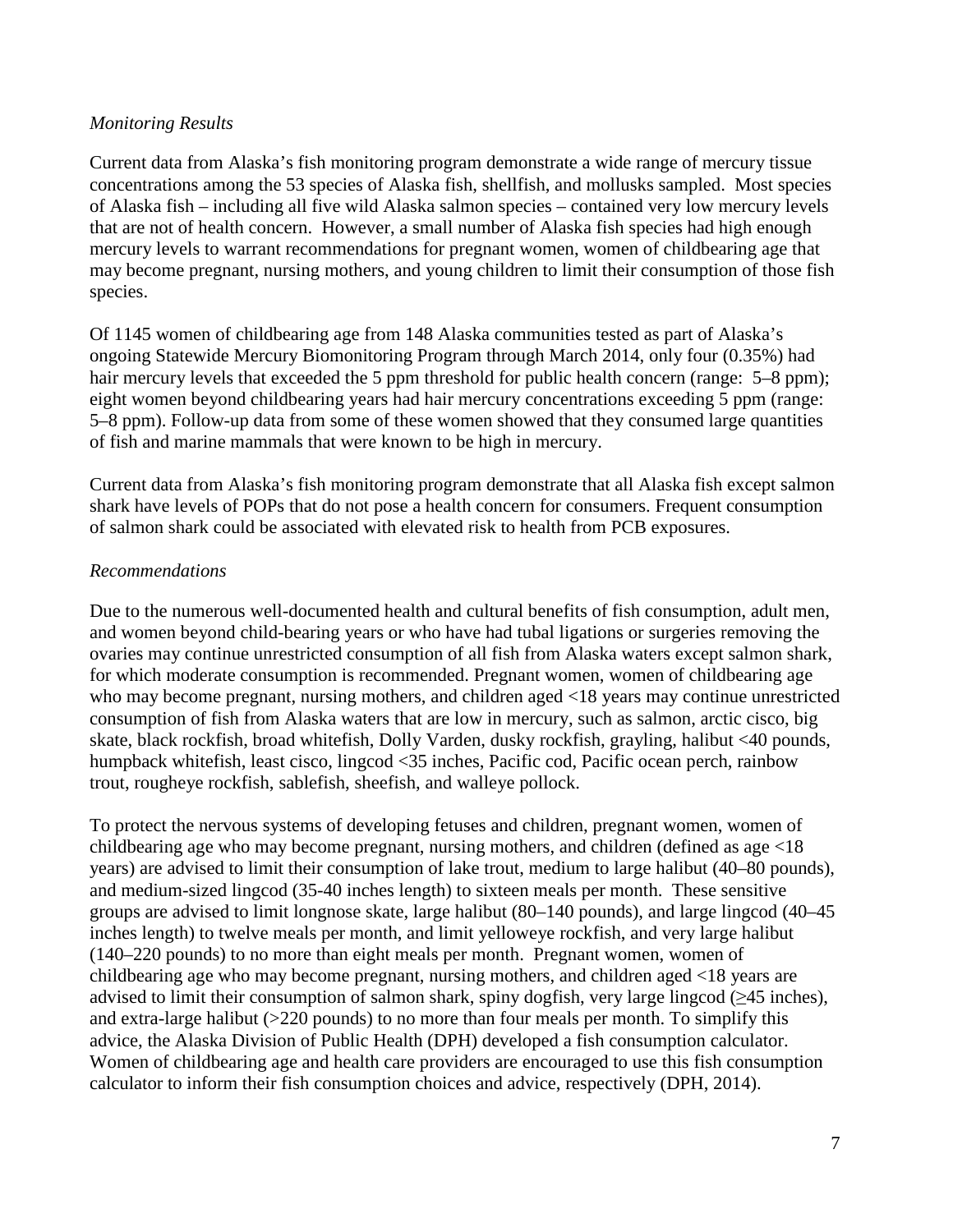Most halibut guidelines apply only to large sport- or subsistence-caught fish, which can provide many meals to an individual consumer. In contrast, consumers that buy halibut from stores or restaurants would obtain each halibut meal from a different individual fish. The average commercially-caught halibut in Alaska in 2013 weighed 32 pounds, similar to previous years (IPHC, 2014b). The average weight for recreationally-caught halibut in Alaska ranged from 16 pounds to 22 pounds, and the average subsistence halibut in Alaska weighed on average approximately 24 pounds for the past few years (IPHC, 2014a). Thus, pregnant women, women of childbearing age who may become pregnant, and children aged <18 years can enjoy unrestricted consumption of most store-, recreational-, and subsistence-caught halibut from Alaska. Fishers who are concerned about mercury levels in the large halibut they catch (particularly  $\geq 80$  pounds) are encouraged to have their fish analyzed for mercury so that DPH can provide individualized advice about the maximum amount of that fish sensitive family members are can safely consume each month.

DPH also collaborated with the Agency for Toxic Substances and Disease Registry, the U.S. Fish and Wildlife Service, and the Bureau of Land Management to issue region-specific fish consumption advice based on assessments of contaminants in fish when exposure was deemed of potential public health concern. For example, an assessment of mercury in pike and burbot (lush) from the Middle Kuskokwim River area was used to develop region-specific fish consumption recommendations for women of childbearing age and children in various locations in this historic mining district, which has naturally high concentrations of mercury in bedrock and sediments. To minimize exposure to mercury and maximize the health benefits of fish consumption, women of childbearing age and young children living in communities in the Middle Kuskokwim River area are advised to eat more of the smaller fish and less of the larger and dried fish, as the latter are more likely to contain high mercury concentrations.

The current contaminant health risk assessment framework accepted by United States federal agencies often does not consider the benefits that co-occur with exposure to a contaminant (*e.g.*, benefits of fish intake associated with exposure to methylmercury). This aforementioned framework incorporates numeric factors that aim to account for uncertainties in extrapolation of findings from one human population to another or from animals to humans. However, because several uncertainties are associated with some toxicology and epidemiology studies that show only small undesirable effects of mercury from fish consumption and other studies show no such adverse effects, it is also important to consider the well-established and abundant benefits associated with fish consumption. These benefits are nutritional, cultural, spiritual, religious, physical, mental, and social, particularly in traditional and subsistence communities.

<span id="page-7-0"></span>Recommendations and guidance on fish consumption may change as new data become available.

## **Purpose of Document**

This document provides consumption guidance specific to Alaska-caught fish. The levels of mercury in Alaska-caught fish, as reported by the Alaska Department of Environmental Conservation (ADEC) Fish Monitoring Program up until 2013, are described and interpreted. Mercury is the contaminant that drives risk interpretation of fish consumption in Alaska. The risks of mercury exposure are weighed against the health benefits of fish consumption to develop fish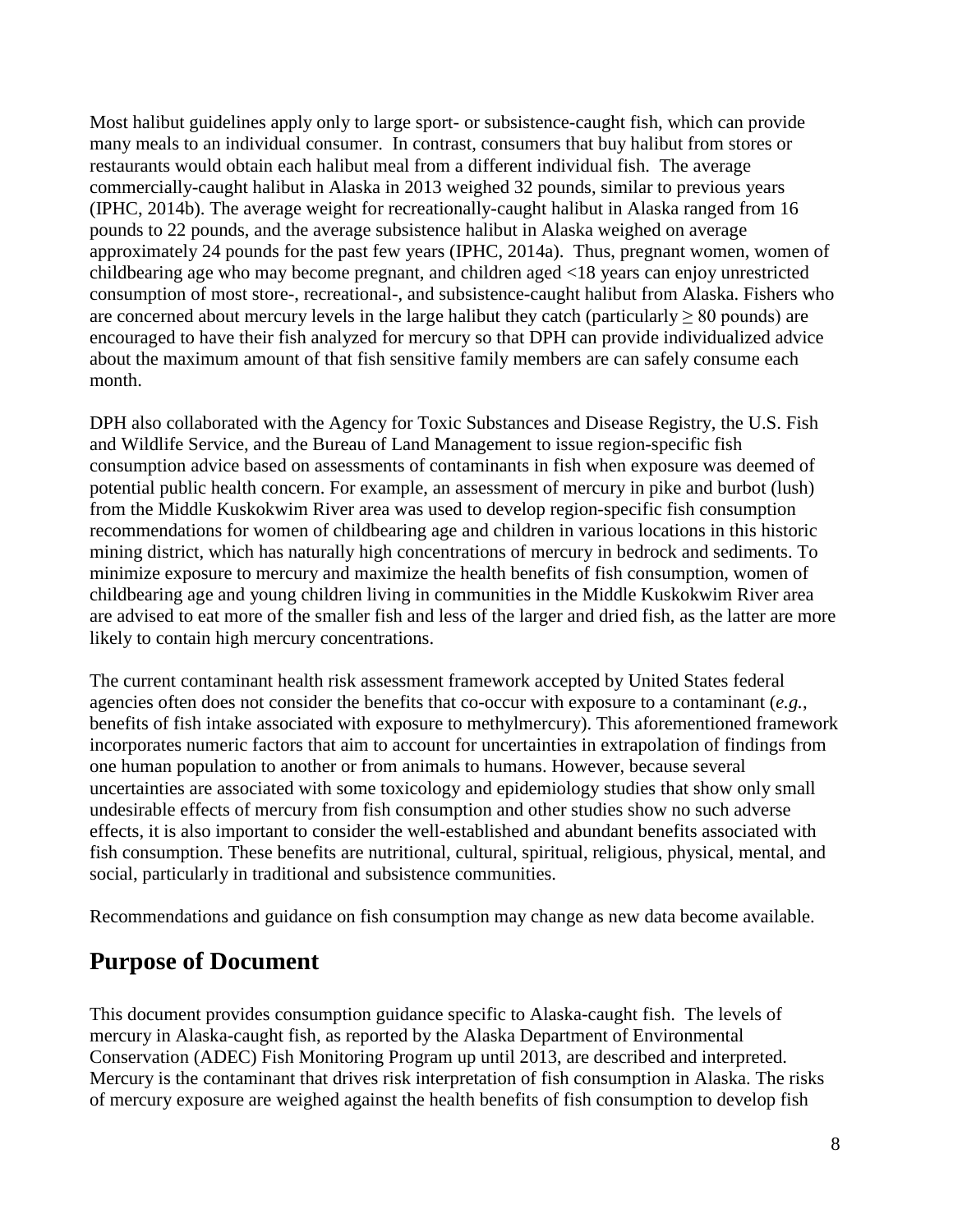consumption guidance that is both balanced and protective. Our intent is to assist individuals, families, and communities in Alaska as they make decisions about their fish consumption patterns. In addition, this document intends to assist health care providers in making dietary recommendations to all patients in general and to women of child bearing age in particular.

This document is not intended and should not be used to influence Air Quality or Water Quality criteria, or other related regulatory standards. The allowance of daily intake levels for mercury that exceed the reference dose established by the U.S. Environmental Protection Agency (EPA) should not be interpreted as a recommendation to relax air or water quality standards. The Alaska Division of Public Health (DPH) appreciates the health risks posed by mercury, and encourages regulatory agencies to control mercury releases to the fullest extent possible to protect our environment and the health of all Alaskans. DPH also recognizes the numerous natural and anthropogenic processes that make mercury available to fish.

## <span id="page-8-0"></span>**History of Fish Consumption Advice in Alaska**

Until 2007, DPH had recommended unrestricted consumption of all fish from Alaska waters. This recommendation was based largely on a combination of 1) insufficient fish contaminant data upon which to base restrictive advisories; 2) limited human mercury biomonitoring data that showed no exposures of health concern to Alaskans; and 3) the principle of nonmaleficence (*i.e.*, first do no harm). In this case, nonmaleficence refers to the potential harm that could occur by encouraging people to reduce their fish consumption and thereby not receive the beneficial health effects of this nourishing food (Egeland and Middaugh, 1997; Hibbeln et al., 2007).

In 2001, the United States federal government issued generic fish consumption advice that was contrary to DPH's longstanding recommendation. Due to concerns about mercury in fish, EPA and the U.S. Food and Drug Administration (FDA) recommended that pregnant women, women of childbearing age who may become pregnant, nursing mothers, and young children limit their consumption of fish. FDA recommended that these vulnerable members of the population should not eat shark species, swordfish, king mackerel or tilefish, and should limit consumption of other (commercial) fish to 12 ounces per week. EPA further recommended that these people should limit consumption of fish caught by family members and friends to one meal per week, and suggested finding alternative sources of protein for children. This federal guidance was edited and re-issued in 2004 as a joint EPA/FDA advisory (EPA/FDA, 2004). Most recently, EPA and FDA modified this guidance as discussed below.

Public health officials in Alaska reviewed the available evidence and concluded that the federal advice was inappropriate for Alaska. Alaskans rely heavily on fish as a lean, nutritious protein source, particularly among Alaska Native subsistence users who live in rural areas with less access to healthful alternative foods. Also, wild Alaska salmon, the fish most consumed by Alaskans, have far lower mercury levels than those used to develop the generic national guidelines.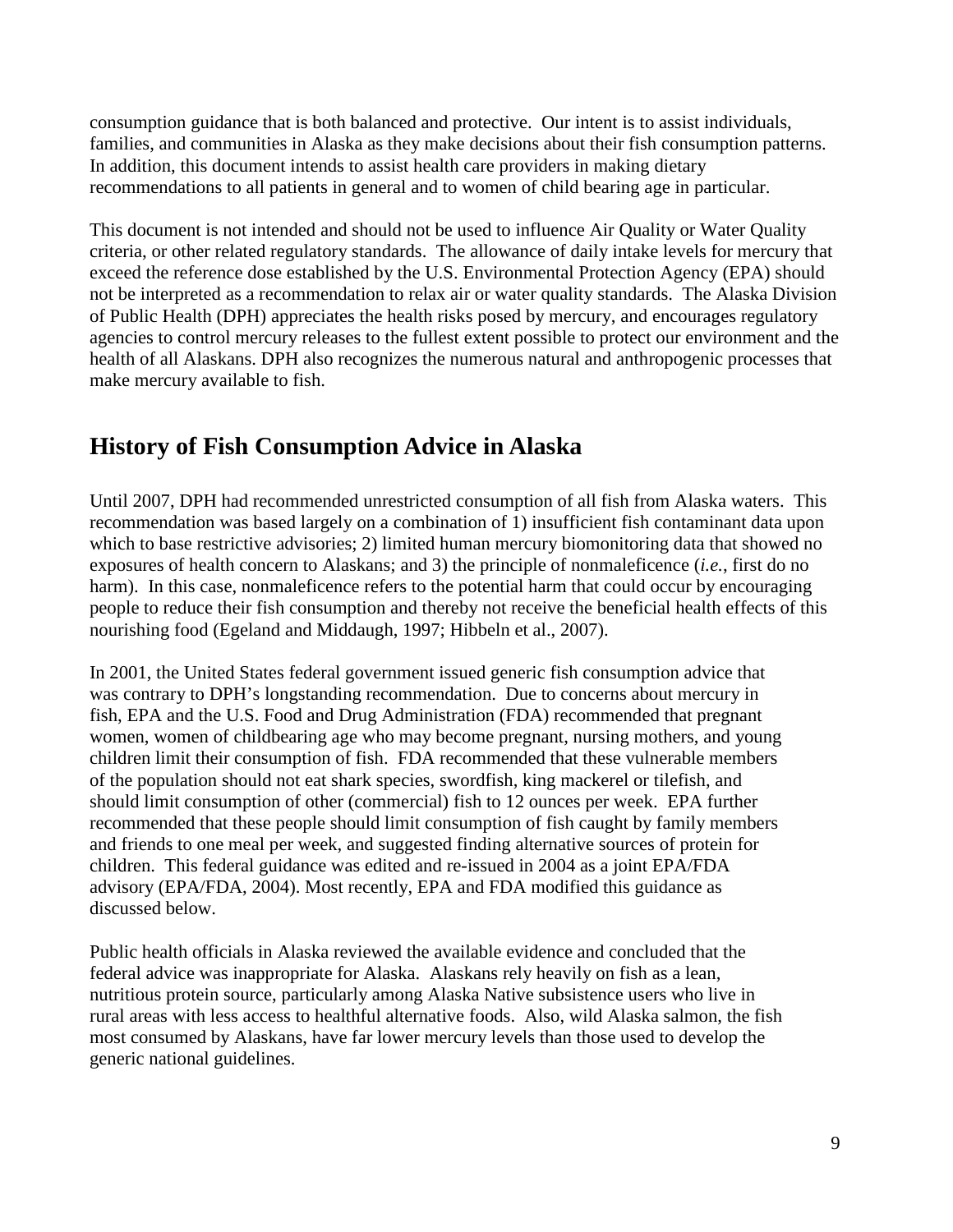In response to the national advisories in 2001, Alaska public health officials met with numerous stakeholders including tribal health corporations, other state agencies, and academic researchers to develop a consensus statement regarding fish consumption advice in Alaska. Because mercury levels in Alaska fish, particularly wild Alaska salmon, are far lower than those used to develop the generic national guidelines, the consensus statement considered the federal advice to be inappropriate public health policy for Alaska. The consensus statement reported that "the known benefits of fish consumption far outweigh the theoretical and controversial potential adverse health effects from mercury found in Alaska fish." DPH continued to strongly recommend that all Alaskans continue unrestricted consumption of fish from Alaska waters. However, the stakeholder group concluded that "an extensive collaborative program of research and monitoring of mercury in Alaska fish and in Alaskans who consume fish is needed and is being developed to increase the amount of data on mercury levels and follow trends in the future." (ADPH Bulletin, 2001)

In response to this charge for additional data, State agencies launched two major programs: ADEC began a comprehensive Fish Monitoring Program in 2001 to analyze a wide variety of chemical contaminants in fish from Alaska, and the Alaska Department of Health and Social Services (DHSS) began a Statewide Maternal Hair Mercury Biomonitoring Program in July 2002 to monitor the levels of mercury in the hair of pregnant Alaskans. This gave public health officials direct information about the degree of mercury exposure occurring in the most vulnerable subpopulation in Alaska, to optimally assess the likelihood of adverse health effects. This report presents and discusses both of these programs in detail. DPH also works closely with other researchers in the state to review study designs, ensure data quality and interpret study designs, and most importantly, provide public health advice.

In the summer and fall of 2006, ADEC provided a large body of data to DPH, describing the mercury content of over 2,300 individual fish from 23 species. Many species were confirmed to be low in mercury, whereas some species had mercury content of potential concern, prompting DPH to implement EPA's risk management principles (EPA, 1996). As part of this process, ADEC and DPH assembled a committee of scientific experts from Alaska to participate in the risk management process. This committee became known as the Alaska Scientific Advisory Committee for Fish Consumption.

The Alaska Scientific Advisory Committee for Fish Consumption met on November 30, 2006 and agreed that a few Alaska fish species had mercury levels too high to warrant "unrestricted consumption" guidance for the most sensitive members of the population, specifically women of childbearing age and children. They were not overly concerned, since human biomonitoring data indicated low mercury concentrations in hair. After considering the risks of mercury exposure, and the multiple benefits of fish consumption, the committee reached consensus on a strategy to provide balanced, yet protective, fish consumption advice, which was published on October 15, 2007.

Following the committee meeting, ADEC and DPH conducted a series of meetings and workshops with various stakeholders including DPH, ADEC, the Alaska Department of Fish and Game (ADF&G), the Alaska Seafood Marketing Institute (ASMI), Alaska Seafood Processors Advisory Committee (ASPAC), International Pacific Halibut Commission (IPHC), the Alaska Native Tribal Health Consortium (ANTHC), Aleutians Pribilof Island Association (APIA), University of Alaska, Alaska legislators, and sports fishing charter operators to obtain input.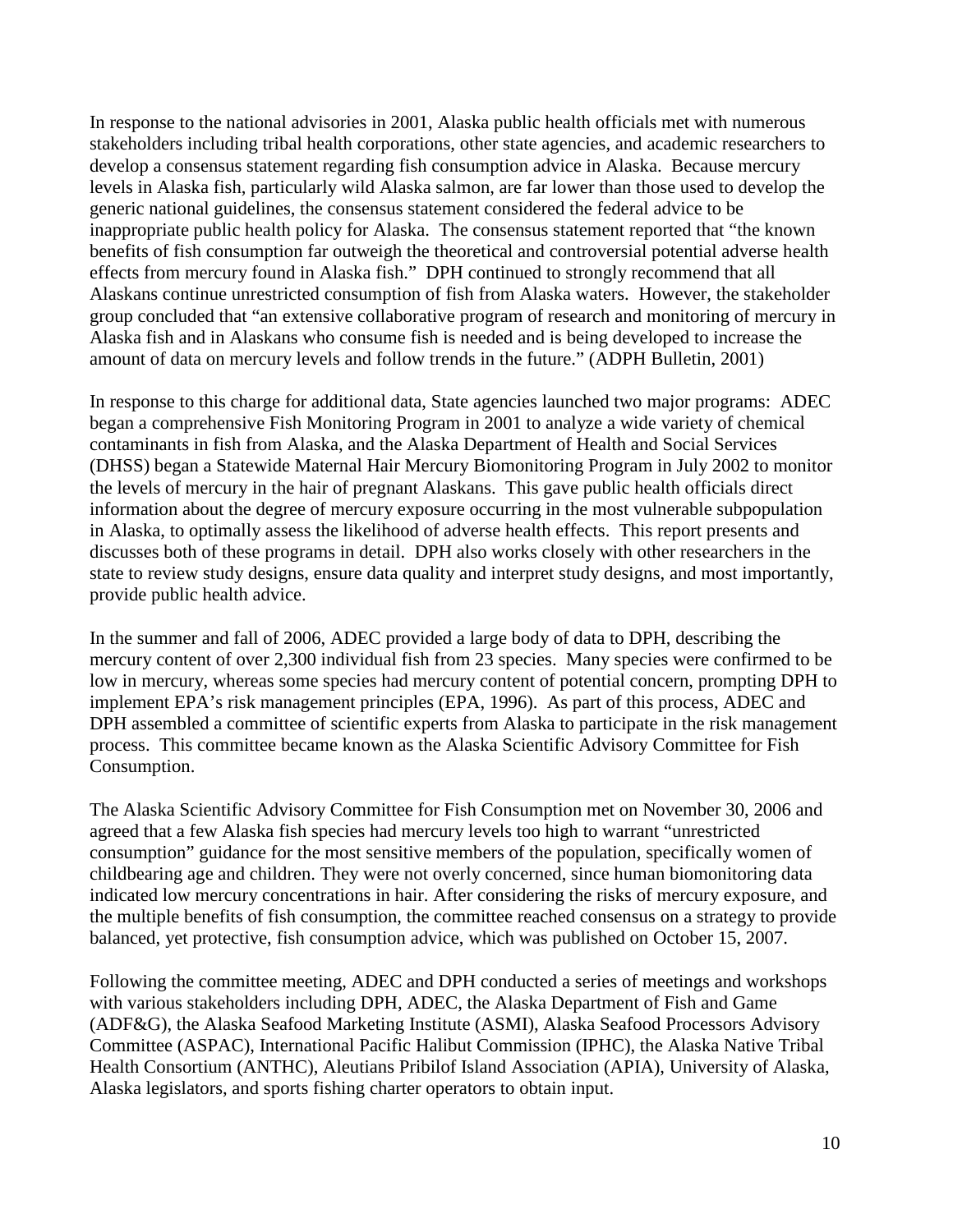By the end of 2013, ADEC had analyzed a total of 5907 fish representing 53 species. Based on these new data and on the need to provide fish consumption guidance that relied on state of the art findings in the mercury exposure and health effects field, the Alaska Scientific Advisory Committee for Fish Consumption initiated an evaluation of existing guidelines that considered both new fish contaminant concentrations and a weight of evidence assessment of methylmercury-associated health outcomes since the publication of the 2007 guidelines.

In June 2014, the EPA/FDA issued a draft update (Federal Register 79 FR 33559, Docket No. FDA-2014-N-0595) to their 2004 fish consumption advice. The proposed update encourages women and children to consume 8 ounces to 12 ounces of fish per week that are low in mercury for optimal nutritional benefits. The advice retains mercury level based limits on the consumption of certain fish that the FDA and EPA find to be high in mercury.

The final aspect of the consumption advisory process is the ongoing development and implementation of an effective public communications and education strategy. ADEC, DPH, the U.S. Fish and Wildlife Service (US FWS), the University of Alaska, and the ADF&G work together on this task.

# <span id="page-10-0"></span>**Overview of Process for Developing Alaska's Fish Consumption Recommendations**

EPA provides the states with guidance for collecting and interpreting environmental contaminant data in fish to assist with the development of fish consumption advice. ADEC uses Volume 1 of the guidance to perform fish sampling and analysis for the Fish Monitoring Program (US EPA, 2000). After ADEC receives and reviews the fish contaminant data, it forwards the data to DPH for interpretation of the health significance and development of optimal Alaska fish consumption recommendations.

DPH takes several steps to analyze the fish contaminant data and develop public health advice. First, the data are screened against EPA risk-based acceptable chronic daily intakes. We consider non-cancer risks potentially associated with chronic intake of a daily six-ounce meal of fish. These risk-based acceptable daily intakes of contaminants typically account for estimated or assumed uncertainties in the risk assessment process.

If a median chemical concentration for a fish species exceeds the non-cancer risk associated with consuming six-ounce daily meals on a chronic basis, DPH considers the risk in greater detail. This includes an examination of the evidence behind health-based risk values, the magnitude of safety factors that have been incorporated, and a consideration of the health benefits of fish consumption.

Screening criteria are limited to non-cancer health endpoints rather than cancer health endpoints. Most cancer risk screening criteria are based on animal cancer studies that usually involve administration of high doses of the test chemical, which may trigger mechanisms and risks not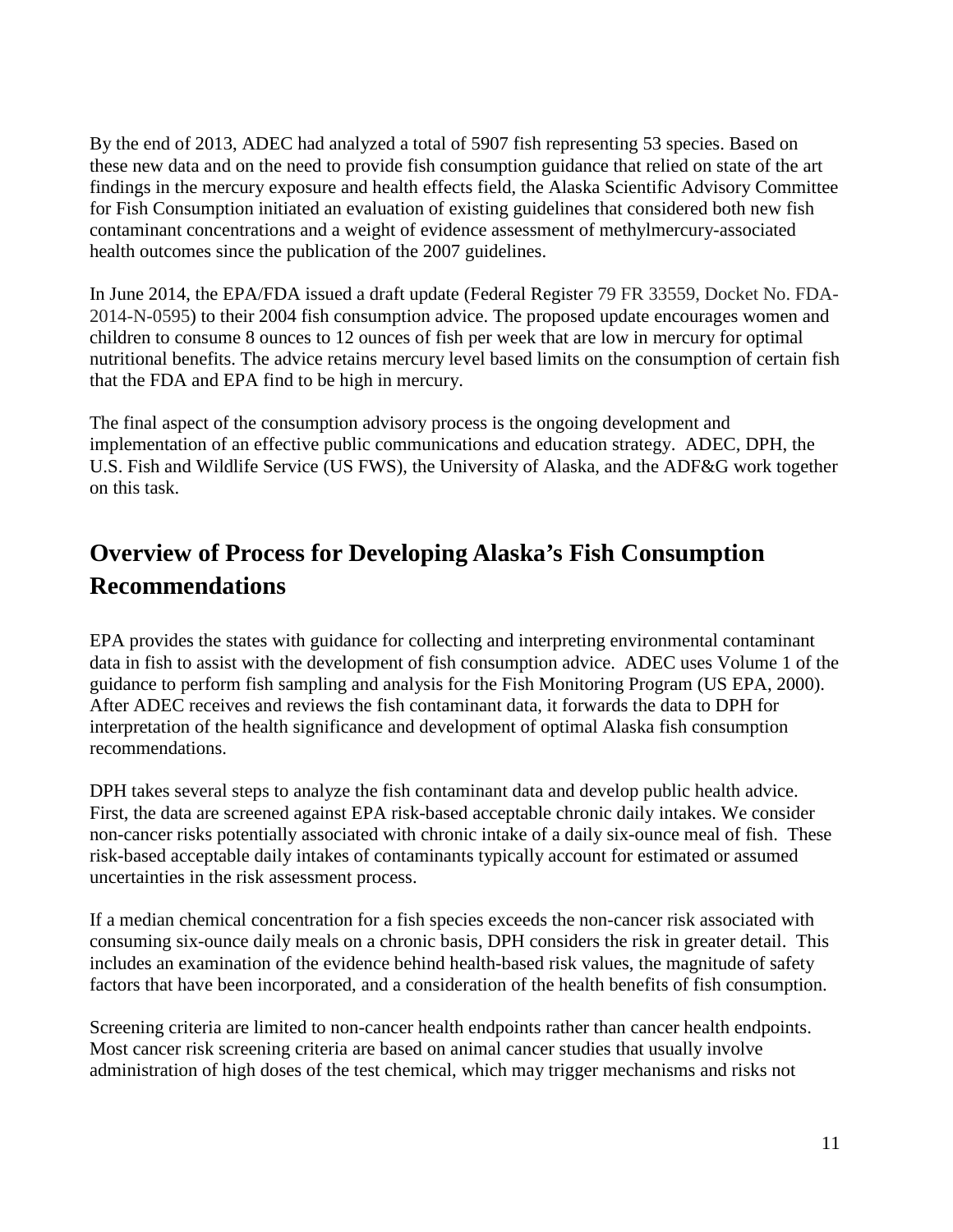associated with lower doses (Pitot and Dragan, 1996; Klaunig, 2013). This mechanism of toxicity is not considered relevant to chronic low-dose exposures from consuming Alaska fish.

# <span id="page-11-0"></span>**Purpose and Membership of the Alaska Scientific Advisory Committee for Fish Consumption**

The purpose of the Alaska Scientific Advisory Committee for Fish Consumption (the Committee) is to provide scientific input and advice to DPH to assist with the development of optimal fish consumption recommendations for Alaska. Alaska scientists were selected for the Committee based upon their respective expertise in contaminants, human health, and nutrition, in the context of Alaska's unique social, cultural, economic, and geographical challenges. The membership roster was created during a joint meeting with ADEC and DPH staff members, and respective Division Directors (Table 1).

| <b>Name</b>                | Organization                      | <b>Expertise</b>                            |  |
|----------------------------|-----------------------------------|---------------------------------------------|--|
| James Berner, M.D.         | Alaska Native Tribal Health       | Pediatric medicine, contaminants            |  |
|                            | Consortium                        |                                             |  |
| Jay Butler, M.D.           | Alaska Native Tribal Health       | Medical Epidemiology                        |  |
|                            | Consortium                        |                                             |  |
| Bob Gerlach, D.V.M.        | Alaska Dept. of Environmental     | Veterinary Medicine, Fish Monitoring        |  |
|                            | Conservation                      |                                             |  |
| Ali Hamade, Ph.D.          | Alaska Dept. of Health and Social | Toxicology                                  |  |
|                            | <b>Services</b>                   |                                             |  |
| Angela Matz, Ph.D.         | U.S. Fish and Wildlife Service    | Environmental Toxicology, Fish and Wildlife |  |
|                            |                                   | Biology                                     |  |
| Joe McLaughlin, M.D.       | Alaska Dept. of Health and Social | Medical Epidemiology                        |  |
|                            | <b>Services</b>                   |                                             |  |
| Todd O'Hara, D.V.M., Ph.D. | University of Alaska Fairbanks    | <b>Environmental Toxicology</b>             |  |
| Chris Siddon, Ph.D.        | Alaska Dept. of Fish and Game     | Fish & Wildlife Biology                     |  |

**Table 1. Members of the Alaska Scientific Advisory Committee for Fish Consumption, 2014**

# <span id="page-11-1"></span>**Description of the Alaska Fish Monitoring Program**

The Fish Monitoring Program surveys selected marine and freshwater fish species from Alaska waters and tests these fish for a broad range of environmental contaminants. This program collaborates with biologists from ADF&G, the U.S. National Oceanic and Atmospheric Administration (NOAA), US FWS, IPHC, and commercial and Alaska Native fishermen.

Fish samplers are trained to perform the standard protocol written in the Quality Assurance Project Plan to assure submission of quality samples for analysis. Fish are caught, labeled, put in food grade plastic bags (fish sleeves or Ziploc® type bags) and placed in lined wetlock boxes. The samples are either immediately shipped on ice, or frozen and then shipped when feasible, to the Environmental Health Laboratories in Palmer or Anchorage.

For the fish samples available to date, the Environmental Health Laboratories processed the fish and performed chemical analysis on the homogenized skinless fillets of individual fish, testing for seven metals (arsenic, cadmium, lead, nickel, chromium, selenium, and methyl- and total- mercury).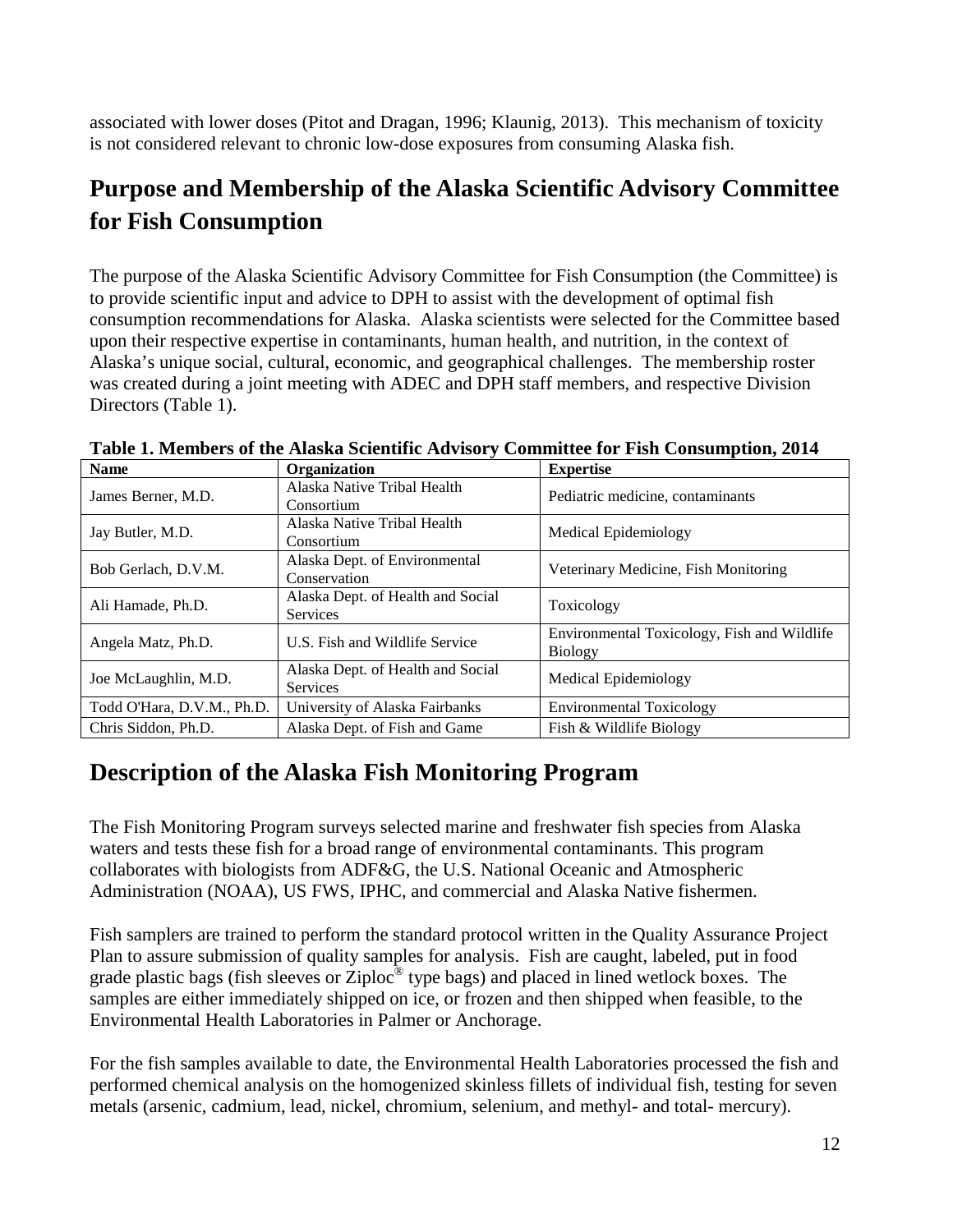Results for the heavy metal and mercury analyses can be found on the state web page: [http://www.state.ak.us/dec/eh/vet/fish.htm.](http://www.state.ak.us/dec/eh/vet/fish.htm)

Due to the high cost of organic contaminant analysis, the Environmental Health Laboratories analyzed only a subset of fish samples for organochlorine contaminants, including polychlorinated biphenyls (PCBs), polybrominated diphenyl ethers (PBDEs), polychlorinated dibenzo-p-dioxins (PCDDs) , polychlorinated dibenzofurans (PCDFs) and organochlorine pesticides (*e.g.*, "DDT"). This subset of fish does not include all species collected. AXYS Analytical Services Ltd. (AXYS) in British Columbia, Canada performed the testing following EPA analytical methods, and data were validated by independent contractors using EPA Region 10 Validation Methods.

# <span id="page-12-0"></span>**Alaska-Specific Data Considered in the Development of Fish Consumption Recommendations**

Alaska-specific data sources utilized in the decision-making process for the development of Alaska fish consumption recommendations include the following:

- *Mercury levels in Alaska fish (median, 95th percentile, maximum, trends by size for specific species)*
- *Human biomonitoring (levels of mercury in hair or blood from Alaskans)*
- *Fish consumption rates in Alaska*
- *Nutrition-related disease rates and trends in Alaska*
- *Review of recent epidemiology studies of fish consumption and health endpoints*

## <span id="page-12-1"></span>*Mercury levels in Alaska Fish*

Data provided by ADEC in December 2013 included samples from 5,907 fish representing 53 different species caught in Alaska waters. Eight hundred eighty three (883) fish were collected at dockside from recreational fishermen, and 5,024 samples were collected from commercial fishermen or governmental fisheries biologists in areas where commercial harvest occurs. Each fish was analyzed separately for total mercury using combustion atomic absorption spectrometry (CAAS, Milestone DMA80 Direct Mercury Analyzer) according to EPA Method 7473. For each batch of 20 samples or less, a pair of Matrix Spike (MS) and Matrix Spike Duplicate (MSD) were run and every ten samples, a Certified Reference Material, a method blank and a sample duplicate were run.

At least 20 samples of most species were tested; however, fewer than 20 samples of several species, including kelp greenling (*[Hexagrammos](http://research.calacademy.org/research/ichthyology/catalog/fishcatget.asp?tbl=genus&genid=628) [decagrammus](http://research.calacademy.org/research/ichthyology/catalog/fishcatget.asp?tbl=species&spid=42842)*), rock greenling (*Hexagrammos lagocephalus*), Atka mackerel (*[Pleurogrammus monopterygius](http://www.fishbase.org/Summary/SpeciesSummary.php?ID=4037&AT=atka+mackerel)*), copper rockfish (*[Sebastes](http://www.fishbase.org/Summary/SpeciesSummary.php?ID=3957&AT=copper+rockfish)  [caurinus](http://www.fishbase.org/Summary/SpeciesSummary.php?ID=3957&AT=copper+rockfish)*), quillback rockfish (*[Sebastes](http://research.calacademy.org/research/ichthyology/catalog/fishcatget.asp?tbl=genus&genid=1135) [maliger](http://research.calacademy.org/research/ichthyology/catalog/fishcatget.asp?tbl=species&spid=42414)*), silvergrey rockfish (*Sebastes glaucus*), yellowtail rockfish (*Sebastes flavidus*), red Irish lord (*[Hemilepidotus](http://research.calacademy.org/research/ichthyology/catalog/fishcatget.asp?tbl=genus&genid=1138) [hemilepidotus](http://research.calacademy.org/research/ichthyology/catalog/fishcatget.asp?tbl=species&spid=43109)*), yellow Irish lord (*[Hemilepidotus](http://research.calacademy.org/research/ichthyology/catalog/fishcatget.asp?tbl=genus&genid=1138) [jordani](http://research.calacademy.org/research/ichthyology/catalog/fishcatget.asp?tbl=species&spid=43110)*), northern rock sole (*[Lepidopsetta](http://research.calacademy.org/research/ichthyology/catalog/fishcatget.asp?tbl=genus&genid=9114) [polyxystra](http://research.calacademy.org/research/ichthyology/catalog/fishcatget.asp?tbl=species&spid=65833)*), blue shark (*[Prionace](http://www.fishbase.org/Summary/SpeciesSummary.php?ID=898&AT=blue+shark)  [glauca](http://www.fishbase.org/Summary/SpeciesSummary.php?ID=898&AT=blue+shark)*), Arctic char (*Salvelinus alpinus alpinus*), round whitefish (*[Prosopium cylindraceum](http://www.fishbase.org/Summary/SpeciesSummary.php?ID=2682&AT=round+whitefish)*), and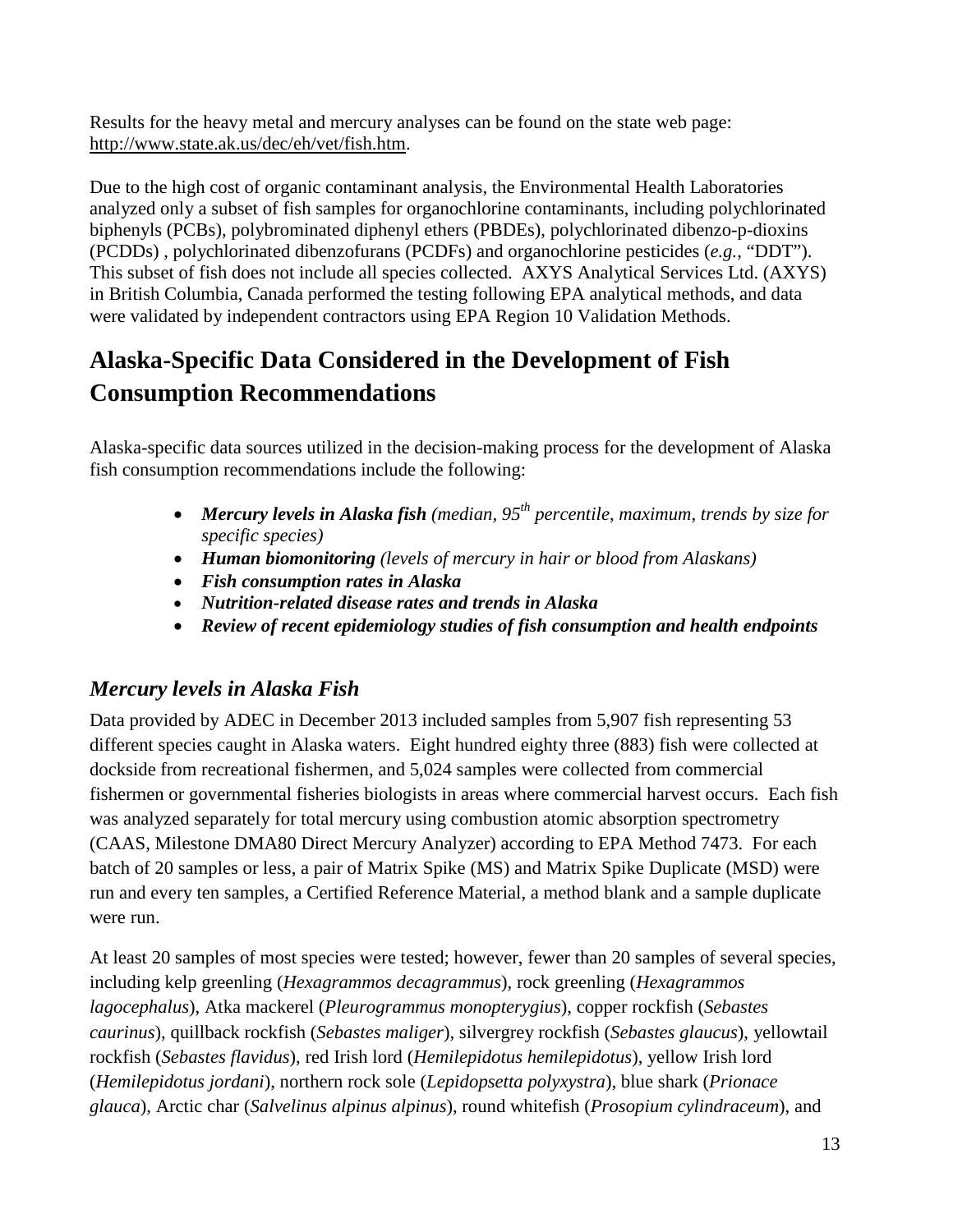longnose sucker (*Catostomus catostomus*). The number of fish needed to sufficiently represent the larger fish population is partially dependent on the variability of contaminant levels among these fish. The smaller the variability, the more certain we are that the levels of contaminants in fish fall within a defined range. The larger the variability, the less certain we are of that, and the more important the need for a larger fish sample size. The advisory board determined that for all fish species with fewer than 20 samples obtained, too few data existed upon which to base consumption advice at this time. After excluding these fish species, a total of approximately 3,622 fish representing 31 species were included in the final data set (Table 2). There were only 16 sheefish (*[Stenodus](http://research.calacademy.org/research/ichthyology/catalog/fishcatget.asp?tbl=genus&genid=1402) [leucichthys](http://research.calacademy.org/research/ichthyology/catalog/fishcatget.asp?tbl=species&spid=10537)*) samples tested for mercury, but the advisory board decided to include these in the guidelines because of the low variability in mercury levels among these fish.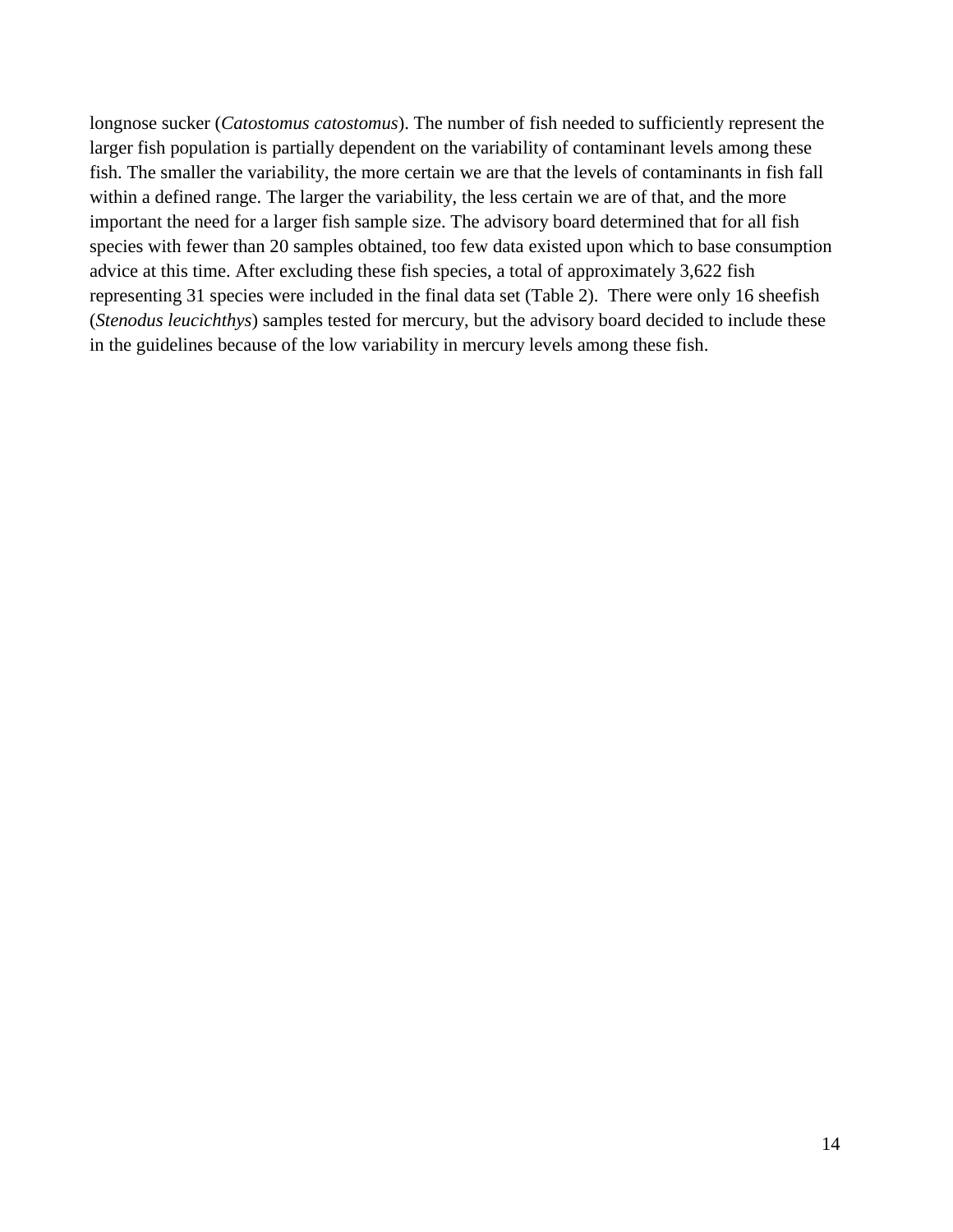| Species                                          | ${\bf N}$ | Median $(50th$ Percentile) | 95 <sup>th</sup> Percentile | Max.  |
|--------------------------------------------------|-----------|----------------------------|-----------------------------|-------|
| Blue Mussels (Mytilus edulis)                    | 24        | 0.013                      | 0.050                       | 0.053 |
| Pink Salmon (Oncorhynchus gorbuscha)             | 186       | 0.013                      | 0.26                        | 0.36  |
| Walleye Pollock (Theragra chalcogramma)          | 186       | 0.013                      | 0.17                        | 0.39  |
| Bay Mussel (Mytilus trossulus)                   | 23        | 0.014                      | 0.050                       | 0.053 |
| Arctic Cisco (Coregonus autumnalis)              | 21        | 0.019                      | 0.025                       | 0.025 |
| Weathervane Scallop (Patinopecten caurinus)      | 20        | 0.032                      | 0.042                       | 0.042 |
| Sockeye Salmon (Oncorhynchus nerka)              | 249       | 0.038                      | 0.060                       | 0.082 |
| Chum Salmon (Oncorhynchus keta)                  | 290       | 0.039                      | 0.064                       | 0.10  |
| Coho Salmon (Oncorhynchus kisutch)               | 327       | 0.039                      | 0.061                       | 0.11  |
| Pacific Ocean Perch (Sebastes alutus)            | 78        | 0.041                      | 0.16                        | 0.26  |
| Least Cisco (Coregonus sardinella)               | 26        | 0.045                      | 0.093                       | 0.098 |
| Dolly Varden (Salvelinus malma)                  | 22        | 0.058                      | 0.55                        | 0.55  |
| Rainbow Trout (Oncorhynchus mykiss)              | 51        | 0.06                       | 0.25                        | 0.33  |
| Chinook (King) Salmon (Oncorhynchus tshawytscha) | 239       | 0.062                      | 0.10                        | 0.16  |
| Humpback Whitefish (Coregonus pidschian)         | 98        | 0.066                      | 0.14                        | 0.18  |
| Broad Whitefish (Coregonus nasus)                | 34        | 0.067                      | 0.14                        | 0.21  |
| Dusky Rockfish (Sebastes ciliatus)               | 44        | 0.080                      | 0.41                        | 0.42  |
| Arctic Grayling (Thymallus arcticus)             | 46        | 0.081                      | 0.17                        | 0.18  |
| <b>Black Rockfish (Sebastes melanops)</b>        | 70        | 0.099                      | 0.33                        | 0.53  |
| Pacific Cod (Gadus macrocephalus)                | 150       | 0.10                       | 0.33                        | 0.50  |
| Sablefish (Anoplopoma fimbria)                   | 243       | 0.11                       | 0.58                        | 1.2   |
| Big Skate (Raja binoculata)                      | 112       | 0.12                       | 0.33                        | 0.48  |
| Rougheye Rockfish (Sebastes aleutianus)          | 38        | 0.12                       | 0.62                        | 0.87  |
| Burbot (Lota lota)                               | 27        | 0.25                       | 0.84                        | 0.85  |
| Lake Trout (Salvelinus namaycush)                | 53        | 0.32                       | 0.69                        | 0.74  |
| Northern Pike ( <i>Esox lucius</i> )             | 575       | 0.33                       | 0.93                        | 1.4   |
| Longnose Skate (Raja rhina)                      | 114       | 0.37                       | 0.76                        | 1.0   |
| Yelloweye Rockfish (Sebastes ruberrimus)         | 115       | 0.47                       | 1.2                         | 1.3   |
| Spiny Dogfish (Squalus suckleyi)                 | 66        | 0.73                       | 1.2                         | 1.3   |
| Salmon Shark (Lamna ditropis)                    | 95        | 1.3                        | 1.9                         | 2.1   |

Table 2. Total Mercury in Alaska fish tissue, skinless fillets (parts per million, wet weight). Data from the Alaska Department of Environmental Conservation Fish Monitoring Program. 2013\*

*\* Halibut and lingcod data are presented according to weight and length in Tables 3a and 3b, respectively. See Appendix for region-specific recommendations and tissue mercury concentrations for Pike in Alaska. Targeted guidelines have been developed for communities that traditionally consume these fish on a regular basis (Appendix; DHSS, 2011).*

*-N = Number of fish tested*

Pacific halibut (*[Hippoglossus](http://research.calacademy.org/research/ichthyology/catalog/fishcatget.asp?tbl=genus&genid=882) [stenolepis](http://research.calacademy.org/research/ichthyology/catalog/fishcatget.asp?tbl=species&spid=23120)*) data from the Fish Monitoring Program were interpreted by weight class as calculated from total fish length (Table 3a). Despite substantial variability in mercury content within each weight class, the median mercury level increased with weight across all weight classes evaluated. Median mercury levels in the heaviest halibut  $(>200$  pounds) were approximately 8-fold higher than those for the lightest halibut (˂20 pounds). Because of this, the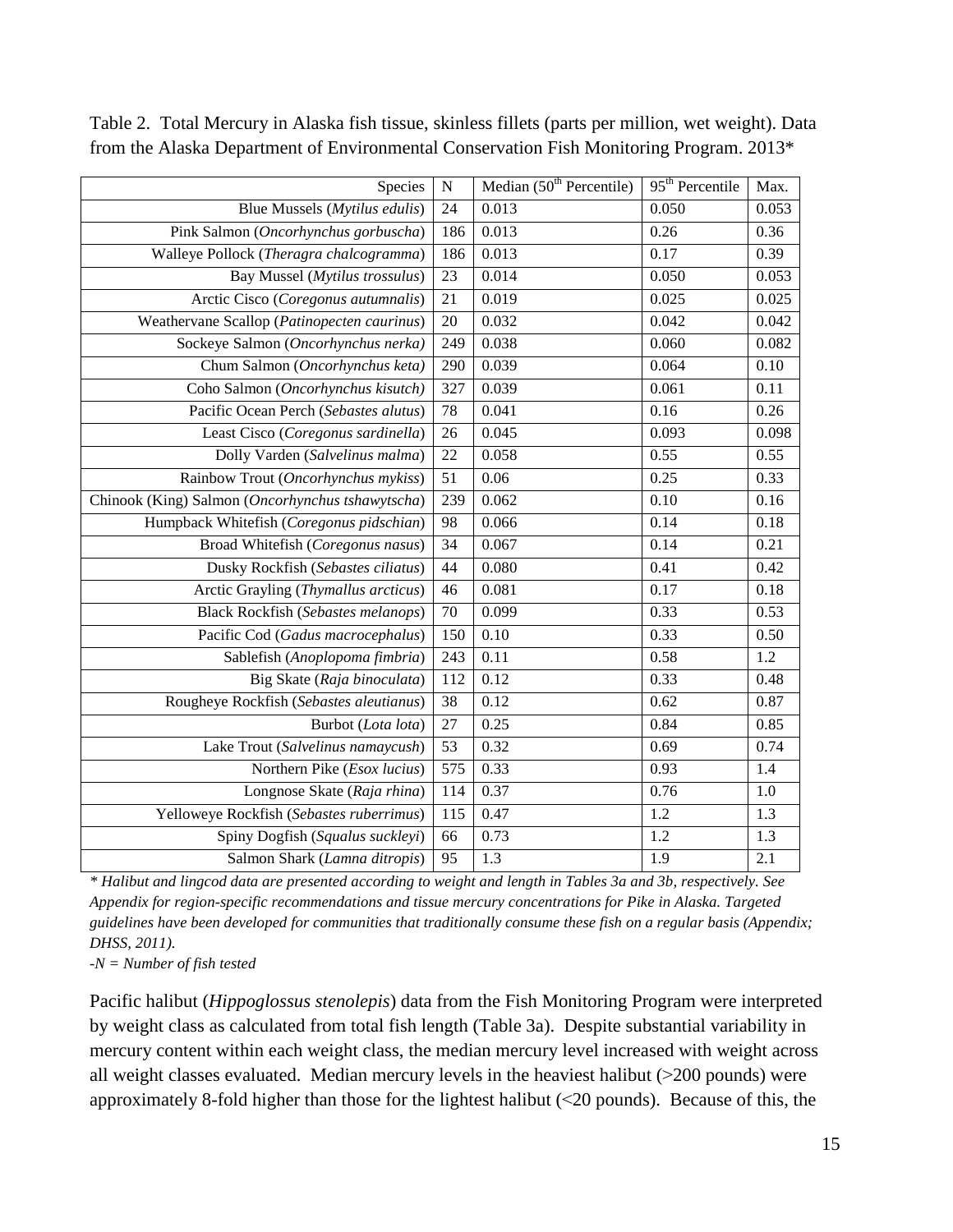Committee found it necessary to give halibut consumption advice specific to each weight class. Similarly, Alaska lingcod (*[Ophiodon](http://research.calacademy.org/research/ichthyology/catalog/fishcatget.asp?tbl=genus&genid=2194) [elongatus](http://research.calacademy.org/research/ichthyology/catalog/fishcatget.asp?tbl=species&spid=42869)*) data were interpreted by length class (Table 3b) due to the trend of higher median mercury concentrations among longer fish.

Table 3a. Total mercury in Pacific Halibut skinless fillets by weight class (parts per million, wet weight). Data from the Alaska Department of Environmental Conservation Fish Monitoring Program, 2013.\*

|                |                |           |      | % fish<br>% fish  |                   |                |
|----------------|----------------|-----------|------|-------------------|-------------------|----------------|
|                |                |           |      | containing $>0.4$ | containing $>1.0$ |                |
| Weight, pounds | N              | Median    | Max  | ppm               | ppm               | Length, inches |
| < 20.00        | 456            | 0.12      | 1.0  | 5.3%              | $0.0\%$           | $19 - 35$      |
| 20.00-39.99    | 753            | 0.17      | 1.5  | 13.0%             | 1.5%              | $36 - 44$      |
| 40.00 - 59.99  | 501            | 0.25      | 1.9  | 30.7%             | 4.2%              | $44 - 50$      |
| 60.00-79.99    | 208            | 0.32      | 1.8  | 39.4%             | 7.7%              | $50 - 54$      |
| 80.00-99.99    | 89             | 0.45      | 2.0  | 51.7%             | 16.9%             | $55 - 58$      |
| 100.00-119.99  | 35             | 0.37      | 1.7  | 45.7%             | 17.1%             | $59 - 67$      |
| 120.00-139.99  | 16             | 0.46      | 1.6  | 56.3%             | 31.3%             | $62 - 65$      |
| 140.00-159.99  | 7              | 0.84      | 1.4  | 71.4%             | 28.6%             | $65 - 67$      |
| 160.00-179.99  | 3              | 0.62      | 0.66 | 66.7%             | $0.0\%$           | $68 - 70$      |
| 180.00-199.99  | 6              | 0.65      | 1.4  | 100.0%            | 16.7%             | $70 - 72$      |
| 200.00-219.99  | $\overline{4}$ | 0.60      | 1.2  | 100.0%            | 25.0%             | $72 - 74$      |
| 220.00-239.99  | $\mathbf 1$    | 1.2       | 1.2  | 100.0%            | 100.0%            | 77             |
| 240.00-59.99   | $\Omega$       | <b>NA</b> | NA   | NA                | NA                | NA.            |
| 260.00-279.99  | 1              | 0.57      | 0.57 | 100.0%            | 0.0%              | 80             |
| 280.00-299.99  | $\overline{2}$ | 1.1       | 1.3  | 100.0%            | 50.0%             | $80 - 82$      |
| 300.00-319.99  | 1              | 1.2       | 1.2  | 100.0%            | 100.0%            | 84             |
| $320.00+$      | 1              | 1.1       | 1.1  | 100.0%            | 100.0%            | 85             |

*\*Insufficient data were available to calculate a 95th percentile for all classes*

Table 3b. Total mercury in lingcod skinless fillets by length class (parts per million, wet weight), from the Alaska Department of Environmental Conservation Fish Monitoring Program, 2013. \*

|                 |                |        |         | $%$ fish          | $%$ fish          |
|-----------------|----------------|--------|---------|-------------------|-------------------|
|                 |                |        |         | containing $>0.4$ | containing $>1.0$ |
| Length, inches  | N              | Median | Maximum | ppm               | ppm               |
| 20.00–24.99     | $\overline{4}$ | 0.038  | 0.045   | $0.0\%$           | 0.0%              |
| $25.00 - 29.99$ | 7              | 0.069  | 0.20    | $0.0\%$           | $0.0\%$           |
| $30.00 - 34.99$ | 17             | 0.13   | 0.53    | $0.0\%$           | $0.0\%$           |
| 35.00-39.99     | 46             | 0.24   | 0.65    | 5.9%              | $0.0\%$           |
| 40.00 - 44.99   | 35             | 0.46   | 1.4     | 8.6%              | 5.7%              |
| 45.00 - 49.99   | 48             | 0.72   | 1.7     | 89.6%             | 10.4%             |
| $50.00+$        | 12             | 0.76   | 1.0     | 100.0%            | 8.3%              |

*\* Insufficient data were available to calculate a 95th percentile for all classes*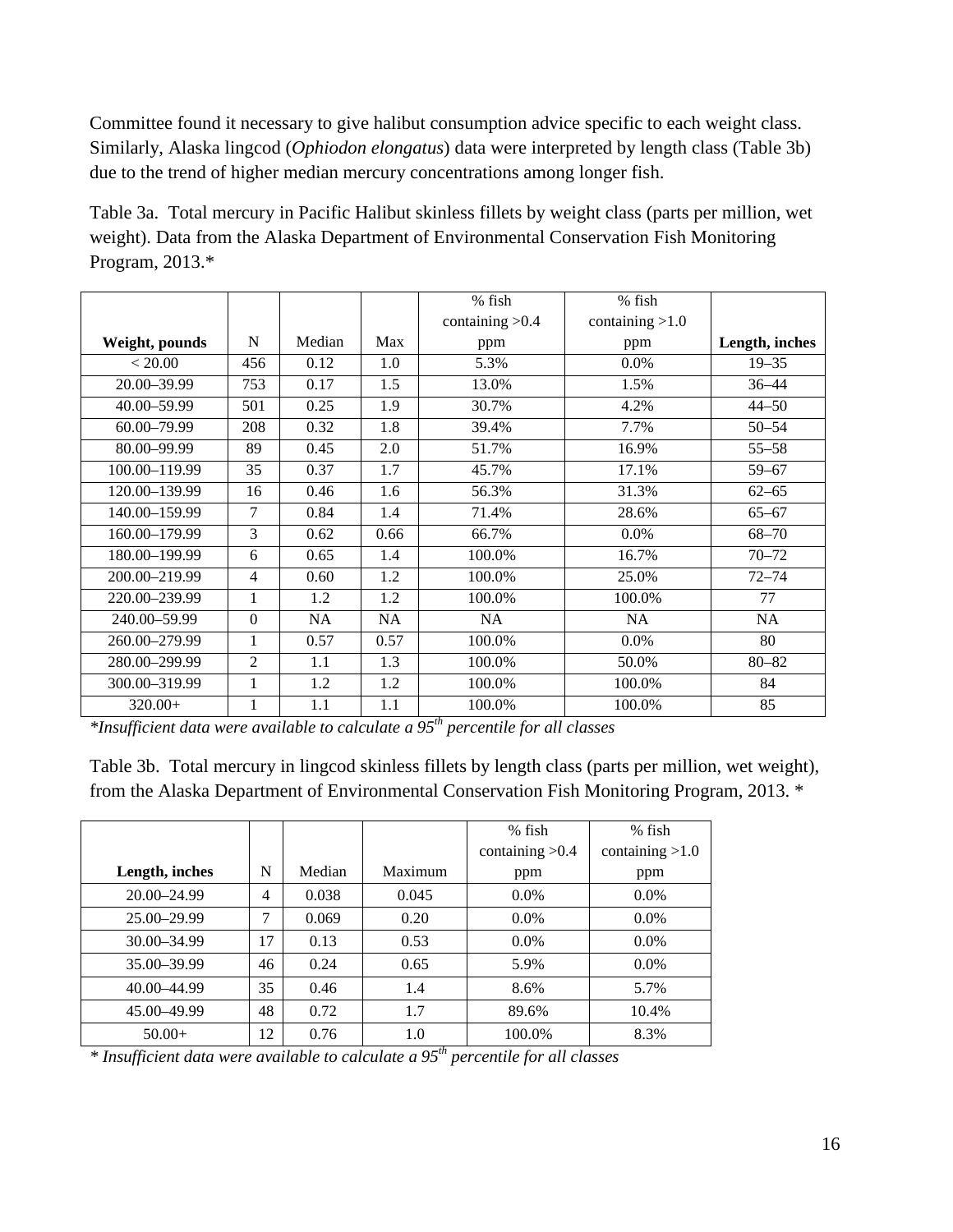Other researchers in Alaska also generate contaminant data for Alaska fish, including the University of Alaska Fairbanks, US FWS, Alaska Native tribes, and other entities. The Alaska Scientific Advisory Committee for Fish Consumption acknowledges the important contributions these research projects can make towards the development of fish consumption advice, and some of these data may be included in future updates to this DPH guidance. Inclusion of other data sources will require the Committee to establish guidelines for evaluation of data quality, representativeness, comparability of data type, and other criteria. These guidelines will allow the Committee to objectively determine which data are appropriate to merge with the ADEC Fish Monitoring data for the purpose of fish consumption guidance development.

## <span id="page-16-0"></span>*Human Biomonitoring (Mercury Levels in Human Hair or Blood)*

Human biomonitoring is an important tool to assess actual human exposures to contaminants by measuring contaminant levels present in blood, urine, hair, fat, or other matrices. Biomonitoring data reduce scientific uncertainty relative to a standard risk assessment, which estimates human exposure to the contaminant from sources such as air, food, or water using a series of exposure assumptions and theoretical calculations. Alaska public health officials often use human biomonitoring data to optimize their risk interpretations and health advice regarding exposures to contaminants (Arnold *et al.*, 2005).

To assess mercury exposure in Alaska, DPH launched a Statewide Maternal Hair Mercury Biomonitoring Program in July 2002. This ongoing program originally offered free, confidential hair mercury testing to all pregnant women in Alaska. Eligibility has since been expanded to include all women of childbearing age (aged 15–45 years), and occasionally men and older women.

By the end of March  $31<sup>st</sup>$ , 2014, hair samples from 1145 women of childbearing age from 148 Alaska communities were analyzed for mercury (ADPH data, unpublished). Participants included 339 pregnant women, 780 non-pregnant women of childbearing age, and 26 women of unknown pregnancy status. The participants had a median hair mercury level of 0.46 parts per million (ppm), with a maximum of 7.82 ppm (Figure 1). All hair mercury levels were well below 15 ppm, the lowest level from a study in the Seychelles islands, where people have fish consumption patterns very similar to Alaskans (van Wijngaarden *et al.*, 2006) that was not associated with adverse health effects in the offspring.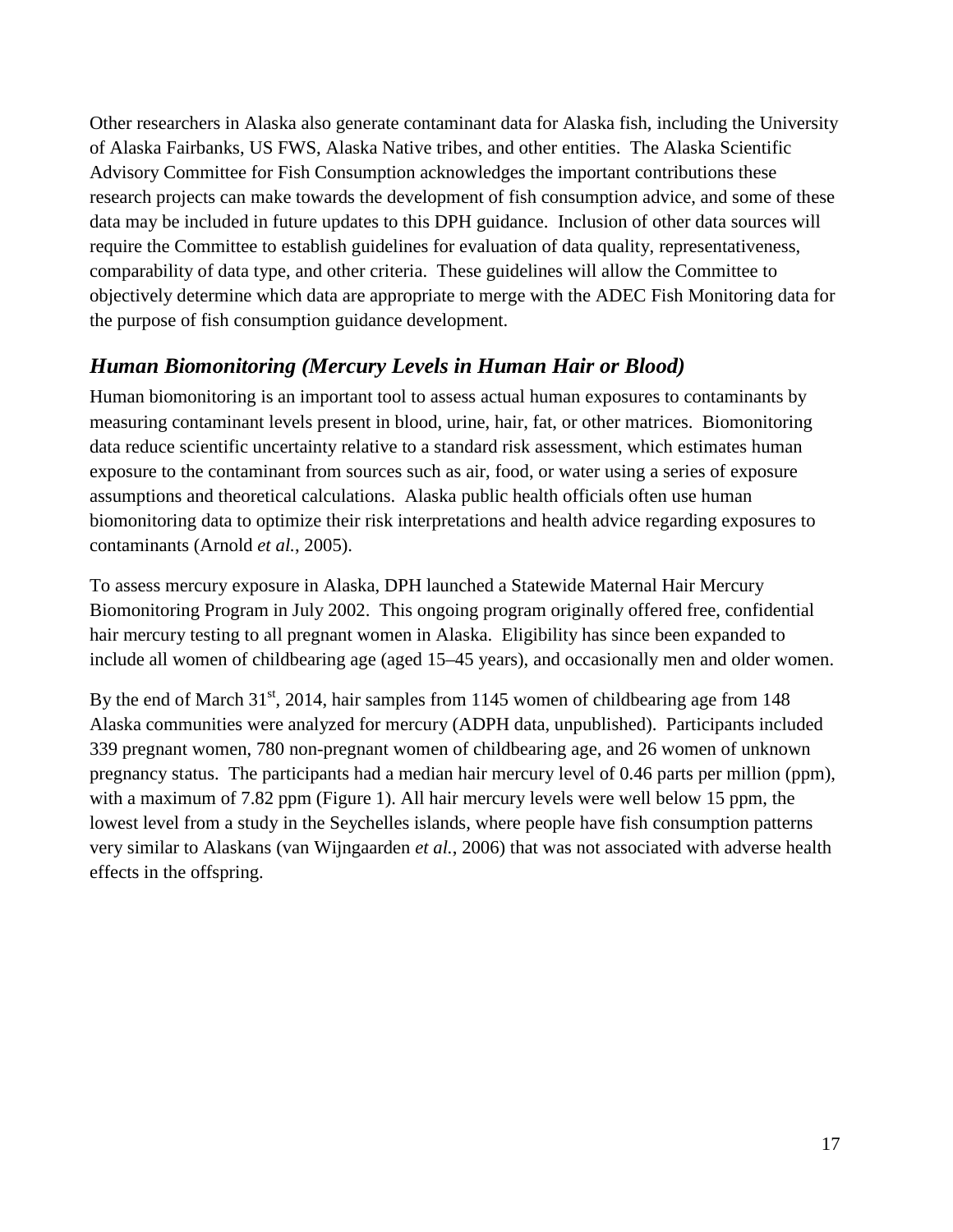

**Figure 1. Hair Mercury Concentrations among Pregnant Women and Women of Childbearing Age (15–45 years; n=1145) — Alaska, July 2002–March 2014**

To provide a margin of safety, DPH conducts follow-up investigations on all hair mercury levels at or above 5 ppm. Follow-up investigations were conducted for four women whose hair samples exceeded 5 ppm. All four women lived in the Yukon-Kuskokwim Delta or the Aleutian Islands and consumed large amounts of marine mammal livers or kidneys or large amounts of northern pike, which were determined to be the primary source of their mercury exposure. DPH informed the women of ways to reduce their mercury exposure if they chose to do so, by eating traditional foods that contain less mercury.

In addition to the Statewide Maternal Hair Mercury Biomonitoring Program, the Alaska Native Maternal Organics Monitoring (MOM) Study in the Yukon-Kuskokwim region (operated by ANTHC and the Yukon Kuskokwim Health Corporation) enrolled 250 mother/infant pairs, between 1999 and 2006. Maternal blood was obtained at the first prenatal visit, and the geometric mean of the maternal total blood mercury level for that group is 3.6 ppb of whole blood. The highest level recorded was 15 ppb (Dr. Jim Berner, ANTHC; personal communication – March 21, 2014). All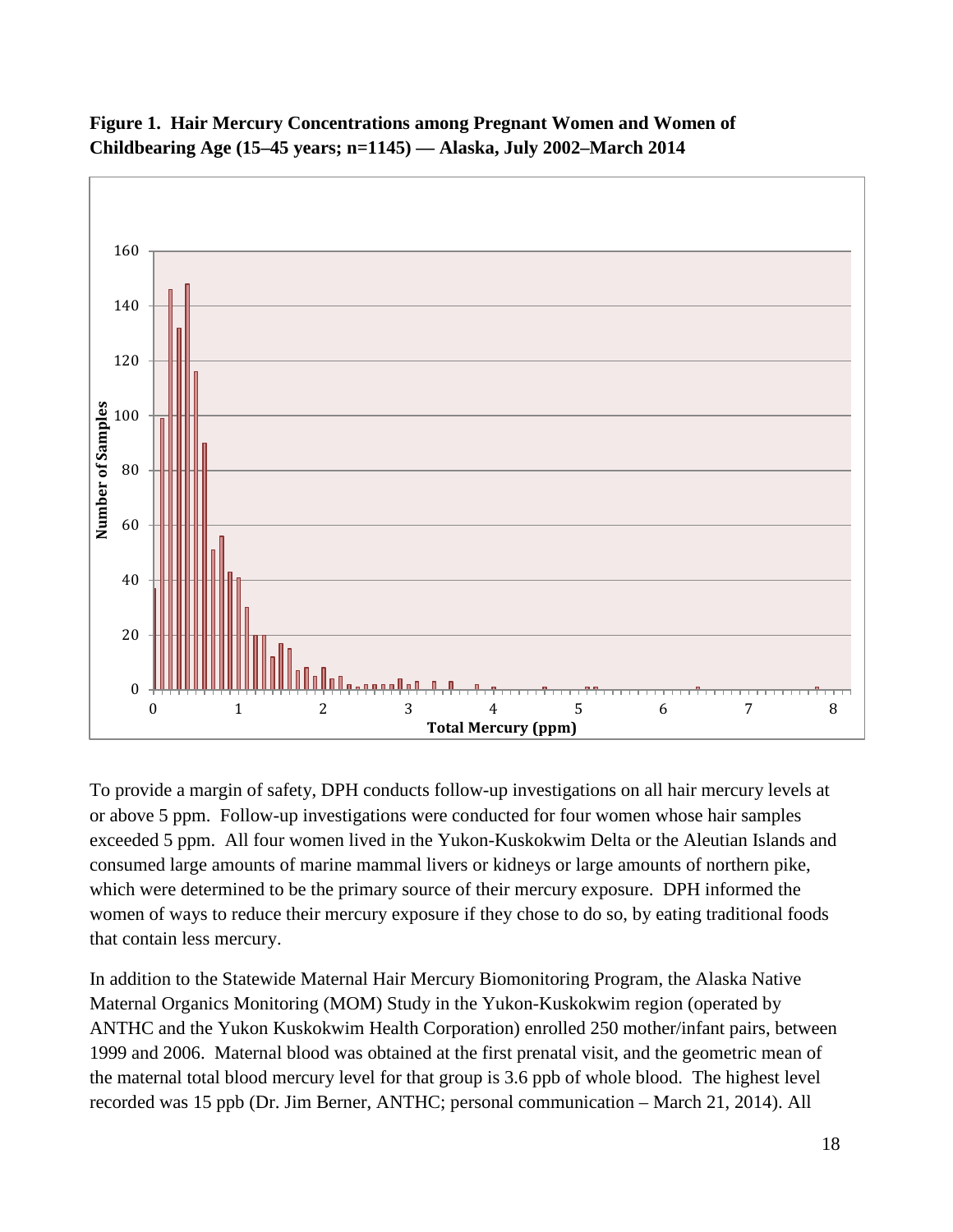blood mercury levels were well below that associated with subtle health effects in the children who had been exposed *in utero* (approximately 85 ppb in maternal blood based on data from the Faroe Islands epidemiological study) and levels associated with no effects in the Seychelles Island study  $($ >15 ppm mercury in hair, equivalent to >60 ppb mercury in blood).

## <span id="page-18-0"></span>*Fish Consumption Rates in Alaska*

Fish consumption rates in human populations provide important information when developing fish consumption advice for those populations. Those rates allow public health officials to assess whether documented contaminant levels in fish might put consumers at risk, or if tissue concentrations are irrelevant because the item is rarely eaten.

Many Alaskans eat far more fish than the average American, especially in rural areas that rely on fish for subsistence (Nobmann *et al.*, 1992; Ballew *et al.*, 2004). Alaska is a large state with diverse ecological regions, and the people that inhabit these various ecological regions have different cultures and diets. These features present challenges to the comprehensive study of diets in Alaska.

The most recent well-designed effort to estimate fish consumption rates for Alaska communities comes from the Seldovia Village Tribe that conducted interviews with a statistically representative sample of residents from four villages in South Central Alaska (Seldovia, Port Graham, Nanwalek, and Tyonek) that are inhabited mostly by Alaska Natives. These interviews showed that the median fish consumption (not including shellfish) by a person who lived in these villages was 46.5 grams/day (12 ounces/week) for the year (or about 37.4 pounds per year). Median shellfish consumption was 3.3 grams/day (0.8 ounces/week). The  $95<sup>th</sup>$  percentile fish and shellfish consumption rates in these villages were 247.1 grams/day (61 ounces/week) and 36.7 grams/day (9 ounces/week), respectively. Most fish consumed in these communities were salmon, followed by halibut. The survey respondents ate not only filet, but other parts of the fish as well, such as skin and belly flap (Merrill and Opheim, 2013).

An earlier effort, the Alaska Traditional Diet Survey (Ballew *et al.*, 2004), reported on questionnaire data collected in Summer 2002 to address traditional food consumption frequency, including fish, to fill the food consumption data gap in Alaska Native communities. In this survey, investigators interviewed participants from 13 villages and asked them to recall how often they ate specific food items over the previous twelve-month period, and their usual serving size for each item. Villages from five regional Tribal Health Corporations (Norton Sound Health Corporation, Yukon-Kuskokwim Health Corporation, Bristol Bay Area Health Corporation, Tanana Chiefs Conference, and Southeast Alaska Regional Health Consortium) participated in the survey.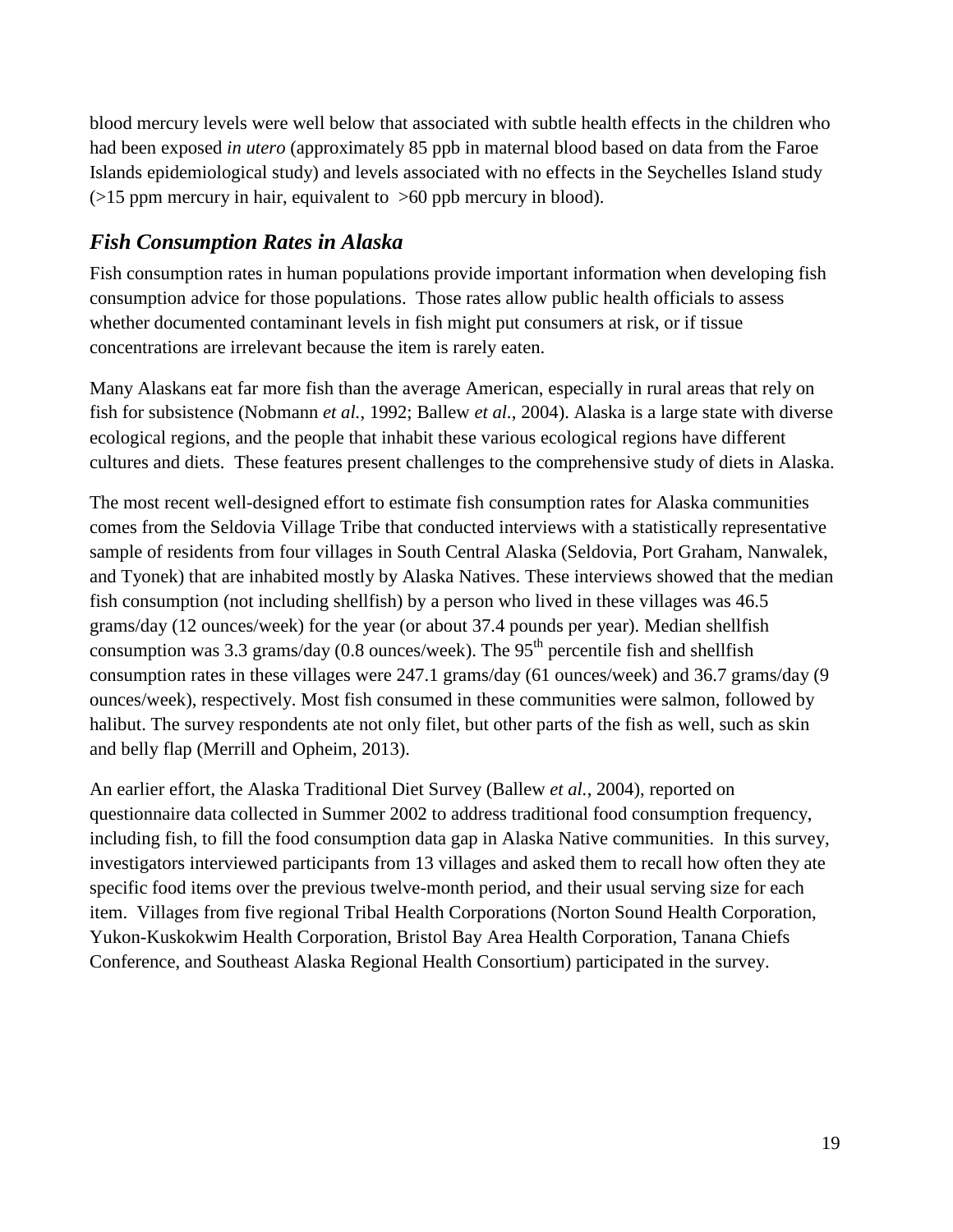The Alaska Traditional Diet Survey data was simplified by combining all the fish into two categories, salmon and non-salmon. In general, salmon was the most consumed fish. Median salmon and non-salmon consumption rates ranged from 26–61 pounds/year and 1–24 pounds/year, respectively. Survey respondents from Bristol Bay Region reported the highest median fish consumption rates (61 pounds/year for salmon and 24 pounds/year for non-salmon; 105.7 grams/day total fish; 26 ounces/week), while the respondents from the Tanana Chiefs in Interior Alaska reported the lowest median fish consumption rates (26 pounds/year of salmon and 1 pound/year of non-salmon; 33.6 grams/day total fish, approximately 8 ounces/week).

In contrast to fish consumption rates among rural subsistence consumers, fish consumption rates among urban Alaskans and non-subsistence consumers are less well characterized. Risk managers need to learn more about seafood consumption in urban centers in Alaska, including an assessment of the types, quantity, and mercury content of seafood consumed from sources outside Alaska.

Both of the aforementioned study outcomes present fish consumption rates that exceed both US EPA's (17 grams/day) and ADEC's (6 grams/day) rates that are sometimes used for setting environmental standards. ADEC is currently reassessing this rate for Alaskans in order to develop human health criteria for water quality standards. The fact that Alaskans consume large quantities of fish as compared to most other U.S. populations provides strong support for having stringent water quality criteria. This is because a higher fish consumption rate will naturally result in higher exposure to any contaminants in these fish.

## <span id="page-19-0"></span>*Nutrition-related Disease Rates and Trends in Alaska*

In communities that rely heavily on subsistence fish harvests – the great majority of which are populated mainly by Alaska Native people – traditional foods provide more than a food source. Subsistence is often a cultural cornerstone, providing spiritual, nutritional, medicinal, and economic well-being (van Oostdam *et al.*, 1999). Subsistence activities connect community members through work and through sharing, and provide a thread of cultural continuity from generation to generation. Therefore, any advice to limit traditional food consumption must be well-justified.

Unfortunately, the social and cultural disruption associated with food consumption advisories can have profound effects on the health and well-being of subsistence communities. For example, changes in diet, lifestyle, and the social and cultural disruption that follows alterations in subsistence traditions can contribute to a wide range of adverse health effects, such as increases in obesity, diabetes, hypertension, violence, alcoholism and drug abuse (Wheatley, 1994; Shkilnyk, 1985). Indigenous peoples in Canada have viewed chronic diseases as resulting from moving away from country (traditional) food and taking on the "white man's diet." (Kuhnlein *et al.*, 2001) This information indicates the importance of monitoring trends of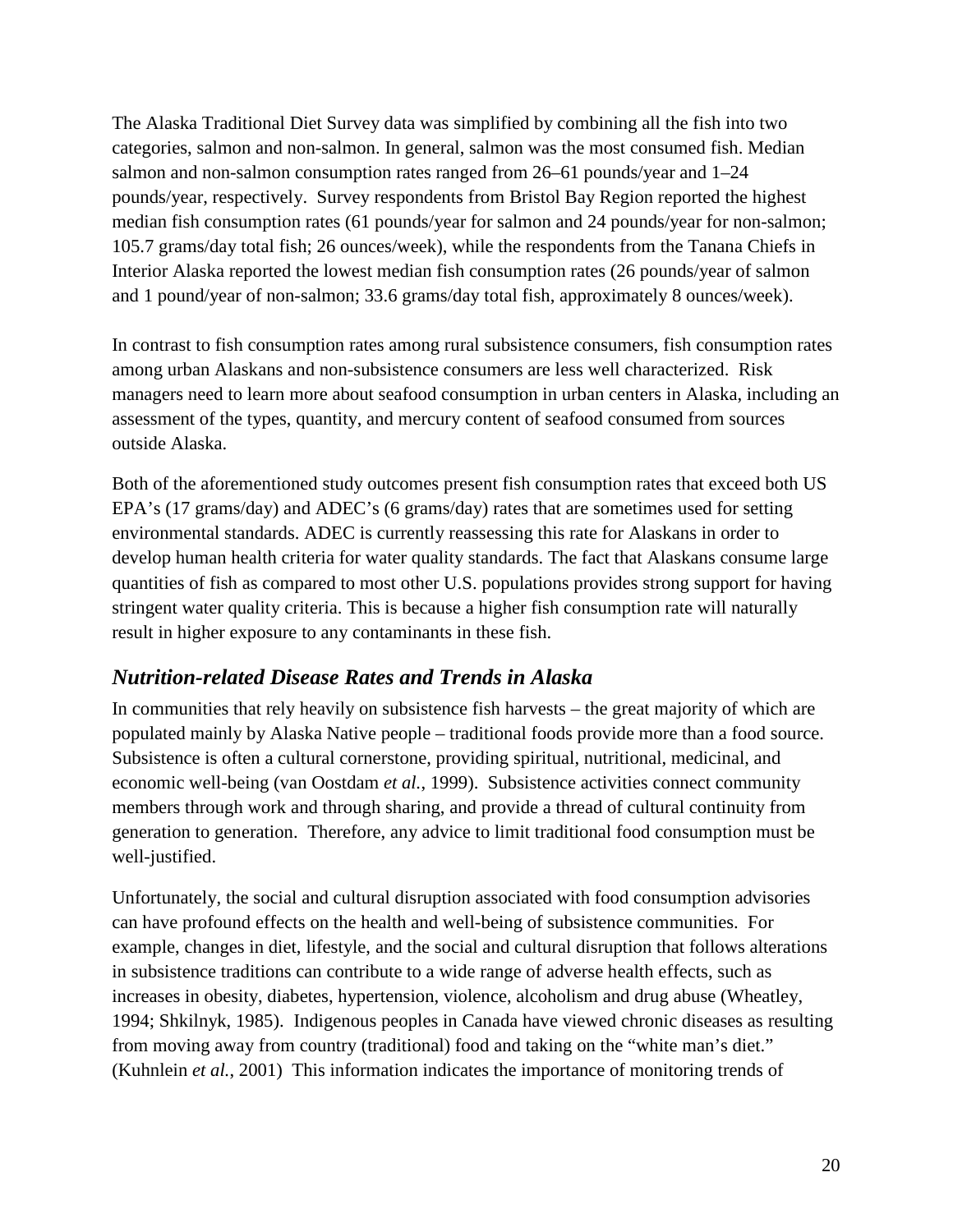nutritionally-related disease prevalence among subsistence communities to understand the potential health impacts of dietary changes.

DPH recognizes that fish consumption advisories may adversely affect all residents of subsistence communities. However, no easily accessible methodology exists to stratify populations based on their reliance on subsistence food. Because the majority of subsistence users in Alaska are Alaska Native people, as a rough proxy we compare outcomes among Alaska Native versus non-Native people. Increasing non-traditional food consumption and sedentary lifestyles among Alaska Native people have been associated with an increasing chronic disease prevalence, including an increase in hypertension and hypertensive disease mortality, glucose intolerance, and diabetes (Murphy *et al.*, 1997; Risica *et al.*, 2000a,b; Johnston *et al.*, 2011). Adult obesity, an important risk factor for these chronic diseases, has increased in prevalence in Alaska dramatically in recent years: from 49% in 1991 to 65% in 2011, representing a 30% increase within two decades (DHSS, 2014a) in Alaska Natives and non-Natives combined.

The prevalence of diabetes, which was once rare among Alaskan and Canadian Eskimos, has steadily increased (Scott and Griffith, 1957; Mouratoff *et al.*, 1967; Mouratoff and Scott, 1973; Schraer *et al.*, 1988; Schraer *et al.*, 2001). The increasing rate of diabetes is not limited to Alaska Native people, but also for all Alaskans. The prevalence of diabetes in the adult Alaska population increased from 41 per 1,000 population in 1996–1998 to 56 per 1,000 population in 2003–2005 (ADPH, 2007). In Alaska Native adults diabetes prevalence increased from 17.3 per 1,000 population in 1985 to 47.6 per 1,000 population in 2006 (Narayanan *et al.*, 2010).

The percentage of all Alaska adults categorized as overweight or obese has increased from 49% in 1991 to 65% in 2009 (DHSS, 2010). Fish consumption has been shown to reduce the occurrence of death from all causes (Gillum *et al.*, 2000), and many researchers have recommended maintaining or increasing fish consumption both for the cardiovascular disease prevention benefits as well as the benefits of preventing other chronic diseases (Dewailly *et al.*, 2002). In a cross-sectional study of 330 Yup'ik Eskimos, Makhoul *et al.* (2011) found that high concentrations of blood omega-3 fatty acids, EPA and DHA (found in fish and marine mammals), were associated with lowered dyslipidemia and lowered systemic inflammation among overweight and obese people. In a similar study that drew associations between diet and blood chemistry measurements in 530 Yup'ik Eskimos aged 14–94 years old, traditional food intake was significantly positively associated with high-density lipoprotein cholesterol (HDL or "good cholesterol") concentration and significantly negatively associated with triglyceride concentration (Bersamin *et al.*, 2008).

Alaska Native people previously had a lower risk for death from coronary heart disease than did Alaskans of other races. Over the past several decades, this discrepancy has disappeared (McLaughlin *et al.*, 2004). The higher rates of heart disease are due to the higher prevalence of risk factors for coronary heart disease among Alaska Native people in recent years. Tobacco smoking rates are very high in Alaska Native people, store-bought foods have replaced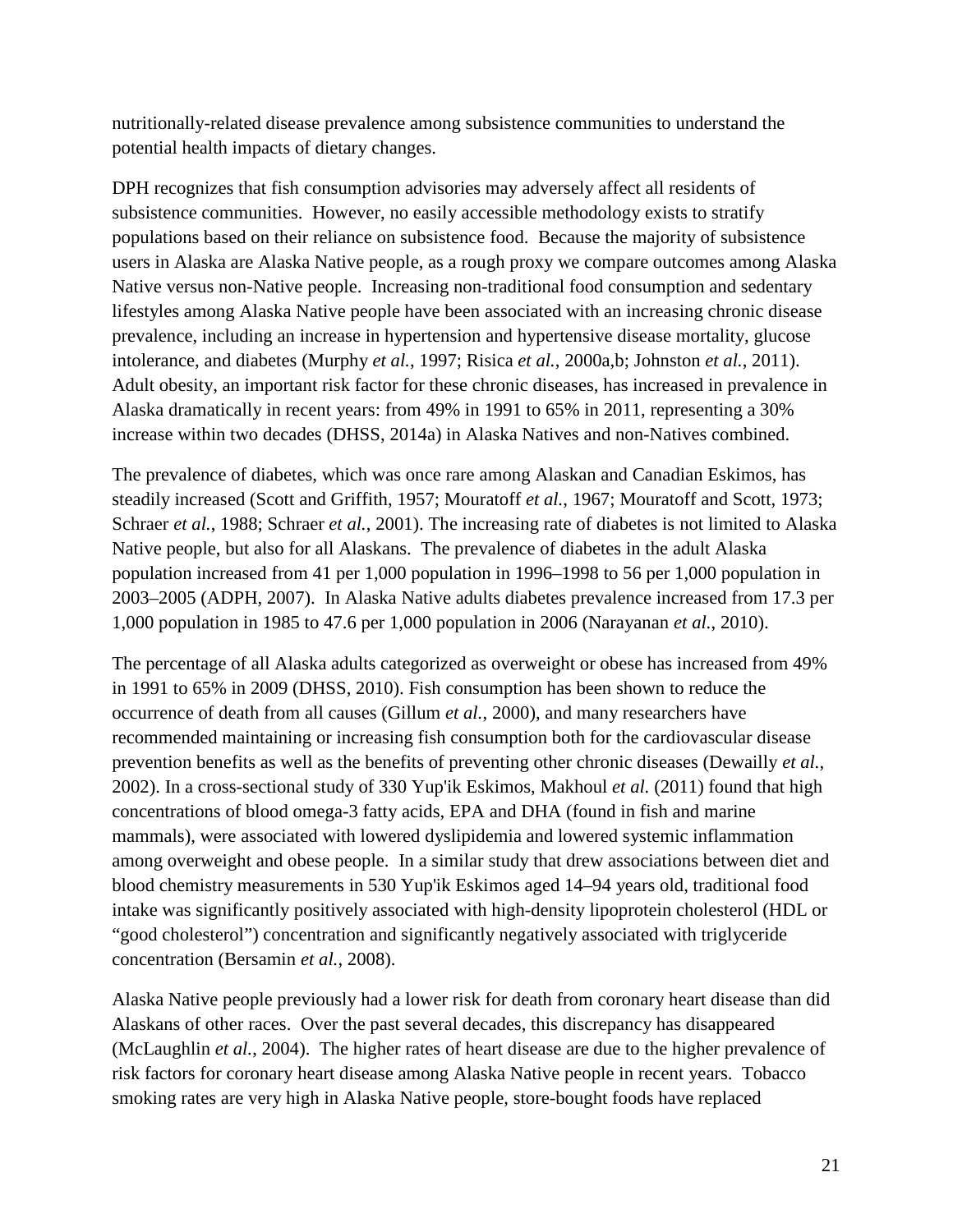traditional foods in the diet to varying extents, and modern conveniences such as motorized vehicles have led many Alaska Native people to a more sedentary lifestyle (Ebbesson *et al.*, 2005). Thus, the changing patterns of disease in Alaska Native people likely reflect increases in smoking, decreases in physical activity, changes in dietary practices, and increased obesity (Middaugh, 1997a,b).

During the period 1981–2007, hypertensive heart disease mortality increased 155% among Alaska Native people over the age of 35 years, while it increased only 13.7% for US whites in the same age range (Johnston *et al.,* 2011). In addition, age-specific heart disease mortality was almost identical between US whites and Alaska Natives aged 35–74 years, but 30% lower for Alaska Natives as compared to U.S. whites aged 75 years or older. The authors hypothesized that the healthy lifestyle of older Alaska Natives may account for the discrepancy in age-specific rates as compared to the younger cohort. This hypothesis is supported by data from Nobmann *et al.* (2005) who found that the diet of elderly Alaska Natives was more traditional and contained more unsaturated fatty acids, mainly from salmon and seal oil sources, than the diet of younger adults. Age-adjusted heart disease mortality rate was consistently 20% lower in Alaska Natives than US whites from 1981 through 2007.

The Education and Research Towards Health (EARTH) study is a 5-year prospective study of American Indians and Alaska Natives that aims to evaluate the potential associations between diet, physical activity, and other lifestyle and cultural factors and the development and progression of chronic diseases (Slattery *et al.*, 2007). Schumacher *et al.* (2008) evaluated data from the EARTH study and reported that 48% of Alaska Native men and 40% of Alaska Native women in 26 villages and communities in three Alaska regions had elevated blood pressure.

As recently as the 1950s, it was believed that hypertension was an uncommon occurrence in Alaska Native communities. However, a study conducted in 1987–1988 in 15 Alaska Southwestern villages found hypertension in 24% of the population (Murphy *et al.*, 1997) and that was associated with overweight, non-indigenous diet, mechanized activities, and glucose intolerance. Johnston *et al.* (2011) expressed concern that high rates of metabolic syndrome reported in the EARTH study (26% men, 31% women; Schumacher *et al.*, 2008) and unhealthy lifestyles could be the reason for higher heart disease morbidity and mortality. Schumacher *et al.* (2008) found that the most common component of metabolic syndrome among US white men and Alaska Native men was high blood pressure.

Homer *et al.* (2009) evaluated stroke mortality among Alaska Natives and found that the rate did not significantly decline over the duration of this study (1984–2003) in contrast to that of U.S. whites, which decreased significantly. Notably, the stroke mortality rate among Alaska Natives was significantly elevated from 1994–2003 as compared to U.S. whites, but not in the previous decade, 1984–1993. The authors also reported that stroke mortality was more prevalent in Alaska Natives under 45 years of age as compared to older US whites and older Alaska Natives (Homer *et al.*, 2009). The authors hypothesized that the observed stroke mortality among Alaska Native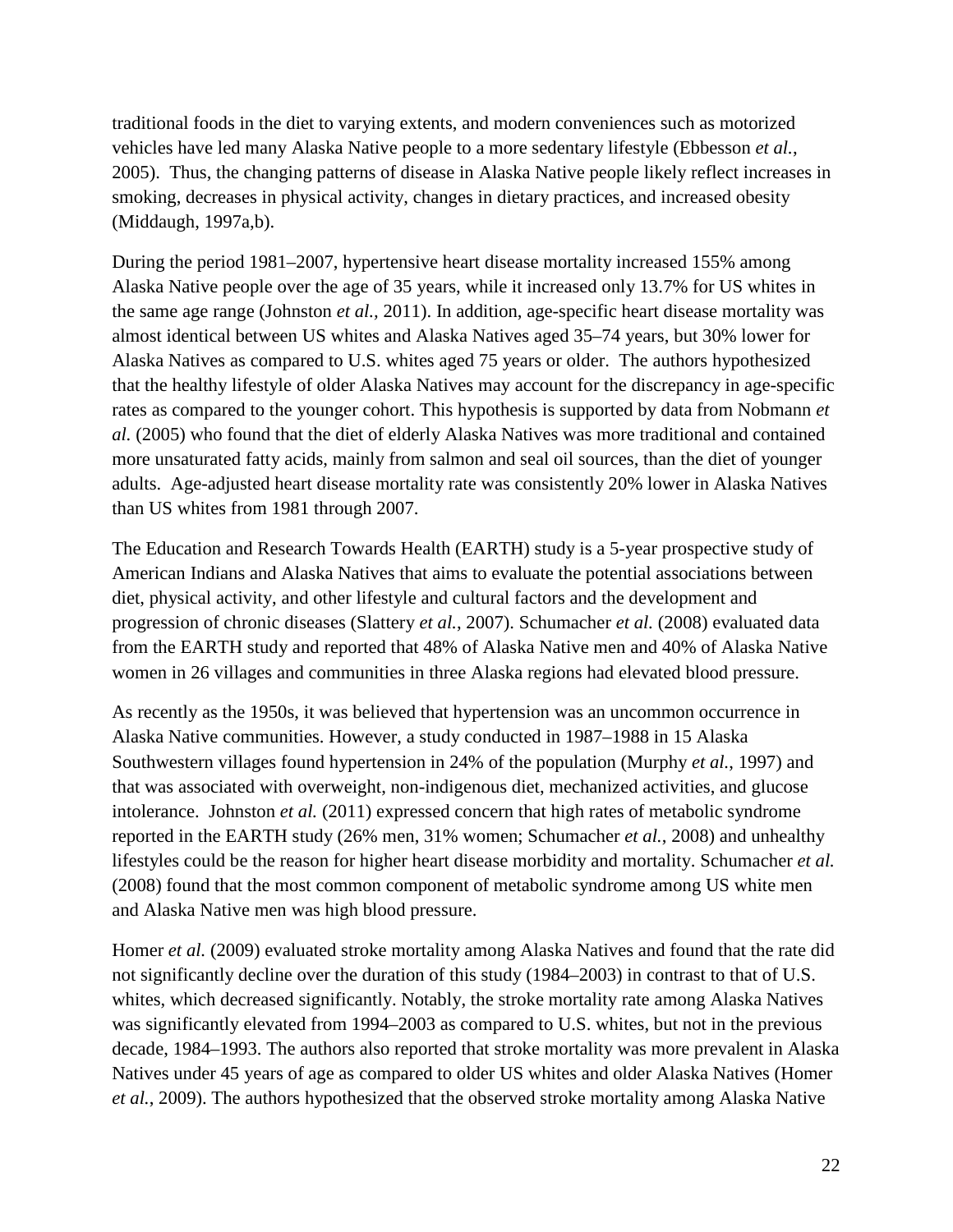people likely reflects substantial lifestyle changes over the past decades, particularly the gradual shift from traditional foods and lifestyle towards a Westernized diet and lifestyle (Homer *et al.*, 2009).

The observed decline in health indicators associated or co-occurring with a shift away from a traditional diet and lifestyle requires further examination and evaluation.

# <span id="page-22-0"></span>**Review of recent epidemiology studies of fish consumption and health endpoints**

Since the previous Alaska fish consumption guidelines, there have been many studies that evaluated a potential association between fish or mercury exposure and health outcomes. The most sensitive endpoints are neurodevelopmental. Recently, there have been concerns of cardiovascular effects and diabetes incidence in adults associated with mercury exposure from fish consumption. In addition to reviewing studies that evaluated methylmercuryneudevelopmental associations, we briefly review select studies that evaluated potential associations between mercury exposure from fish and both diabetes and cardiovascular outcomes.

## <span id="page-22-1"></span>**Neurodevelopmental Endpoints**

The critical target organ for methylmercury toxicity is currently accepted to be the central nervous system. Three acute, high-dose poisoning episodes that occurred in Japan and Iraq during the period from 1953 through 1972 elucidated the severe, toxic effects of ingested methylmercury (Kutsuna, 1968; Kinjo *et al.*, 1995; Bakir *et al.*, 1973). These outbreaks occurred with extremely high exposures to mercury and resulted in death or severe, irreversible neurological damage. Investigators also noted milder toxic effects. The most susceptible subpopulation to the nervous system effects of methylmercury is the developing fetus as it largely retains the mercury it takes from its mother and has a developing nervous system that is more susceptible to methylmercury than that of adults.

The exposure of Alaskans to methylmercury through fish consumption is extremely small compared to these aforementioned high-dose poisoning episodes in Japan and Iraq. Health effects of very low-dose mercury exposure from fish consumption, if any, are likely to be unmeasureable and of much less importance than many other variables that may impact neurological outcomes in children, such as pre-term birth, abuse and neglect, lower parental educational attainment, prenatal maternal alcohol and other drug use, and other factors. This is true even among the most sensitive segment of the population to the neurotoxic effects of methylmercury, the developing fetus.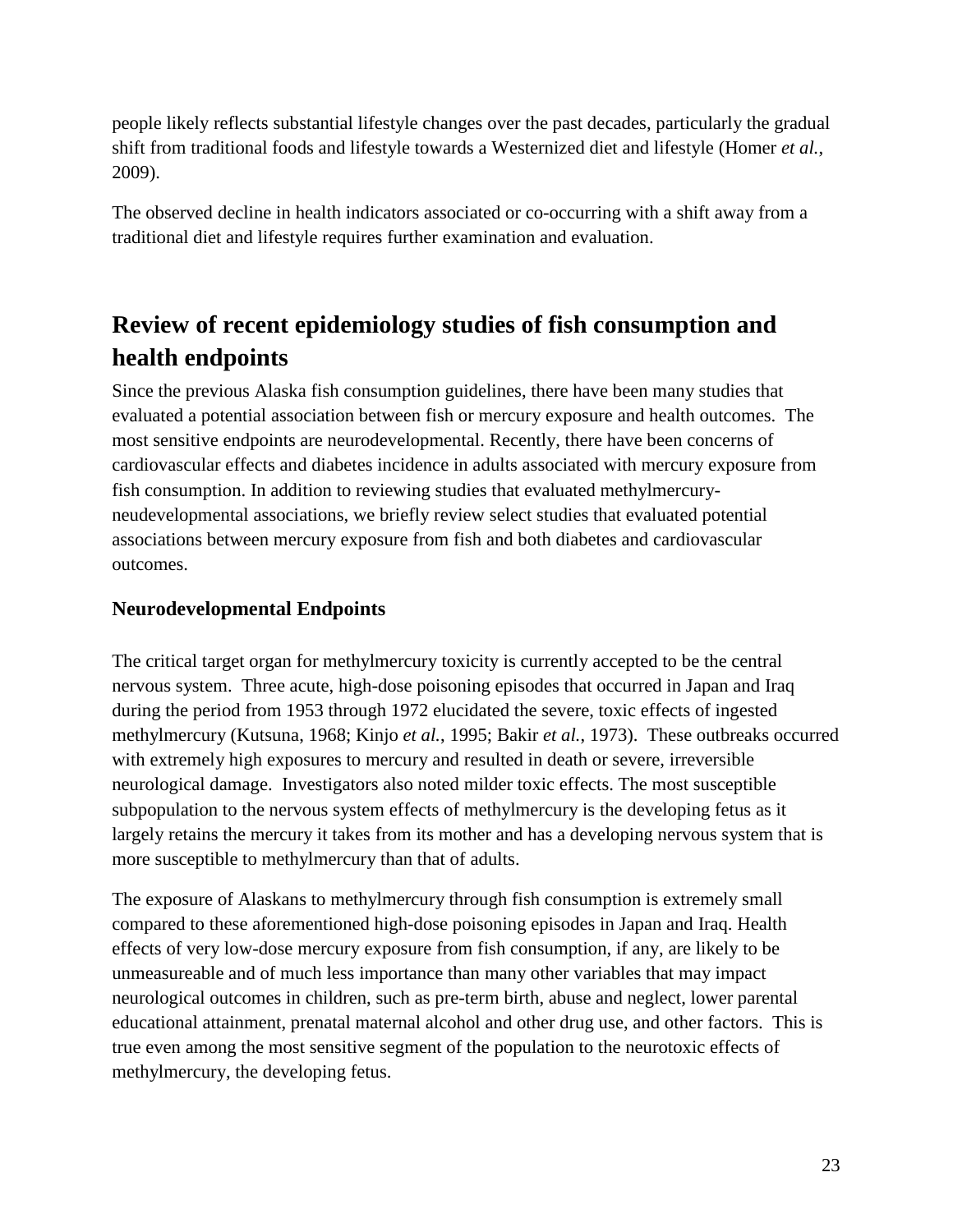Several large-scale epidemiologic studies, as well as many small studies, have examined the potential association between chronic low-level *in utero* exposures to mercury from fish and or marine mammal ingestion and subtle neurodevelopmental effects. The most influential studies for deriving fish consumption guidelines worldwide are those of the Seychelles Islands and the Faroe Islands. The Seychelles Islands are off the coast of Africa, north of Madagascar, and the Faroe Islands are in the North Atlantic between Scotland and Iceland. Because of the large sample sizes, the rigorous intensive follow-up testing, and the homogeneous nature of both study populations, the studies provide the best opportunity to characterize the magnitude and nature of the risks potentially associated with low-level methylmercury exposure through fish and/or marine mammal consumption. The initial studies have been reviewed and analyzed elsewhere (NRC, 2000; NIEHS, 1998). The results are summarized briefly here.

#### **The Seychelles**

In 1989, the University of Rochester, in collaboration with the Seychelles Island Government, initiated a large scale study (the Seychelles Child Development Study) of 779 mother-infant pairs, examining the developmental effects of low-level methylmercury exposure through frequent fish consumption (Cernichiari *et al.*, 1995; Davidson *et al.*, 1995, 1998; Marsh *et al.*, 1995; Shamlaye *et al.*, 1995). Seventy-five percent of the women indicated eating 10-14 fish meals per week (Shamlaye *et al.*, 1995). Mercury levels in 20 different species of fish (homogenized muscle) ranged from 0.001 ppm for reef fish to 2.04 ppm for Moro shark, and 4.4 ppm for dog tooth tuna (Cernichiari *et al.*, 1995). The overall average fish muscle tissue concentration was 0.3 ppm. Multiple maternal hair samples were collected during pregnancy for quantification of methylmercury exposures. Maternal hair mercury levels in the Seychellois cohort mothers were as high as 27 ppm with a median of 6.6 ppm (compared to a maximum of 7.82 ppm and median of 0.47 ppm in 1145 women of childbearing age in Alaska; this median hair level was more than ten times lower than the Seychelles median). All but two women in the initial cohort study had hair concentrations ˂20 ppm, and 659 (80% of the cohort) had maternal hair concentrations ≤12 ppm. Maternal hair concentrations did not vary during pregnancy. Maternal hair mercury levels in each trimester correlated with levels representing the entire gestational period, indicating no seasonal differences or peak exposure periods.

Numerous neurodevelopmental tests and physical examinations were conducted on the children at 6.5, 19, 29, and 66 months of age. The neurologic evaluation included the Fagan Test, the Revised Denver Development Screening Test, the Bayley Scales of Infant Development, the General Cognitive Index, the Infant Behavior Record, Mental Developmental Index, McCarthy Scales of Children's Abilities, Psychomotor Developmental Index, Preschool Language Scale, and numerous other perceptual, verbal, memory, behavior and motor tests.

No adverse health effects resulting from prenatal or postnatal exposure to methylmercury were noted in the 66-month evaluation, or in any of the earlier tests (Davidson *et al.*, 1998). In fact, greater prenatal and postnatal exposure to methylmercury correlated with better performance on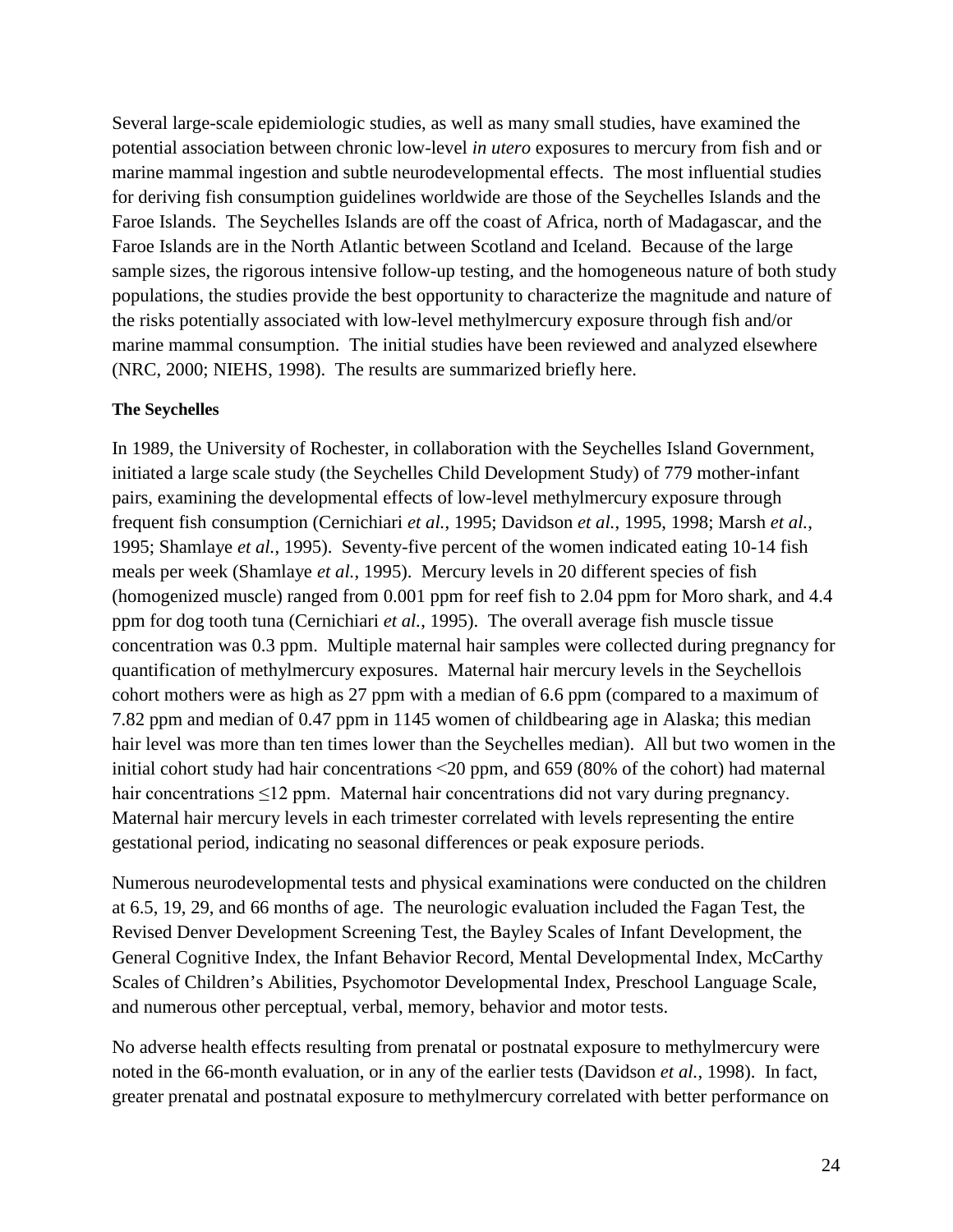some test scores, an outcome that may have resulted from beneficial effects of increased fish consumption.

In a follow-up of this cohort at age 9 years, domain-specific tests previously reported to show an adverse association with prenatal exposure to methylmercury in the Faroe Islands were used (Myers *et al.*, 2003). Investigators tested cognition (memory, attention, executive functions), learning, perceptual, motor, social and behavioral abilities. Of the 21 end-points evaluated, only two showed a significant association with prenatal exposure. One association was adverse (the grooved pegboard, non-dominant hand) and the other association was beneficial (Conner's Teacher Rating Scale, ADHD Index). The authors noted several outliers for the aforementioned endpoints that had both <7.5 ppm prenatal maternal hair mercury concentration and lower test performance results.

It is important to note that the Boston Naming Test that was negatively-associated with higher prenatal mercury exposure in the Faroe Islands study (discussed below) and the critical endpoint upon which the current EPA Reference Dose is based, was not significantly correlated with prenatal mercury exposure in the Seychelles study. The authors also noted that the Boston Naming Test is affected by cultural variation and that Seychellois children performed lower than US children, on average (Myers *et al.*, 2003).

As predicted, effects from other covariates known to affect child development were found. Consistent with the previous evaluations of this cohort, the investigators concluded that the findings did not support an association between prenatal exposure to methylmercury from consumption of large quantities of a wide variety of ocean fish and adverse neurodevelopmental consequences (Myers *et al.*, 2003). Additional testing of the cohort at 107 months using the "Child Behavior Checklist" (CBCL) suggested that there was no association between prenatal mercury exposure and "Social Problems and Somatic Complaints", although there was an association between postnatal mercury exposure above 8 ppm in children and "Thought Problems" (Myers *et al.*, 2004). The authors concluded that there was no clear pattern between both prenatal or postnatal mercury exposure and behaviors measured by the CBCL. A more detailed analysis of postnatal mercury exposure by the authors found, for the most part, no association with neuropsychological test performance. The authors found mixed results from different tests that evaluated the same neuropsychological endpoint/domain, such as fine motor coordination (adverse association with the Grooved Pegboard test, but no associations with either Finger Tapping or Trail Making tests) (Myers *et al.*, 2009).

Subsequent testing of this cohort at 17 years of age focused on 27 behavioral and cognitive outcomes with tests that included the Wisconsin Card Sorting Test, the California Verbal Learning Test, the Woodcock Johnson Achievement Test, measures of problematic behaviors, and subsets of the Cambridge Neuropsychological Test Automated Battery (CANTAB) (Davidson *et al.*, 2011). The authors reported no association between prenatal mercury exposure and 21 of the tests. In fact, the authors reported desirable associations between increasing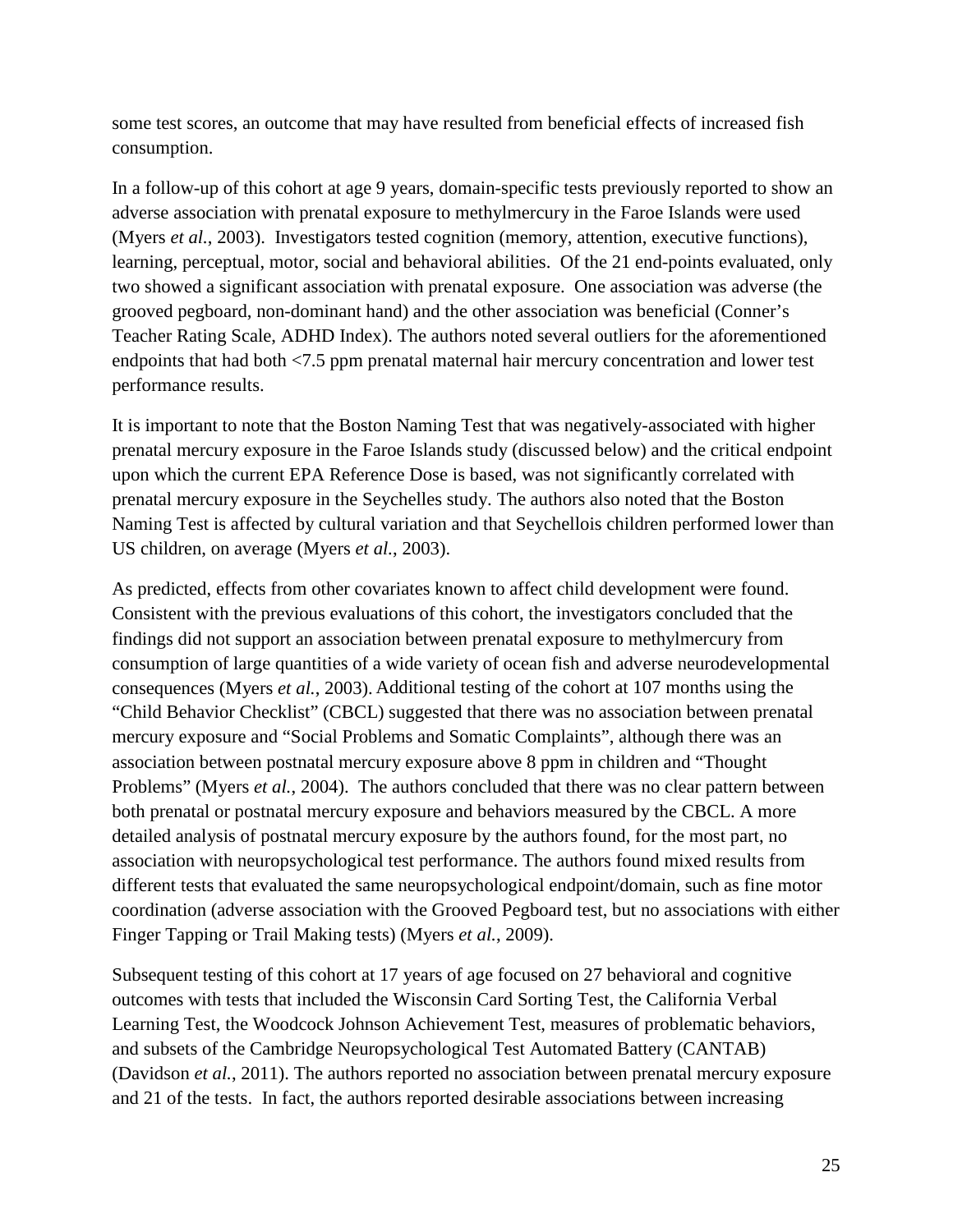prenatal mercury and several test performances including calculation in the Woodcock Johnson test, fewer number of trials to complete the CANTAB test, fewer reports of substance use, and incidents of and referrals for problematic behaviors at school. One adverse association was reported between prenatal mercury and the likelihood of having 1–3 referrals (55 children group size) to a school counselor as compared to no referrals (237 children group size). However, this association was not present when the number of referrals considered was 4–12 (48 children group size) or >13 (31 children group size).

A recent assessment of neurodevelopment and behavior in the Seychelles study included 533 participants from the initial cohort (van Wijngaarden *et al.*, 2013) and evaluated associations between both prenatal and recent postnatal mercury exposure and Profile of Mood States – Bipolar (POMS-Bi), Finger Tapping, Kaufmann Brief Intelligence Test (K-BIT), measures of fine motor control and complex perceptual motor control, visual spatial contrast sensitivity. The authors found no association between prenatal mercury exposure and any of the test battery components. However, recent postnatal mercury exposure was adversely associated with Finger Tapping (nondominant hand) among women but not men, and with K-Bit in the entire cohort (van Wijngaarden *et al.*, 2013).

Overall, the vast majority of developmental and behavioral tests were not associated with prenatal or postnatal mercury exposure in Seychellois children. However, some tests showed favorable associations with mercury exposure, while others showed adverse associations. The favorable associations with mercury exposure may well be indicative of the benefits of fish consumption as an excellent source of protein, polyunsaturated fatty acids, selenium and other nutrients.

## **The Faroe Islands**

The other large-scale study took place in the Faroe Islands, where methylmercury exposure occurred primarily through consumption of pilot whale meat (1–2 meals a week) containing an average total mercury concentration of 3.3 ppm (1.6 ppm methylmercury) (Grandjean *et al.*, 1994). Of 1,023 consecutive births, the median umbilical cord blood-mercury concentration was 24.2 ppb; 25.1% (n=250) had blood-mercury concentrations that exceeded 40 ppb. The median maternal hair mercury concentration was  $4.5$  ppm, with  $12.7\%$  (n=130) of women having concentrations exceeding 10 ppm (Grandjean *et al.*, 1992).

Evaluation of 583 subjects during infancy (age <12 months) demonstrated that infants with higher hair mercury concentrations had more rapid achievement of developmental milestones than other infants (Grandjean *et al.*, 1995). The authors suggested that this desirable association was potentially confounded by breast feeding, particularly as increased frequency of breastfeeding was associated with better test performance and higher hair mercury concentrations (Grandjean *et al.*, 1995).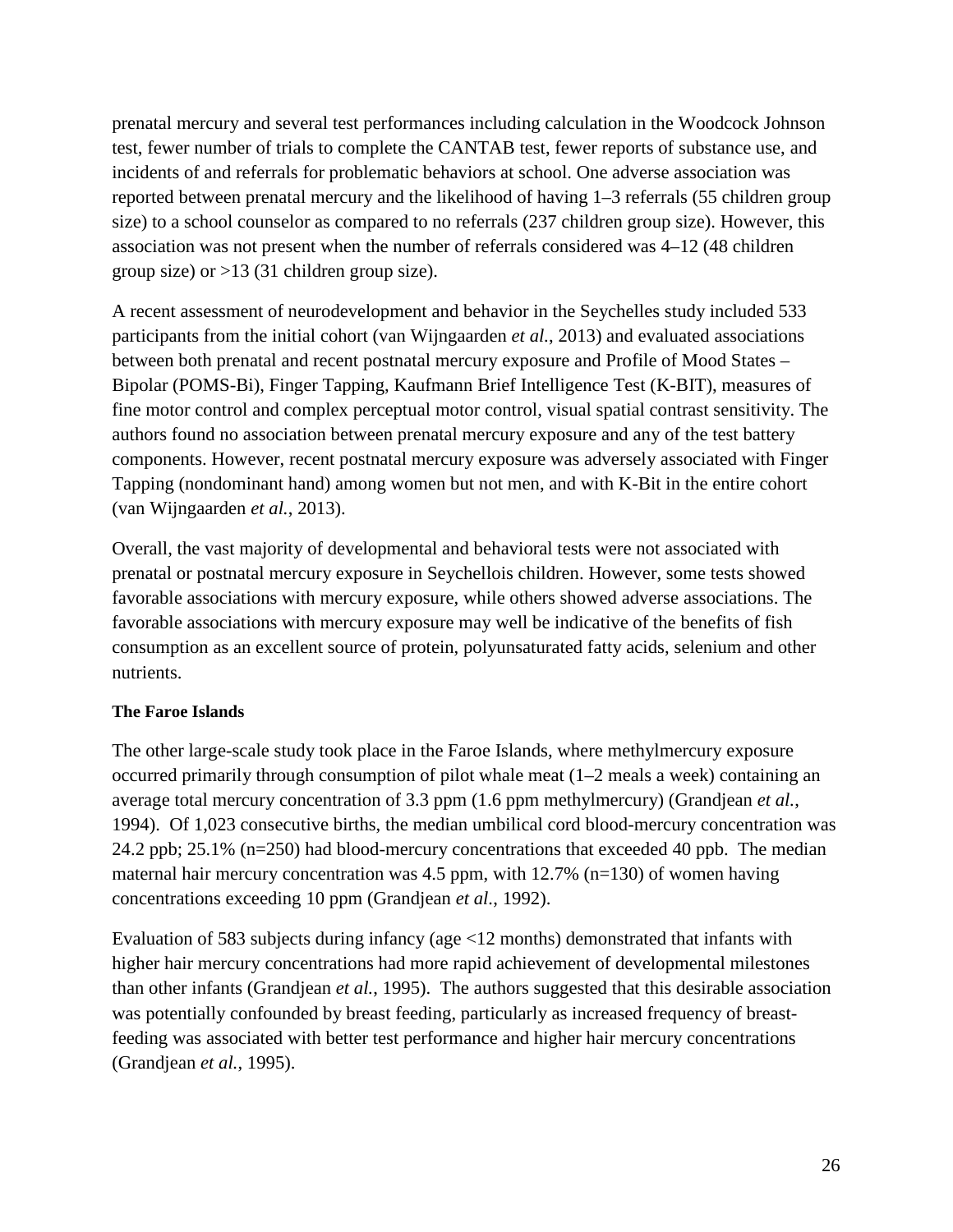Possible *in utero* neurologic effects were subsequently evaluated at 7 years of age (Grandjean *et al.*, 1997). Neurologic and developmental tests included the Neurobehavioral Evaluation System (NES) Finger Tapping Test, the NES Hand-Eye Coordination Test, NES Continuous Performance Test, the Tactual Performance Test, the Boston Naming Test for language skills, the Wechsler Intelligence Scale for Children-Revised (WISC-R), WISC-R Digit Spans, WISC-R Block Designs, WISC-R Similarities, Bender Gestalt Test for visuospatial skills, California Verbal Learning Test for memory, and the Nonverbal Analogue Profile of Mood States. Analyses of 917 children at 7 years of age found no clinical or neurophysiological mercuryrelated abnormalities (Grandjean *et al.*, 1997). However, subtle decreases in neuropsychological test performance, particularly in the language, attention, and memory domains, were associated with prenatal mercury exposure in both the whole cohort and the cohort subset that had maternal hair levels below 10 ppm, although, as the authors reported "test scores obtained by most of the highly exposed children were mainly within the range seen in the rest of the children...." (Grandjean *et al.*, 1997). Moreover, when PCBs were considered in the model, three of the four associations between prenatal methylmercury exposure and the aforementioned neuropsychological tests lost statistical significance, suggesting that PCBs may potentiate the effect of methylmercury on neurodevelopment. Interestingly, the Faroese children had excellent visual contrast sensitivity that could possibly be attributed to the ample supply of dietary omega-3 fatty acids.

In a follow-up at 14 years of age, Debes *et al.* (2006) evaluated neuropsychological testing in this cohort. Members of the initial cohort (878 children) underwent the examination based on the same test battery conducted at 7 years of age by Grandjean *et al.* (1997). The authors reported no effect of recent postnatal mercury exposure on any outcomes in the test battery; however, they found that prenatal mercury exposure was associated with subtle deficits in finger tapping speed, reaction time on a continued performance task, and cued naming. To illustrate the subtlety of some of these associations, the magnitude of adverse outcomes ranged from 6% to 10% of the *standard deviation* of test scores for a *doubling* of hair mercury concentration. In the Boston Naming Test (with cues), this magnitude was approximately 0.3 points or approximately 0.7% of the mean score for all children tested (Debes *et al.*, 2006). The authors also found desirable performance outcomes, such as better scores on the WMS-II Spatial Span test, significantly associated with higher prenatal mercury exposure. The study included three main measures of prenatal mercury exposure, maternal hair, cord blood, and cord tissue. However, associations between test performance and exposure measures were not always consistent. At age 14 years, Murata *et al.* (2004) also reported an association between prenatal methylmercury exposure and delays in the response of the brain to sound; however, hearing thresholds were not affected by this exposure.

In addition to high mercury concentrations, pilot whales also contain relatively high concentrations of PCBs and organochlorine pesticides. In 2001 Grandjean, *et al.* (2001), reported neurobehavioral deficits associated with PCBs in this cohort. PCBs were quantified by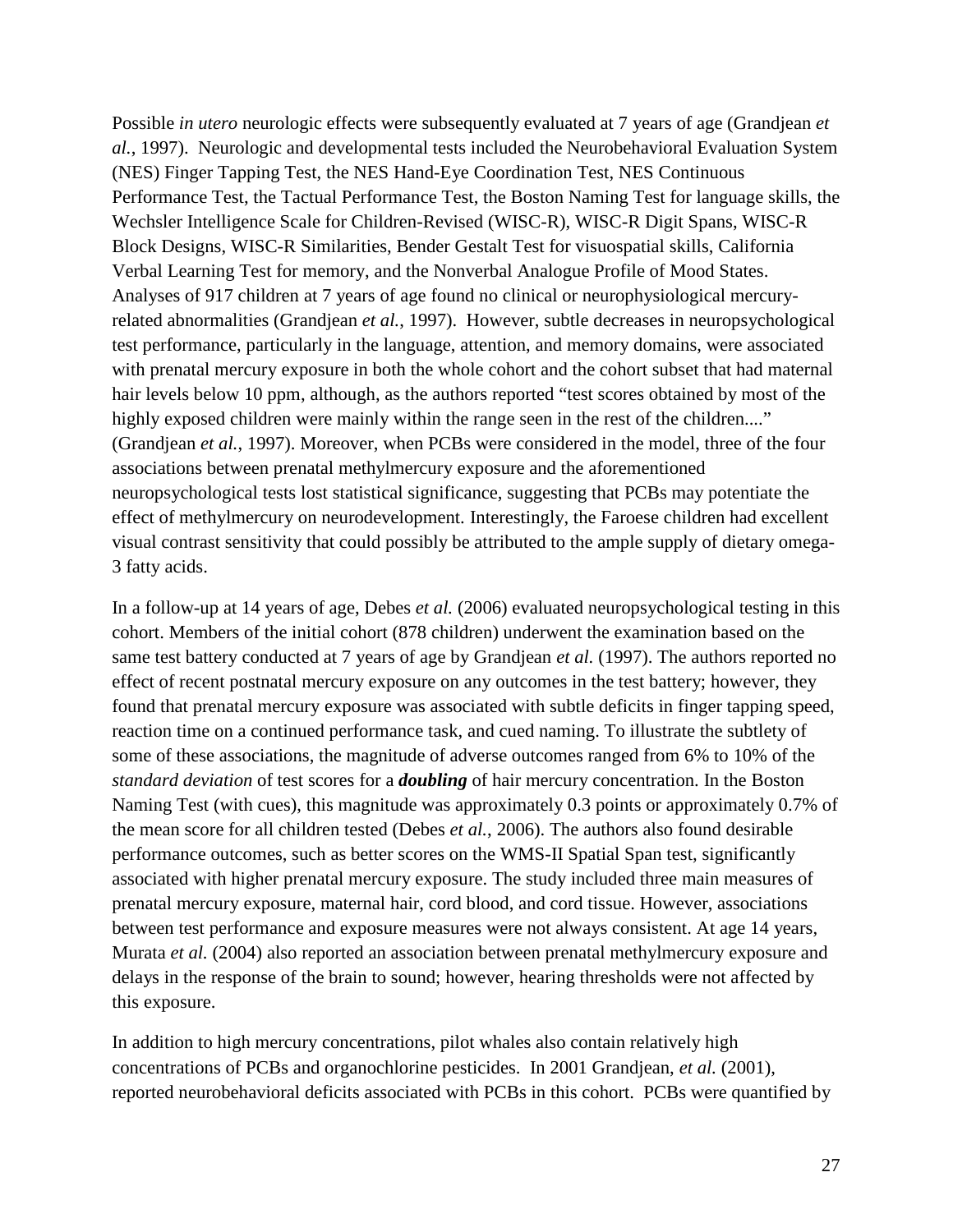multiplying the sum concentration of 3 congeners by 2 to derive the total. This is a relatively crude method with which to quantify PCBs; more rigorous methods quantify many more congeners (typically 40 or more; 209 are possible) and sum them for a more accurate total. Such analyses allow consideration of structure-activity relationships of individual congeners, and increase power to detect significant associations with outcome variables (McFarland *et al.*, 1989). Four of the neuropsychological outcomes measured showed possible decrements associated with wet-weight PCB concentration, but not lipid-adjusted PCB concentrations. Adjustment for methylmercury reduced the association to a statistically insignificant level. The strongest PCB effect was noted in those within the highest tertile of methylmercury exposure. Interestingly, the most sensitive parameter to the PCB exposure was the Boston Naming test, the endpoint selected by EPA to derive its reference dose for methylmercury. EPA concluded that "…methylmercury neurotoxicity may be a greater hazard than that associated with PCBs, but PCBs could possibly augment the neurobehavioral deficits at increased levels of mercury exposure." Previous statistical analysis by this group indicated methylmercury-associated neurobehavioral deficits were unlikely to be affected by PCB exposure (Budtz-Jorgensen *et al.*, 1999). This suggests that certain agents may confound the mercury-neurodevelopment association. Another important potential confounder in the Faroe Islands study was socioeconomic status, which the study did not account for.

#### **Other Studies**

One of the largest cohort studies that examined the potential effect of prenatal methylmercury exposure on neurodevelopment consisted of 10,970 New Zealand women who had given birth in 1977 and 1978 (Crump *et al.*, 1998). The study authors collected hair samples and administered dietary questionnaires to these women. Two hundred and thirty seven child-mother pairs were included in the final study cohort. The cohort participants were then classified into three groups by maternal hair mercury concentration, >6 ppm, 3–6 ppm, and 0–3 ppm. A major source of mercury in this cohort was shark meat (in "fish and chips"), which notoriously contains elevated concentrations of mercury and possibly many POPs as well. In 1985, a test battery of 26 psychological and scholastic tests was administered to the children at ages 6–7 years. The study authors used five tests to calculate a benchmark dose (defined below) that would constitute a "no observed adverse effect level" (NOAEL) at or below which no adverse mercury effects are expected. The authors' most conservative interpretation of these data yielded a mercury concentration in hair that ranged from 7.4 ppm to 10 ppm.

A study by Sagiv *et al.* (2012) evaluated associations between each of prenatal exposure to mercury (median maternal hair mercury, 0.45 ppm; range, 0.03–5.14 ppm) and maternal fish consumption and attention deficit/hyperactivity disorder-related behavior in children born in New Bedford, Massachusetts between 1993 and 1998. The cohort members were also exposed to PCBs through fish. The study authors reported benefits for these endpoints with consuming more than two servings of fish per week as compared with consuming fewer than two servings per week. Stronger beneficial associations were observed after adjusting for mercury intake, but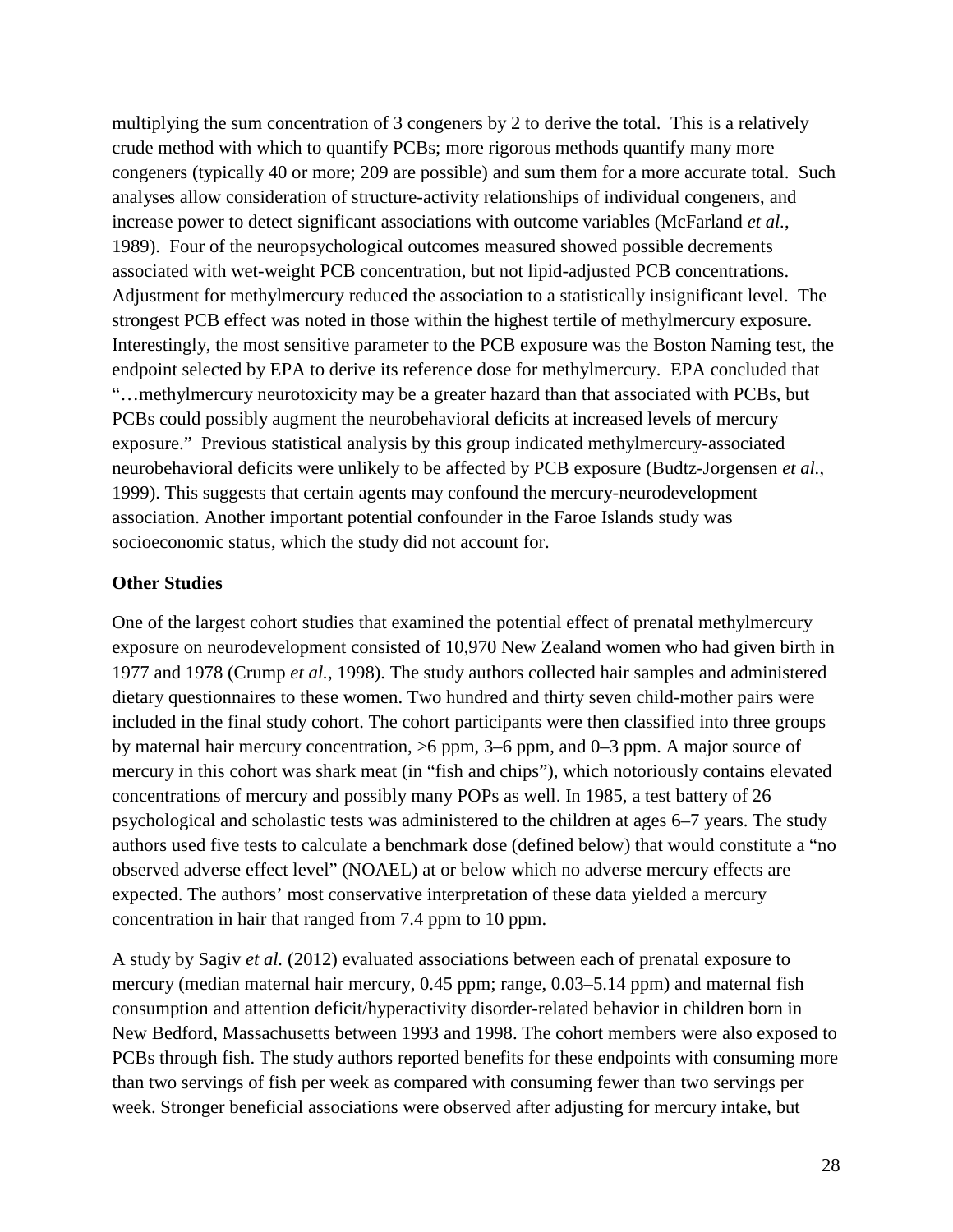adverse outcomes were associated with mercury exposure of >1 ppm in maternal hair as compared to mercury exposure <1 ppm in maternal hair. The adverse association with mercury was unaffected after adjusting for fish consumption. These results show the potential for neurodevelopmental toxicity from ingesting methylmercury, although the toxicity appears to be eliminated with the consumption of fish, particularly in women who consumed more than 2 servings of fish per week.

A series of studies also evaluated associations between neurodevelopmental outcomes and prenatal and postnatal exposure to omega-3 fatty acids, mercury, and PCBs in school-aged Inuit children from Nunavik (Arctic Quebec) in Canada (Boucher *et al.*, 2010, 2011, 2012a, 2012b). Exposure to omega-3 fatty acids and contaminants was assessed in the mothers at birth and in the children at 11 years of age. Boucher *et al.* (2010) evaluated potential associations between these exposures and information processing ability as assessed with event related potentials (ERPs) in 118 children (mean maternal blood mercury =  $21.5 \mu g/L$ ; mean child blood mercury =  $4.7 \mu g/L$ ). The authors reported no postnatal effects of mercury or PCBs, but found some effects associated with maternal PCBs and mercury exposure. These associations were only observed in children who had breastfed for  $\leq$ 3 months, but not in those breastfed for  $\geq$ 3 months.

Boucher et al (2012a) did not find an association between adverse neurodevelopmental outcomes and postnatal current exposure (mean  $\sim 1$  ppm in hair) or PCBs exposure (mean = 73.7 µg/kg fat in blood) in a group of 279 11-year-old children, although blood lead level (mean =  $2.7 \mu g/dL$ ) was adversely associated with externalizing problems. Only cord blood mercury (prenatal; equivalent to >2.5 ppm in maternal hair) exposure, but not PCB or lead, was marginally significantly associated with attention problems and ADHD behavior in children, although it was not associated with internalizing or externalizing problems. However, the lead exposure in utero appeared to have a much larger effect on children than did mercury and confounded the mercury effect below 22.9 μg/L mercury in cord blood  $(-5$  ppm in maternal hair). This suggests that lead or other unmeasured agents or conditions could potentially confound a methylmercury association with neurodevelopmental outcomes.

Subsequently, Boucher *et al.* (2012b) examined ERPs in 196 children and found an association between postnatal current lead exposure at 11 years of age (mean  $= 2.6 \mu g/dL$ ) and deficits in response inhibition as in the previous study (Boucher *et al.*, 2010). The authors also reported adverse associations with postnatal current PCB-153 (mean  $= 72 \mu g/kg$  fat in blood) but not with current mercury exposure (mean 4.6  $\mu$ g/L in blood;  $\sim$  1 ppm in hair). The same research group (Boucher *et al.*, 2011) found beneficial effects of prenatal omega-3 fatty acids, regardless of contaminant concentrations, on memory function in this cohort that included 154 children (mean age = 11 years). Omega-3 fatty acid desirable effects were not apparent with high PCB and mercury concentrations, although no adverse effects of contaminants were evident either.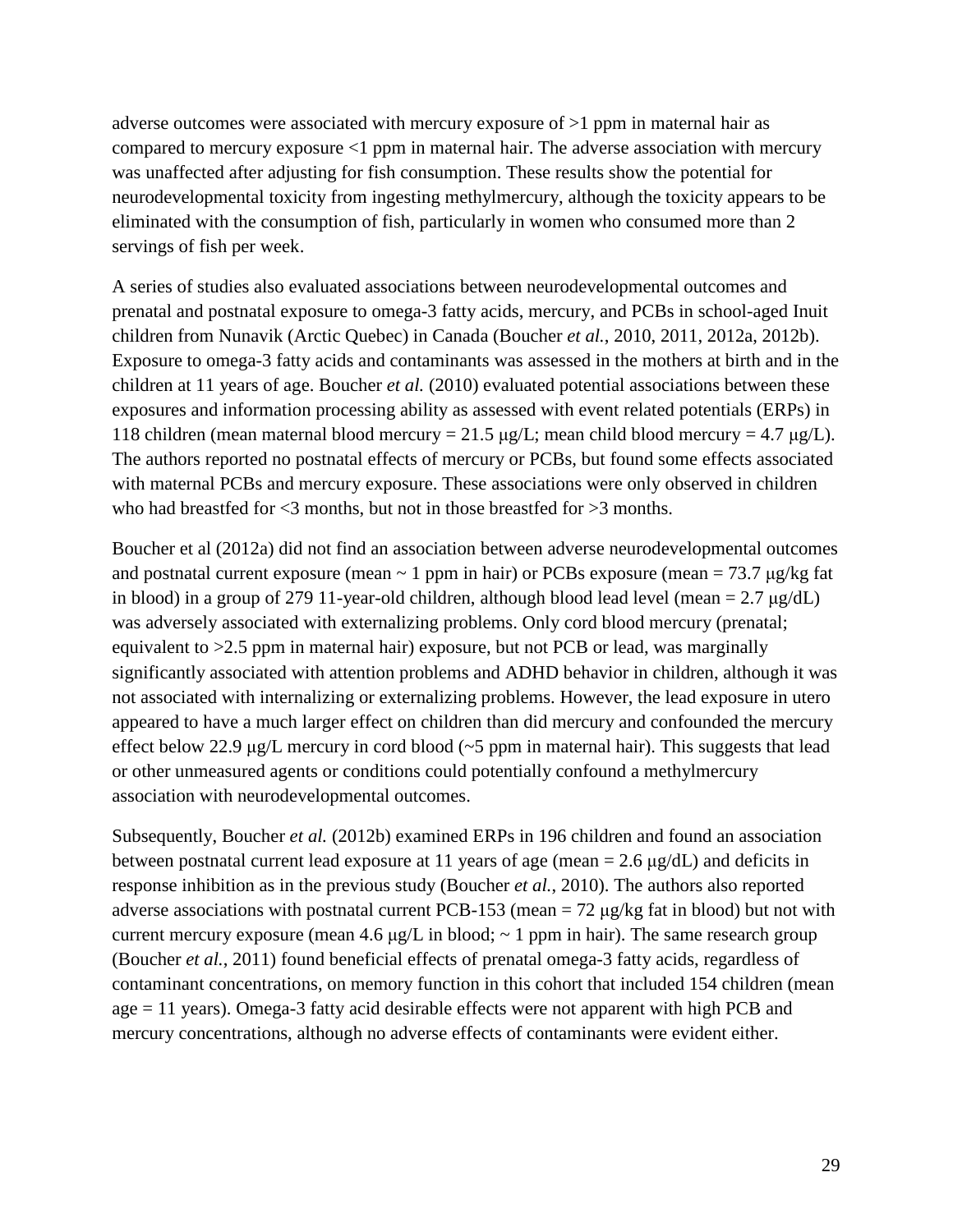#### **Summary of Neurodevelopmental Endpoints**

The Alaska Scientific Advisory Committee for Fish Consumption reviewed several studies, including those summarized above, and decided that the Seychelles Islands study provides the most appropriate data for determining the neurodevelopmental human health risks posed by mercury exposure via fish consumption in Alaska. The Seychelles Islander and Alaskan exposure scenarios are comparable, as both populations eat large quantities of ocean fish that have similar mercury levels that encompass a similar range in the two locations as well as lower POP levels than in the Faroe Island fish and pilot whale. We conclude that the Seychelles Islands study provides the most appropriate data to develop an Alaska-specific mercury Acceptable Daily Intake for use in fish consumption guideline development.

## <span id="page-29-0"></span>**Cardiovascular Endpoints**

Many studies have examined the potential association between mercury exposure and cardiovascular health effects. These studies assessed mercury exposure in hair, toenails, and blood and examined endpoints such as blood pressure, heart rate variability, coronary heart disease, stroke, myocardial infarction, and sudden cardiac death. A brief review of select important studies follows (also presented in Appendix Table 2).

The studies that included the largest cohort sizes generally showed no adverse cardiovascular effects associated with mercury exposure. For example, Mozaffarian *et al.* (2011, 2012) evaluated associations between toenail mercury concentration as a marker of exposure and incidence of hypertension, coronary heart disease incidence, and/or stroke incidence in two prospective cohorts, the Health Professionals Follow-up study (51, 529 men) and the Nurses' Health Study (121,700 women). There were 6,045 cases of incident hypertension and 3,427 cases of coronary heart disease and stroke among the cohorts. The authors reported no adverse association between mercury exposure (up to 1.1 pm in toenails) and cardiovascular indices.

Yoshizawa *et al.* (2002) had also analyzed data from the Health Professionals study a decade earlier. They found no association between toenail mercury exposure in the highest quintile of exposure (median hair mercury  $= 1.34$  ppm) and coronary artery surgery, nonfatal myocardial infarction (MI), or fatal and incident coronary heart disease (CHD) as compared to lower exposures. It is important to note that the researchers collected toenails for mercury analysis only at the beginning of the study and therefore actual mercury exposures could have changed in subsequent years when the cardiovascular events occurred.

Xun *et al.* (2012) conducted a meta-analysis of 19 prospective cohort studies that evaluated (via questionnaire) the association between fish consumption and risk of stroke. The meta-analysis cohort from all studies included 402,127 adults (10,568 incident strokes). The authors found *reduced* risk of stroke incidence associated with consuming  $>5$  meals of fish/week as compared to consuming <1 meal/month or no fish. The authors reported that this inverse association was particularly strong in studies based in North America (Xun *et al.*, 2012).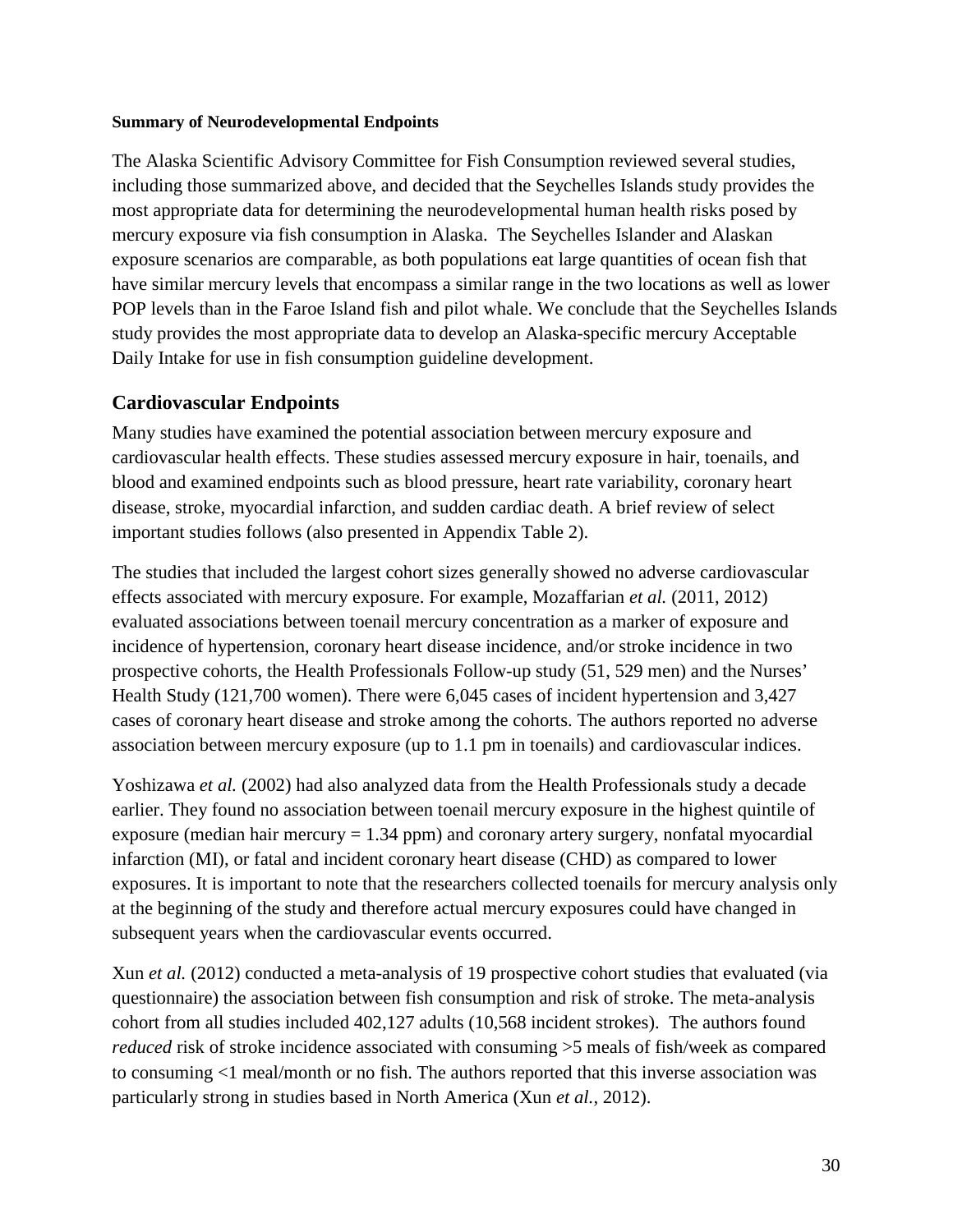Yorifuji *et al.* (2010) evaluated hypertension risk in 3038 people living in Minamata, Japan and surrounding regions. The authors reported no statistically significant risk of hypertension in association with mercury exposure as high as 28.3 ppm in hair, although the small number of people in each exposure group in this study (approximately 30) may have limited the ability to detect any true associations. This study did not account for several determinants of hypertension, such as sodium intake and physical activity, therefore lending less certainty to the outcomes. The study authors reported a relationship between region and hypertension risk with Minamata, the high exposure region, having the highest risk. However, there was no meaningful exposureoutcome relationship based on this study's outcomes, as the "low" mercury exposure area was associated with higher hypertension risk than "medium" mercury exposure area.

Several smaller studies evaluated the effect of mercury exposure in adults on hypertension. Mordukhovich *et al.* (2012) performed a cross-sectional study that included 639 adult men and women from the Veterans Administration Normative Aging study (median toenail mercury = 0.22 ppm), but found no association between mercury exposure and blood pressure. Virtanen *et al.* (2012a) also found no adverse association between mercury exposure (mean hair mercury  $= 2$ ppm) in 768 Finnish adults and blood pressure outcomes, although they reported reduced pulse pressure and systolic blood pressure associated with the sum of serum omega-3 fatty acids, docosahexaenoic acid, eicosapentaenoic acid, and docosapentaenoic acid (EPA+DPA+DHA). Nielsen *et al.* (2012) found *lowered* diastolic blood pressure (p=0.004) among adult Inuit men in Greenland associated with elevated blood mercury concentrations (highest quintile of exposure = 81 μg/L) *vs*. lower quintiles in this male cohort (mean blood mercury concentration = 20.5 μg/L). This beneficial association may be attributed to concurrent increased intake of omega-3 fatty acids and other nutrients from fish. This association was not observed in women (mean blood mercury concentration  $= 14.7 \mu g/L$ .

Yaginuma-Sakurai *et al.* (2010) performed an intervention study to evaluate cardiovascular outcomes potentially associated with the Japanese mercury Provisional Tolerable Weekly Intake (PTWI) level of 3.4 μg methylmercury/kg body weight/day from fish consumption. The authors recruited 14 men and 13 women in each of the exposed and control groups. The exposed participants had a fish diet aimed to achieve a mercury intake equivalent to the PTWI. The exposed participants had an average hair mercury concentration of 8.76 ppm after 15 weeks on this diet, at which time the participants reverted to their original fish diet. The control participants were maintained at a steady fish intake throughout the study, which was associated with approximately 2.3 ppm average mercury concentration in hair. At the  $29<sup>th</sup>$  week (end of the study), the exposed group had an average hair mercury concentration of 4.9 ppm. The authors reported elevated heart rate variability (HRV) indicators of sympathetic tone and sympathetic/parasympathetic balance (low frequency domain of HRV, LF, and the ratio of the low frequency to high frequency HRV, LF/HF, respectively) associated with 8.76 ppm average hair mercury as compared to both the 2.30 ppm average baseline and the 4.9 ppm average post exposure/clearance. However, no associations between mercury exposure and coefficient of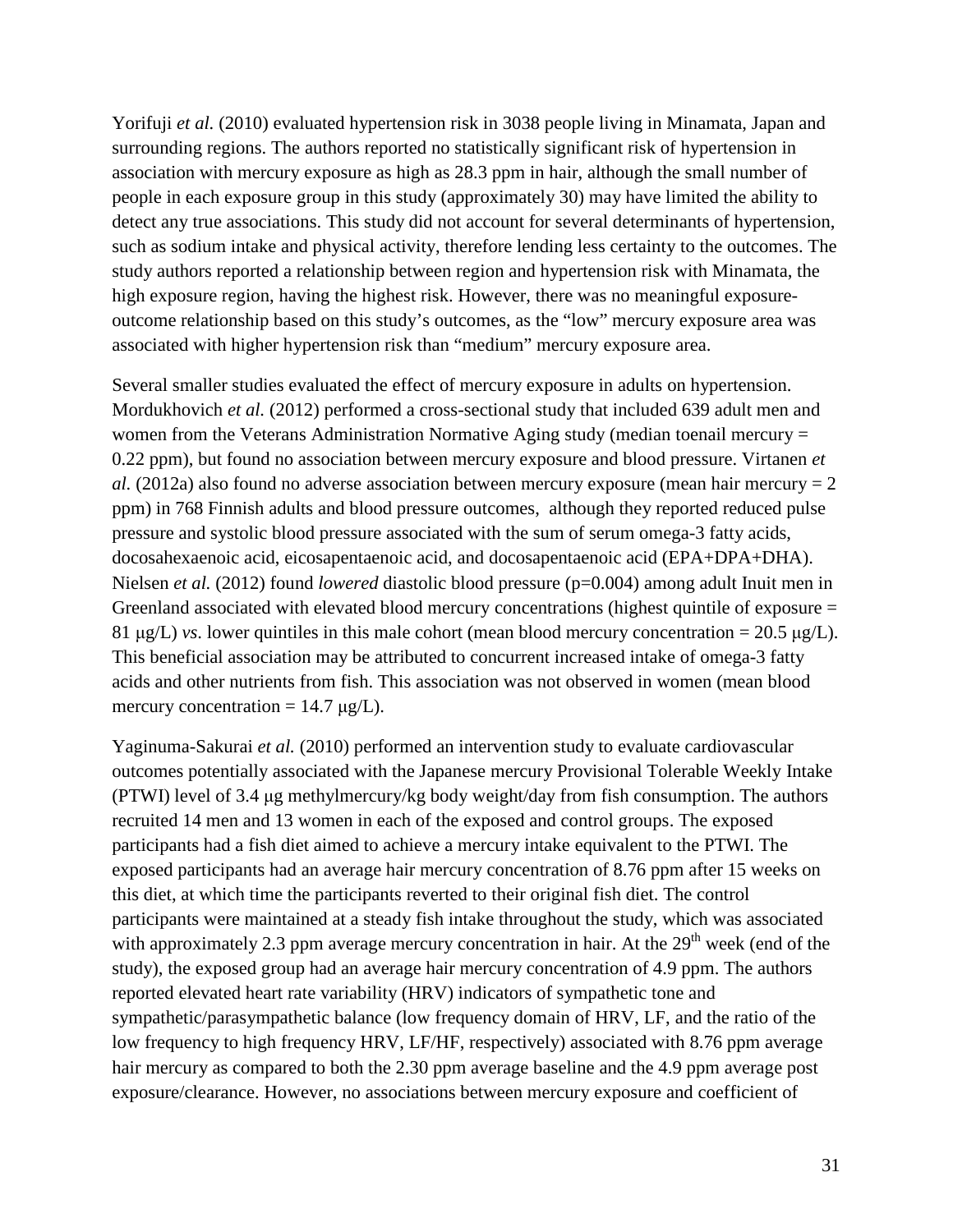variation of R-R interval (CVRR), coefficient of variation of the high frequency component of HRV (CVHF), or heart rate were observed. While this study suggests an effect of increased mercury intake on some HRV parameters, these effects may be transient. It is not clear if the reported changes in HRV would have persisted if the diet containing elevated mercury had persisted. Also, approximate doubling of hair Hg at end *vs*. baseline was associated with similar HRV parameters. This suggests that these subjects either acclimatized to the mercury effect on HRV, cleared out the mercury load so that the effect was not comparable as during higher exposure, or the association was due to another unmeasured factor. The clinical significance of these HRV associations with mercury is not clear, particularly when HR in this study and BP in others (Nielsen *et al.* 2012; Virtanen *et al.*, 2012a; Mordukhovich *et al.*, 2012) were not associated with mercury exposure. In addition, several HRV parameters remain unchanged in this study despite the elevated mercury exposure.

A series of cross-sectional studies evaluated HRV outcomes in addition to HR and BP in Inuit Canadians in villages of Nunavik in Arctic Quebec (Valera *et al.*, 2008, 2009, 2012, 2013). The authors reported mixed results of an association between mercury exposure and blood pressure in adults, although they noted elevated HR with elevated Hg exposure. HRV parameters were also variably associated with adult and child (11 y) mercury exposure, although the clinical significance or validity of these findings is uncertain, particularly given the cross-sectional nature of these studies and the lack of adjustment for several potential confounders such as salt intake. Prenatal mercury exposure was not associated with HRV parameters in 11-year-old children.

A limitation in the literature evaluating potential cardiovascular health outcomes of mercury from fish is that most studies do not have concentrations as high as those that examined neurodevelopmental outcomes in the Seychelles, Faroe Islands, and New Zealand studies, and therefore, cardiovascular effects at these high concentrations are not well known. Nonetheless, our survey of the literature indicates that the largest studies in this area show no adverse association between mercury exposure or fish intake with cardiovascular diseases. Alternatively, some of these studies showed beneficial outcomes associated with frequent fish consumption. Smaller, mainly cross-sectional studies with limited accounting for potential confounders, show mixed results with some statistically significant associations reported in some studies, but not in others. The clinical significance and validity of these findings in the smaller studies requires further study and validation.

## <span id="page-31-0"></span>**Diabetes Endpoints**

Few studies have examined the potential association between mercury exposure from fish consumption and the risk of developing diabetes. Moon *et al.* (2013) performed a cross-sectional study using NHANES data from Korea and found no association between diabetes and mercury exposure in Korean adults. Xun and He (2012) performed a meta-analysis that included 438,214 subjects (18,711 incident diabetes cases) from 12 prospective cohort studies that evaluated an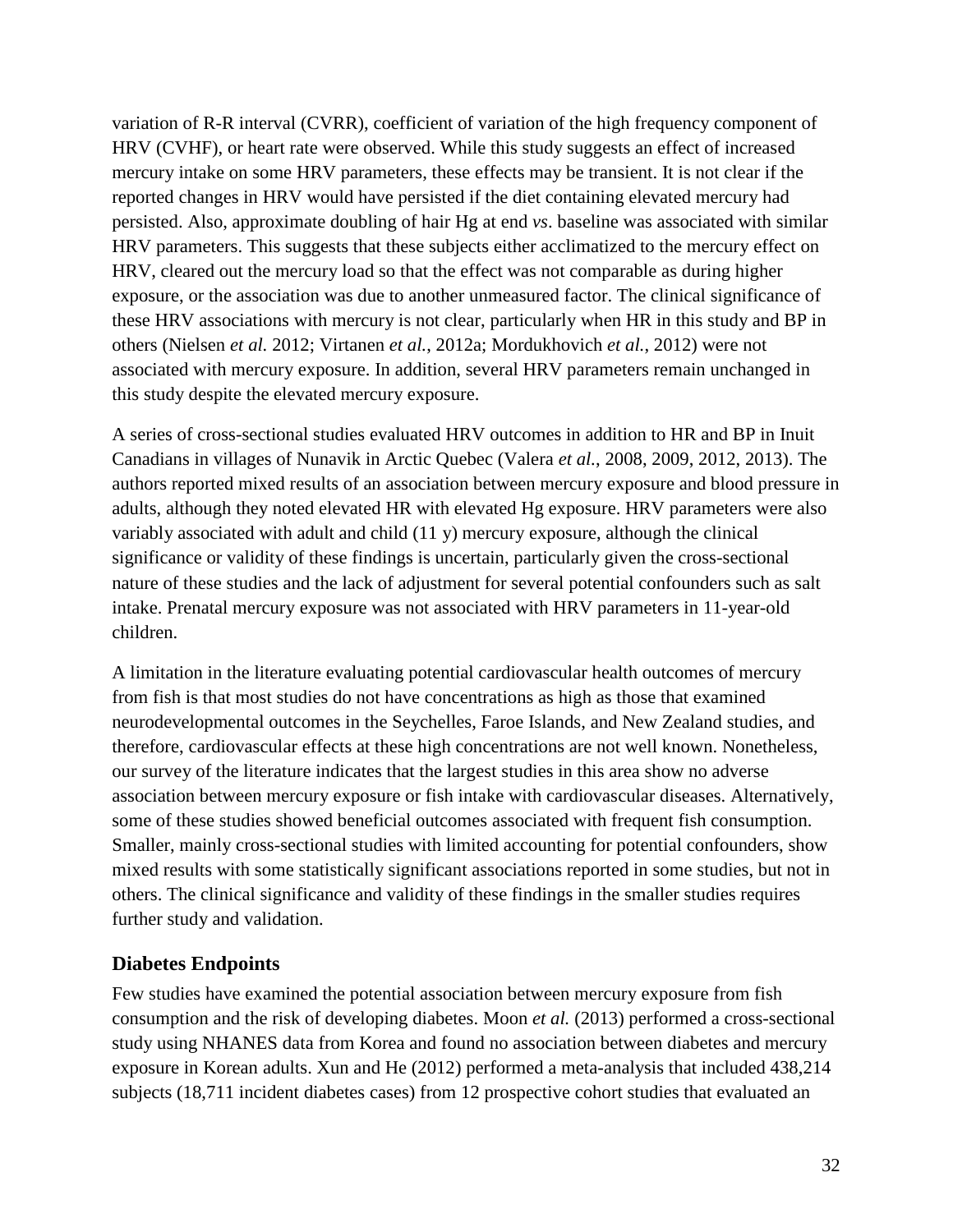association between fish consumption and diabetes incidence. The authors found no diabetes risk associated with consuming ≥5 meals of fish per week. However, they found *reduced* diabetes incidence associated with increased fish intake in "Eastern" country cohorts. The authors found no such association in "Western" country cohorts. In contrast, the same authors (He *et al.*, 2013) reported an elevated diabetes incidence risk in a U.S.-based prospective cohort of adults exposed to mercury as measured in toenails. The authors reported elevated risk in those adults within the highest quintile of mercury exposure (median toenail mercury = 0.61 ppm) *vs*. lowest quintile (median toenail mercury  $= 0.07$  ppm). While the association was statistically significant, there is at least one important limitation to this study. For example, the study cohort was followed for 20 years (1985–2005), but mercury exposure was only determined at baseline. Therefore, it is uncertain if the association observed is a true one, as mercury exposure can change with time and is heavily dependent on lifestyle. Interestingly, authors from this same research group (Li *et al.*, 2013) found reduced diabetes incidence in association with increased exposures to long chain omega-3 fatty acids. Likewise, Virtanen *et al.* (2014) found that the risk of Type 2 diabetes decreased with increasing EPA+DPA+DHA intake in a prospective cohort of Finnish men.

Another meta-analysis (Wallin *et al.*, 2012) evaluated data from 16 prospective cohorts (527,441 subjects; 24,082 incident diabetes cases) that examined the association between fish intake and diabetes incidence. The study authors reported mixed results. For example, "Western"-based studies from U.S. showed a marginally significant association between diabetes incidence and increments in fish intake (RR=1.05; 95% CI, 1.02–1.09), but European and "Asian/Australian" studies did not (RR=1.03; 95% CI, 0.96–1.11 and RR=0.98; 95% CI, 0.97–1.00, respectively). Table 3 in the Appendix presents additional details for the studies presented in this section.

## <span id="page-32-0"></span>**Radiation**

The nuclear reactor accident in northeast Japan caused by the March 11, 2011 earthquake and tsunami released radioactive material into the Japanese coast and neighboring environments. This has raised some concerns about radiation from Japan impacting Alaska fish.

The U.S. Food and Drug Administration (FDA) routinely measures radiation levels in commercial foods to assure a safe food supply. The FDA is the primary agency conducting routine testing and monitoring of food imported from Japan and other countries before and after the Fukushima nuclear accident. As of March 2014, FDA had tested 1,345 food products imported from Japan, 225 of which contained seafood from Japanese waters; none of the imported products contained radioactive material concentrations that would be associated with risk to public health if consumed.

Testing of seafood for Fukushima-derived radiation by academic institutions, research organizations, some Pacific states, and Canada supports the safety of Pacific seafood. For example, a study by Fisher *et al.* (2013) found no to minimal cancer risk associated with Fukushima-derived radioactive material for someone who would consume a large amount of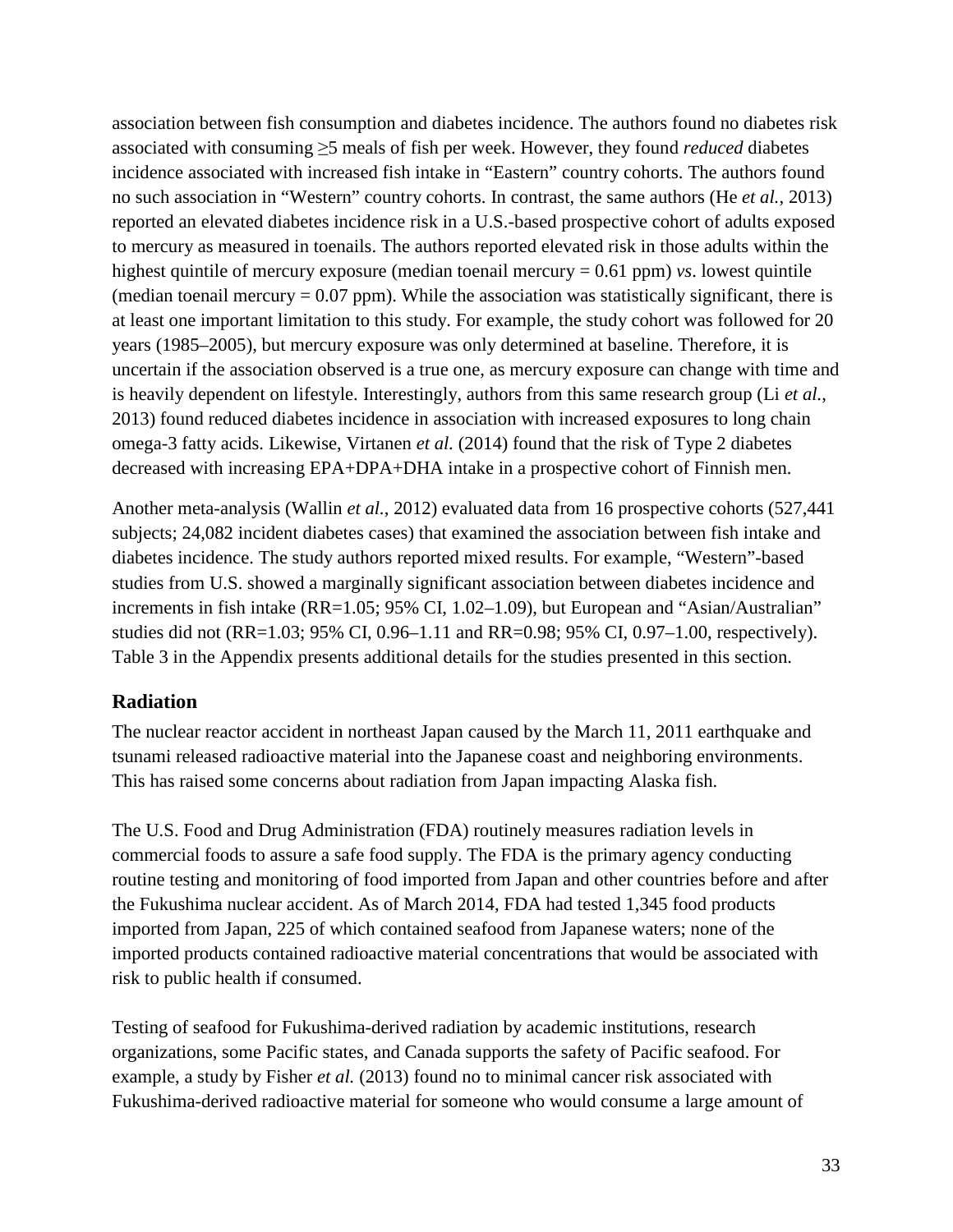Pacific bluefin tuna caught in California coastal waters (these tuna likely foraged very close to the Japanese coast, according to the study authors).

Research tracking Pacific Bluefin Tuna migration patterns have identified that these fish can carry some Fukushima-derived radiation if they move from Japan to California water (Madigan *et al.*, 2012, 2013). However, these studies show that the radiation levels attributed to the Fukushima accident are much lower than the naturally occurring radioactive material such as potassium-40 and polonium-210 present in these fish (Madigan *et al.*, 2012, 2013). Moreover, these studies show that Fukushima-derived radionuclide levels have declined from 2011 to 2012 (Madigan *et al.*, 2012, 2013). The study by Fisher *et al.* (2013) supports the minimal to no health risk associated with consuming large quantities of this tuna on a daily basis.

ADEC and DHSS continue to monitor the Fukushima situation closely. For more information on radiation in Alaska fish, other seafood, air, and water, please see the ADEC (ADEC, 2014) and DHSS (DHSS, 2014b) radiation websites.

# <span id="page-33-0"></span>**Developing an Acceptable Daily Intake for Fish**

There is currently no consensus on methylmercury dietary exposure guidelines from fish. For example, FDA, the U.S. Agency for Toxic Substances and Disease Registry (ATSDR), and EPA each use different epidemiological studies, methods, and calculations to derive distinct guidelines (Table 7). FDA bases their dietary intake guidelines for methylmercury on knowledge gained from the acute poisoning episodes in Minamata and Niigata, Japan and Iraq. ATSDR bases their intake guidelines on the Seychelles data, while EPA uses Faroe Islands data, and WHO considers both studies in addition to the New Zealand study. In following with our determination to use the Seychelles study for risk assessment purposes, we chose to use results from a benchmark dose modeling approach instead of a more traditional No/Lowest Observed Adverse Effect Level (NOAEL/LOAEL) approach. A description of our approach follows.

Crump (1984) defined the benchmark dose (BMD) as a lower 95% confidence limit on the dose corresponding to a moderate increase (*e.g.*, 1% to 10%) in effects from exposure over the background rate of exposure and effects. This percent increase is used because it is usually in the range of the sensitivity of the study or assay being used to extract the BMD. Crump and others have argued that its estimation is relatively robust to model choice. The BMD modeling approach fits a regression model characterizing the mean of the outcome of interest as a function of dose and assumes that the data are normally distributed. Using the fitted model, one then calculates the dose-specific probability of falling into the abnormal region. The BMD is estimated as the dose corresponding to a specified increase in that probability, compared with the background probability. The BMDL is the corresponding 95% lower limit on that dose.

When exposure measures are continuous, such as in the studies conducted in the Seychelles Islands, Faroe Islands, and New Zealand to evaluate neurodevelopmental outcomes associated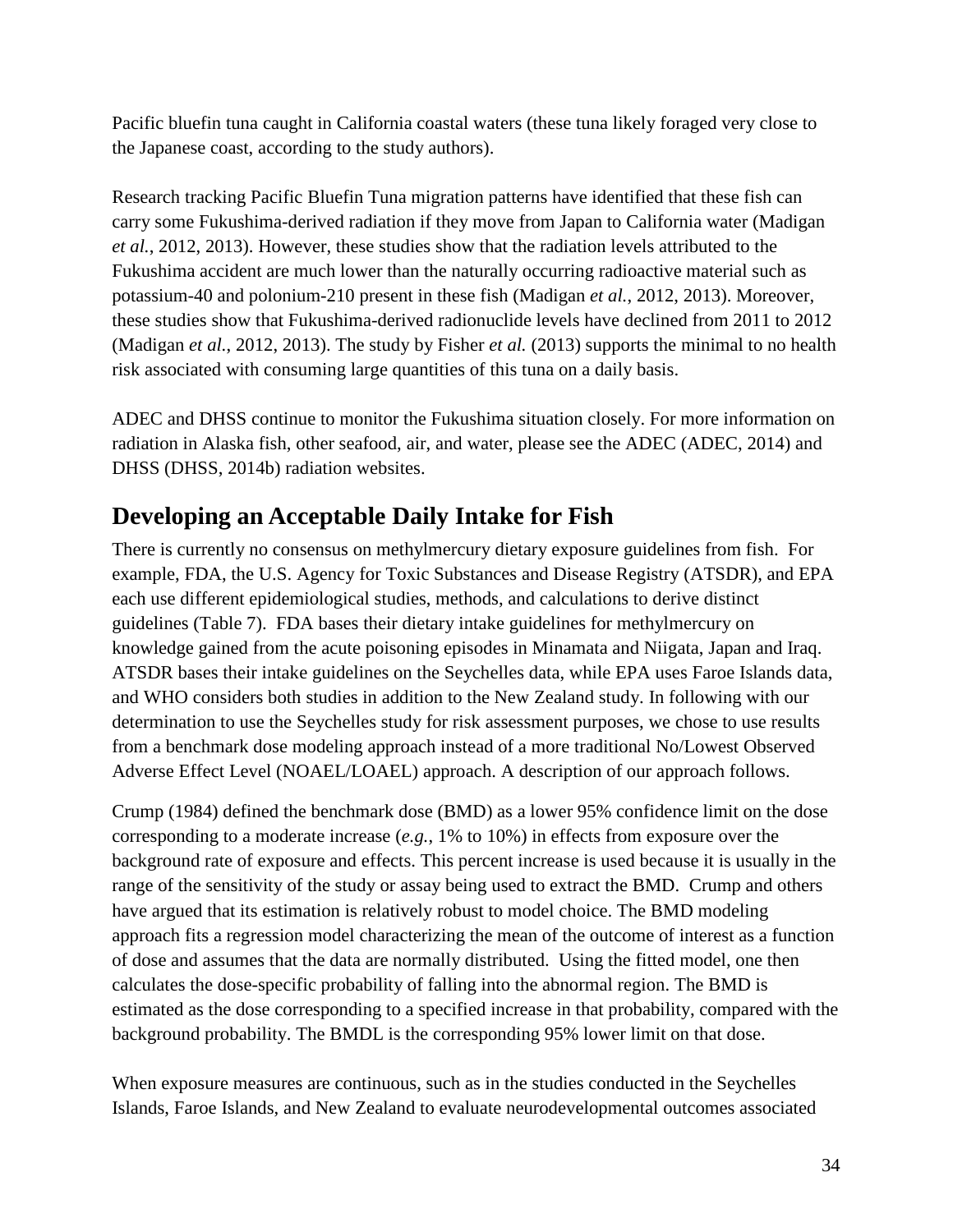with fish consumption and mercury, there is no apparent threshold dose above which adverse effects start to occur. Therefore, in such cases, benchmark dose modeling is a reasonable choice in determining an acceptable daily intake in contrast to the NOAEL/LOAEL approach that leaves much uncertainty in its outcome. In fact, studies that compared BMD and NOAEL methodologies found that the NOAEL either underestimated or overestimated the BMD (Allen *et al.*, 1994; Kimmel *et al.*, 1995; Sand *et al.*, 2008).

## **Seychelles Islands**

The data from the testing of the 107-month (Myers *et al.*, 2003) was used in a benchmark dose analysis performed by van Wijngaarden *et al.* (2006). The average 95% lower confidence limit of the BMD (BMDL) across all 26 neurobehavioral endpoints evaluated in the study varied slightly among the three models used (k-power, Weibull, and logistic). The choice of statistical model did not significantly affect the BMDL estimates. The lowest BMDL of 20.1 ppm (range: 17.2 – 22.5) was calculated using the logistic model, while the highest BMDL calculated, 20.4 ppm (range: 17.9–23.0) was determined using the k-power model. The lowest BMDLs reported in this study were 17.2 ppm for the logistic model with the benchmark response (BMR) set at 10% and 15.5 ppm for the k-power model with the BMR set at 5%. The study authors recommend presenting an average BMDL and its corresponding range based on all available evidence to provide an indication of the exposure limits within which the true BMDL is likely to fall. BMDLs based on hair mercury concentrations in this cohort are presented in Table 4.

#### **Faroe Islands**

The adverse associations observed in the Faroe Islands study were most sensitively detected when using cord blood as the biomarker. Based on cord-blood analyses, the lowest reliable BMD was reported for the Boston Naming Test (BMDL for reaction time was lower, but a large amount of data were discarded for this test, therefore adding uncertainty; NRC, 2000). This BMDL of 58 ppb represents the lower 95% confidence limit on the dose that is estimated to result in a 5% increase in the incidence of abnormal scores on the Boston Naming Test (Budtz-Jorgensen *et al.*, 1999; NRC, 2000). The Faroe Islands study researchers reassessed this analysis and recommended that based on uncertainties in exposure assessment, the actual mercury exposure associated with adverse health outcomes is lower (Budtz-Jorgensen *et al.*, 2004). However, this reanalysis requires further examination, as it indicates a large difference from the hair mercury association with performance on the Boston Naming Test in this cohort (Budtz-Jorgensen *et al.*, 2000). BMDLs based on cord blood and hair mercury concentrations in this cohort are presented in Table 4.

## **New Zealand**

Crump *et al.* (1998) used New Zealand cohort study data to calculate BMDs and BMDLs associated with a 10% response rate in study test performance. BMDs (10% response rate)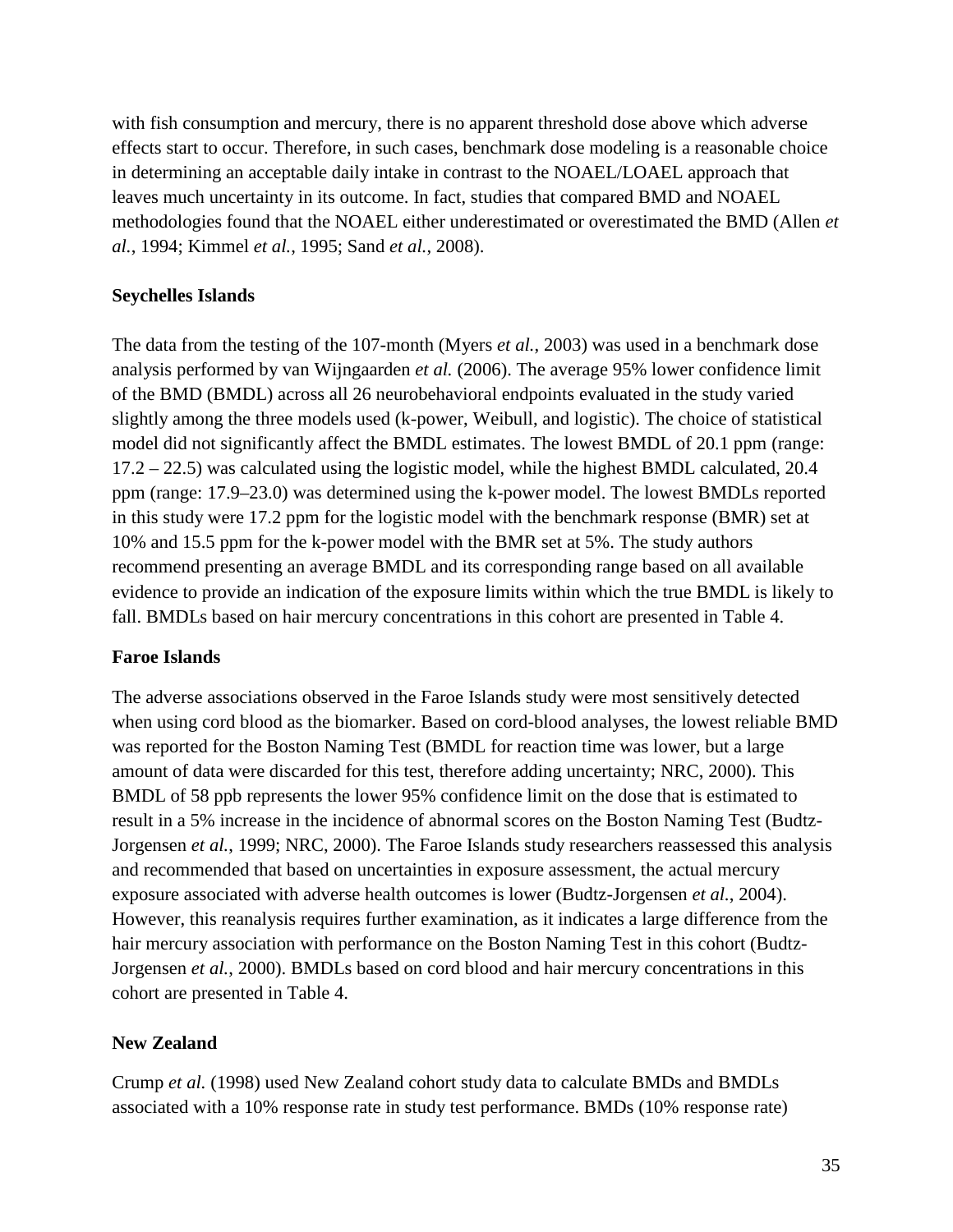calculated from five neurodevelopmental tests ranged from 32 to 73 ppm. This corresponded to a benchmark dose level (BMDL10) range of 17 to 24 ppm. This calculation was based on data that included, in the high mercury exposure group, a child whose mother had a hair mercury level of 86 ppm, which was more than four times higher than the next highest hair mercury level of 20 ppm. Although none of the test scores of this child were outliers according to the definition used in the analyses, his scores were significantly influential in the analyses. When this child was omitted from the analyses, BMD10s ranged from 13 to 21, with corresponding BMDLs of 7.4 to 10 ppm. BMDLs based on hair mercury concentrations in this cohort are presented in Table 4.

The National Research Council (NRC, 2000) used data from this study to derive a BMDL5 that ranged from 4 ppm to 6 ppm hair mercury for the different neurodevelopmental test results from this cohort.

| Cohort        | Study/Analysis     | <b>Main Dietary</b> | BMDL10*          | $BMDL5*$            |
|---------------|--------------------|---------------------|------------------|---------------------|
|               |                    | Source of           |                  |                     |
|               |                    | Mercury             |                  |                     |
| Seychelles    | Wijngaarden et al. | Fish                | 17.9, 18.0, 23.0 | 15.5, 16.1, 21.9    |
| Islands       | 2006               |                     |                  |                     |
| Faroe Islands | Budtz Jorgensen et | Fish and Marine     | 16, 16, 22 $**$  | 9.4, 9.6, 13.4 $**$ |
|               | al.,2000           | Mammals (Pilot      |                  |                     |
|               |                    | Whale)              |                  |                     |
| New Zealand   | Crump (1998);      | Shark and other     | 7.4, 9.5, 10     | 4, 6, 6 (NRC, 2000) |
|               | NRC (2000)         | fish                | (Crump, 1998)    |                     |

Table 4. Benchmark Dose Outcomes of Hair Mercury Concentrations (ppm) for the Three Main Studies on Neurodevelopmental Outcomes and Mercury in Fish

*\*Most sensitive, second most sensitive, and least sensitive endpoint-associated Benchmark Dose Lower statistical Bound (BMDL)*

*\*\*Corresponding values based on blood mercury concentrations are 76, 96, 132 ppb (BMDL10) and 46, 58, 79 ppb (BMDL5) (Budtz-Jorgensen et al., 2000)* 

## **Acceptable Daily Intake**

To derive a point of departure for derivation of an acceptable daily intake of mercury in fish, we selected the hair mercury concentration associated with the lowest BMD associated with a test result in the Seychelles cohort (time to complete the Grooved Pegboard task). We also selected the BMD produced from the most conservative model derived for that endpoint at BMDL05. We then used the following equation and parameters used by ATSDR (1999) to calculate the acceptable daily intake (d):

$$
d = \frac{C.b.V}{A.f.BW}
$$

where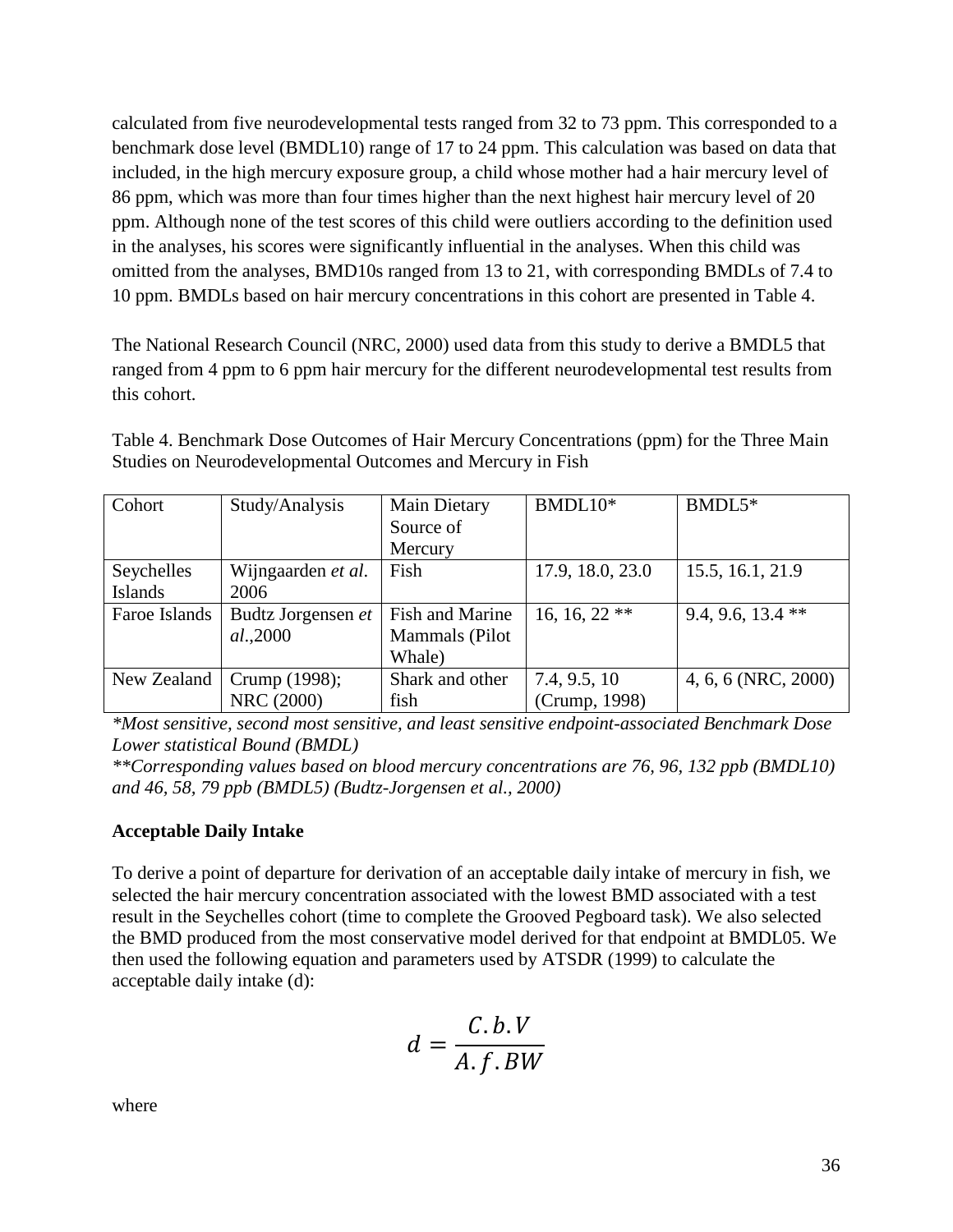$d =$  dietary intake ( $\mu$ g methylmercury per day)  $C =$  concentration in blood ( $\mu$ g/L) (ppm concentration in hair divided by 250)  $b =$  elimination constant (days<sup>-1</sup>) (0.014)  $V =$  volume of blood (L) (4.2)  $A =$  absorption fraction (unitless) (0.95)  $f =$  fraction of absorbed dose taken up by blood (unitless) (0.05)  $BW = body$  weight (kg) (60 kg – women of childbearing age)

We accounted for interindividual differences in mercury elimination by applying a factor of 2.3 to account for pharmacokinetic variability among people. This variability factor represents the average of variability in the relationship between the concentration of mercury in maternal hair and the ingested dose of methylmercury predicted by analyses from Stern (1997) and Clewell *et al.* (1999) (as summarized in by the National Academy of Sciences Committee on the Toxicological Effects of Methylmercury; NRC, 2000). This factor represents the average of the ratios of  $50<sup>th</sup>$  percentile:1<sup>st</sup> percentile of ingested methylmercury in hair. This ratio of dose estimates is inclusive of the variability in 99% of the population and suggests that the pharmacokinetic variability in the population is highly unlikely to be larger than a factor of 2.3. A comparison of maternal blood methylmercury to ingested mercury dose yields the same factor, 2.3 (as summarized in NRC, 2000). This factor is similar to that used by ATSDR (factor = 3) in developing the MRL for mercury (ATSDR, 1999).

The aforementioned methodology produced a daily acceptable intake equivalent to 0.56 µg methylmercury/kg body weight/day for women of childbearing age.

# **Federal and International Criteria for Acceptable Mercury Exposure Levels in Humans**

### **World Health Organization (WHO)**

The WHO recently used a quantitative risk-benefit approach to develop an acceptable daily intake of fish that is dependent on both the mercury concentration in fish and the sum of long chain omega-3 fatty acids (EPA and DHA) concentration in fish. This approach was designed to protect against what the WHO committee considered the most sensitive health outcomes of mercury exposure, the neurodevelopmental effects in the children of mothers who may consume fish. In general, fish low in mercury and high in omega-3 fatty acids were recommended in larger quantities than those high in mercury and low in omega-3 fatty acids. To develop an acceptable fish intake based on mercury content, the report authors used a central estimate of Intelligence Quotient  $(IQ)$  decrement = -0.18 IQ points associated with an increase of 1 ppm mercury in maternal hair derived from an analysis of Faroe Islands, Seychelles Islands, and New Zealand studies (Axelrad *et al.*, 2007). The report authors also used an upper-bound estimate = - 0.7 IQ points per 1 ppm increase in maternal hair mercury concentrations derived from Faroe Island data (Cohen, Bellinger, and Shaywitz, 2005). Long chain omega-3 fatty acid benefits on IQ were estimated as 4.0 IQ points gained per daily maternal ingestion of DHA based on the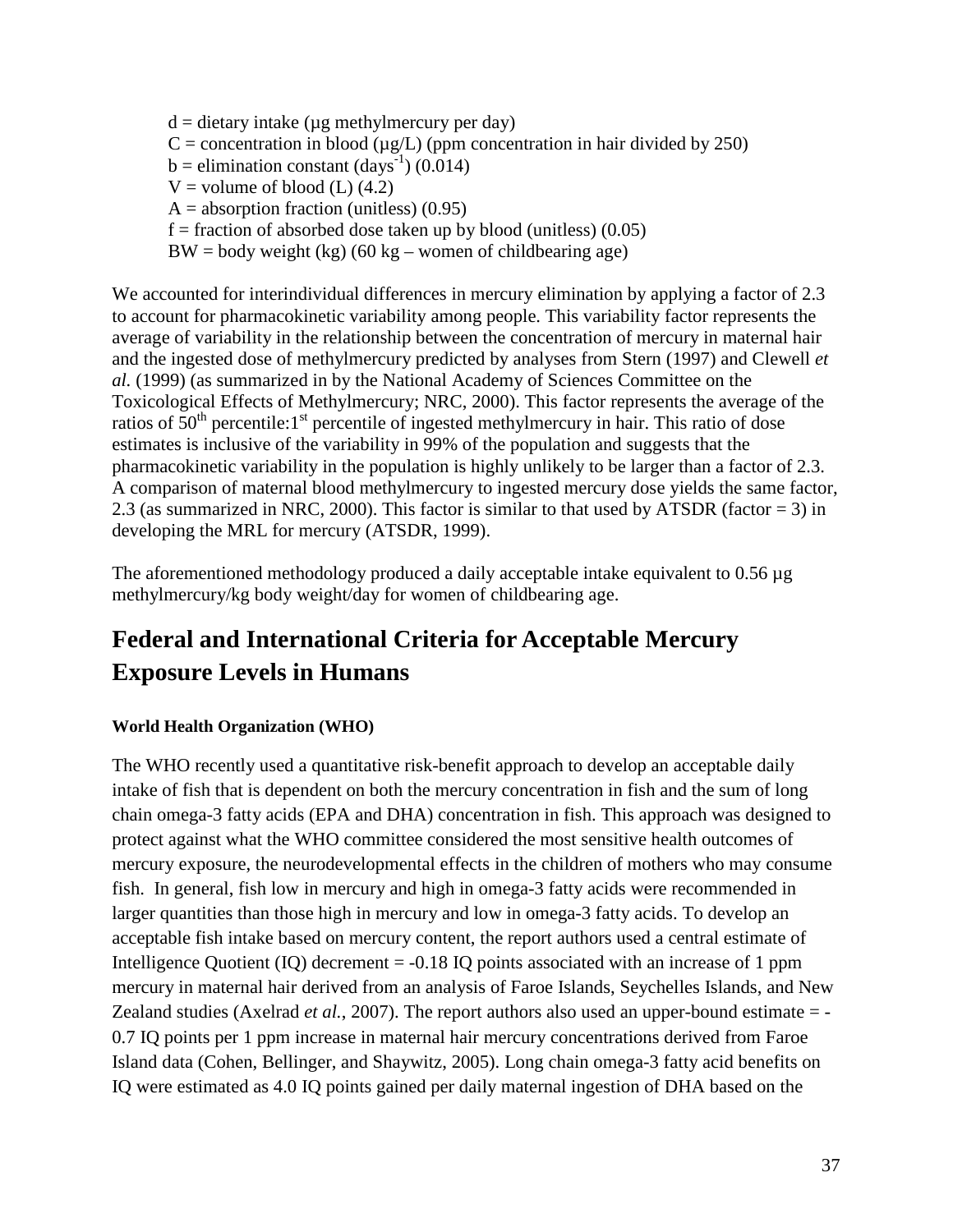outcomes of the ALSPAC study and Project Viva (FAO/WHO, 2011). The WHO recommendations can be translated to derive an acceptable daily dose of mercury in fish  $\geq 0.8 \mu$ g methylmercury/kg body weight/day.

Prior to this assessment, the WHO established a Provisional Tolerable Daily Intake of 0.5  $\mu$ g/kg body weight per day for adults other than women of childbearing age, which the WHO reaffirmed in 1999 (JECFA, 2000). This Provisional Tolerable Daily Intake for the "general population" was established for adults from the Japanese data, and is based on a Lowest Observable Adverse Effect Level for methylmercury in whole blood of 220 ppb (52 ppm hair). WHO used an uncertainty factor of 10 to derive the Provisional Tolerable Daily Intake. Similarly, the Iraqi data provided a Lowest Observable Adverse Effect Level of 240 ppb to 480 ppb in whole blood. For adults the clinical adverse effect detectable at the lowest methylmercury dose is paresthesia (a numbness and tingling sensation) of the mouth, lips, fingers, and toes. The Japanese hair samples were originally analyzed by the dithizone procedure, yielding a value of 52 ppm in the patient with paresthesia with the lowest level of hair mercury. A later reanalysis of the hair from that patient using the newer atomic absorption technique yielded a value of 82.6 ppm (WHO, 1990). All other affected individuals had hair levels above 100 ppm.

Based on available models, a consistent intake of the WHO's Provisional Tolerable Daily Intake  $(0.5 \mu g/kg/day)$  would correspond to a blood concentration of 20 ppb and a hair mercury concentration of 5 ppm. These exposure levels are one tenth of the Lowest Observable Adverse Effect Level of 220 ppb (blood) in the Japanese data.

The 1999 WHO Committee also noted "that fish (the major source of methylmercury in the diet) contribute importantly to nutrition, especially in certain regional and ethnic diets, and recommended that, when limits on the methylmercury concentration in fish or on fish consumption are under consideration, the nutritional benefits are weighed against the possibility of harm." (JECFA, 2000)

#### **U.S. Food and Drug Administration (FDA)**

FDA derived its action level for commercial sale of 1 ppm mercury (wet weight) in the edible portion of fish based on the Japanese data (Friberg, 1971). FDA calculated the action level for edible portions of seafood for interstate commerce by assuming an acceptable methylmercury daily intake of 0.5 µg per kg body weight per day, a half pound (226 g) of fish consumed per week, and a 70 kg adult, resulting in a tolerance level of 1 ppm (1 ppm =  $[0.5 \mu g/kg \times 7 \text{ days x}]$ 70 kg]/226 g of seafood consumption). FDA recently reaffirmed its position on the guideline in response to a request to consider lowering this action level (FDA, 2013).

#### **U.S. Agency for Toxic Substances and Disease Registry (ATSDR)**

ATSDR derived an oral Minimal Risk Level of 0.3 µg per kg body weight per day (ATSDR, 1999) based on the 66-month evaluation of the Seychelles Child Development Study (Davidson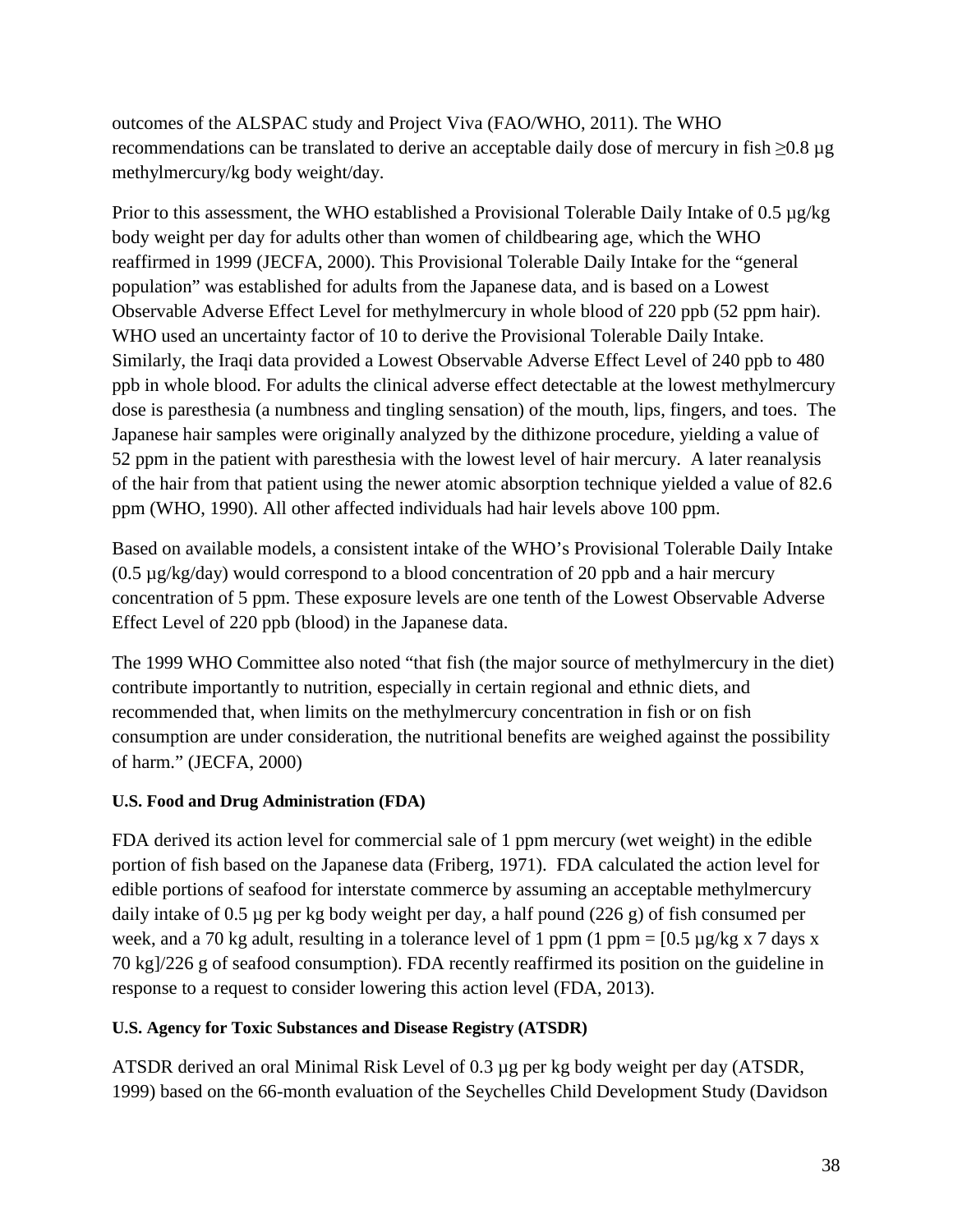*et al.*, 1998). ATSDR selected the mean maternal hair level of 15.3 ppm in the group with the highest exposure to represent the No Observed Adverse Effect Level and derivation of the chronic oral Minimal Risk Level for methylmercury. An uncertainty factor of 4.5 was used to account for human pharmacokinetic and pharmacodynamic variability (3.0) and the lack of domain-specific tests (1.5) that tested positive in the Faroe Island cohort, but had not been conducted in the Seychelles..

ATSDR stated that the modifying factor of 1.5 could be removed if the results of the domainspecific tests in the 96-month Seychelles evaluation are consistent with previous results (*i.e.*, no effects due to methylmercury exposure). As noted earlier, preliminary results of the 107-month evaluation do not support an association between prenatal exposure to low levels of methylmercury from consumption of ocean fish with background levels of contamination and adverse neurodevelopmental consequences.

ATSDR recently published an addendum (ATSDR, 2013) to its mercury toxicology profile (ATSDR, 1999) that provided a review of selected epidemiology and toxicology studies published since 1999.

### **U.S. Environmental Protection Agency (EPA)**

In 2001, EPA adopted the reference dose of 0.1 µg/kg body weight/day for methylmercury developed by the National Academy of Sciences (NRC, 2000) by using the results of the Faroe Islands study (Grandjean *et al.*, 1997, 1998). Grandjean *et al.* (1997) reported "significant associations between either maternal hair mercury or cord-blood mercury and decrements in several neuropsychological measures." The NRC selected the Boston Naming Test, the test associated with the second most sensitive endpoint in the study, as the critical endpoint. To estimate the level of exposure or dose that is associated with an increase in adverse effects, or "benchmark dose", the NRC relied on the statistical analysis performed by Budtz-Jorgensen *et al* (1999). The benchmark dose, defined as the dose associated with a doubling of the rate of incorrect responses on the Boston Naming Test (from 5% to 10%), was 85 ppb mercury in cord blood. Using current models and applying an uncertainty factor of 10, the NRC then used the lower 95% confidence limit of the benchmark dose (associated with the 5% benchmark response), *i.e.*, 58 ppb, to calculate a reference dose of 0.1 µg/kg body weight/day (Marsh *et al.*, 1987). The reference dose of 0.1 µg/kg/day corresponds to a hair concentration of approximately 1.2 ppm and a blood concentration of 5.8 ppb.

#### **Health Canada**

Health Canada has derived a provisional tolerable daily intake (PTDI) for women of reproductive age and infants of 0.2 µg/kg body weight/day, and they use 0.5 µg/kg body weight/day for other adults (NRC, 2000). Based on the recent epidemiological data, Health Canada established a provisional No Observable Adverse Effect Level of 10 ppm mercury in maternal hair. By applying an uncertainty factor of 5 to account for interindividual variability,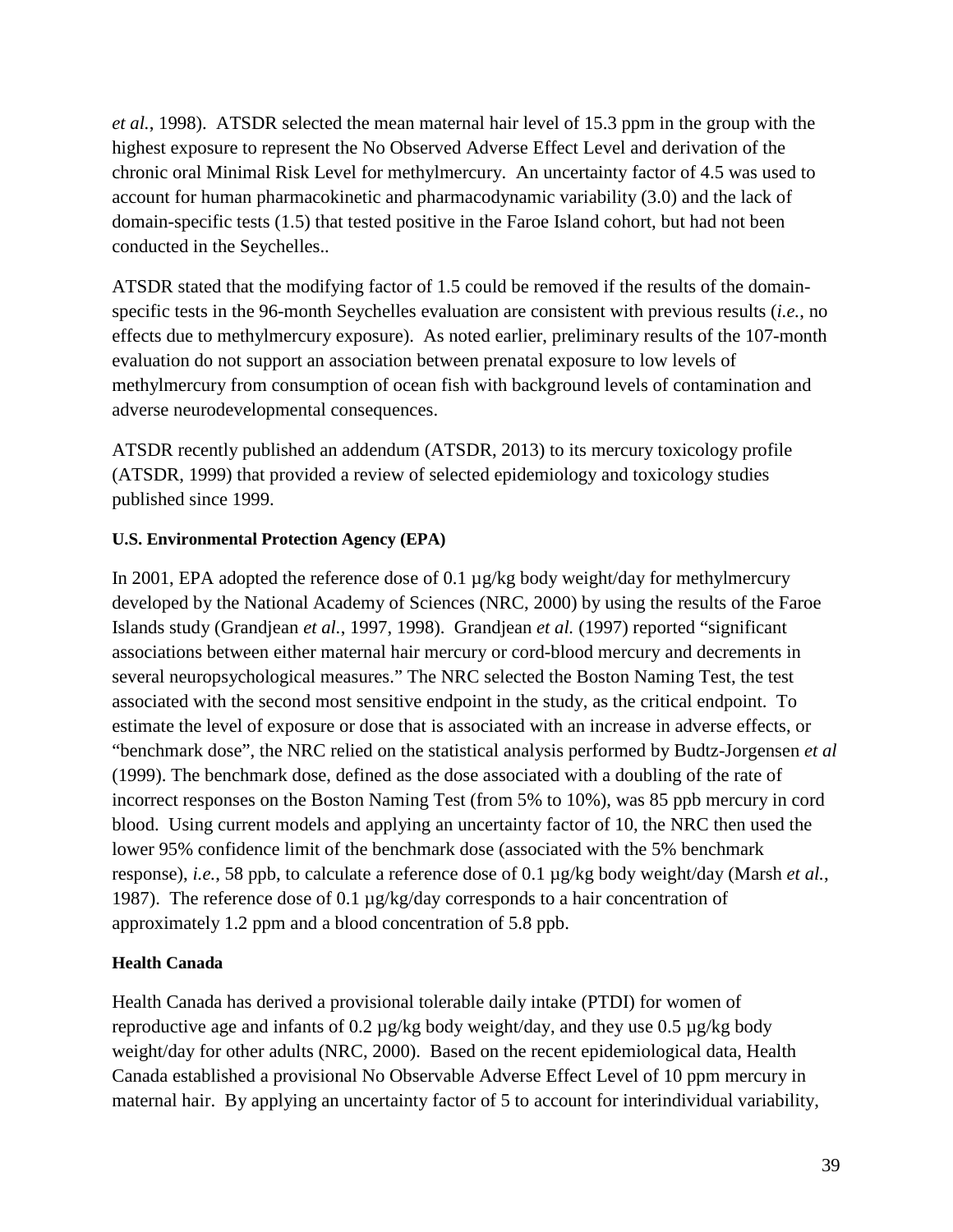Health Canada derived the Provisional Tolerable Daily Intake of  $0.2 \mu g/kg$  body weight/day (NRC, 2000). For biomonitoring studies, Health Canada applies the following ranges: a blood mercury value of  $\leq 20$  ppb is normal, 20 ppb to 100 ppb is the level of concern, and greater than 100 ppb is their action level (van Oostdam *et al.*, 2003; AMAP, 2003). A blood value of 20 ppb corresponds to approximately 5 ppm in hair.

| Table 5. Guidelines for Women of Childbearing Age Derived by Various Agencies for Mercury |  |  |  |
|-------------------------------------------------------------------------------------------|--|--|--|
|                                                                                           |  |  |  |
|                                                                                           |  |  |  |
|                                                                                           |  |  |  |

| Agency                    | Point of Departure                              | <b>Primary Study/Studies</b>                         | <b>Acceptable Daily</b><br>Intake Level (µg/kg<br>BW/day) | <b>Safety Factor</b>         |
|---------------------------|-------------------------------------------------|------------------------------------------------------|-----------------------------------------------------------|------------------------------|
| <b>JECFA</b><br>(FAO/WHO) | Not Applicable<br>(Risk Benefit<br>Calculation) | Seychelles Islands;<br>Faroe Islands; New<br>Zealand | $>0.8 \mu g/kg/d$                                         | None. Upper<br>risk estimate |
| <b>ATSDR</b>              | $15.3$ ppm in<br>maternal hair<br><b>NOAEL</b>  | Seychelles Islands                                   | $0.3 \mu g/kg/d$                                          | 4.5                          |
| Alaska 2007               | $15.3$ ppm in<br>maternal hair<br><b>NOAEL</b>  | Seychelles Islands                                   | $0.4 \mu g/kg/d$                                          | 3                            |
| <b>US EPA</b>             | 58 ppb in maternal<br>blood LOAEL               | Faroe Islands                                        | $0.1 \mu g/kg/d$                                          | 10                           |
| Health Canada             | 10 ppm in maternal<br>hair NOAEL                | Literature Review*                                   | $0.2 \mu g/kg$ bw/day                                     | 5                            |
| <b>US FDA</b>             | 200 ppb in blood<br><b>LOAEL</b>                | Japan                                                | $0.5 \mu g/kg/d$                                          | 10                           |

\* Feeley, M.M. and Lo, M.-T. Risk Assessment for Mercury in Health Canada - Development of the Provisional Tolerable Daily Intake (pTDI) Value. In: Proceedings of the Conference on Mercury in Eastern Canada and the Northeast States, 21–23 September, 1998. Ed. by Pilgrim, W., Burgess, N., Giguère, M.-F. 1998. Unpublished.

#### **Arctic Monitoring and Assessment Programme (AMAP)**

Since 1991, the international Arctic Monitoring and Assessment Programme (AMAP) has evaluated the potential human health impacts of exposures to arctic contaminants such as mercury and PCBs (AMAP, 2002, 2003). Public health officials from AMAP and other arctic scientists have concluded that the nutritional and physiological health benefits of traditional arctic subsistence foods outweigh potential risks in most areas of the Arctic, and advise local public health policy makers to encourage continued traditional food use when indicated by riskbenefit analyses (AMAP, 2002, 2003).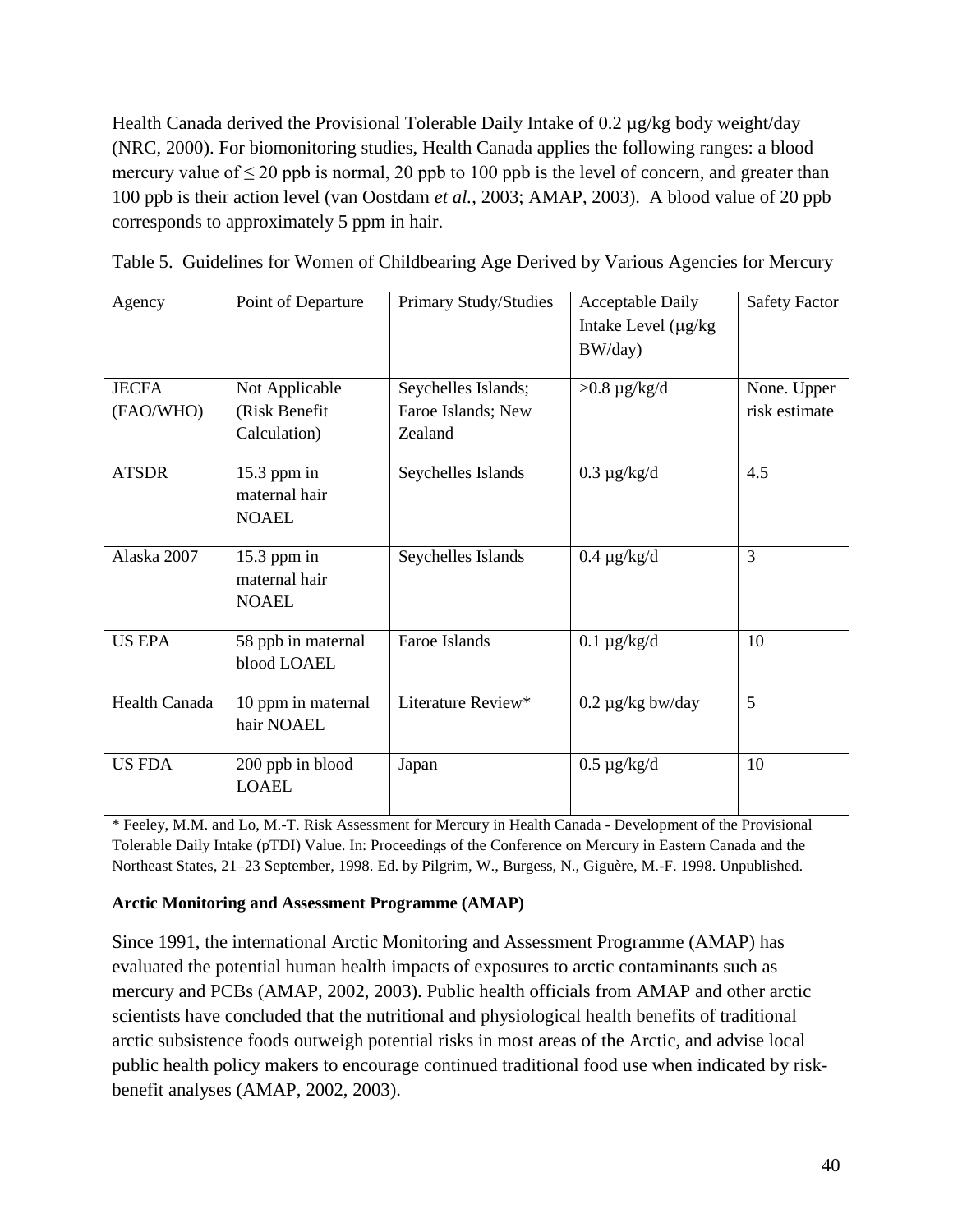This was highlighted at the 2002 AMAP meeting in Rovenemi, Finland by the AMAP human health working group, and at the 2002 Arctic Council meeting in Saariselka Finland. They also stated that public health officials should use methylmercury intake guidelines only as tools to craft dietary advice, not as a strict standard. The AMAP noted that the EPA reference dose for methylmercury only considers the potential risks and does not take into account the well-known benefits of fish consumption.

## **Local Risk Management Issues for Mercury in Fish from Alaska**

It is widely recognized that local risk management is an essential element of developing optimal public health advice regarding consumption of locally-caught fish (EPA, 1996; IOM, 2007). States vary tremendously in many relevant ways, including reliance on locally caught fish, consumption practices, contaminant concentrations in local fish, and the health status of local populations. When only weak data support an association between an exposure and adverse outcomes, as is the case for mercury exposure at the levels present in most Alaska fish, then public health officials can place more weight on factors such as local economics and cultural considerations when developing consumption advice.

Alaska has many unique characteristics that distinguish it from the rest of the nation (and that distinguish individual regions within Alaska from each other). These include the vast geographical distances and limited transportation systems that limit alternate food choices in rural villages, a heavy reliance on fish as a subsistence food, both for basic caloric needs and nutrition and as an anchor for Native culture, and an abundant supply of fish with extremely low mercury levels.

## *Description of Alaska*

Alaska, encompassing 586,412 square miles, is larger than Texas, California, and Montana combined. To walk across this "great land" at its widest point would be to walk from California to Florida: 2,400 miles from west to east and 1,420 miles from north to south.

The 2012 Census estimated the population of Alaska as 730,307 people. Of these, 68% were white. Alaska Native people comprised 15% of the population. Within the Alaska Native population are the following groups: Aleut, Eskimo (Yupik, Inupiat), and Indian (Athabaskan, Tlingit, Haida, and Tsimshian). Based on 2012 estimates, 42% of the State's population resided in Anchorage, 52% in the three largest cities (Anchorage, Fairbanks, and Juneau), and 77% in the five largest census areas (Anchorage, Fairbanks, the Kenai Peninsula, Matanuska-Susitna Borough, and Juneau). While white people constituted approximately 70% of all Alaskans living in Alaska's largest cities, Alaska Natives and American Indians constituted only 9%. Alaska Natives are the main inhabitants of rural towns and villages with less than 1,000 people.

Only five of Alaska's urban centers are connected by road. Alaska includes vast wilderness areas dotted with isolated villages, some with fewer than a dozen people. Many villages lack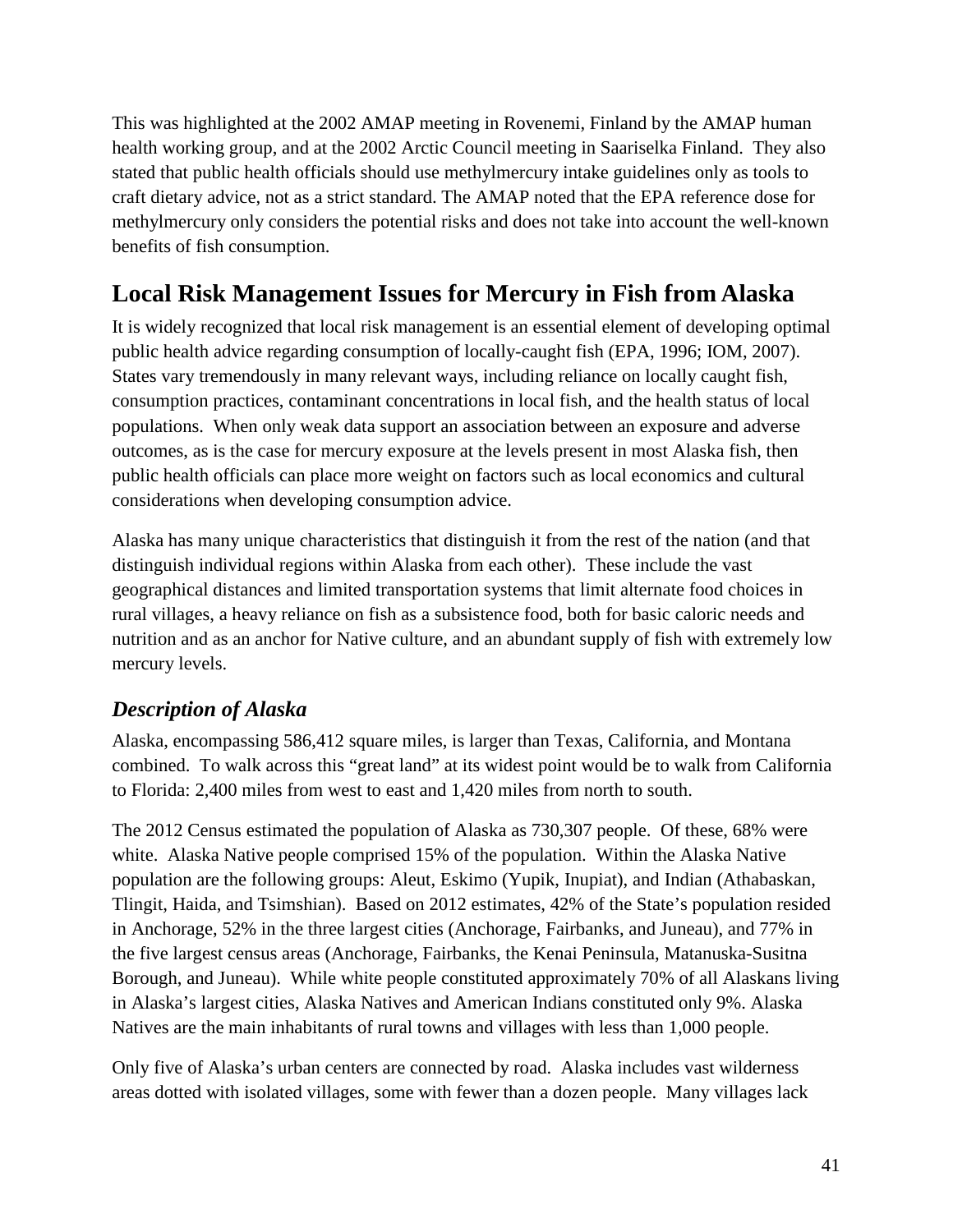basic public health infrastructure such as in-home piped water and septic systems (Goldsmith *et al.*, 2004), and remain accessible only by small airplane or boat. Throughout rural Alaska, local economies are poorly developed and many residents live below the federal poverty line. Most villagers in rural Alaska rely on the land and its wildlife as a major food source; subsistence food gathering includes hunting, fishing, trapping, and gathering wild berries and other plant products.

### *Cultural and Societal Importance of Fish in Alaska*

The use of traditional foods, including fish, provides a basis for cultural, spiritual, health, nutritional, medicinal, and economic well-being among Alaska Native people and indigenous peoples. The social aspects of sharing in subsistence harvests and feasts associated with age-old traditions are integral to the cultural fabric of current-day Alaska Native people. Subsistence activities use local knowledge and skills and provide an opportunity to pass on knowledge from generation to generation, preserving cultural and community identity. Subsistence harvest activities are an opportunity for physical activity, self-reliance and meaningful productive work, especially in remote areas where few wage paying jobs exist. Thus, traditional food is "the basis of social activity and of the maintenance of social bonds through its production and distribution. This is the essence of subsistence not simply as an activity, but as a socio-economic system (Usher *et al.*, 1995)." A social study that surveyed the Inuit communities in northwest Alaska found that subsistence participation fostered community ties and social support which significantly impacted life satisfaction (Martin, 2012). Thus, the social and cultural disruption associated with food consumption advisories can have profound and measurable effects on the health and well-being of subsistence communities (Wheatley, 1994). One Alaska Native leader put it this way: "The act and ritual of our subsistence food activities encompass who we are, and all that we are and is a vital source of our spirituality. I emphasize these things because I want you to know how much of an impact the threat of contaminants has on these things which are so sacred to us." (Sally Smith, Chair, Alaska Native Health Board).

The importance of fish and the act of fishing extends beyond Alaska Native people to influence the majority of all Alaskans. In 2007, approximately 476,000 anglers were licensed for recreational fishing in Alaska; nearly 40% of those anglers were Alaska residents (Southwick Associates, 2008). Anglers fished 2.5 million days in Alaska and spent nearly 1.4 billion dollars on licenses, stamps, equipment, real estate, and other trip-related expenditures (Southwick Associates, 2008). The primary motivation for many of these fishers was to obtain fish for food. Alaska's Personal Use fisheries are designed to allow Alaskan residents to harvest fish for food in designated areas that are not eligible for subsistence fisheries (such as Cook Inlet) using fishery-specific techniques, such as dipnetting or gillnetting (ADF&G, 2007). Many urban (and other) Alaskan families have embraced this unique opportunity to harvest sufficient salmon (or other species in some areas) to eat throughout the year.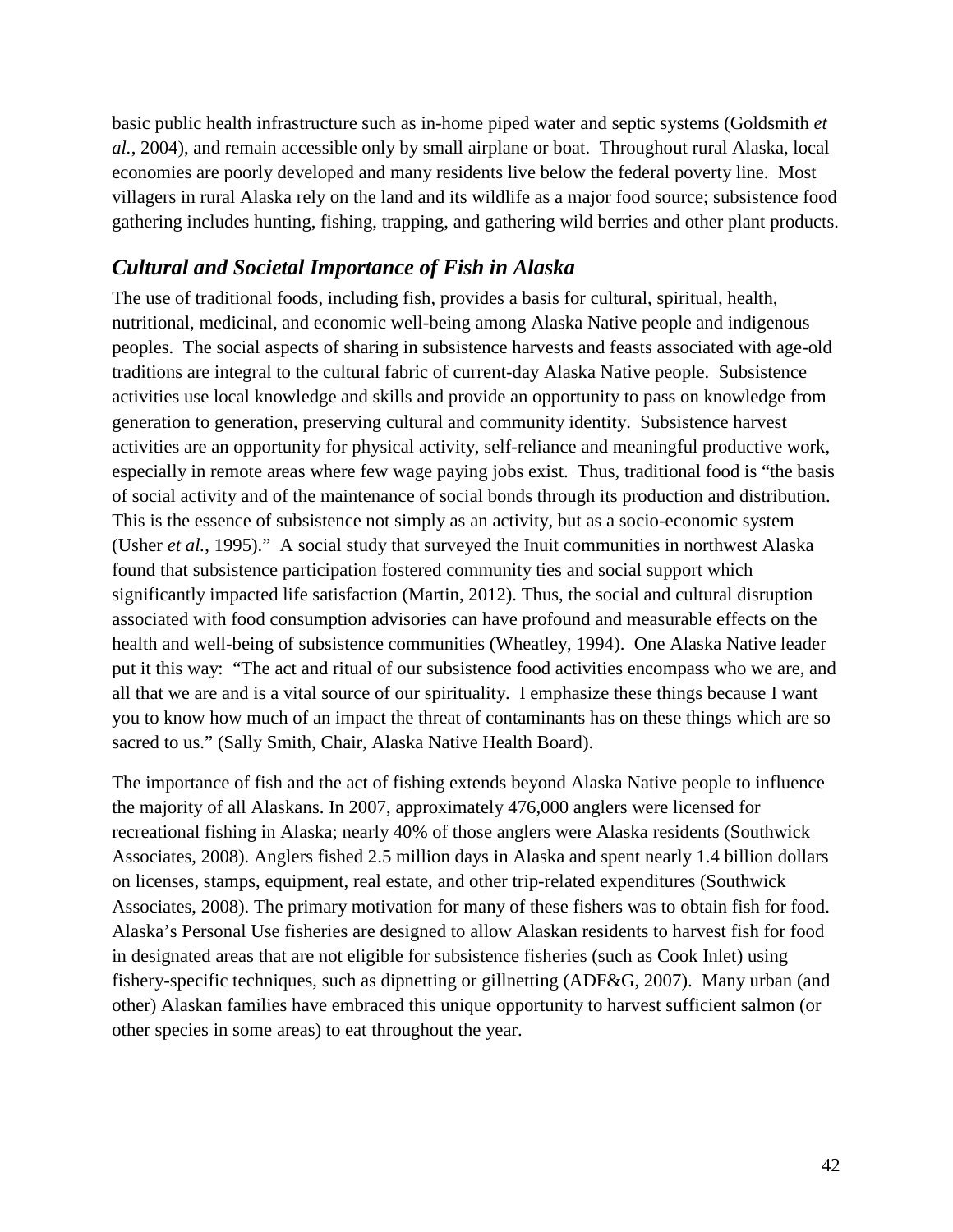### *Economic Importance of Subsistence*

In addition to the socio-cultural value and associated physical activity, traditional foods such as fish have great economic value in Alaska. In rural Alaska, family incomes are often low and locally-bought store-bought foods are several times the price found in Anchorage, so traditional foods such as fish provide an important source of nutritious food in many communities. Approximately 90% of rural households participate in subsistence activities, as traditional foods can be obtained with little or moderate costs compared to the cost of market foods.

Unemployment is relatively high in rural Alaska, although published figures typically underestimate unemployment rates (Goldsmith *et al.*, 2004). During 2005–2007, the unemployment rate among Alaska Natives averaged 21%; this was 3 times higher than the national average during this period (Martin and Hill, 2009). Only about 25% of employed Alaska Native people hold jobs in remote rural areas outside of the regional centers (Goldsmith *et al.*, 2004). During 2005–2007, 22% of Alaska Native people lived in households with incomes below the national poverty level (Martin and Hill, 2009), and during 2000, the per capita income in remote areas was \$14,032 (Goldsmith *et al.*, 2004). These statistics mask worse economic conditions in some villages, generally those with a high reliance on subsistence food gathering.

Despite low economic status, the geographic isolation, high transportation costs, and harsh climate in rural areas of Alaska contribute to a much higher cost of living compared to urban areas. Electricity can cost four times more in rural Alaska, and food generally costs at least 50% more (Goldsmith *et al.*, 2004). Store-bought foods are very expensive in rural Alaska, particularly in remote areas inaccessible by road where food items must be imported by plane or boat. For example, food for a week for a family of four eating at home costs \$337 in Bethel, \$173 in Nome, and \$165 in Anchorage according to a recent survey (UAF, 2013).

Statewide, the costs associated with replacing subsistence foods with market substitutes in rural Alaska ranges from \$134–\$268 million annually (ADFG, 2010). In Arctic Alaska, where residents harvest an average of 436 pounds of wild foods per person annually, the cost of replacing those foods with market foods (assuming a \$3.5–\$7/pound replacement value) would total \$1527– \$3055 per person per year (ADFG, 2010); in Western Alaska, the range would be from \$39–\$79 million annually. Recent analyses of subsistence data from ADF&G performed by the Alaska Department of Community and Economic Development estimates that subsistence harvests provide residents of the Arctic Alaska with 42% of their caloric requirements, and nearly four times the amount of protein consumed by the typical American (ADFG, 2010). Thus, replacing subsistence foods with market foods presents both negative health and economic consequences to Alaska Native people and other rural Alaska residents.

Recreationally-caught fish are also valued economic assets to Alaskans. Alaskan participants in recreational fishing expect to receive benefits of greater value than the expenses they incur when going fishing. Economists estimate that the "net economic value" (the value over and above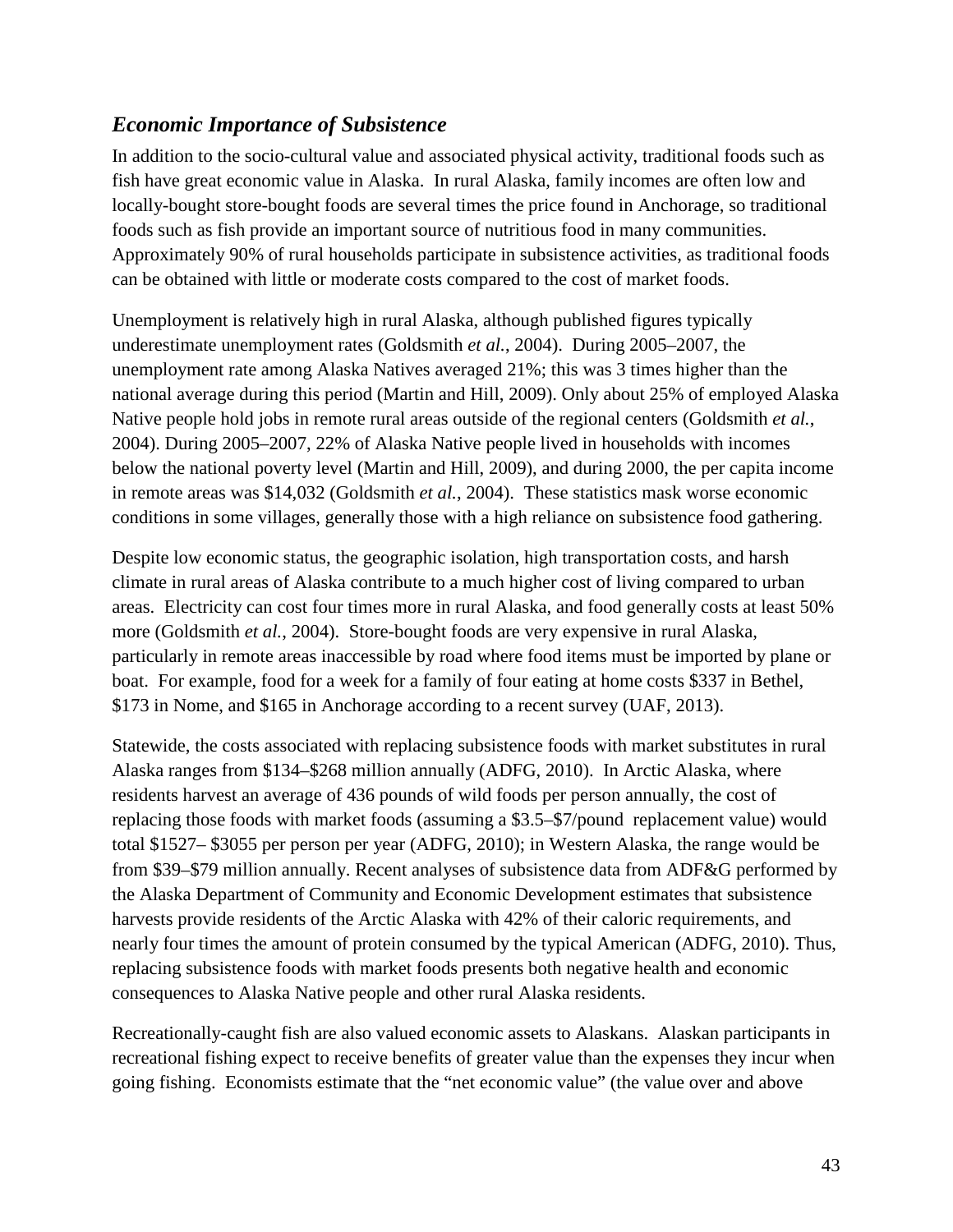expenses) that those who sport fish in Alaska place on their annual recreational fishing is \$186 million (in 1993 dollars; Haley *et al.* 1999).

## *Employment Significance of Alaska Fisheries*

The commercial fishing industry in Alaska provides many Alaska residents with a livelihood. Alaska's commercial fishing industry is the number one private basic sector employer in Alaska, providing more jobs than oil, gas, timber, or tourism (ADCCED, 2007). The Southeast region has the largest fish harvesting workforce in Alaska. In 2010, the commercial fishing industry in Southeast Alaska alone employed 9,182 Alaska residents (ADOL, 2011). Thriving commercial fishing industries provide employment to many Alaska residents in other parts of the state, including Dutch Harbor, Kodiak, Naknek-King Salmon, Seward, Homer, Kenai, Bristol Bay, and the Aleutian/Pribilof Islands. In 2010, over 4.35 billion pounds of seafood was harvested from Alaska waters, worth \$1.6 billion and accounting for 53% of the entire U.S. seafood harvest (ADOL, 2011).

Many Alaskans make a living as sportfishing guides. More than 23% of total angler days fished in 2007 were led by sportfishing guides (Southwick Associates, 2008). In 2006, ADF&G's database included 1,420 sportfishing service businesses (Southwick Associates, 2008). The charter boat industry operates predominantly in Southeast and Southcentral Alaska. As stated by Kevin C. Duffy, former Commissioner of the ADF&G, "Alaska is a world class destination for sport fishing. Alaska's sport fishing guide industry provides access to fishery resources for those who might not otherwise be able to access them. This industry provides significant economic benefits to Alaskans by creating jobs and bringing tourism dollars into Alaska's communities." (ADF&G, 2004, 2007)

## *Risks of Less Healthful Replacement Foods*

In rural Alaska, supermarkets are rare and existing small village stores are often poorly stocked. Residents cannot obtain many fresh foods at any cost. Small village stores sell convenience items including chips, canned soda, and candy, have a limited supply of meat and dairy products, and usually have a poor supply of fresh fruits and vegetables. Thus, an insufficient variety in products exists to provide healthy alternatives to traditional foods, and shopping excursions to major cities and shipping can be costly. The market foods available to replace locally harvested wildlife have higher concentrations of saturated fat, trans-fat, salt, vegetable oils, and carbohydrates and often provide less nutrient value (Receveur *et al.*, 1997).

Dietary shifts away from traditional food use have been documented in some parts of the Arctic. In Canada, approximately 60%–70% of the total energy in the contemporary diet of Dene and Inuit peoples consists of market foods, resulting in a diet much higher in fat and carbohydrates, and lower in protein than their traditional diet (Kuhnlein *et al.*, 2001). Similarly, during a dietary survey of 74 Alaska Native women residing in and near Anchorage, only a small proportion reported eating any traditional foods, and intake was very infrequent. The participants reported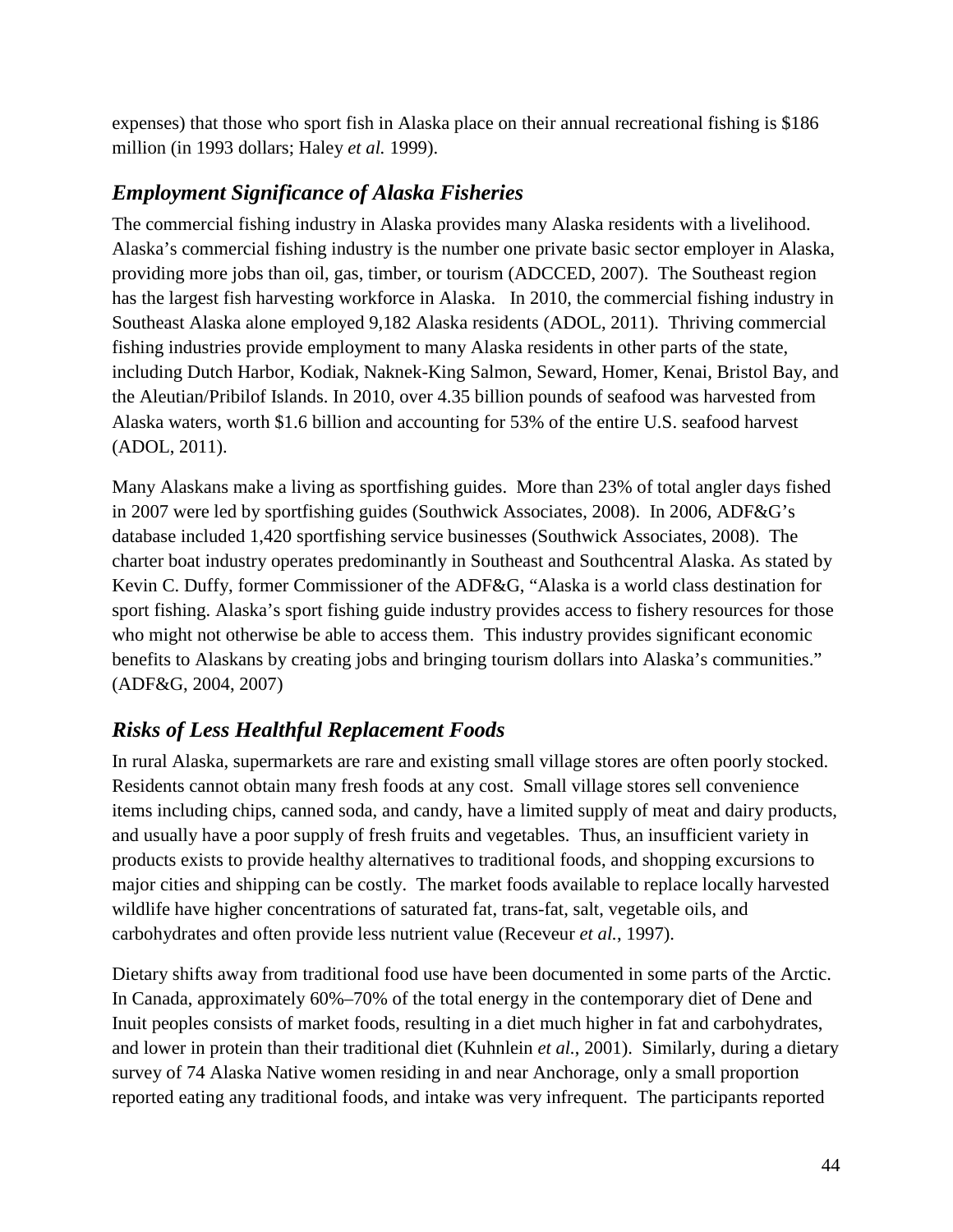high intakes of fats/oils and sweets, and intake of some nutrients was low (Nobmann and Lanier, 2001). While dietary changes are complex in nature, they often coincide with a number of other lifestyle changes that also contribute to increases in chronic diseases such as heart disease, diabetes, and cancer.

Diet and lifestyle factors influence most of the leading causes of death in Alaska. Switching from a subsistence lifestyle and diet to a more sedentary existence and a "Westernized" diet high in saturated and trans fats and carbohydrates has contributed to a pattern of increasing obesity and chronic disease among many indigenous populations in North America and the Pacific Rim (Risica *et al.*, 2000a). The prevalence of obesity in Alaska has increased dramatically in recent years: from 49% in 1991 to 65% in 2011 (DHSS, 2014a), representing a 33% increase. Increasing non-traditional food use and sedentary lifestyles among Alaska Native people have been associated with an increasing chronic disease prevalence, including an increase in hypertension, glucose intolerance, and diabetes (Murphy *et al.*, 1997; Risica *et al.*, 2000a,b).

## *Health Benefits of Fish Consumption*

Fish provide a diet rich in high-quality protein, low in saturated and trans fats, and rich in omega-3 polyunsaturated fatty acids. Fish contains all of the essential amino acids, and is an excellent source of the fat-soluble vitamins A and D, as well as selenium and iodine. Selenium is an essential trace mineral important for the proper functioning of some antioxidant enzymes, the immune system and thyroid gland, and is protective against the toxic effects of mercury (Dorea, 2003).

The traditional Alaska Native diet, which is low in saturated fat and high in monounsaturated fat and omega-3 polyunsaturated fatty acids from fish and marine oils, is considered to be more healthful than the typical Western diet. Fish and marine mammals, and to a lesser extent shellfish, are the only significant direct dietary source of omega-3 polyunsaturated fatty acids (e.g., eicosapentaenoic acid (EPA) and docosahexaenoic acid (DHA)).

In addition to providing omega-3 polyunsaturated fatty acids to the diet, fish is also an excellent source of protein and contains other nutrients in varying quantities, depending upon the species. A 3-ounce serving of cooked king salmon provides 40% of the daily requirement of protein, 9% of the daily requirement for iron, and 7% of the daily requirement for vitamin A (Jensen and Nobmann, 1994).

A dietary shift from fish, marine mammals, wild game meats, and plants to a typical Western diet rich in saturated fat from dairy and meat products and linoleic acid from vegetable oils changes the balance between omega-6 and omega-3 polyunsaturated fatty acids. Specifically, significant dietary increases in omega-6 vegetable oils and decreases in the dietary intake of DHA and EPA (oils from fish and marine mammals) results in an increased ratio of omega-6 to omega-3 polyunsaturated fatty acids in the diet. Diets relying upon fish, wild game and plants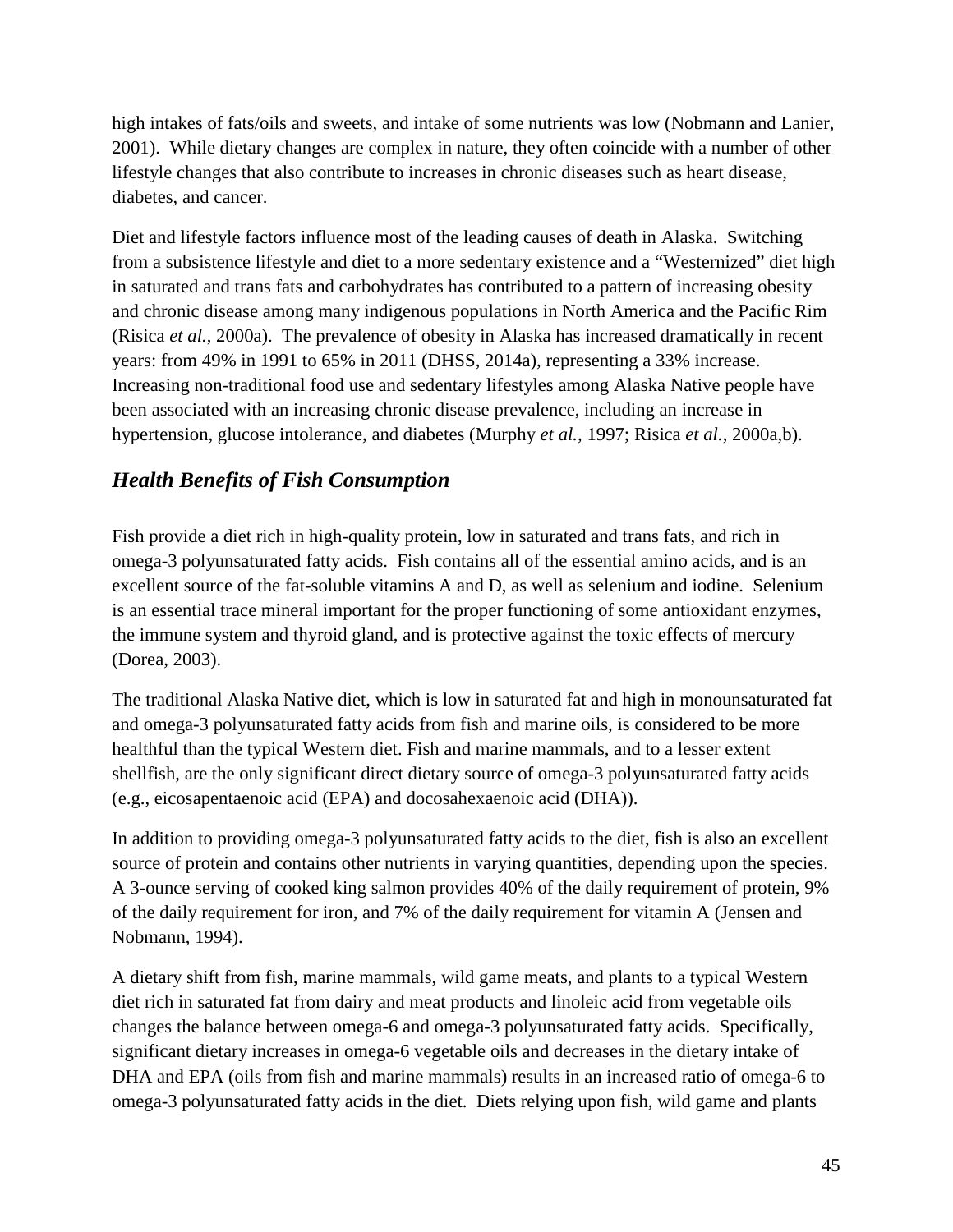provide an estimated 1:1 omega-6 to omega-3 polyunsaturated fatty acid ratio, while the current Western diet provides a ratio that may be as high as 10:1 to 20–25:1 (Simonopoulos, 1991). A high omega-6 to omega-3 ratio enhances ischemic and inflammatory processes, leading to an increase in chronic diseases (Uauy et al., 2000). Eicosanoids derived from omega-6 polyunsaturated fatty acids promote inflammation, while those derived from omega-3 polyunsaturated fatty acids are anti-inflammatory and act as competitive inhibitors of the omega-6 derived inflammatory mediators.

Overall, the health status of Alaska's population has improved greatly during the last fifty years, especially among Alaska Native people. Life expectancy has increased, and infant mortality has decreased. The improvements in health status are associated with public health interventions, including improvements in sanitation, treatment of infectious diseases, prevention efforts such as immunizations, and improved medical care. While 50 years ago infectious diseases were a leading cause of death, today the leading causes of death in Alaska are related to a "Westernized" diet and lifestyle, which has led to increases in cancer, heart disease, and diabetes. Many researchers have recommended maintaining or increasing consumption of foods rich in omega-3 polyunsaturated fatty acids, such as fish, both for the cardiovascular disease prevention benefits, as well as the benefits of preventing other chronic diseases (Dewailly *et al.*, 2002).

Harvest and consumption of fish in Alaska provide important cultural, economic, nutritional, and health benefits. Scientific evidence provides extensive documentation of the nutritional superiority and health benefits of fish relative to many other protein sources. Strong evidence exists that decreased consumption of fish—rather than increased consumption—leads to adverse neurological outcomes in the fetus and young child. Particularly in rural Alaska, where healthful alternatives may be limited, recommendations to restrict fish consumption could result in unintended and undesirable consequences in the population. Reduced reliance on fish and other traditional foods often results in increased consumption of market foods high in carbohydrates, sugars, and saturated fats that provide inferior nutrient value.

Unfortunately, these dietary changes already appear to have affected Alaskans. Increasing use of store-bought, processed foods high in saturated fats, processed sugars, trans-fats, and salt in combination with a sedentary lifestyle contribute to increased chronic disease prevalence rates among Alaska Native people. Dietary changes such as these promote hypertension, glucose intolerance, obesity, diabetes, cardiovascular disease, preterm birth, and cancer.

Scientific research continues to document the many benefits of omega-3 polyunsaturated fatty acids, which are found in high levels in fish (IOM, 2007). These benefits may include a reduced risk of developing cardiovascular disease, diabetes, and cancer. In addition, omega-3 polyunsaturated fatty acids are critical for a healthy pregnancy and neonatal growth and development. Increasing omega-3 polyunsaturated fatty acid consumption could decrease chronic disease prevalence and increase healthy life-years. In Alaska, multiple data sources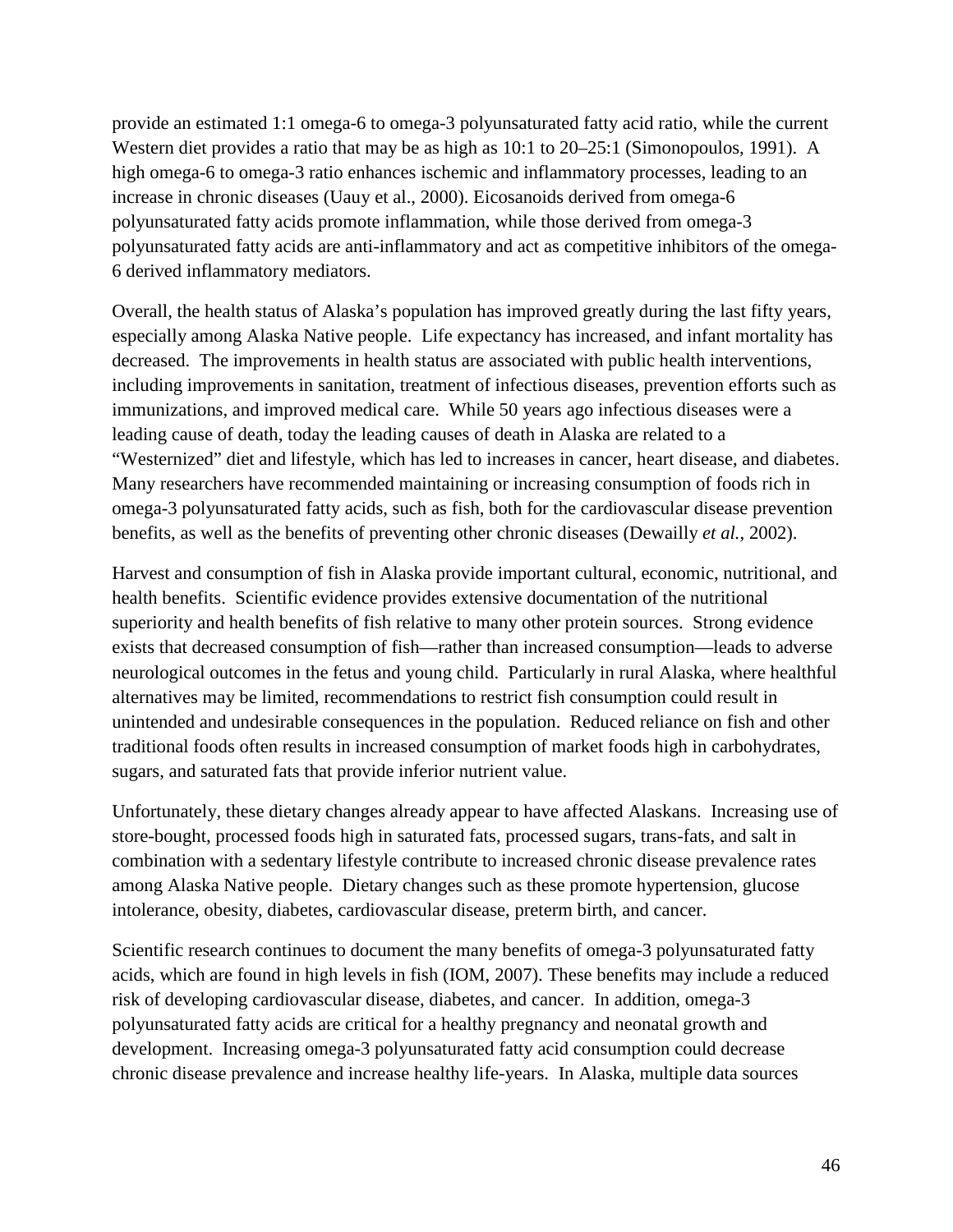support the assertion that the benefits of fish consumption far outweigh the small, theoretical risks associated with low-level mercury exposure.

# **Consensus Recommendations from the Alaska Scientific Advisory Committee for Fish Consumption**

After careful evaluation of the information presented thus far, the Alaska Scientific Advisory Committee for Fish Consumption achieved consensus on the following points:

- Fish consumption guidelines for women of childbearing age and children are warranted for a small number of Alaska fish species due to measured mercury levels in these fish (see **Fish Consumption Guidance** below).
- The Seychelles Islands study provides the most appropriate data for determining the human health risks posed by mercury exposure from fish consumption in Alaska. The Seychelles Islander and Alaskan exposure scenarios are comparable, as both populations eat large quantities of ocean fish that have similar mercury as well as lower POP levels than in the Faroe Island fish and pilot whale. Therefore, the Seychelles Islands study provides the most appropriate context and data to develop an Alaska-specific Acceptable Daily Intake for methylmercury for use in consumption guideline calculations.
- The Alaska-specific chronic oral Acceptable Daily Intake for methylmercury for women of childbearing age and children is **0.56 µg/kg body weight/day**. This value was derived using the daily mercury intake in fish associated with the BMDL5 of 15.5 ppm mercury in hair based on the Seychelles Island data, divided by a 2.3-fold uncertainty factor for human pharmacokinetic and pharmacodynamic variability.
- Alaska demographic groups other than women of childbearing age and children may continue to enjoy unrestricted consumption of all fish (except salmon shark) from Alaska waters. Salmon shark should be consumed in moderation due to its relatively high content not only of mercury, but also of PCBs and other POPs.
- Fish consumption advice must be tailored and targeted for specific demographic groups and actual fish species consumed. DPH will develop separate, specific health education materials for the general public eating store-bought fish, subsistence consumers, recreational fishermen, and health care providers.
- People limiting consumption of a particular fish due to mercury concerns may substitute it with an Alaska fish lower in mercury (such as salmon), or with another food of comparable nutritional quality.
- Coordinated and strategic monitoring of both fish and humans should be expanded to fill important data gaps. The process of data evaluation and development of consumption guidance will be an ongoing effort, with updated guidance provided as needed.
- Recreational fishermen and fisherwomen who catch longnose skate, yelloweye rockfish, spiny dogfish, large halibut ( $\geq 80$  pounds), large lingcod ( $\geq 40$  inches), and salmon shark are highly encouraged to contact the ADEC fish monitoring program for testing as these fish can vary considerably in their mercury content and may not be equally suitable for consumption by pregnant women and children.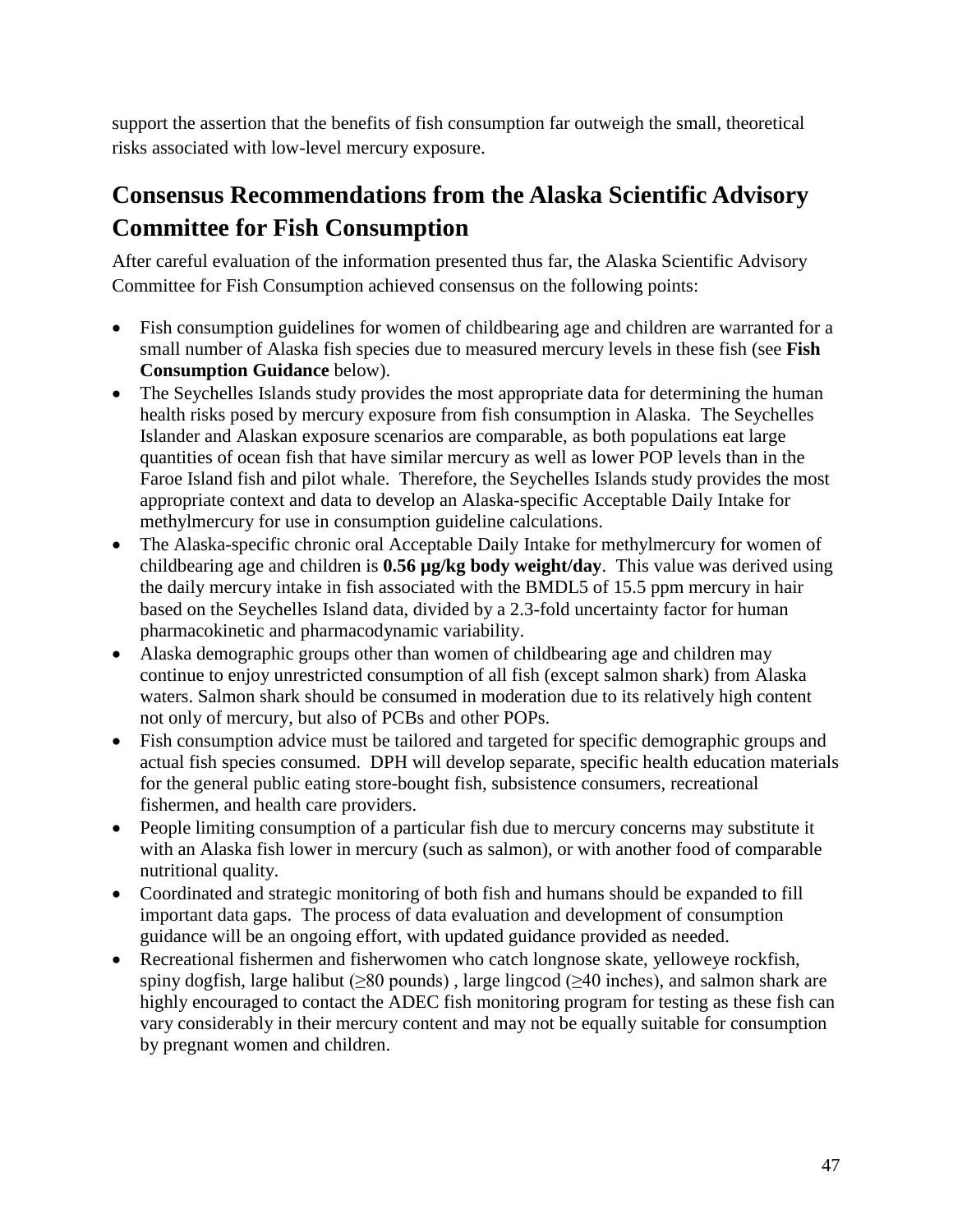# **Acceptable Daily Intakes for Contaminants Vary According to their Purpose: Public Health Practice** *vs***. Regulation**

Some confusion may result from varying safety guidelines developed by numerous government agencies. In this case, the chronic oral Acceptable Daily Intake for methylmercury for women of childbearing age and children adopted by the State of Alaska for fish consumption advice is 0.56 µg/kg body weight/day. This is approximately 5 times higher than the EPA's Reference Dose of 0.1 µg/kg body weight/day.

The differences in the two agency's guidelines are based on the different purposes for which they were derived. Even though the ultimate goal of both agencies is to protect public health, they each approach that goal from different perspectives, entailing different basic responsibilities.

The EPA is a regulatory agency charged with protecting the environment from pollutant-caused degradation. This agency must establish "acceptable" levels of pollution, and then manage and enforce their decisions through the issuance of waste discharge permits, punitive actions on violators, and other regulatory mechanisms. These acceptable levels of pollution must be scientifically defensible and based on potential harm to pollutant receptors, such as humans or endangered species. Since the EPA is responsible for controlling the input of pollutants into the environment, it is important for that agency to be conservative, and incorporate adequate safety factors to err on the side of caution. EPA's over-riding goal is to minimize risk.

In recognition of the importance of fish consumption for optimal health, the latest advisory from the EPA and FDA (available for comment; Federal Register 79 FR 33559, Docket No. FDA-2014-N-0595) recommends an optimal amount of fish consumption of 8 ounces to 12 ounces for sensitive populations, as opposed to a restrictive upper limit of 12 ounces, to encourage consumption of nutritious fish among pregnant women and other women of childbearing age.

In contrast, as public health agencies grapple with the issue of fish consumption advice, public health officials must balance the risks of contaminant exposure against the known benefits of fish consumption. In this task, they must react to environmental pollution that has already occurred, by developing the most appropriate consumption guidance, given the circumstances faced in their respective jurisdictions.

In developing fish consumption advice, public health officials maximize public health by finding a balance between two opposing actions that each carry a risk of harm. If the public is encouraged to eat fish, they encounter potential health risks associated with exposure to contaminants. If the public is encouraged not to eat fish, they encounter potential health risks associated with replacement foods that may be of inferior nutritional quality, and the loss of health benefits associated with fish consumption. In this case, Alaska public health officials have reached a balance by that aims to protect Alaskan fish consumers from being exposed to potentially harmful levels of mercury.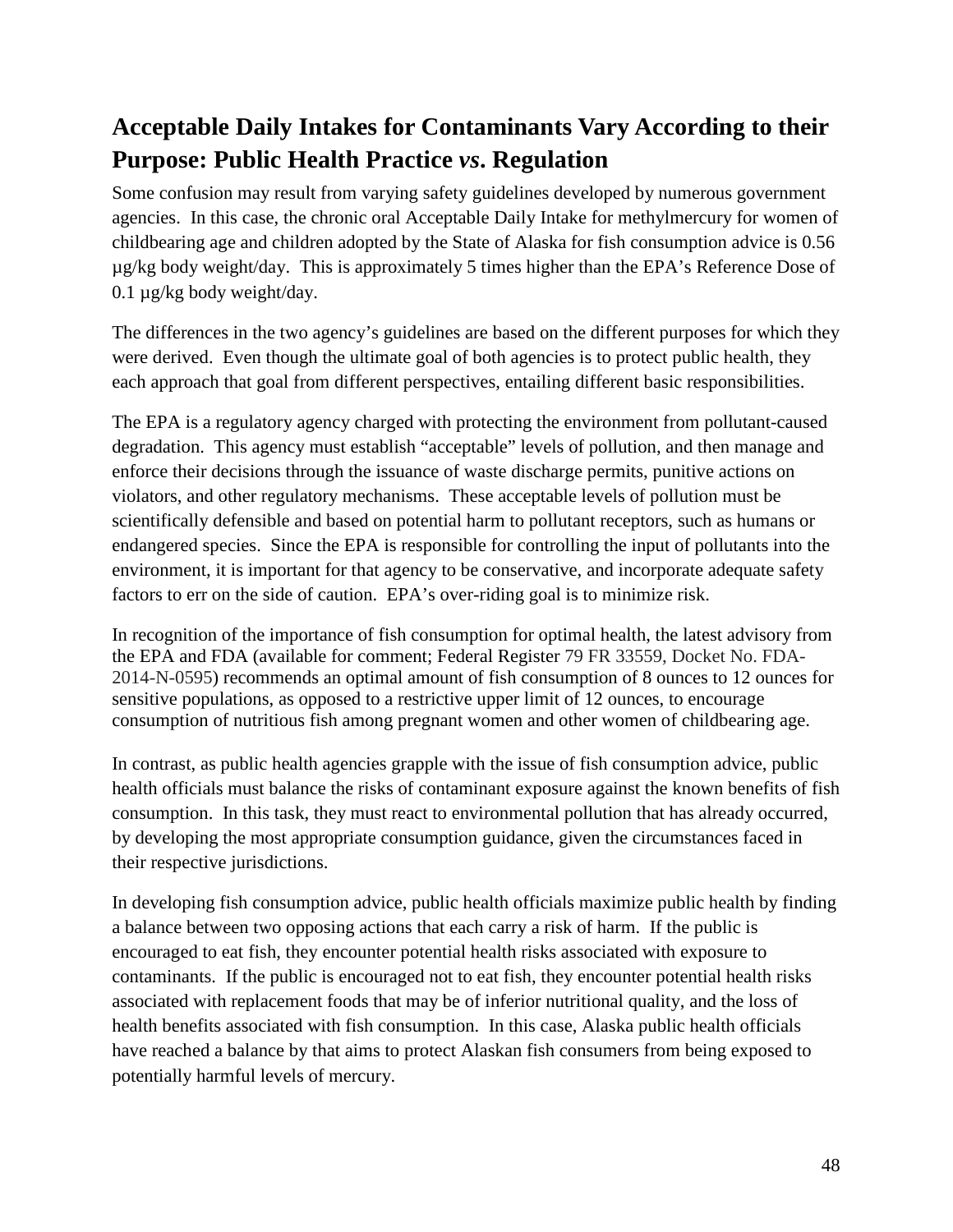DPH asserts that the chronic oral Acceptable Daily Intake of 0.56  $\mu$ g/kg body weight/day established by DPH for fish advisory purposes would not be appropriate to use as a justification for higher allowable levels of mercury waste disposal into Alaska's environment. The chronic oral Acceptable Daily Intake of 0.56 µg/kg body weight/day should not be used for regulatory purposes. Instead, the dependence of many Alaska residents on subsistence fish harvests argues for sustained or enhanced protection of Alaska's environment from mercury pollution relative to national standards. A significant portion of Alaska's population depends on fish consumption, and Alaskans consume larger quantities of fish than the average American does. We have provided evidence of the types of adverse health effects that could occur if Alaskans were compelled to reduce fish consumption due to contaminant concerns. To maintain clean, healthy fish stocks upon which the health of many Alaskans depend, Alaska must protect its environment from mercury pollution.

# **Fish Consumption Guidance for the State of Alaska**

Based on the decisions of the Alaska Scientific Advisory Committee for Fish Consumption, DPH has developed a series of fish consumption recommendations. These are explained in detail below.

First, DPH used a risk-based method to calculate monthly consumption allowances for Alaskacaught fish, by using our Alaska-specific Acceptable Daily Intake of 0.56 μg/kg body weight/day and a meal size of 6 ounces (raw) (Table 6).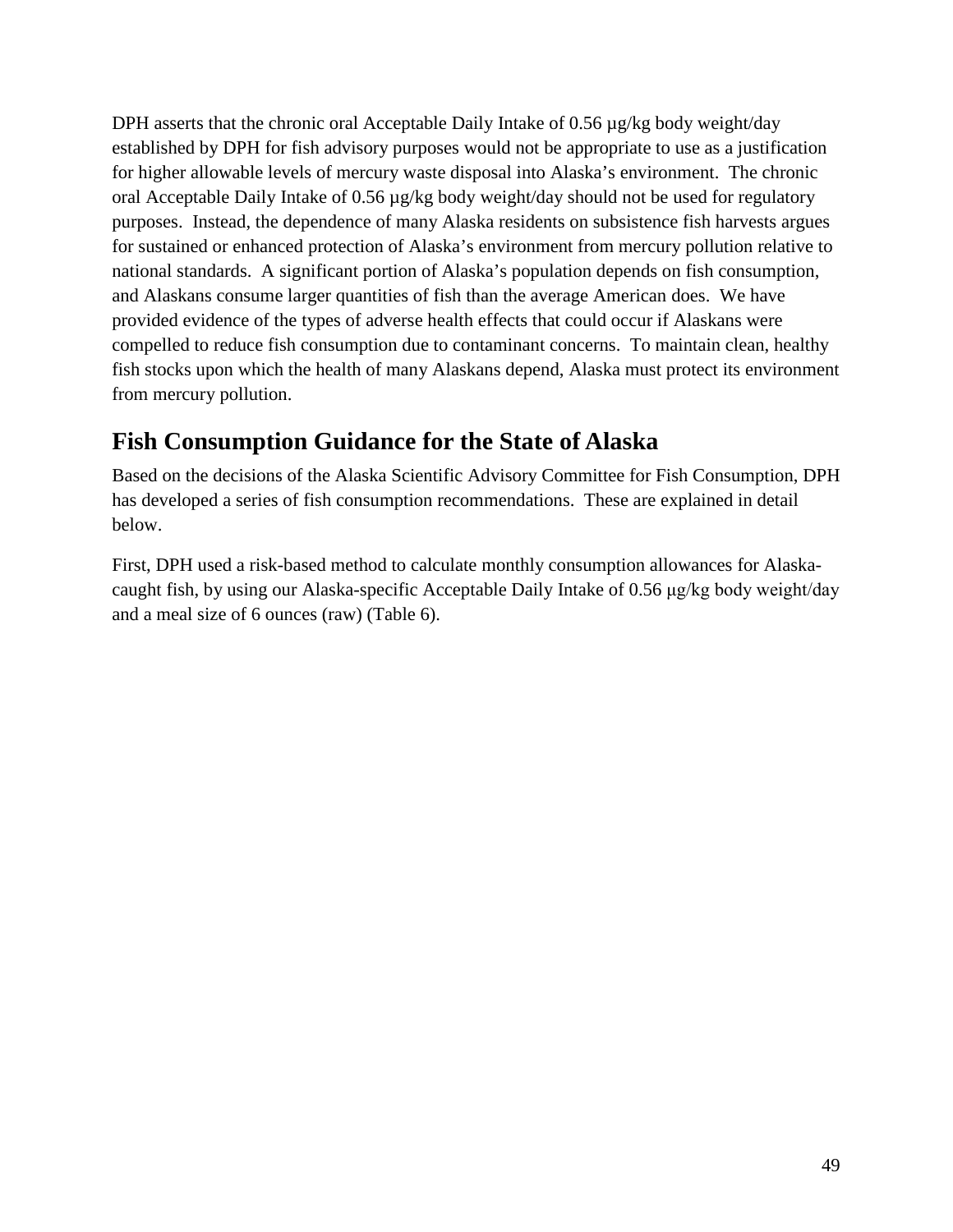| *Categorizations below assume all mercury is methylmercury (MeHg) in Alaska fish |                         |                                                                                                                                                                                                                                                                                                                                                                                                                                             |
|----------------------------------------------------------------------------------|-------------------------|---------------------------------------------------------------------------------------------------------------------------------------------------------------------------------------------------------------------------------------------------------------------------------------------------------------------------------------------------------------------------------------------------------------------------------------------|
| Fish MeHg Conc, ppm wet weight                                                   | <b>Meals</b>            | <b>Species</b>                                                                                                                                                                                                                                                                                                                                                                                                                              |
| $0 - 0.20$                                                                       | <b>Unrestricted</b>     | Arctic cisco<br>Big skate<br><b>Black rockfish</b><br>Broad whitefish<br>Dolly Varden<br>Dusky rockfish<br>Grayling<br>Halibut <40 pounds<br>Humpback whitefish<br>Least cisco<br>Lingcod $<$ 35 inches<br>Pacific Cod<br>Pacific ocean perch<br>Rainbow trout<br>Rougheye rockfish<br>Sablefish<br>Salmon, Chinook (King)<br>Salmon, Chum<br>Salmon, Pink<br>Salmon, Red (Sockeye)<br>Salmon, Silver (Coho)<br>Sheefish<br>Walleye pollock |
| $>0.20 - 0.34$                                                                   | 16                      | Halibut $40 - 80$ pounds<br>Lake trout<br>Lingcod 35-40 inches                                                                                                                                                                                                                                                                                                                                                                              |
| $>0.34 - 0.46$                                                                   | 12                      | Halibut $80 - 140$ pounds<br>Lingcod 40-45 inches<br>Longnose Skate                                                                                                                                                                                                                                                                                                                                                                         |
| $>0.46 - 0.68$                                                                   | 8                       | Yelloweye rockfish<br>Halibut $140 - 220$ pounds                                                                                                                                                                                                                                                                                                                                                                                            |
| $>0.68 - 1.36$                                                                   | $\overline{\mathbf{4}}$ | $Halibut > 220$ pounds<br>Lingcod $> 45$ inches<br>Salmon shark<br>Spiny dogfish                                                                                                                                                                                                                                                                                                                                                            |

Table 6. Alaska-Caught Fish Monthly Consumption Allowances for Women Who are or Can Become Pregnant, Nursing Mothers, and Children

Notes:

-Calculations performed using 6 ounce meal size, and Acceptable Daily Dose of 0.56 μg/kg BW/day established by the Alaska Scientific Advisory Committee for Fish Consumption

-Calculations assume a single-species diet

-Guidelines remain "unrestricted consumption of all fish from Alaska Waters" for groups other than women who are or can become pregnant, nursing mothers, and children

-Halibut filet mercury concentration data are also presented by fish length in Table 3a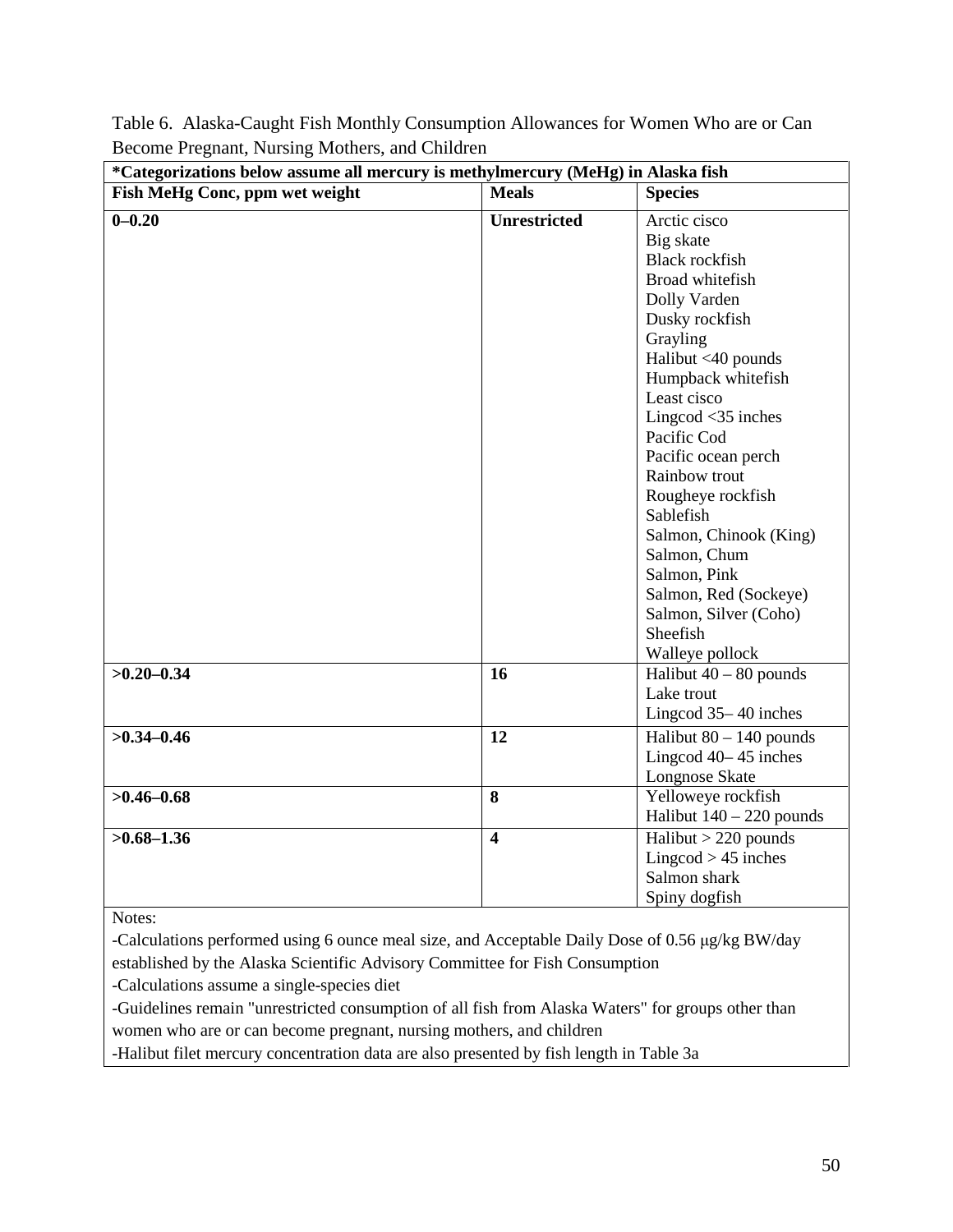Although states consistently limit mercury exposures from fish consumption among women of childbearing age and "young children," the states and other agencies have inconsistent age cutoffs for "young children". The concern is that mercury affects the developing brain, and a child's brain continues to develop at a relatively rapid pace through adolescence and further "brain wiring" continues likely into adulthood (Lebel and Beaulieu, 2011). However, there are no definitive studies linking low-level postnatal mercury exposures from fish consumption with cognitive deficits, so the age at which sensitivity to mercury is passed is unknown. For the purpose of these guidelines, we consider children to be <18 years of age.

In cases where women and children are advised to limit consumption of a particular species, they are encouraged to substitute that species with fish that have lower tissue concentrations of mercury, such as salmon, arctic cisco, big skate, black rockfish, broad whitefish, Dolly Varden, dusky rockfish, grayling, halibut <40 pounds, humpback whitefish, least cisco, lingcod <35 inches, Pacific cod, Pacific ocean perch, rainbow trout, rougheye rockfish, sablefish, sheefish, and walleye pollock. If they cannot obtain these fish, communities are encouraged to substitute the fish species to be avoided with a healthful protein alternative.

Recreational fishers are a target audience for Alaska's fish consumption guidelines, as they are most likely to eat multiple meals from a large individual fish that may have a high mercury level (*e.g.*, shark species or very large halibut). The Alaska Scientific Advisory Committee for Fish Consumption plans to work with the ADF&G to incorporate fish consumption guidelines into their annual Sport Fishing Regulations booklets. Fishers who are concerned about mercury levels in the large halibut they catch are encouraged to have their fish analyzed for mercury, so DPH can provide individualized advice about the maximum amount of that fish sensitive family members are suggested to eat each month. While some large halibut from Alaska have mercury levels high enough to warrant consumption restrictions for sensitive populations, some do not have high mercury levels and are safe to eat in larger quantities.

It is important to note that most halibut caught in Alaska are relatively small, and these smaller halibut do not contain mercury at levels of health concern. In 2013, the average size of a recreationally-caught halibut in Alaska ranged from 16 pounds to 22 pounds. Similarly, the average size of a subsistence-caught halibut in Alaska in 2012 was 24 pounds (IPHC, 2014a). The average size of a commercially-caught halibut from Alaska waters in 2013 was 32 pounds (IPHC, 2014b).

Consumers of store- or restaurant-bought fish are encouraged to eat more fish, particularly fish that are lower in mercury, for their important health benefits. Very few commercial fish from Alaska are affected by the Alaska fish consumption guidelines. Most Alaska fish species, including all five wild Alaska salmon species, are very low in mercury and are safe to eat in unrestricted quantities. Women of childbearing age and children may enjoy unrestricted store- or restaurant-bought halibut meals per month, as the average weight of commercially-caught halibut in Alaska is only 32 pounds and does not contain mercury at levels of health concern. On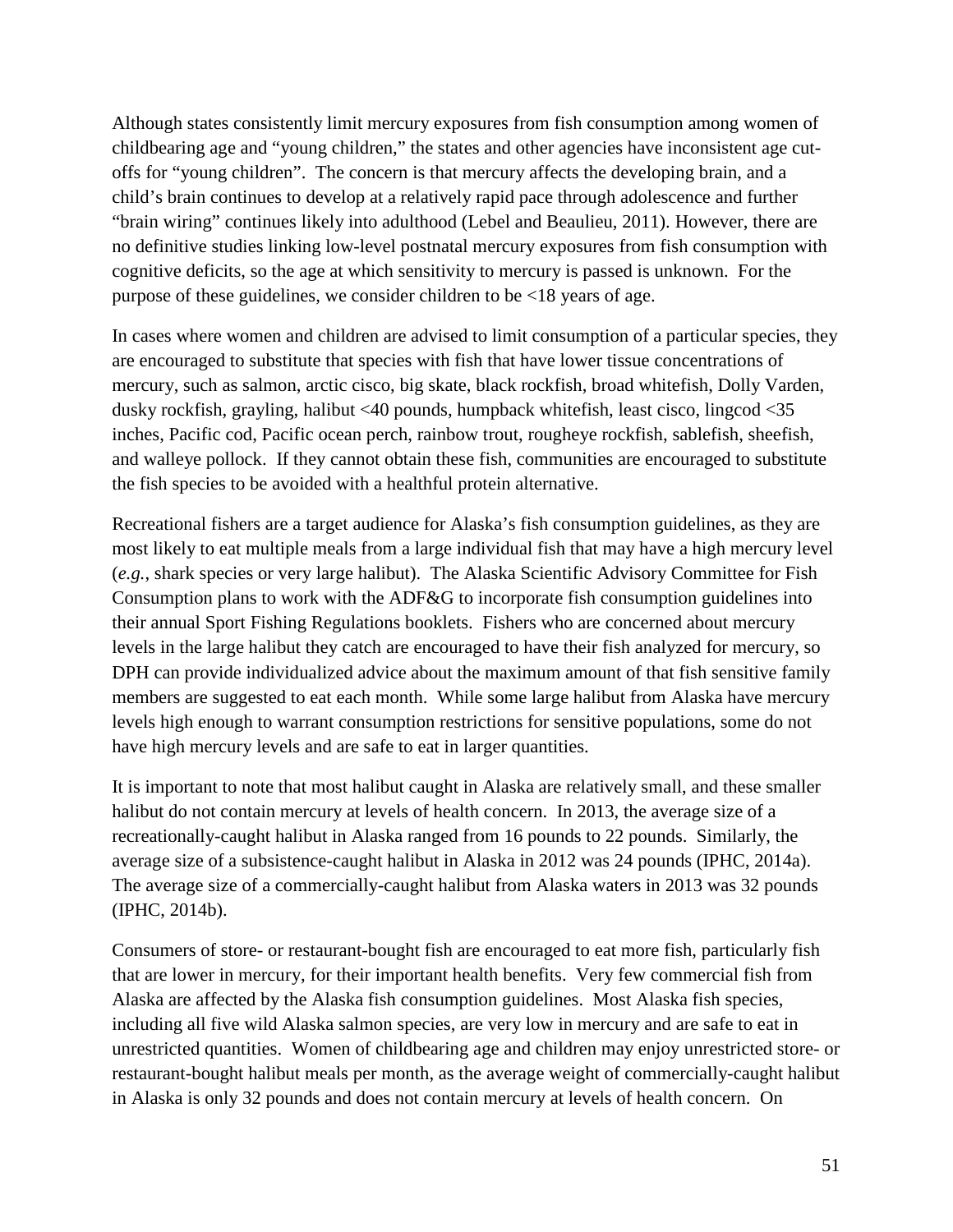occasion, lingcod, yelloweye rockfish, and spiny dogfish may also be available commercially. Consumers of those fish species are advised to follow the fish consumption guidelines outlined in Table 6.

DPH encourages health care providers to promote fish consumption as a healthy dietary choice, and a tool to reduce the risks associated with several common chronic diseases. Special information is being developed for health care providers who treat pregnant patients. It is important for health care providers to know that fish consumption contributes significantly to optimal fetal brain development, so that patients are not mistakenly advised to avoid fish consumption due to mercury or other concerns. Obstetricians and other health care providers are being informed about Alaska fish species with low mercury levels, Alaska fish species with the highest omega-3 fatty acid levels (and thus the greatest potential benefit to the developing fetus), and Alaska fish species that should be consumed sparingly during pregnancy.

# **Data Gaps and Future Research Priorities**

The Alaska Scientific Advisory Committee for Fish Consumption has identified a number of data gaps and research priorities for the future. These include:

- There are insufficient human biomonitoring data currently available. The statewide surveillance program for women of childbearing age should be continued indefinitely to inform public health officials about trends of mercury exposure among locations and through time. The Section of Epidemiology should perform more targeted projects among individual communities with the potential for higher mercury exposures, to ensure that no Alaskans incur exposure to mercury at levels of concern.
- There are insufficient data on fish consumption rates and practices among urban Alaskans.
- There are insufficient data on mercury levels in Alaska-caught halibut. More information is needed to learn about location-specific trends, time trends, size/mercury concentration relationships, feeding ecology, and gender-specific information about mercury levels. In addition, more halibut in the large size classes ( $>50$  pounds) need to be tested in order to better characterize mercury concentrations in these fish.
- There are insufficient data on omega-3 fatty acid levels and other nutrients in each Alaska fish species. These data are needed to effectively incorporate benefit information into our fish consumption advice.
- There are insufficient sample sizes or no baseline data for many Alaska fish species, including herring, eulachon (hooligan), blackfish, tomcod, smelt, kelp greenling, rock greenling, Atka mackerel, copper rockfish, quillback rockfish, silvergrey rockfish, yellowtail rockfish, red Irish lord, yellow Irish lord, northern rock sole, blue shark, Arctic char, round whitefish, and longnose sucker.
- There are insufficient data on mercury levels in king crab and other shellfish from Alaska waters.
- There are insufficient data on fish from inland waters of Alaska. Variation in mercury content among fish in different watersheds is likely, making this a challenging task. Data on pike and burbot are available, but additional monitoring efforts should focus on other long-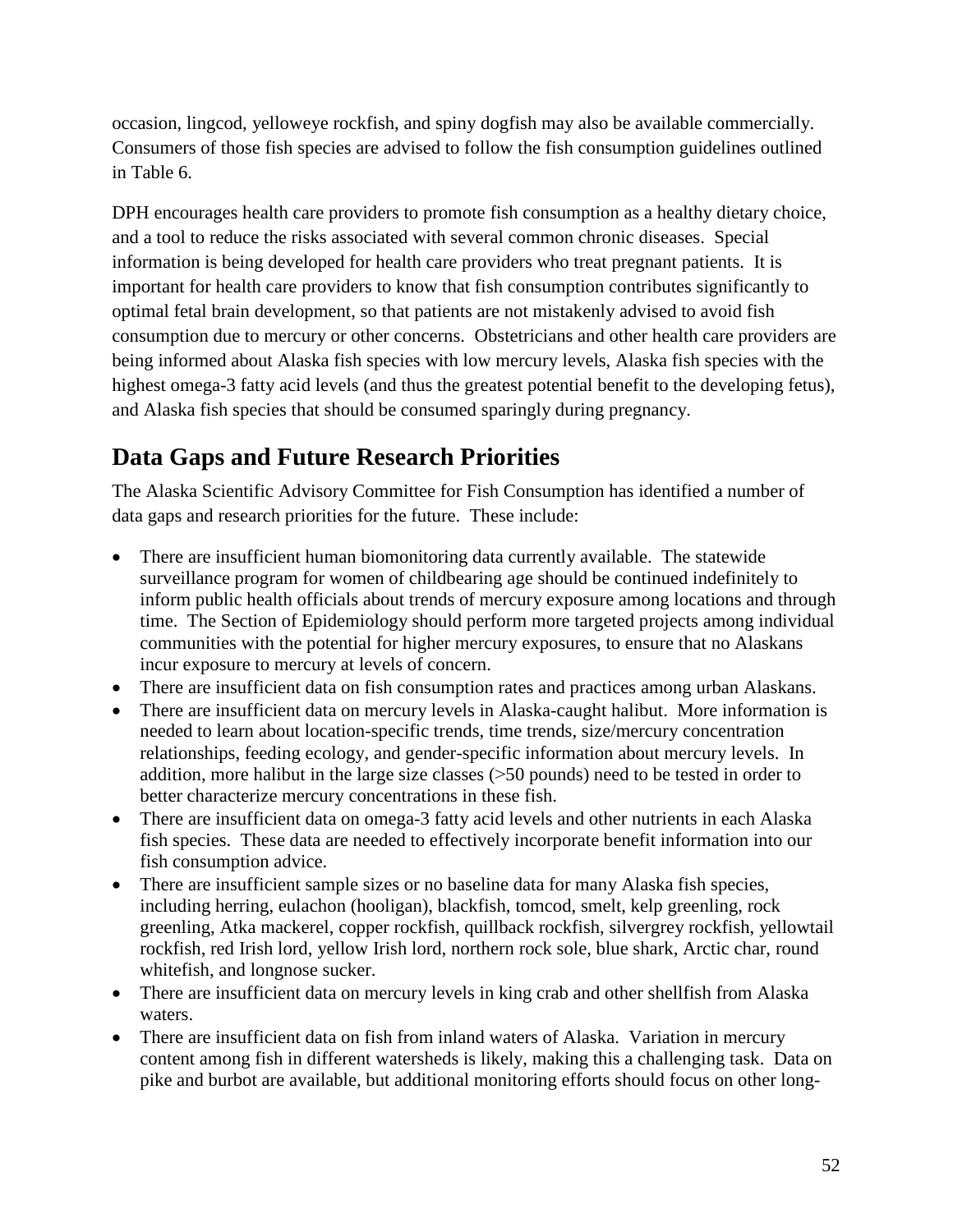lived resident freshwater species such as whitefish, lake trout, blackfish, cisco, sheefish, and char.

# **General Guidelines to Minimize Exposure to Contaminants from Fish**

In addition to the mercury-specific guidelines discussed in this document, there are a number of general things people can do to minimize their exposure to mercury or other contaminants in fish. These include:

- Keep smaller fish for eating (subject to minimum size limit regulations). In addition to tasting better, younger, smaller fish have had less time to accumulate mercury and other contaminants than older, larger fish. Selection of smaller fish for eating reduces health risks due to mercury exposure.
- Eat smaller meals when you eat big fish, and eat big fish less often. Freeze part of your catch to space the meals out over time.
- In cases where women and children are advised to limit consumption of a particular species, they are encouraged to substitute that species with fish that have lower tissue concentrations of mercury, such as salmon, arctic cisco, big skate, black rockfish, broad whitefish, Dolly Varden, dusky rockfish, grayling, halibut <40 pounds, humpback whitefish, least cisco, lingcod <35 inches, Pacific cod, Pacific ocean perch, rainbow trout, rougheye rockfish, sablefish, sheefish, and walleye pollock. If they cannot obtain these fish, communities are encouraged to substitute the fish species to be avoided with a healthful protein alternative.

By following these recommendations, Alaskans can enjoy the many benefits of fish consumption while minimizing the risk of adverse health effects due to contaminant exposure.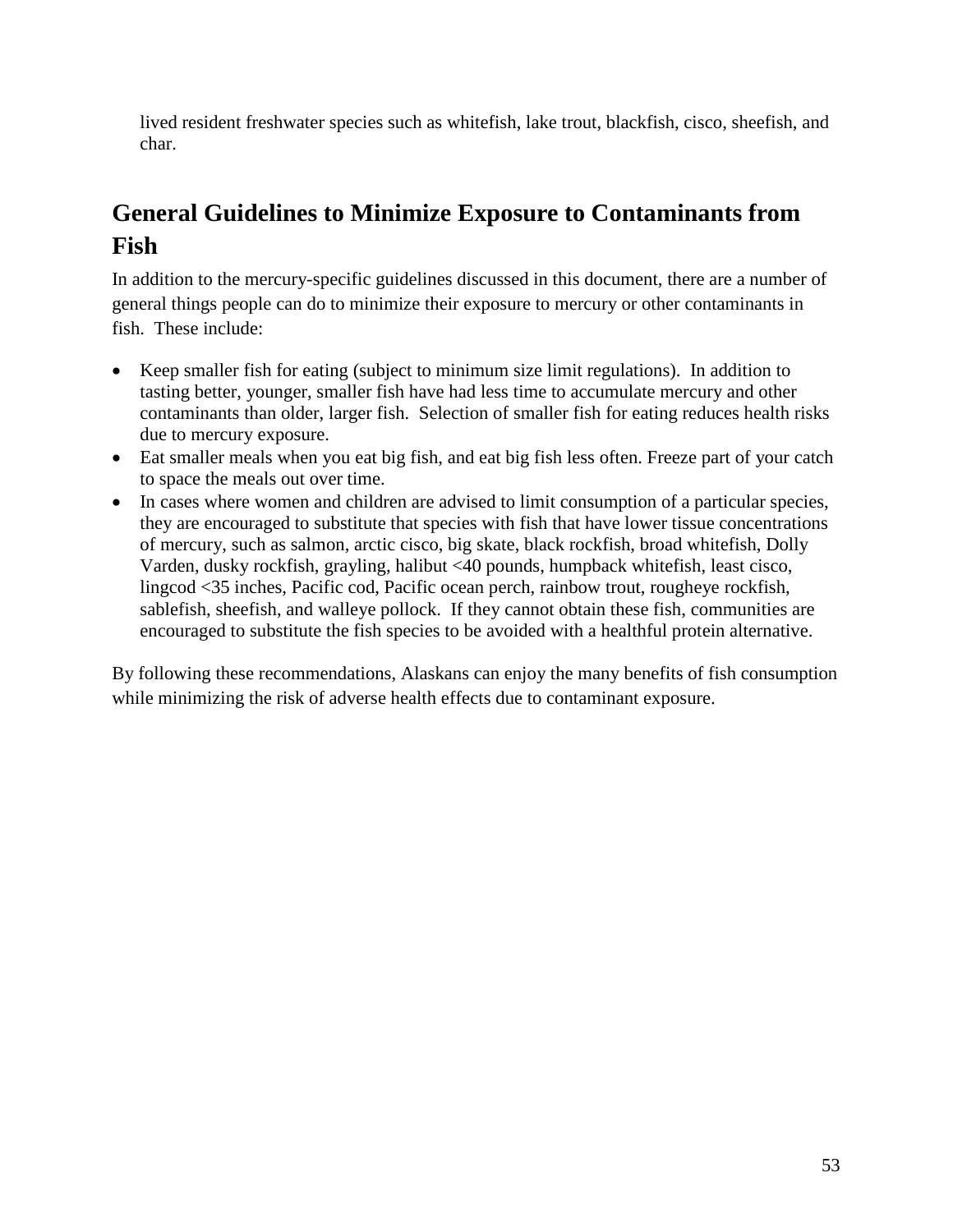## **References**

Alaska Department of Commerce, Community, and Economic Development . 2007. Alaska Seafood Industry Fish Facts. 6-12-2007.

Alaska Department of Environmental Conservation Radiation Page. 2014. http://dec.alaska.gov/eh/Radiation/index.html

Alaska Department of Fish and Game. Commissioner welcomes Governor's signature on sport fish guide bill. Alaska Department of Fish and Game. 6-16-2004. Juneau, AK. Press Release. 6- 12-2007.

Alaska Department of Fish and Game. Cook Inlet personal use fisheries: Important information. Alaska Department of Fish and Game. 2007. 6-11-2007.

ADFG 2010 Alaska Department of Fish and Game, 2010, Subsistence in Alaska—A Year 2010 Update: Alaska Department of Fish and Game, Division of Subsistence

Alaska Department of Health and Social Services Environmental Public Health Program. 2011. http://www.epi.hss.state.ak.us/eh/fish/MidKuskoPikeBurbotFactSheetJune2011.pdf

Alaska Department of Health and Social Services Obesity Prevention and Control Program. 2014a. <http://dhss.alaska.gov/dph/Chronic/Pages/Obesity/default.aspx> (Accessed on April 7, 2014).

Alaska Department of Health and Social Services Environmental Public Health Program Radiation Page. 2014b.<http://www.epi.hss.state.ak.us/eh/radiation/default.htm>

ADOL, 2011. http://labor.alaska.gov/trends/nov11.pdf

Alaska Division of Public Health. Mercury and national fish advisories–Recommendations for fish consumption in Alaska. *Epidemiology Bulletin*. 2001. http://www.epi.hss.state.ak.us/bulletins/docs/b2001\_06.htm

Alaska Division of Public Health. Age-adjusted diabetes prevalence, Alaska (AK BRFSS) and US (NHIS), 1996 - 2005. Alaska Diabetes Prevention and Control Program . 2007. 6-8-2007.

Alaska Division of Public Health. 2014. Fish Consumption Calculator. Accessible at http://www.epi.alaska.gov/eh/fish/fishconsumptioncalc.pdf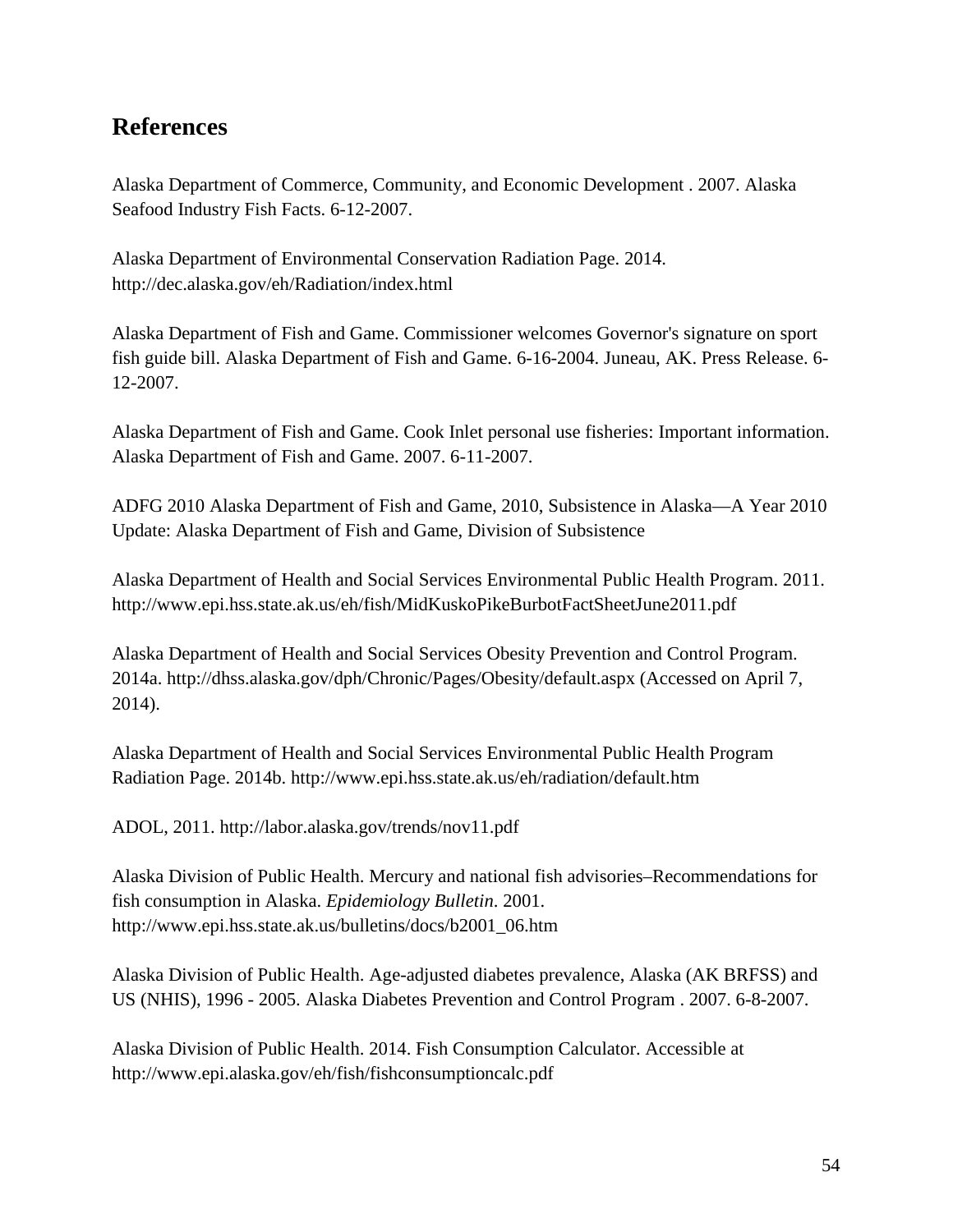Allen BC, Kavlock RJ, Kimmel CA, Faustman EM. 1994. [Dose-response assessment for](http://www.ncbi.nlm.nih.gov/pubmed/7867900)  [developmental toxicity. II. Comparison of generic benchmark dose estimates with no observed](http://www.ncbi.nlm.nih.gov/pubmed/7867900)  [adverse effect levels.](http://www.ncbi.nlm.nih.gov/pubmed/7867900)

Ames BN, Magaw R, Gold LS. Ranking possible carcinogenic hazards. Science. 1987;236:271- 280.

AMAP. AMAP Assessment 2002: Human Health in the Arctic. 2003. Oslo, Norway, AMAP.

AMAP. Arctic Pollution 2002. 111. 2002. Oslo, Arctic Monitoring and Assessment Programme.

Arnold SM, Lynn TV, Verbrugge LA, Middaugh JP. Human biomonitoring to optimize fish consumption advice: Reducing uncertainty when evaluating benefits and risks. *American Journal of Public Health.* 2005;95:393-397.

Axelrad DA, Bellinger DC, Ryan LM, Woodruff TJ.2007. [Dose-response relationship of prenatal](http://www.ncbi.nlm.nih.gov/pubmed/17450232)  [mercury exposure and IQ: an integrative analysis of epidemiologic data.](http://www.ncbi.nlm.nih.gov/pubmed/17450232) *Environ Health Perspect*. 115(4):609-15.

Bakir F, Damluji SF, Amin-Zaki L *et al* Methylmercury poisoning in Iraq. *Science*. 1973;181:230-241.

Ballew, C., Ross, A., Wells, R. S., Hiratsuka, V., Hamrick, K. J., Nobmann, E. D., and Bartell, S. Final report on the Alaska Traditional Diet Survey. 2004. Anchorage, AK. Alaska Native Health Board.

Bersamin A, Luick BR, King IB, Stern JS, Zidenberg-Cherr S. 2008. [Westernizing diets](http://www.ncbi.nlm.nih.gov/pubmed/18237575)  [influence fat intake, red blood cell fatty acid composition, and health in remote Alaskan Native](http://www.ncbi.nlm.nih.gov/pubmed/18237575)  [communities in the center for Alaska Native health study.](http://www.ncbi.nlm.nih.gov/pubmed/18237575) *J Am Diet Assoc*. 108(2):266-73.

Boucher O, Bastien CH, Saint-Amour D, Dewailly E, Ayotte P, Jacobson JL, Jacobson SW, Muckle G. 2010. [Prenatal exposure to methylmercury and PCBs affects distinct stages of](http://www.ncbi.nlm.nih.gov/pubmed/20403381)  [information processing: an event-related potential study with Inuit children.](http://www.ncbi.nlm.nih.gov/pubmed/20403381) Neurotoxicology. 31(4):373-84

Boucher O, Burden MJ, Muckle G, Saint-Amour D, Ayotte P, Dewailly E, Nelson CA, Jacobson SW, Jacobson JL. 2011. [Neurophysiologic and neurobehavioral evidence of beneficial effects of](http://www.ncbi.nlm.nih.gov/pubmed/21389181)  [prenatal omega-3 fatty acid intake on memory function at school age.](http://www.ncbi.nlm.nih.gov/pubmed/21389181) Am J Clin Nutr. 93(5):1025-37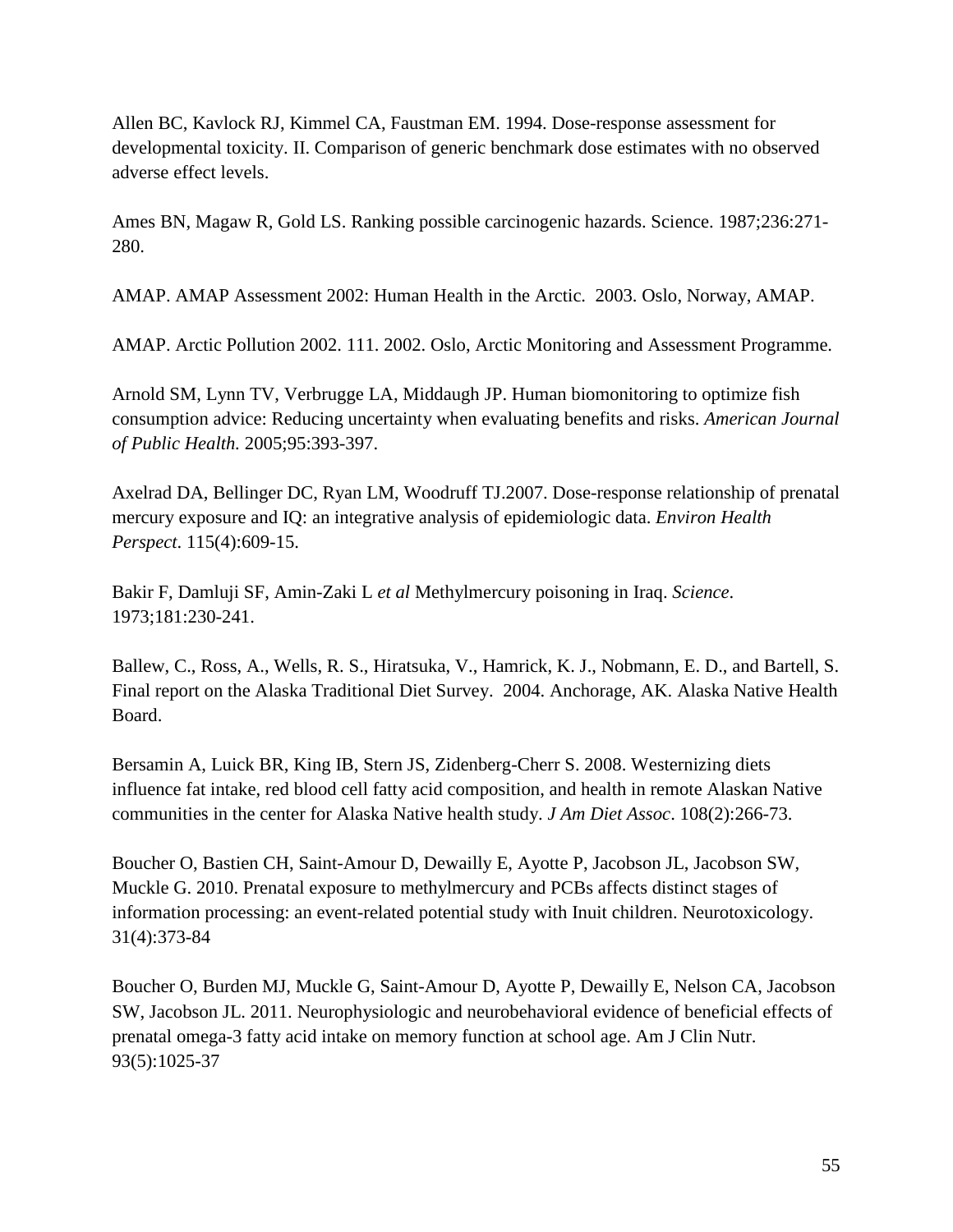[Boucher O,](http://www.ncbi.nlm.nih.gov/pubmed?term=Boucher%20O%5BAuthor%5D&cauthor=true&cauthor_uid=23008274) [Jacobson](http://www.ncbi.nlm.nih.gov/pubmed?term=Jacobson%20SW%5BAuthor%5D&cauthor=true&cauthor_uid=23008274) SW, [Plusquellec P,](http://www.ncbi.nlm.nih.gov/pubmed?term=Plusquellec%20P%5BAuthor%5D&cauthor=true&cauthor_uid=23008274) [Dewailly E,](http://www.ncbi.nlm.nih.gov/pubmed?term=Dewailly%20E%5BAuthor%5D&cauthor=true&cauthor_uid=23008274) [Ayotte P,](http://www.ncbi.nlm.nih.gov/pubmed?term=Ayotte%20P%5BAuthor%5D&cauthor=true&cauthor_uid=23008274) [Forget-Dubois N,](http://www.ncbi.nlm.nih.gov/pubmed?term=Forget-Dubois%20N%5BAuthor%5D&cauthor=true&cauthor_uid=23008274) [Jacobson JL,](http://www.ncbi.nlm.nih.gov/pubmed?term=Jacobson%20JL%5BAuthor%5D&cauthor=true&cauthor_uid=23008274) [Muckle G.](http://www.ncbi.nlm.nih.gov/pubmed?term=Muckle%20G%5BAuthor%5D&cauthor=true&cauthor_uid=23008274) 2012a. Prenatal methylmercury, postnatal lead exposure, and evidence of attention deficit/hyperactivity disorder among Inuit children in Arctic Québec. [Environ Health Perspect.](http://www.ncbi.nlm.nih.gov/pubmed/23008274) 120(10):1456-61.

[Boucher O,](http://www.ncbi.nlm.nih.gov/pubmed?term=Boucher%20O%5BAuthor%5D&cauthor=true&cauthor_uid=22142904) [Burden MJ,](http://www.ncbi.nlm.nih.gov/pubmed?term=Burden%20MJ%5BAuthor%5D&cauthor=true&cauthor_uid=22142904) [Muckle G,](http://www.ncbi.nlm.nih.gov/pubmed?term=Muckle%20G%5BAuthor%5D&cauthor=true&cauthor_uid=22142904) [Saint-Amour D,](http://www.ncbi.nlm.nih.gov/pubmed?term=Saint-Amour%20D%5BAuthor%5D&cauthor=true&cauthor_uid=22142904) [Ayotte P,](http://www.ncbi.nlm.nih.gov/pubmed?term=Ayotte%20P%5BAuthor%5D&cauthor=true&cauthor_uid=22142904) [Dewailly É,](http://www.ncbi.nlm.nih.gov/pubmed?term=Dewailly%20%C3%89%5BAuthor%5D&cauthor=true&cauthor_uid=22142904) [Nelson CA,](http://www.ncbi.nlm.nih.gov/pubmed?term=Nelson%20CA%5BAuthor%5D&cauthor=true&cauthor_uid=22142904) [Jacobson](http://www.ncbi.nlm.nih.gov/pubmed?term=Jacobson%20SW%5BAuthor%5D&cauthor=true&cauthor_uid=22142904)  [SW,](http://www.ncbi.nlm.nih.gov/pubmed?term=Jacobson%20SW%5BAuthor%5D&cauthor=true&cauthor_uid=22142904) [Jacobson JL.](http://www.ncbi.nlm.nih.gov/pubmed?term=Jacobson%20JL%5BAuthor%5D&cauthor=true&cauthor_uid=22142904) 2012b. Response inhibition and error monitoring during a visual go/no-go task in inuit children exposed to lead, polychlorinated biphenyls, and methylmercury. [Environ Health Perspect.](http://www.ncbi.nlm.nih.gov/pubmed/22142904) 120(4):608-15.

Budtz-Jorgensen E, Keiding N, Grandjean P, White RF, Weihe P. Methylmercury neurotoxicity independent of PCB exposure. *Environ Health Perspect*. 1999;107:A236-A237.

Budtz-Jørgensen E, Keiding N, Grandjean P. 2004. Effects of exposure imprecision on estimation of the benchmark dose. Risk Anal. 24(6):1689-96.

Cernichiari E, Toribara TY, Liang L *et al* The biological monitoring of mercury in the Seychelles study. *NeuroToxicology*. 1995;16:613-628.

Clarkson TW, Strain JJ. Nutritional factors may modify the toxic action of methyl mercury in fish-eating populations. *J Nutrition*. 2003;133:1539S-1543S.

Clewell, H.J., J.M. Gearhart, P.R. Gentry, T.R. Covington, C.B. VanLandingham, K.S. Crump, and A.M. Shipp. 1999. Evaluation of the uncertainty in an oral reference dose for methylmercury due to inter-individual variability in pharmacokinetics. Risk Anal. 19(4):547-558.

Cohen JT, Bellinger DC, Shaywitz BA. 2005. [A quantitative analysis of prenatal methyl mercury](http://www.ncbi.nlm.nih.gov/pubmed/16242602)  [exposure and cognitive development.](http://www.ncbi.nlm.nih.gov/pubmed/16242602) Am J Prev Med. 29(4):353-65.

Covello VT, Merkhofer MW. *Risk Assessment Methods Approaches for Assessing Health and Environmental Risks*. New York: Plenum Press; 1993.

Crump KS. 1984. [A new method for determining allowable daily intakes.](http://www.ncbi.nlm.nih.gov/pubmed/6510615) Fundam Appl Toxicol. 4(5):854-71.

Crump KS, Kjellström T, Shipp AM, Silvers A, Stewart A. 1998. [Influence of prenatal mercury](http://www.ncbi.nlm.nih.gov/pubmed/9972579)  [exposure upon scholastic and psychological test performance: benchmark analysis of a New](http://www.ncbi.nlm.nih.gov/pubmed/9972579)  [Zealand cohort.](http://www.ncbi.nlm.nih.gov/pubmed/9972579) *Risk Anal*. 18(6):701-13.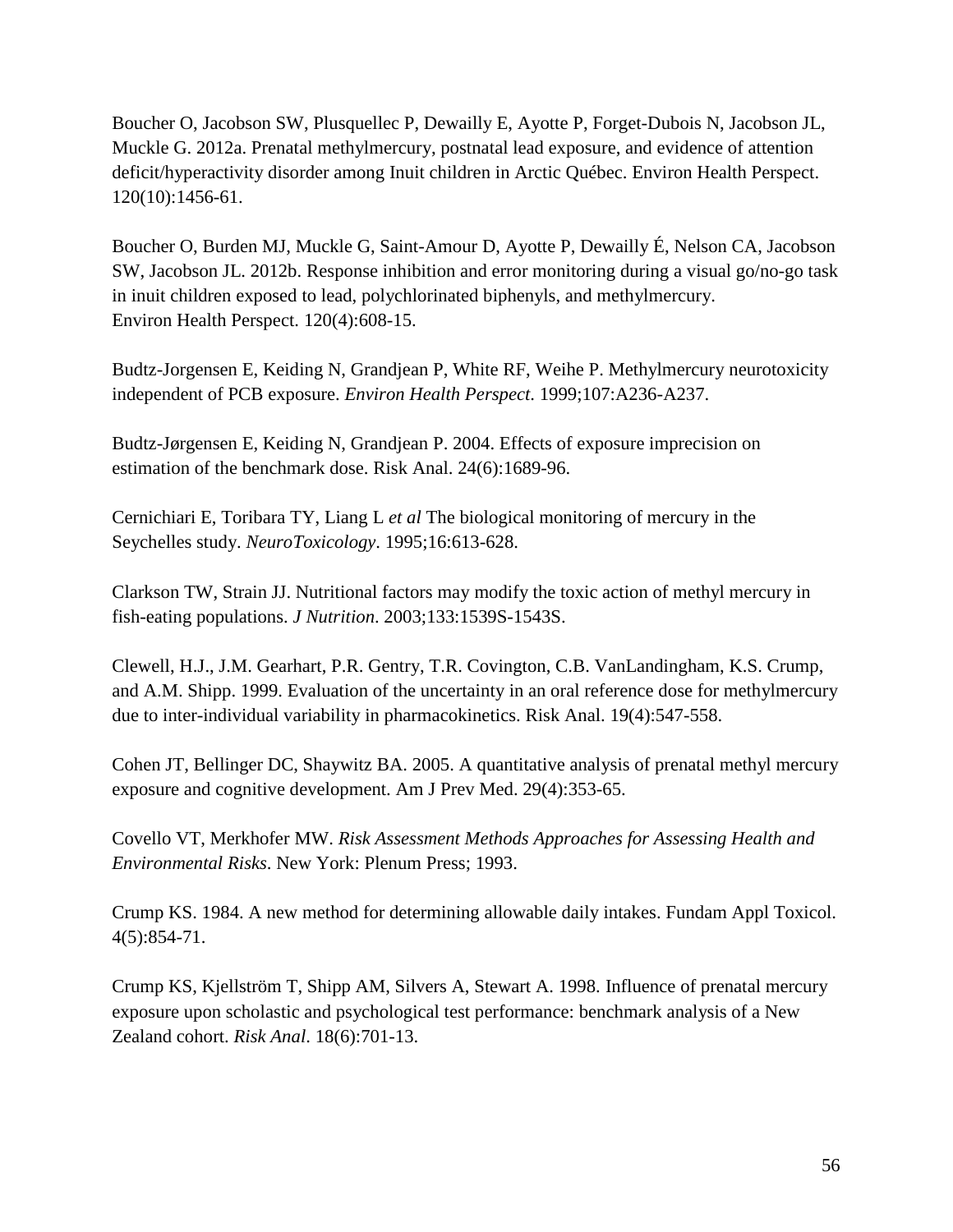Davidson PW, Myers GJ, Cox C et al Neurodevelopmental test selection, administration, and performance in the main Seychelles child development study. NeuroToxicology. 1995;16:665- 676.

Davidson PW, Myers GJ, Cox C et al Effects of prenatal and postnatal methylmercury exposure from fish consumption on neurodevelopment. JAMA. 1998;280:701-707.

Davidson PW, Cory-Slechta DA, Thurston SW, Huang LS, Shamlaye CF, Gunzler D, Watson G, van Wijngaarden E, Zareba G, Klein JD, Clarkson TW, Strain JJ, Myers GJ. 2011. [Fish](http://www.ncbi.nlm.nih.gov/pubmed/21889535)  [consumption and prenatal methylmercury exposure: cognitive and behavioral outcomes in the](http://www.ncbi.nlm.nih.gov/pubmed/21889535)  [main cohort at 17 years from the Seychelles child development study.](http://www.ncbi.nlm.nih.gov/pubmed/21889535) Neurotoxicology. 32(6):711-7

Debes F, Budtz-Jørgensen E, Weihe P, White RF, Grandjean P. 2006. Impact of prenatal methylmercury exposure on neurobehavioral function at age 14 years. Neurotoxicol Teratol. 28(5):536-47.

Dewailly E, Blanchet C, Lemieux S *et al.* N-3 Fatty acids and cardiovascular disease risk factors among the Inuit of Nunavik. Am J Clin Nutr. 2002;74:464-473.

Dorea JG. Fish are central in the diet of Amazonian riparians: should we worry about their mercury concentrations? *Environmental Research*. 2003;92:232-244.

Ebbesson SOE, Adler AI, Risica PM *et al.* Cardiovascular disease and risk factors in three Alaskan Eskimo populations: the Alaska-Siberia project. *Int J Circumpolar Health*. 2005;64:365-386.

Egeland GM, Middaugh JP. Balancing fish consumption benefits with mercury exposure. Science. 1997;278:1904-1905.

Feeley, M.M. and Lo, M.-T. Risk Assessment for Mercury in Health Canada - Development of the Provisional Tolerable Daily Intake (pTDI) Value. In: Proceedings of the Conference on Mercury in Eastern Canada and the Northeast States, 21-23 September, 1998. Ed. by Pilgrim, W., Burgess, N., Giguère, M.-F. 1998. Unpublished.

Fisher NS, Beaugelin-Seiller K, Hinton TG, Baumann Z, Madigan DJ, Garnier-Laplace J. 2013. [Evaluation of radiation doses and associated risk from the Fukushima nuclear accident to marine](http://www.ncbi.nlm.nih.gov/pmc/articles/PMC3696798/)  [biota and human consumers of seafood.](http://www.ncbi.nlm.nih.gov/pmc/articles/PMC3696798/) Proc Natl Acad Sci U S A. 110(26): 10670–10675.

FAO/WHO. Food and Agriculture Organization of the United Nations/World Health Organization. 2011. Report of the Joint FAO/WHO Expert Consultation on the Risks and Benefits of Fish Consumption. Rome, Food and Agriculture Organization of the United Nations;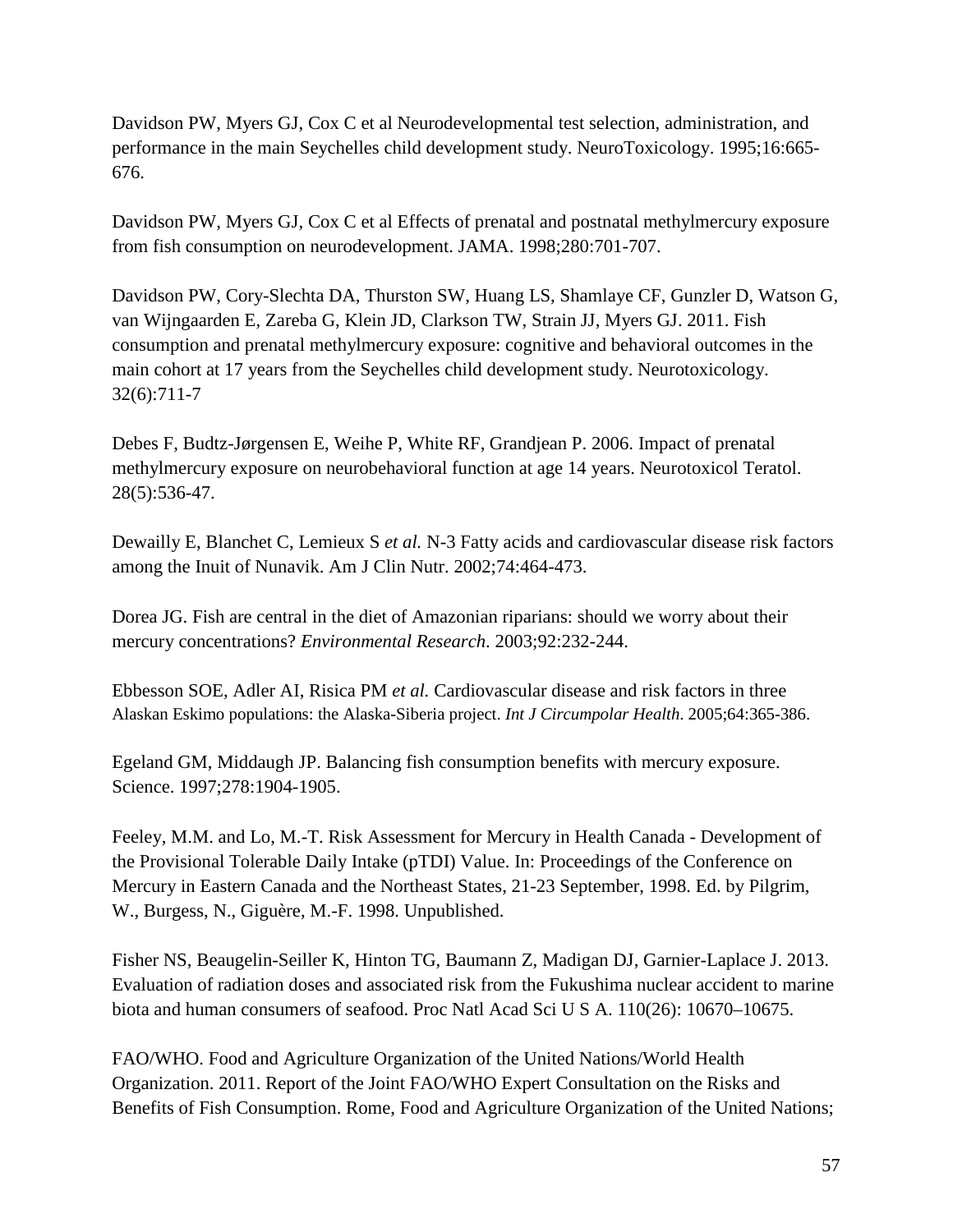Geneva, World Health Organization, 50 pp.

Friberg L. Methylmercury in fish: A toxicological-epidemiological evaluation of risks report from an expert group. *Nord Hyg Tidskr*. 1971;4 (Suppl):19-364.

Gillum RF, Mussolino M, Madans JH. The relation between fish consumption, death from all causes, and incidence of coronary heart disease: the NHANES I Epidemiologic Follow-up Study. *J Clin Epidemiol*. 2000;53:237-244.

Goldsmith, S., Howe, L., Angvik, J., Leask, L., and Hill, A. Status of Alaska Natives 2004. 2004. Anchorage, AK, Institute of Social and Economic Research, University of Alaska Anchorage. Accessed on 4/24/2014 at http://www.iser.uaa.alaska.edu/Publications/StatusAKNativessumm.pdf

Grandjean P, Weihe P, Jorgensen PJ, Clarkson T, Cernichiari E, Videro T. Impact of maternal seafood diet on fetal exposure to mercury, selenium, and lead. *Archives of Environmental Health*. 1992;47:185-195.

Grandjean P, Weihe P, Nielsen JB. Methylmercury: significance of intrauterine and postnatal exposures. *Clin Chem*. 1994;40:1395-1400.

Grandjean P, Weihe P, White RF, Debes F. Cognitive performance of children prenatally exposed to "safe" levels of methylmercury. *Environ Res*. 1998;77:165-172.

Grandjean P, Weihe P, White RF *et al* Cognitive deficit in 7-year old children with prenatal exposure to methylmercury. *Neurotoxicology and Teratology*. 1997;19:417-428.

Grandjean P, Weihe P, Burse VW *et al* Neurobehavioral deficits associated with PCB in 7-yearold children prenatally exposed to seafood neurotoxicants. *Neurotoxicology and Teratology*. 2001;23:305-317.

Haley, Sharman, Berman, Matthew, Goldsmith, Scott, Hill, Alexandra, and Kim, Hongjin. Economics of Sport Fishing in Alaska. 1999. Anchorage, AK, Institute of Social and Economic Research.

Hanson DJ. Dioxin toxicity: new studies prompt debate, regulatory action*. Chemical & Engineering News*. 1991;7-14.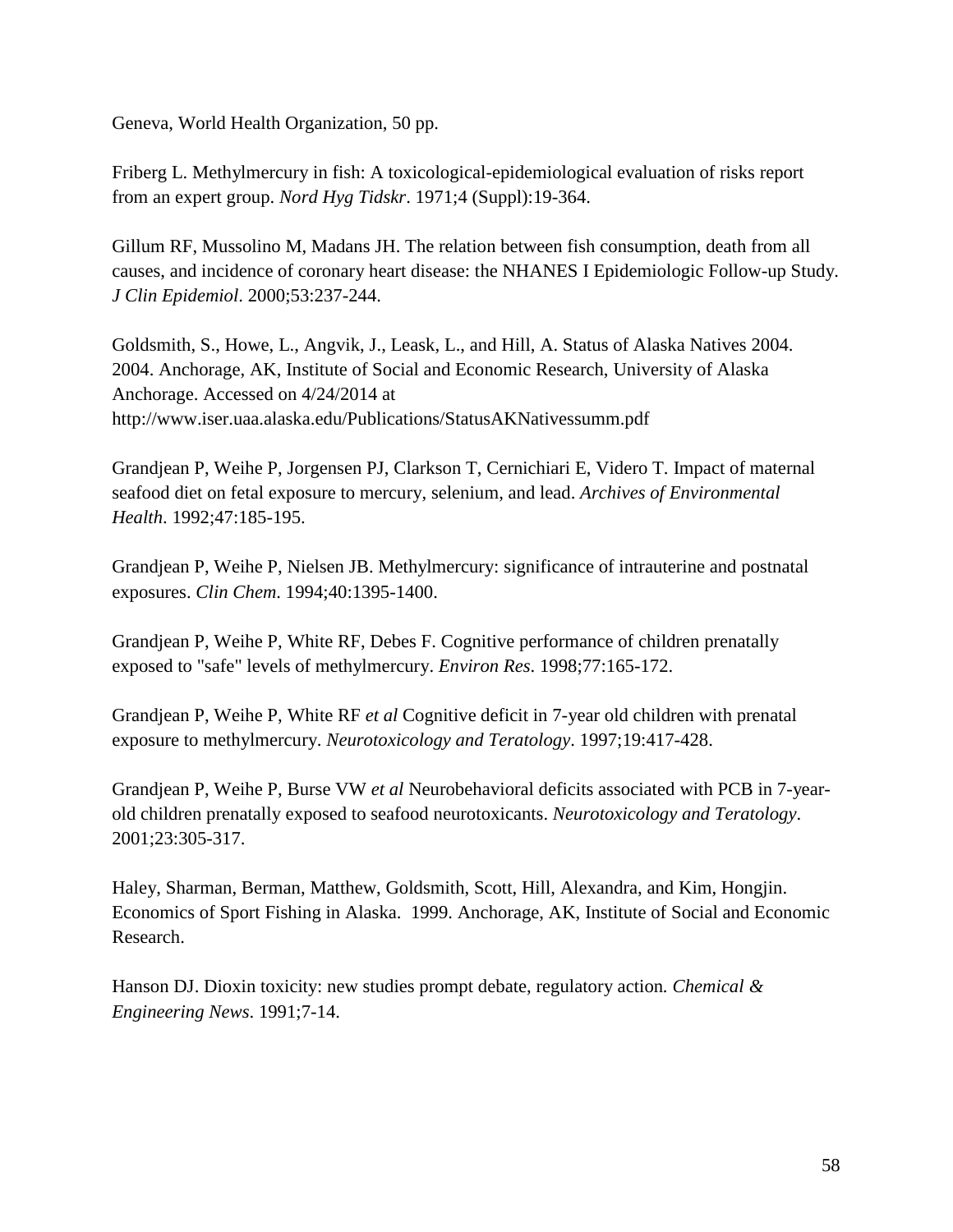Hartman, Jeff. Economic impact analysis of the seafood industry in Southeast Alaska: Importance, personal income, and employment in 1994. 5J02-07. 10-16-2002. Juneau, AK, Alaska Department of Fish and Game. Regional Information Report.

He K, Xun P, Liu K, Morris S, Reis J, Guallar E. 2013. [Mercury exposure in young adulthood](http://www.ncbi.nlm.nih.gov/pubmed/23423697)  [and incidence of diabetes later in life: the CARDIA Trace Element Study.](http://www.ncbi.nlm.nih.gov/pubmed/23423697) Diabetes Care. 36(6):1584-9.

[Hibbeln JR,](http://www.ncbi.nlm.nih.gov/pubmed?term=Hibbeln%20JR%5BAuthor%5D&cauthor=true&cauthor_uid=17307104) [Davis JM,](http://www.ncbi.nlm.nih.gov/pubmed?term=Davis%20JM%5BAuthor%5D&cauthor=true&cauthor_uid=17307104) [Steer C,](http://www.ncbi.nlm.nih.gov/pubmed?term=Steer%20C%5BAuthor%5D&cauthor=true&cauthor_uid=17307104) [Emmett P,](http://www.ncbi.nlm.nih.gov/pubmed?term=Emmett%20P%5BAuthor%5D&cauthor=true&cauthor_uid=17307104) [Rogers I,](http://www.ncbi.nlm.nih.gov/pubmed?term=Rogers%20I%5BAuthor%5D&cauthor=true&cauthor_uid=17307104) [Williams C,](http://www.ncbi.nlm.nih.gov/pubmed?term=Williams%20C%5BAuthor%5D&cauthor=true&cauthor_uid=17307104) [Golding J.](http://www.ncbi.nlm.nih.gov/pubmed?term=Golding%20J%5BAuthor%5D&cauthor=true&cauthor_uid=17307104) 2007. Maternal seafood consumption in pregnancy and neurodevelopmental outcomes in childhood (ALSPAC study): an observational cohort study. Lancet. 369(9561):578-85.

Homer RD, Day GM, Lanier AP*, et al.* 2009. Stroke mortality among Alaska Native people. *Am J Public Health*.99:1996-2000.

Institute of Medicine of the National Academies. *Seafood choices: Balancing benefits and risks*. Washington DC: National Academies Press; 2007.

IPHC. 2014a<http://www.iphc.int/meetings/2014am/SubsistenceHalibutHarvestsIPHC2014.pdf>

IPHC. 2014b. http://www.iphc.int/publications/rara/2013/rara2013.pdf IPHC, 2014 Report of Research and Assessment Activities, 2013

JECFA. WHO Food Additives Series:44. Safety evaluation of certain food additives and contaminants. Methylmercury. 2000. Geneva, Fifty-third Meeting of the Joint FAO/WHO Expert Committee on Food Additives.

Jensen, Pia G. and Nobmann, Elizabeth. What's in Alaskan Foods. 1994. Anchorage, Alaska, Nutrition Services, Alaska Area Native Health Service, U. S. Department of Health and Human Services, Indian Health Service, Alaska Area Native Health Service. 1994.

Johnston JM, Day GE, Veazie MA, Provost E. 2011. [Heart disease mortality among Alaska](http://www.ncbi.nlm.nih.gov/pubmed/21337932)  [Native people, 1981-2007.](http://www.ncbi.nlm.nih.gov/pubmed/21337932) Public Health Rep. 126(1):73-83.

Kimmel CA, Kavlock RJ, Allen BC, Faustman EM. 1995. [The application of benchmark dose](http://www.ncbi.nlm.nih.gov/pubmed/8597108)  [methodology to data from prenatal developmental toxicity studies.](http://www.ncbi.nlm.nih.gov/pubmed/8597108) Toxicol Lett. 82-83:549-54.

Kinjo Y, Takizawa Y, Shibata Y, Watanabe M, Kato H. Threshold dose for adults exposed to methylmercury in Niigata Minamata Disease Outbreak. *Environmental Sciences*. 1995;3:91-101.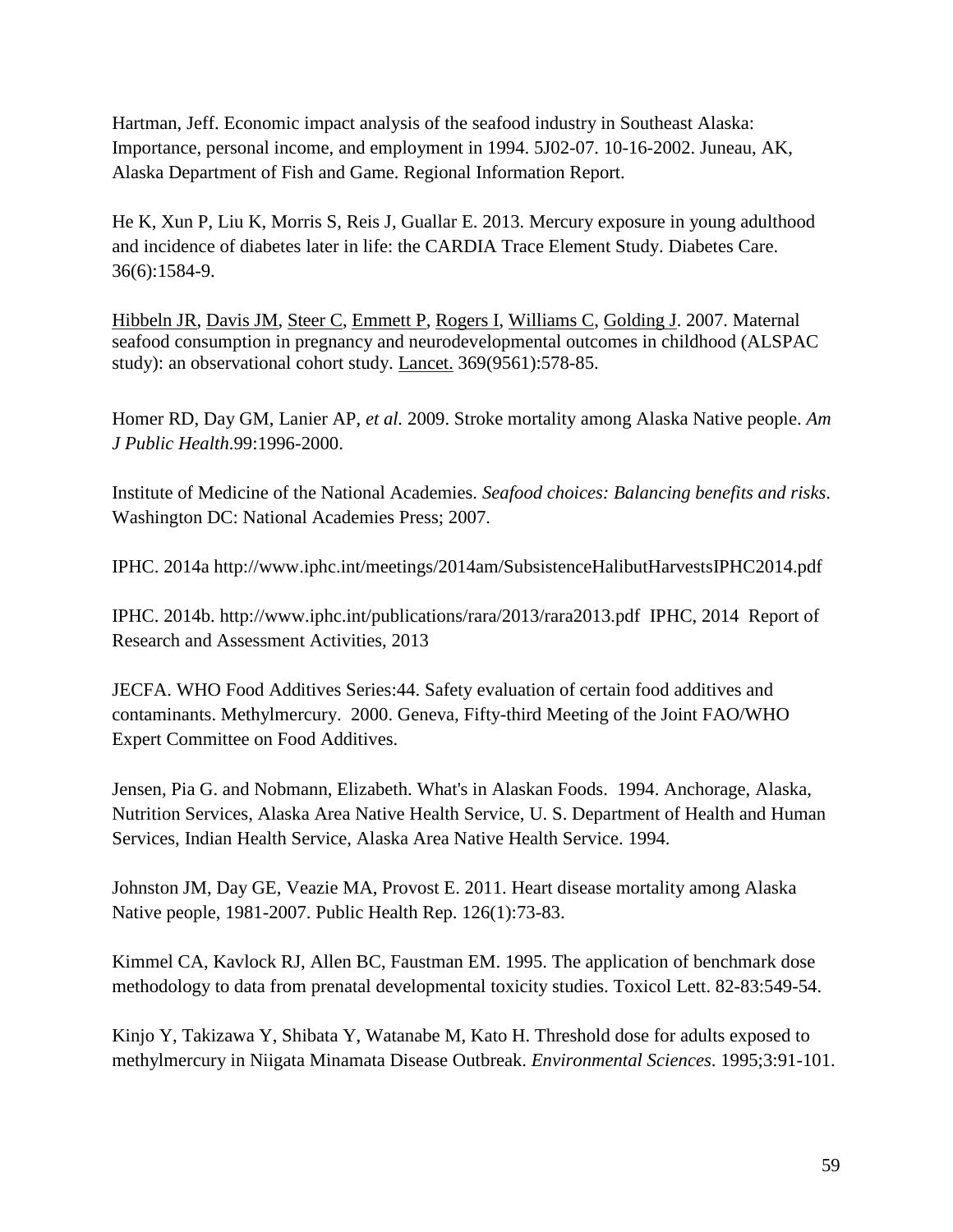Klaunig JE. Chemical Carcinogenesis. In: Klaassen CD, ed. *Casarett & Doull's Toxicology - The basic science of poisons*. Eighth Ed. New York: McGraw-Hill; 2013:393-443.

Kuhnlein HV, Receveur O, Chan HM. Traditional food systems research with Canadian Indigenous Peoples. *International Journal of Circumpolar Health*. 2001;60:112-122.

Kutsuna, Masachika. Minamata Disease. 1968. Study Group of Minamata Disease. Kumamoto University, Japan. 1968.

Lanier, A. P., Ehrsam, G., and Sandidge, J. Alaska Native mortality 1989-1998. 2002. Office of Alaska Native Health Research, Division of Community Health Services, Alaska Native Tribal Health Consortium.

[Lebel C,](http://www.ncbi.nlm.nih.gov/pubmed?term=Lebel%20C%5BAuthor%5D&cauthor=true&cauthor_uid=21795544) [Beaulieu C.](http://www.ncbi.nlm.nih.gov/pubmed?term=Beaulieu%20C%5BAuthor%5D&cauthor=true&cauthor_uid=21795544) 2011. Longitudinal development of human brain wiring continues from childhood into adulthood. J Neurosci. 31(30): 10937-47.

[Madigan](http://www.ncbi.nlm.nih.gov/pubmed/?term=Madigan%20DJ%5Bauth%5D) DJ, [Baumann](http://www.ncbi.nlm.nih.gov/pubmed/?term=Baumann%20Z%5Bauth%5D) Z, and Fisher NS. 2012. Pacific bluefin tuna transport Fukushima-derived radionuclides from Japan to California. Proc Natl Acad Sci U S A. 109(24): 9483–9486.

[Madigan DJ,](http://www.ncbi.nlm.nih.gov/pubmed?term=Madigan%20DJ%5BAuthor%5D&cauthor=true&cauthor_uid=23398380) [Baumann Z,](http://www.ncbi.nlm.nih.gov/pubmed?term=Baumann%20Z%5BAuthor%5D&cauthor=true&cauthor_uid=23398380) [Snodgrass OE,](http://www.ncbi.nlm.nih.gov/pubmed?term=Snodgrass%20OE%5BAuthor%5D&cauthor=true&cauthor_uid=23398380) [Ergül HA,](http://www.ncbi.nlm.nih.gov/pubmed?term=Erg%C3%BCl%20HA%5BAuthor%5D&cauthor=true&cauthor_uid=23398380) [Dewar H,](http://www.ncbi.nlm.nih.gov/pubmed?term=Dewar%20H%5BAuthor%5D&cauthor=true&cauthor_uid=23398380) [Fisher NS.](http://www.ncbi.nlm.nih.gov/pubmed?term=Fisher%20NS%5BAuthor%5D&cauthor=true&cauthor_uid=23398380) 2013. Radiocesium in Pacific Bluefin Tuna Thunnus orientalis in 2012 Validates New Tracer Technique. [Environ Sci](http://www.ncbi.nlm.nih.gov/pubmed/23398380)  [Technol.](http://www.ncbi.nlm.nih.gov/pubmed/23398380) 47(5):2287-94.

Makhoul Z, Kristal AR, Gulati R, Luick B, Bersamin A, O'Brien D, Hopkins SE, Stephensen CB, Stanhope KL, Havel PJ, Boyer B. 2011. [Associations of obesity with triglycerides and C](http://www.ncbi.nlm.nih.gov/pubmed/21427737)[reactive protein are attenuated in adults with high red](http://www.ncbi.nlm.nih.gov/pubmed/21427737) blood cell eicosapentaenoic and [docosahexaenoic acids.](http://www.ncbi.nlm.nih.gov/pubmed/21427737) *Eur J Clin Nutr.* 65(7):808-17.

Marsh DO, Clarkson TW, Cox C, Myers G, Amin-Zaki J, Al-Tikriti S. Fetal methylmercury poisoning: relationship between concentration in single strands of maternal hair and child effects. *Archives of Neurology*. 1987;44:1017-1022.

Marsh DO, Clarkson TW, Myers GJ *et al* The Seychelles study of fetal methylmercury exposure and child development: introduction. *NeuroToxicology*. 1995;16:583-596.

Martin, 2012. [http://www.iser.uaa.alaska.edu/Publications/2012-](http://www.iser.uaa.alaska.edu/Publications/2012-ImportanceOfCultureCommunityWellBeing.pdf) [ImportanceOfCultureCommunityWellBeing.pdf](http://www.iser.uaa.alaska.edu/Publications/2012-ImportanceOfCultureCommunityWellBeing.pdf)

Martin and Hill 2009<http://www.iser.uaa.alaska.edu/Publications/webnote/WebNote5.pdf>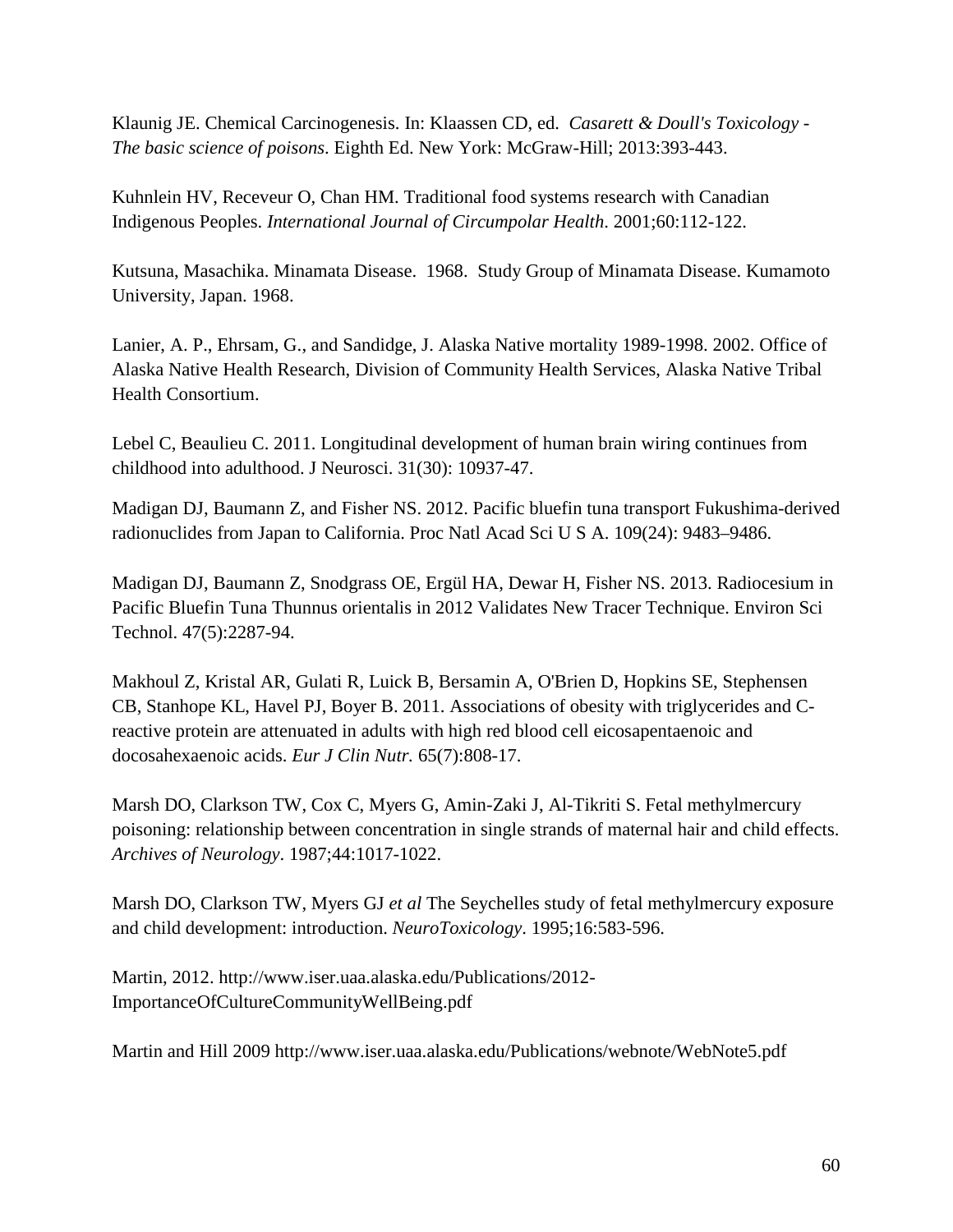McFarland VA, Clarke JU. 1989. Environmental occurrence, abundance, and potential toxicity of polychlorinated biphenyl congeners: considerations for a congener-specific analysis. *Environmental Health Perspectives*. 81:225-239.

McLaughlin JB, Middaugh JP, Utermohle CJ, Asay ED, Fenaughty AM, Eberhart-Phillips JE. Changing patterns of risk factors and mortality for coronary heart disease among Alaska Natives, 1979-2002. *JAMA*. 2004;291:2545-2546.

Merrill, T; Opheim, M. 2013. Assessment of Cook Inlet Tribes Subsistence Consumption. Prepared for Seldovia Village Tribe Council. Published on September 30, 2013.

Middaugh, John P. Cardiovascular Disease in Alaska. January 13, 1997. State of Alaska, Alaska Division of Public Health. *Epidemiology Bulletin* 1997*.* http://www.epi.hss.state.ak.us/bulletins/docs/b1997\_03.htm

Middaugh, John P. Physical Activity and Health in Alaska. January 17, 1997. State of Alaska, Alaska Division of Public Health. *Epidemiology Bulletin* 1997. http://www.epi.hss.state.ak.us/bulletins/docs/b1997\_04.htm

Mozaffarian D, Peilin Shi, J. Steven Morris, Donna Spiegelman, Philippe Grandjean, David S. Siscovick, Walter C. Willett, Eric B. Rimm. [Mercury Exposure and Risk of Cardiovascular](http://www.ncbi.nlm.nih.gov/pmc/articles/PMC3082949/)  [Disease in Two U.S. Cohorts.](http://www.ncbi.nlm.nih.gov/pmc/articles/PMC3082949/) N Engl J Med. 2011 March 24; 364(12): 1116–1125.

Mozaffarian D, Peilin Shi, J. Steven Morris, Philippe Grandjean, David S. Siscovick, Donna Spiegelman, Walter C. Willett, Eric B. Rimm, Gary C. Curhan, John P. Forman [Mercury Exposure and Risk of Hypertension in US Men and Women in Two Prospective](http://www.ncbi.nlm.nih.gov/pmc/articles/PMC3466587/)  [Cohorts.](http://www.ncbi.nlm.nih.gov/pmc/articles/PMC3466587/) Hypertension. 2012 September; 60(3): 645–652

Moon SS. 2013. [Association of lead, mercury and cadmium with diabetes in the Korean](http://www.ncbi.nlm.nih.gov/pubmed/23278294)  [population: the Korea National Health and Nutrition Examination Survey \(KNHANES\) 2009-](http://www.ncbi.nlm.nih.gov/pubmed/23278294) [2010.](http://www.ncbi.nlm.nih.gov/pubmed/23278294) Diabet Med. 30(4):e143-8.

Mordukhovich I, Wright RO, Hu H, Amarasiriwardena C, Baccarelli A, Litonjua A, Sparrow D, Vokonas P, Schwartz J. 2012. [Associations of toenail arsenic, cadmium, mercury, manganese,](http://www.ncbi.nlm.nih.gov/pubmed/21878420)  [and lead with blood pressure in the normative aging study.](http://www.ncbi.nlm.nih.gov/pubmed/21878420) Environ Health Perspect. 120(1):98- 104.

Mouratoff GJ, Carroll NV, Scott EM. Diabetes mellitus in Eskimos. *Journal of the American Medical Association*. 1967;199:107-112.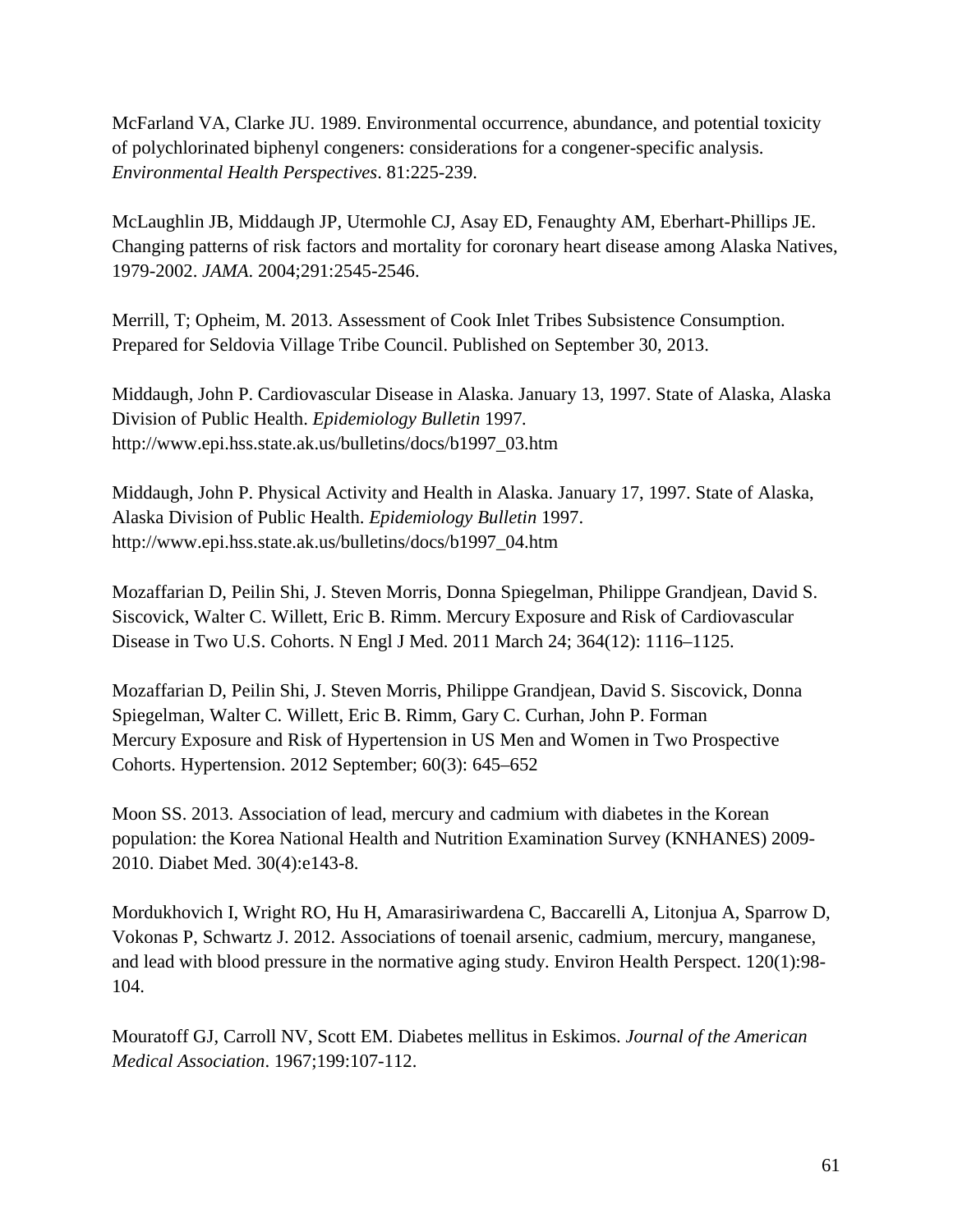Mouratoff GJ, Scott EM. Diabetes Mellitus in Eskimos after a decade. *Journal of the American Medical Association*. 1973;226:1345-1346.

Murata K, Weihe P, Budtz-Jorgensen E, Jorgensen PJ, Grandjean P. Delayed brainstem auditory evoked potential latencies in 14-year-old children exposed to methylmercury. *J Pediatr*. 2004;144:177-183.

Murphy NJ, Schraer CD, Theile MC *et al.* Hypertension in Alaska Natives: association with overweight, glucose intolerance, diet and mechanized activity. *Ethnicity & Health*. 1997;2:267- 275

Myers G, Davidson P, Cox C *et al* Prenatal methylmercury exposure from ocean fish consumption in the Seychelles child development study. *The Lancet*. 2003;361:1686-1692.

Myers GJ, Davidson PW, Shamlaye C, Cox C, Kost J, Beck C, Huang L, Weiss B. The Seychelles Child Development Study of methyl mercury from fish consumption: analysis of subscales from the Child Behavior Checklist at age 107 months in the main cohort. Seychelles Medical Dental Journal 2004;7:107–114.

[Myers GJ,](http://www.ncbi.nlm.nih.gov/pubmed?term=Myers%20GJ%5BAuthor%5D&cauthor=true&cauthor_uid=19442817) [Thurston SW,](http://www.ncbi.nlm.nih.gov/pubmed?term=Thurston%20SW%5BAuthor%5D&cauthor=true&cauthor_uid=19442817) [Pearson AT,](http://www.ncbi.nlm.nih.gov/pubmed?term=Pearson%20AT%5BAuthor%5D&cauthor=true&cauthor_uid=19442817) [Davidson PW,](http://www.ncbi.nlm.nih.gov/pubmed?term=Davidson%20PW%5BAuthor%5D&cauthor=true&cauthor_uid=19442817) [Cox C,](http://www.ncbi.nlm.nih.gov/pubmed?term=Cox%20C%5BAuthor%5D&cauthor=true&cauthor_uid=19442817) [Shamlaye CF,](http://www.ncbi.nlm.nih.gov/pubmed?term=Shamlaye%20CF%5BAuthor%5D&cauthor=true&cauthor_uid=19442817) [Cernichiari E,](http://www.ncbi.nlm.nih.gov/pubmed?term=Cernichiari%20E%5BAuthor%5D&cauthor=true&cauthor_uid=19442817) [Clarkson TW.](http://www.ncbi.nlm.nih.gov/pubmed?term=Clarkson%20TW%5BAuthor%5D&cauthor=true&cauthor_uid=19442817) 2009. Postnatal exposure to methyl mercury from fish consumption: a review and new data from the Seychelles Child Development Study[.Neurotoxicology.](http://www.ncbi.nlm.nih.gov/pubmed/19442817) 30(3):338-49.

Narayanan ML, Schraer CD, Bulkow LR, Koller KR, Asay E, Mayer AM, Raymer TW. 2010. [Diabetes prevalence, incidence, complications and mortality among Alaska Native people 1985-](http://www.ncbi.nlm.nih.gov/pubmed/20501061) [2006.](http://www.ncbi.nlm.nih.gov/pubmed/20501061) Int J Circumpolar Health. 69(3):236-52

National Research Council. *Toxicological effects of methylmercury*. Washington DC: National Academy Press; 2000.

NIEHS (National Institute of Environmental Health Sciences). Scientific issues relevant to assessment of health effects from exposure to methylmercury. 1998. Report from Workshop, November 10-18, 1998, Raleigh NC.

Nielsen AB, Davidsen M, Bjerregaard P. 2012. [The association between blood pressure and](http://www.ncbi.nlm.nih.gov/pubmed/22747793)  [whole blood methylmercury in a cross-sectional study among Inuit in Greenland.](http://www.ncbi.nlm.nih.gov/pubmed/22747793) Environ Health. 11:44.

Nobmann ED, Byers T, Lanier AP, Hankin JH, Jackson MY. The diet of Alaska Native adults: 1987-1988. *American Journal of Clinical Nutrition*. 1992;55:1024-1032.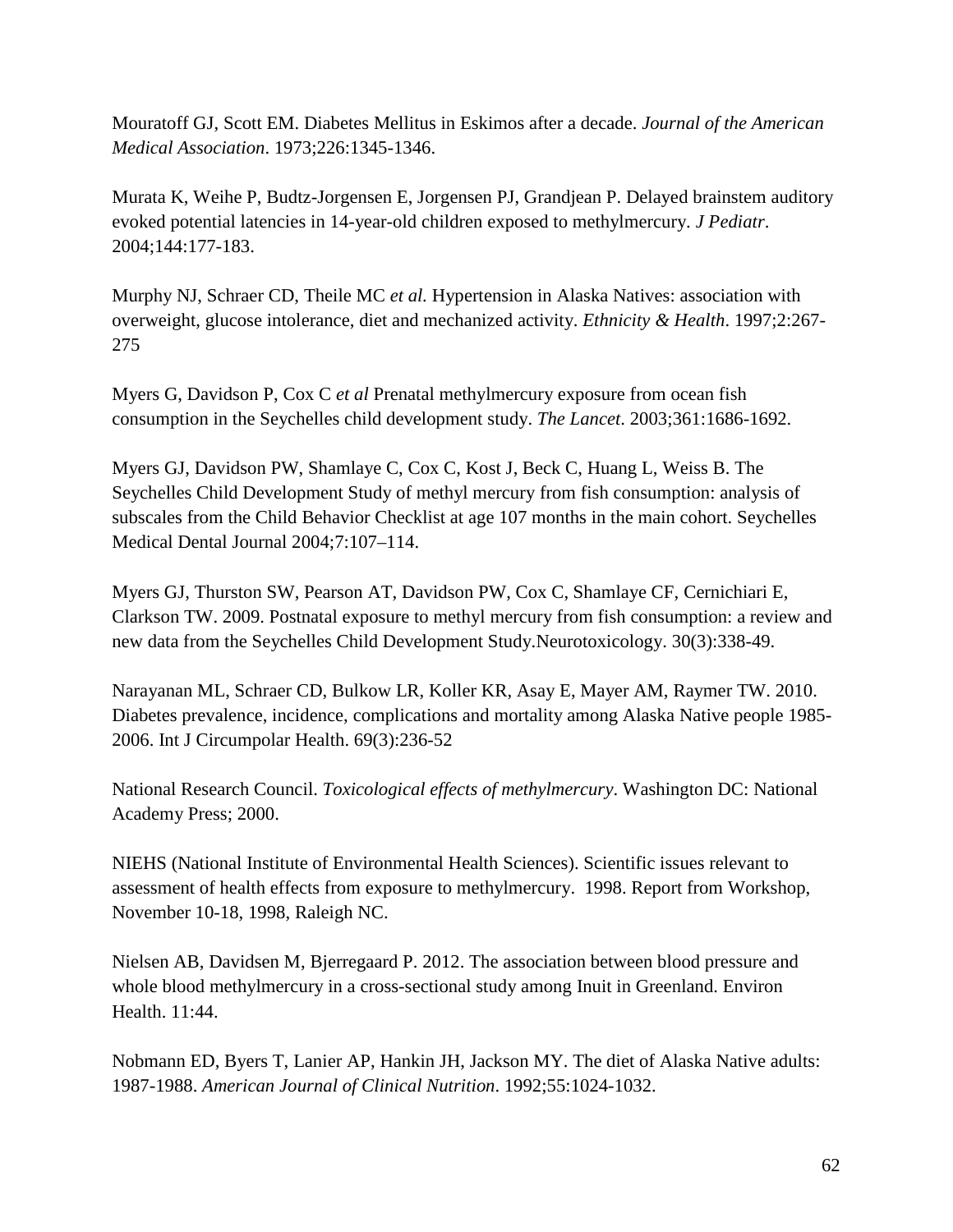Nobmann ED, Lanier AP. Dietary intake among Alaska native women resident of Anchorage, Alaska*. Int J Circumpolar Health.* 2001;60:123-137.

Nobmann ED, Ponce R, Mattil C, Devereux R, Dyke B, Ebbesson SO, Laston S, MacCluer J, Robbins D, Romenesko T, Ruotolo G, Wenger CR, Howard BV. 2005. Dietary intakes vary with age among Eskimo adults of Northwest Alaska in the GOCADAN study, 2000-2003. *J Nutr.* 135(4):856-62.

Pitot HC, Dragan YP. Chemical Carcinogenesis. In: Klaassen CD, ed. *Casarett & Doull's Toxicology - The basic science of poisons*. Fifth ed. New York: McGraw-Hill; 1996:201-267.

Receveur O, Boulay M, Kuhnlein HV. Decreasing Traditional Food Use Affects Diet Quality for Adult Dene/Métis in 16 Communities of the Canadian Northwest Territories. *J Nutr*. 1997;127:2179-2186.

Risica PM, Schraer C, Ebbesson SOE, Nobmann ED, Caballero B. Overweight and obesity among Alaskan Eskimos of the Bering Straits Region: the Alaska Siberia project. *International Journal of Obesity Related Metabolic Disorders* . 2000a. 24:939-944.

Risica PM, Ebbesson SOE, Schraer CD, Nobmann ED, Caballero BH. Body fat distribution in Alaskan Eskimos of the Bering Straits region: the Alaskan Siberia Project. *International Journal of Obesity Relat Metab Disord*. 2000b. 24:171-179.

[Sagiv SK,](http://www.ncbi.nlm.nih.gov/pubmed?term=Sagiv%20SK%5BAuthor%5D&cauthor=true&cauthor_uid=23044994) [Thurston SW,](http://www.ncbi.nlm.nih.gov/pubmed?term=Thurston%20SW%5BAuthor%5D&cauthor=true&cauthor_uid=23044994) [Bellinger DC,](http://www.ncbi.nlm.nih.gov/pubmed?term=Bellinger%20DC%5BAuthor%5D&cauthor=true&cauthor_uid=23044994) [Amarasiriwardena C,](http://www.ncbi.nlm.nih.gov/pubmed?term=Amarasiriwardena%20C%5BAuthor%5D&cauthor=true&cauthor_uid=23044994) [Korrick SA.](http://www.ncbi.nlm.nih.gov/pubmed?term=Korrick%20SA%5BAuthor%5D&cauthor=true&cauthor_uid=23044994) 2012. Prenatal exposure to mercury and fish consumption during pregnancy and attention-deficit/hyperactivity disorder-related behavior in children. [Arch Pediatr Adolesc Med.](http://www.ncbi.nlm.nih.gov/pubmed/?term=sagiv+mercury) 166(12):1123-31.

[Sand S,](http://www.ncbi.nlm.nih.gov/pubmed?term=Sand%20S%5BAuthor%5D&cauthor=true&cauthor_uid=17879232) [Victorin K,](http://www.ncbi.nlm.nih.gov/pubmed?term=Victorin%20K%5BAuthor%5D&cauthor=true&cauthor_uid=17879232) [Filipsson AF.](http://www.ncbi.nlm.nih.gov/pubmed?term=Filipsson%20AF%5BAuthor%5D&cauthor=true&cauthor_uid=17879232) 2008. The current state of knowledge on the use of the benchmark dose concept in risk assessment. [J Appl Toxicol.](http://www.ncbi.nlm.nih.gov/pubmed/?term=sand+benchmark+dose+2008) 28(4):405-21.

Schraer CD, Lanier AP, Boyko EJ, Gohdes D, Murphy NJ. Prevalence of diabetes mellitus in Alaskan Eskimos, Indians, and Aleuts. *Diabetes Care*. 1988;11:693-700.

Schraer CD, Mayer AM, Vogt AM *et al.* The Alaska Native diabetes program. *Int J Circumpolar Health.* 2001;60:487-494

Schumacher MC, Slattery ML, Lanier AP, Ma KN, Edwards S, Ferucci ED, Tom-Orme L. 2008. [Prevalence and predictors of cancer screening among American Indian and Alaska native people:](http://www.ncbi.nlm.nih.gov/pubmed/18307048)  [the EARTH study.](http://www.ncbi.nlm.nih.gov/pubmed/18307048) Cancer Causes Control. 19(7):725-37.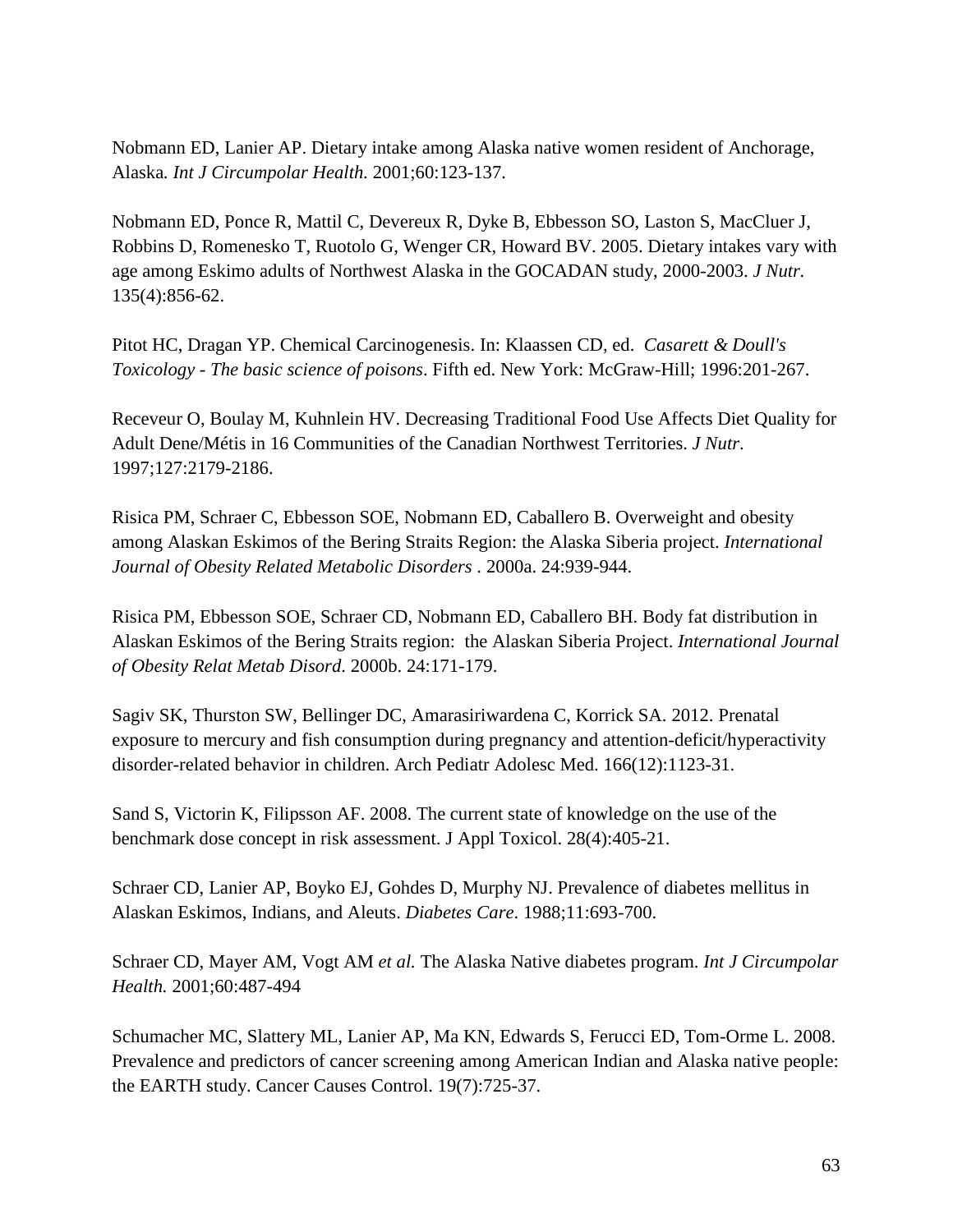Scott EM, Griffith IV. Diabetes mellitus in Eskimos. *Metabolism*. 1957;6:320-325.

Shamlaye CF, Marsh DO, Myers GJ *et al* The Seychelles child development study on neurodevelopmental outcomes in children following in utero exposure to methylmercury from a maternal fish diet: background and demographics. *NeuroToxicology*. 1995;16:597-612.

Shkilnyk AM. *A Poison Stronger than Love: The Destruction of an Ojibwa Community*. New Haven: Yale University Press; 1985.

Shu HP, Paustenbach DJ, Murray FJ. A critical evaluation of the use of mutagenesis, carcinogenesis, and tumor promotion data in a cancer risk assessment of 2,3,7,8 tetrachlorodibenzo-p-dioxin. *Regulatory Toxicology and Pharmacology*. 1987;7:57-58.

Simopoulos AP. Omega-3 fatty acids in health and disease and in growth and development. *Am J Clin Nutr.* 1991;54:438-463.

[Slattery ML,](http://www.ncbi.nlm.nih.gov/pubmed?term=Slattery%20ML%5BAuthor%5D&cauthor=true&cauthor_uid=17586578) [Schumacher MC,](http://www.ncbi.nlm.nih.gov/pubmed?term=Schumacher%20MC%5BAuthor%5D&cauthor=true&cauthor_uid=17586578) [Lanier AP,](http://www.ncbi.nlm.nih.gov/pubmed?term=Lanier%20AP%5BAuthor%5D&cauthor=true&cauthor_uid=17586578) [Edwards S,](http://www.ncbi.nlm.nih.gov/pubmed?term=Edwards%20S%5BAuthor%5D&cauthor=true&cauthor_uid=17586578) [Edwards R,](http://www.ncbi.nlm.nih.gov/pubmed?term=Edwards%20R%5BAuthor%5D&cauthor=true&cauthor_uid=17586578) [Murtaugh MA,](http://www.ncbi.nlm.nih.gov/pubmed?term=Murtaugh%20MA%5BAuthor%5D&cauthor=true&cauthor_uid=17586578) [Sandidge J,](http://www.ncbi.nlm.nih.gov/pubmed?term=Sandidge%20J%5BAuthor%5D&cauthor=true&cauthor_uid=17586578) [Day GE,](http://www.ncbi.nlm.nih.gov/pubmed?term=Day%20GE%5BAuthor%5D&cauthor=true&cauthor_uid=17586578) [Kaufman D,](http://www.ncbi.nlm.nih.gov/pubmed?term=Kaufman%20D%5BAuthor%5D&cauthor=true&cauthor_uid=17586578) [Kanekar S,](http://www.ncbi.nlm.nih.gov/pubmed?term=Kanekar%20S%5BAuthor%5D&cauthor=true&cauthor_uid=17586578) [Tom-Orme L,](http://www.ncbi.nlm.nih.gov/pubmed?term=Tom-Orme%20L%5BAuthor%5D&cauthor=true&cauthor_uid=17586578) [Henderson JA.](http://www.ncbi.nlm.nih.gov/pubmed?term=Henderson%20JA%5BAuthor%5D&cauthor=true&cauthor_uid=17586578) 2007. A prospective cohort of American Indian and Alaska Native people: study design, methods, and implementation. [Am J](http://www.ncbi.nlm.nih.gov/pubmed/17586578)  [Epidemiol.](http://www.ncbi.nlm.nih.gov/pubmed/17586578) 166(5):606-15.

Southwick Associates Inc. and W.J. Romberg, A.E. Bingham, G.B. Jennings, and R.A. Clark. 2008. Economic impacts and contributions of sportfishing in Alaska, 2007. Alaska Department of Fish and Game, Professional Paper No. 08-01, Anchorage. Accessed on 4/9/2014 <http://www.adfg.alaska.gov/fedaidpdfs/pp08-01.pdf>

Stern, A.H. 1997. Estimation of the interindividual variability in the one-compartment pharmacokinetic model for methylmercury: implications for the derivation of a reference dose. Regul. Toxicol. Pharmacol. 25(3):277-288.

Swartout, J., and G. Rice. 2000. Uncertainty analysis of the estimated ingestion rates used to derive the methylmercury reference dose. Drug Clin. Toxicol. 23(1):293-306.

Uauy R, Valenzuela A. Marine oils: the health benefits of n-3 fatty acids. *Nutrition*. 2000;16:680-684..106

US ATSDR. Toxicological profile for mercury. 1999.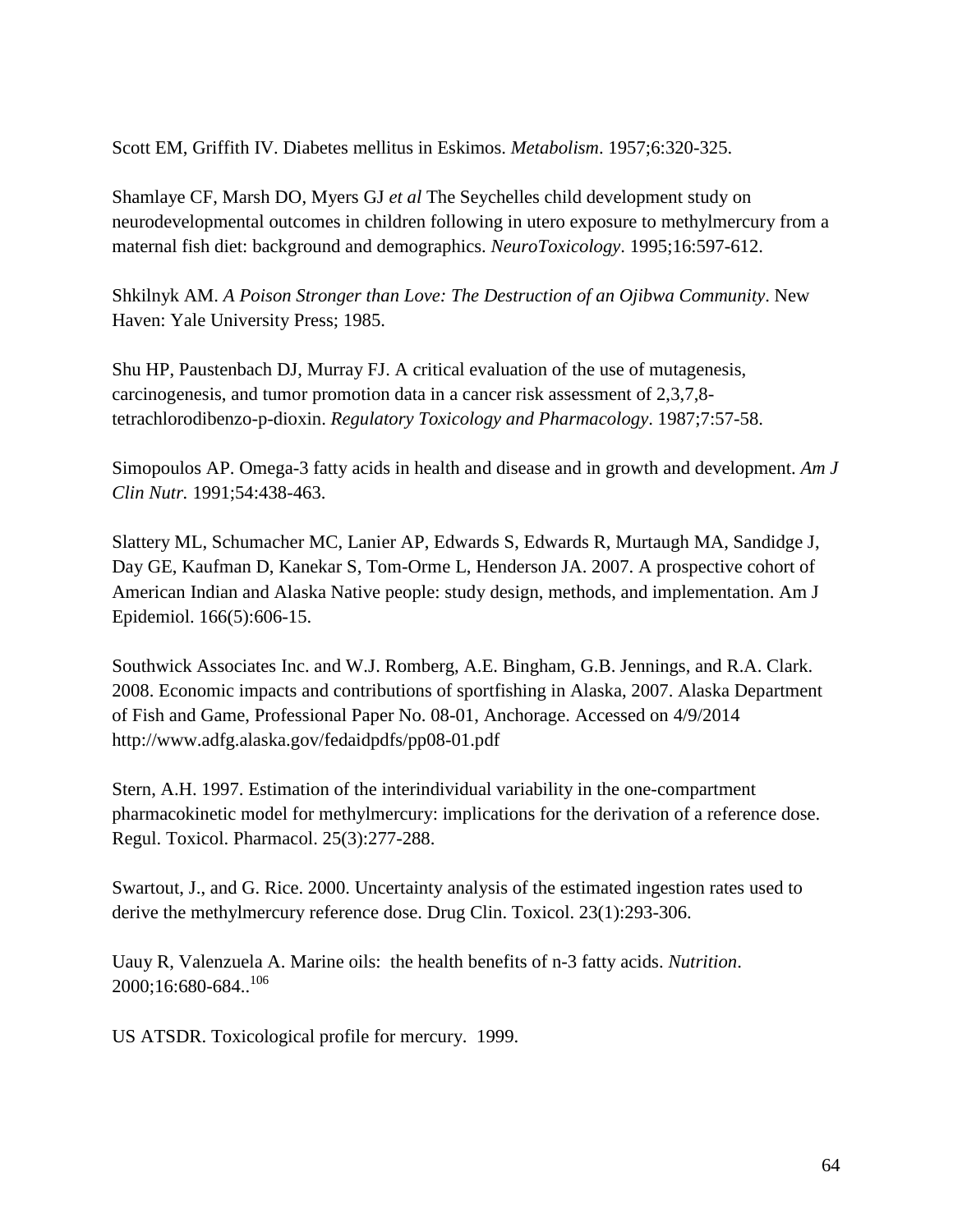US Environmental Protection Agency. Guidance for assessing chemical contaminant data for use in fish advisories. Volume 3 - Overview of risk management. EPA 823-B-96-006. 1996.

US Environmental Protection Agency. Guidance for assessing chemical contaminant data for use in fish advisories Volume 1: Fish sampling and analysis. Third Edition. EPA 823-B-00-007. 2000.

US Environmental Protection Agency and US Food and Drug Administration. What you need to know about mercury in fish and shellfish. EPA-823-R-04-005. 2004.

Federal Register 79 FR 33559, Docket No. FDA-2014-N-0595.

U.S. FDA, 2013; Michael Landa, DOCKET FDA 2011 P 0484

UAF 2013 http://www.uaf.edu/files/ces/fcs/2013q2data.pdf

Usher, Peter J., Baikie, Maureen, Demmer, Marianne, Nakashima, Douglas, Stevenson, Marc G., and Stiles, Mark. Communicating About Contaminants in Country Food: The Experience in Aboriginal Communities. ISBN 0-9699774-0-9. 1995. Research Department Inuit Tapirisat of Canada. 1995.

Valera B, Dewailly E, Poirier P. 2008. [Cardiac autonomic activity and blood pressure among](http://www.ncbi.nlm.nih.gov/pubmed/18538022)  [Nunavik Inuit adults exposed to environmental mercury: a cross-sectional study.](http://www.ncbi.nlm.nih.gov/pubmed/18538022) Environ Health. 7:29.

Valera B, Dewailly E, Poirier P. 2009. [Environmental mercury exposure and blood pressure](http://www.ncbi.nlm.nih.gov/pubmed/19805642)  [among Nunavik Inuit adults.](http://www.ncbi.nlm.nih.gov/pubmed/19805642) Hypertension.54(5):981-6.

Valera B, Muckle G, Poirier P, Jacobson SW, Jacobson JL, Dewailly E. 2012. [Cardiac](http://www.ncbi.nlm.nih.gov/pubmed/23227484)  [autonomic activity and blood pressure among Inuit children exposed to mercury.](http://www.ncbi.nlm.nih.gov/pubmed/23227484) Neurotoxicology. 33(5):1067-74.

Valera B, Dewailly E, Poirier P. 2013. [Association between methylmercury and cardiovascular](http://www.ncbi.nlm.nih.gov/pubmed/22959488)  [risk factors in a native population of Quebec \(Canada\): a retrospective evaluation.](http://www.ncbi.nlm.nih.gov/pubmed/22959488) Environ Res. 120:102-8.

[Virtanen JK,](http://www.ncbi.nlm.nih.gov/pubmed?term=Virtanen%20JK%5BAuthor%5D&cauthor=true&cauthor_uid=24026545) [Mursu J,](http://www.ncbi.nlm.nih.gov/pubmed?term=Mursu%20J%5BAuthor%5D&cauthor=true&cauthor_uid=24026545) [Voutilainen S,](http://www.ncbi.nlm.nih.gov/pubmed?term=Voutilainen%20S%5BAuthor%5D&cauthor=true&cauthor_uid=24026545) [Uusitupa M,](http://www.ncbi.nlm.nih.gov/pubmed?term=Uusitupa%20M%5BAuthor%5D&cauthor=true&cauthor_uid=24026545) [Tuomainen TP.](http://www.ncbi.nlm.nih.gov/pubmed?term=Tuomainen%20TP%5BAuthor%5D&cauthor=true&cauthor_uid=24026545) 2014. Serum omega-3 polyunsaturated fatty acids and risk of incident type 2 diabetes in men: the Kuopio Ischemic Heart Disease Risk Factor study. [Diabetes Care.](http://www.ncbi.nlm.nih.gov/pubmed/?term=Serum+Omega-3+Polyunsaturated+Fatty+Acids+and+Risk+of+Incident+Type+2+Diabetes+in+Men) 37(1):189-96.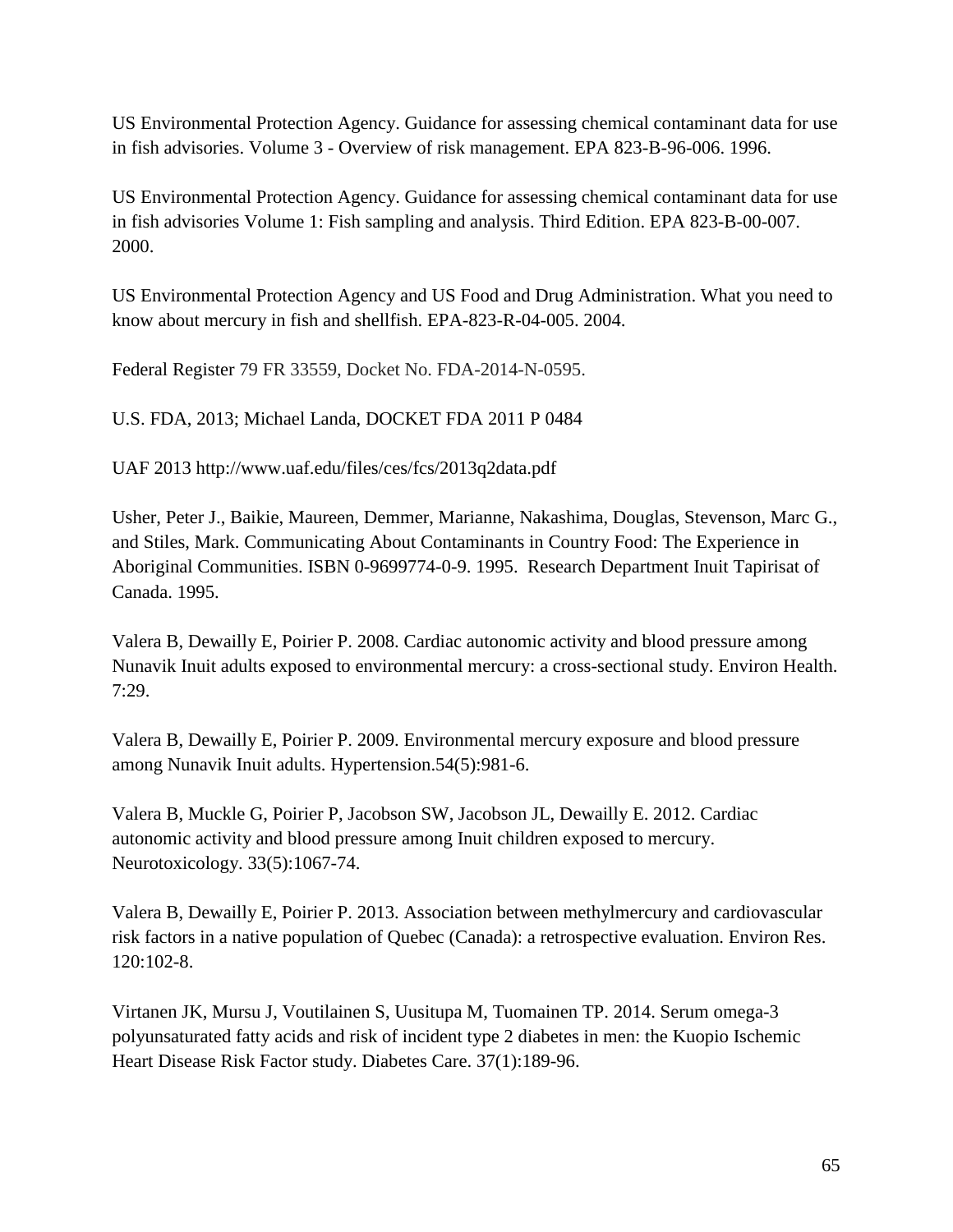[Virtanen JK1](http://www.ncbi.nlm.nih.gov/pubmed?term=Virtanen%20JK%5BAuthor%5D&cauthor=true&cauthor_uid=22673531), [Nyantika AN,](http://www.ncbi.nlm.nih.gov/pubmed?term=Nyantika%20AN%5BAuthor%5D&cauthor=true&cauthor_uid=22673531) [Kauhanen J,](http://www.ncbi.nlm.nih.gov/pubmed?term=Kauhanen%20J%5BAuthor%5D&cauthor=true&cauthor_uid=22673531) [Voutilainen S,](http://www.ncbi.nlm.nih.gov/pubmed?term=Voutilainen%20S%5BAuthor%5D&cauthor=true&cauthor_uid=22673531) [Tuomainen TP.](http://www.ncbi.nlm.nih.gov/pubmed?term=Tuomainen%20TP%5BAuthor%5D&cauthor=true&cauthor_uid=22673531) 2012b. Serum longchain n-3 polyunsaturated fatty acids, methylmercury and blood pressure in an older population. [Hypertens Res.](http://www.ncbi.nlm.nih.gov/pubmed/?term=virtanen+blood+pressure+mercury) 35(10):1000-4.

Van Oostdam, J., Donaldson, S., Feeley, M., and Tremblay, N. Toxic substances in the Arctic and associated effects - Human health. 127. 2003. Ottawa, Indian and Northern Affairs Canada. Northern Contaminants Program, Canadian Arctic Contaminants Assessment Report II.

Van Oostdam JV, Gilman A, Dewailly E *et al.* Human health implications of environmental contaminants in Arctic Canada: a review. *Science of the Total Environment*. 1999;230:1-82.

van Wijngaarden E, Beck C, Shamlaye CF, Cernichiari E, Davidson PW, Myers GJ, Clarkson TW. 2006. [Benchmark concentrations for methyl mercury obtained from the 9-year follow-up of](http://www.ncbi.nlm.nih.gov/pubmed/16806480)  [the Seychelles Child Development Study.](http://www.ncbi.nlm.nih.gov/pubmed/16806480) Neurotoxicology. 27(5):702-9

van Wijngaarden E, Thurston SW, Myers GJ, Strain JJ, Weiss B, Zarcone T, Watson GE, Zareba G, McSorley EM, Mulhern MS, Yeates AJ, Henderson J, Gedeon J, Shamlaye CF, Davidson PW. 2013. [Prenatal methyl mercury exposure in relation to neurodevelopment and behavior at 19](http://www.ncbi.nlm.nih.gov/pubmed/23770126)  [years of age in the Seychelles Child Development Study.](http://www.ncbi.nlm.nih.gov/pubmed/23770126) Neurotoxicol Teratol. 39:19-25

[Wallin A,](http://www.ncbi.nlm.nih.gov/pubmed?term=Wallin%20A%5BAuthor%5D&cauthor=true&cauthor_uid=22442397) [Di Giuseppe D,](http://www.ncbi.nlm.nih.gov/pubmed?term=Di%20Giuseppe%20D%5BAuthor%5D&cauthor=true&cauthor_uid=22442397) [Orsini N,](http://www.ncbi.nlm.nih.gov/pubmed?term=Orsini%20N%5BAuthor%5D&cauthor=true&cauthor_uid=22442397) [Patel PS,](http://www.ncbi.nlm.nih.gov/pubmed?term=Patel%20PS%5BAuthor%5D&cauthor=true&cauthor_uid=22442397) [Forouhi NG,](http://www.ncbi.nlm.nih.gov/pubmed?term=Forouhi%20NG%5BAuthor%5D&cauthor=true&cauthor_uid=22442397) [Wolk A.](http://www.ncbi.nlm.nih.gov/pubmed?term=Wolk%20A%5BAuthor%5D&cauthor=true&cauthor_uid=22442397) 2012. Fish consumption, dietary long-chain n-3 fatty acids, and risk of type 2 diabetes: systematic review and metaanalysis of prospective studies. [Diabetes Care.](http://www.ncbi.nlm.nih.gov/pubmed/?term=wallin+diabetes+fish) 35(4):918-29.

Wheatley B. A new approach to assessing the effects of environmental contaminants on aboriginal peoples. *Arctic Medical Research*. 1994;53:386-390.

Wheatley, Margaret A. The social and cultural effects of environmental contaminants on Aboriginal peoples. 93-104. 1994. Yellowknife. 10-5-1994.

WHO*. Environmental Health Criteria 101: Methylmercury*. Geneva, Switzerland: World Health Organization; 1990.

[Xun P1](http://www.ncbi.nlm.nih.gov/pubmed?term=Xun%20P%5BAuthor%5D&cauthor=true&cauthor_uid=23031847), [Qin B,](http://www.ncbi.nlm.nih.gov/pubmed?term=Qin%20B%5BAuthor%5D&cauthor=true&cauthor_uid=23031847) [Song Y,](http://www.ncbi.nlm.nih.gov/pubmed?term=Song%20Y%5BAuthor%5D&cauthor=true&cauthor_uid=23031847) [Nakamura Y,](http://www.ncbi.nlm.nih.gov/pubmed?term=Nakamura%20Y%5BAuthor%5D&cauthor=true&cauthor_uid=23031847) [Kurth T,](http://www.ncbi.nlm.nih.gov/pubmed?term=Kurth%20T%5BAuthor%5D&cauthor=true&cauthor_uid=23031847) [Yaemsiri S,](http://www.ncbi.nlm.nih.gov/pubmed?term=Yaemsiri%20S%5BAuthor%5D&cauthor=true&cauthor_uid=23031847) [Djousse L,](http://www.ncbi.nlm.nih.gov/pubmed?term=Djousse%20L%5BAuthor%5D&cauthor=true&cauthor_uid=23031847) [He K.](http://www.ncbi.nlm.nih.gov/pubmed?term=He%20K%5BAuthor%5D&cauthor=true&cauthor_uid=23031847) 2012. Fish consumption and risk of stroke and its subtypes: accumulative evidence from a meta-analysis of prospective cohort studies. [Eur J Clin Nutr.](http://www.ncbi.nlm.nih.gov/pubmed/23031847) 66(11):1199-207.

Xun P, He K. 2012. [Fish Consumption and Incidence of Diabetes: meta-analysis of data from](http://www.ncbi.nlm.nih.gov/pubmed/22442398)  [438,000 individuals in 12 independent prospective cohorts with an average 11-year follow-up.](http://www.ncbi.nlm.nih.gov/pubmed/22442398) Diabetes Care. 35(4):930-8.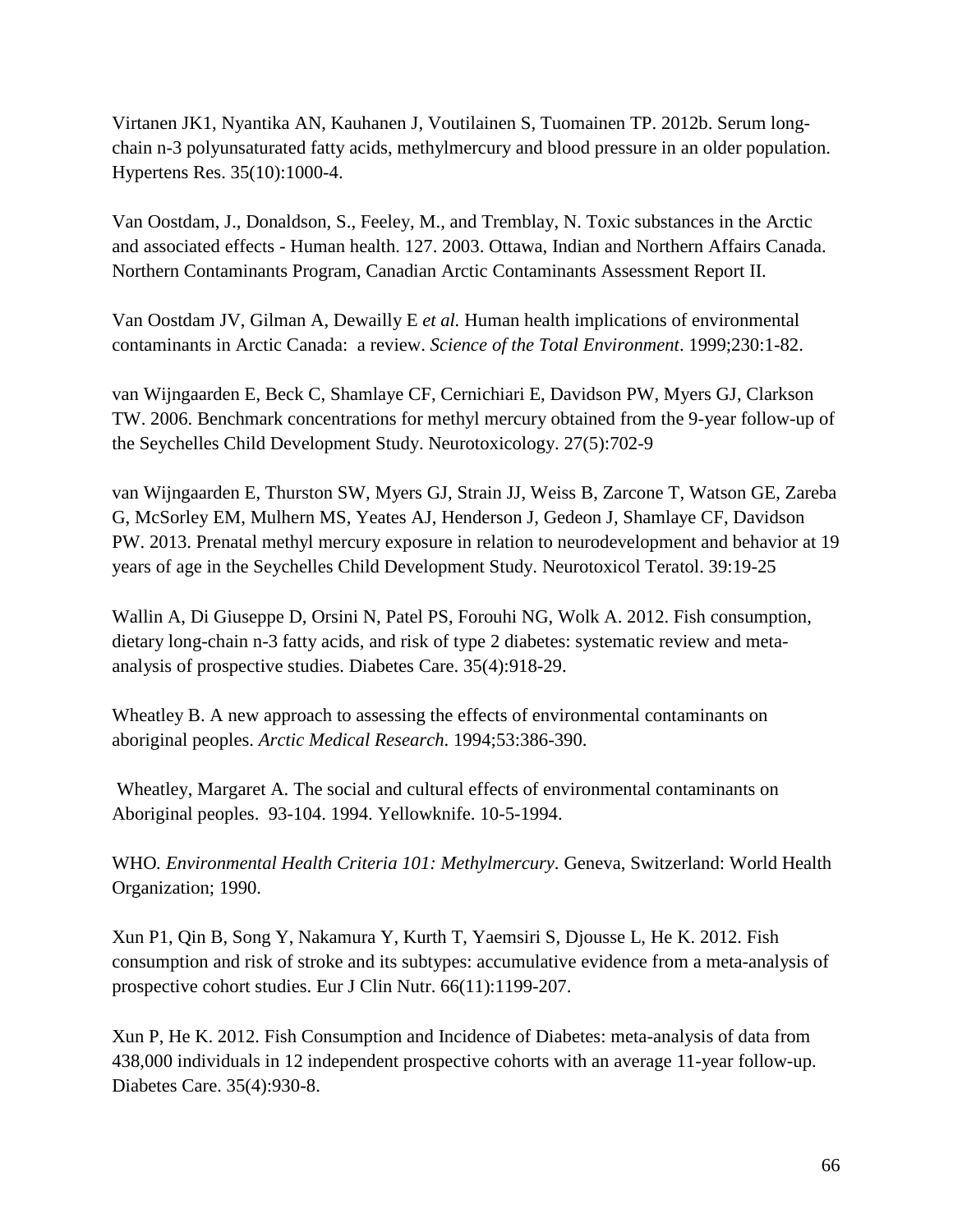[Yaginuma-Sakurai K1](http://www.ncbi.nlm.nih.gov/pubmed?term=Yaginuma-Sakurai%20K%5BAuthor%5D&cauthor=true&cauthor_uid=19732823), [Murata K,](http://www.ncbi.nlm.nih.gov/pubmed?term=Murata%20K%5BAuthor%5D&cauthor=true&cauthor_uid=19732823) [Shimada M,](http://www.ncbi.nlm.nih.gov/pubmed?term=Shimada%20M%5BAuthor%5D&cauthor=true&cauthor_uid=19732823) [Nakai K,](http://www.ncbi.nlm.nih.gov/pubmed?term=Nakai%20K%5BAuthor%5D&cauthor=true&cauthor_uid=19732823) [Kurokawa N,](http://www.ncbi.nlm.nih.gov/pubmed?term=Kurokawa%20N%5BAuthor%5D&cauthor=true&cauthor_uid=19732823) [Kameo S,](http://www.ncbi.nlm.nih.gov/pubmed?term=Kameo%20S%5BAuthor%5D&cauthor=true&cauthor_uid=19732823) [Satoh H.](http://www.ncbi.nlm.nih.gov/pubmed?term=Satoh%20H%5BAuthor%5D&cauthor=true&cauthor_uid=19732823) 2010. Intervention study on cardiac autonomic nervous effects of methylmercury from seafood. [Neurotoxicol Teratol.](http://www.ncbi.nlm.nih.gov/pubmed/?term=Yaginuma-Sakurai++variability) 32(2):240-5.

[Yorifuji T1](http://www.ncbi.nlm.nih.gov/pubmed?term=Yorifuji%20T%5BAuthor%5D&cauthor=true&cauthor_uid=19922910), [Tsuda T,](http://www.ncbi.nlm.nih.gov/pubmed?term=Tsuda%20T%5BAuthor%5D&cauthor=true&cauthor_uid=19922910) [Kashima S,](http://www.ncbi.nlm.nih.gov/pubmed?term=Kashima%20S%5BAuthor%5D&cauthor=true&cauthor_uid=19922910) [Takao S,](http://www.ncbi.nlm.nih.gov/pubmed?term=Takao%20S%5BAuthor%5D&cauthor=true&cauthor_uid=19922910) [Harada M.](http://www.ncbi.nlm.nih.gov/pubmed?term=Harada%20M%5BAuthor%5D&cauthor=true&cauthor_uid=19922910) 2010. Long-term exposure to methylmercury and its effects on hypertension in Minamata. [Environ Res.](http://www.ncbi.nlm.nih.gov/pubmed/19922910) 110(1):40-6.

[Yoshizawa K1](http://www.ncbi.nlm.nih.gov/pubmed?term=Yoshizawa%20K%5BAuthor%5D&cauthor=true&cauthor_uid=12456851), [Rimm EB,](http://www.ncbi.nlm.nih.gov/pubmed?term=Rimm%20EB%5BAuthor%5D&cauthor=true&cauthor_uid=12456851) [Morris JS,](http://www.ncbi.nlm.nih.gov/pubmed?term=Morris%20JS%5BAuthor%5D&cauthor=true&cauthor_uid=12456851) [Spate VL,](http://www.ncbi.nlm.nih.gov/pubmed?term=Spate%20VL%5BAuthor%5D&cauthor=true&cauthor_uid=12456851) [Hsieh CC,](http://www.ncbi.nlm.nih.gov/pubmed?term=Hsieh%20CC%5BAuthor%5D&cauthor=true&cauthor_uid=12456851) [Spiegelman D,](http://www.ncbi.nlm.nih.gov/pubmed?term=Spiegelman%20D%5BAuthor%5D&cauthor=true&cauthor_uid=12456851) [Stampfer MJ,](http://www.ncbi.nlm.nih.gov/pubmed?term=Stampfer%20MJ%5BAuthor%5D&cauthor=true&cauthor_uid=12456851) [Willett](http://www.ncbi.nlm.nih.gov/pubmed?term=Willett%20WC%5BAuthor%5D&cauthor=true&cauthor_uid=12456851)  [WC.](http://www.ncbi.nlm.nih.gov/pubmed?term=Willett%20WC%5BAuthor%5D&cauthor=true&cauthor_uid=12456851) 2002. Mercury and the risk of coronary heart disease in men. [N Engl J Med.](http://www.ncbi.nlm.nih.gov/pubmed/12456851) 347(22):1755-60.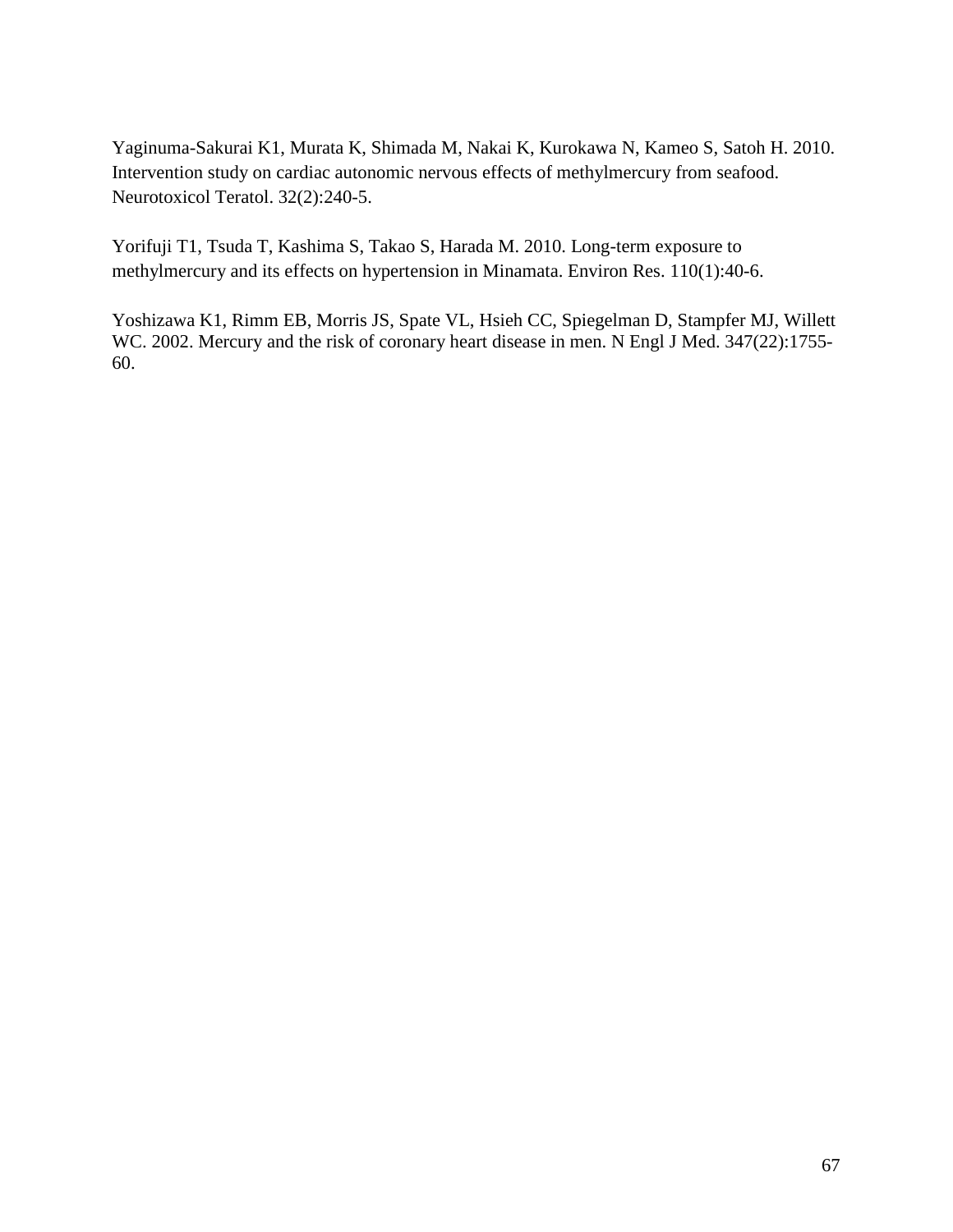# **APPENDIX**

## *Neurodevelopmental Endpoints*

### **Table. Studies that assessed the neurodevelopmental effects of mercury ingestion from fish**

| Study                                        | Cohort<br>year/time          | Study Type                                 | Population<br>Type and<br><b>Cohort Size</b>           | <b>Endpoint Examined</b>              | Exposure<br>Assessment            | Adverse<br>Effects<br>Yes/No | LOAEL/NOAEL                          |
|----------------------------------------------|------------------------------|--------------------------------------------|--------------------------------------------------------|---------------------------------------|-----------------------------------|------------------------------|--------------------------------------|
| Grandjean, Debes,<br>et al                   | Faroe<br>Islands             | Prospective<br>Cohort                      | 1,023 child-<br>mother pairs                           | Neurodevelopmental<br><b>Outcomes</b> | Hair mercury;<br>Blood mercury    | Yes. Subtle<br>effects       | LOAEL $\geq$ 58 ppb<br>blood mercury |
| Myers, Davidson,<br>van Wijngaarden et<br>al | Seychelles<br>Islands        | Prospective<br>Cohort                      | 779 child-<br>mother pairs                             | Neurodevelopmental<br><b>Outcomes</b> | Hair mercury                      | No                           | $NOAEL = 15$ ppm in<br>hair          |
| Crump, Kjellstrom<br>et al.                  | New<br>Zealand               | Prospective<br>Cohort                      | 237 child-<br>mother pairs                             | Neurodevelopmental<br><b>Outcomes</b> | Hair mercury                      | Yes, subtle<br>effects.      | LOAEL $\geq$ 4 ppm hair<br>mercury   |
| Sagiv et al.                                 | New<br>Bedford,<br>MA        | Prospective<br>Cohort                      | 515 child-<br>mother pairs                             | Neurodevelopmental<br><b>Outcomes</b> | Hair mercury;<br>Fish consumption | Mixed<br>Effects.            | $LOAEL \geq 1$ ppm hair<br>mercury   |
| Boucher et al.                               | Nunavik,<br>Arctic<br>Quebec | Prospective<br>Cohort and<br>Crossectional | 118-279<br>children and/or<br>children-mother<br>pairs | Neurodevelopmental<br><b>Outcomes</b> | Hair mercury;<br>Blood mercury    | Mixed<br>Effects.            | Variable                             |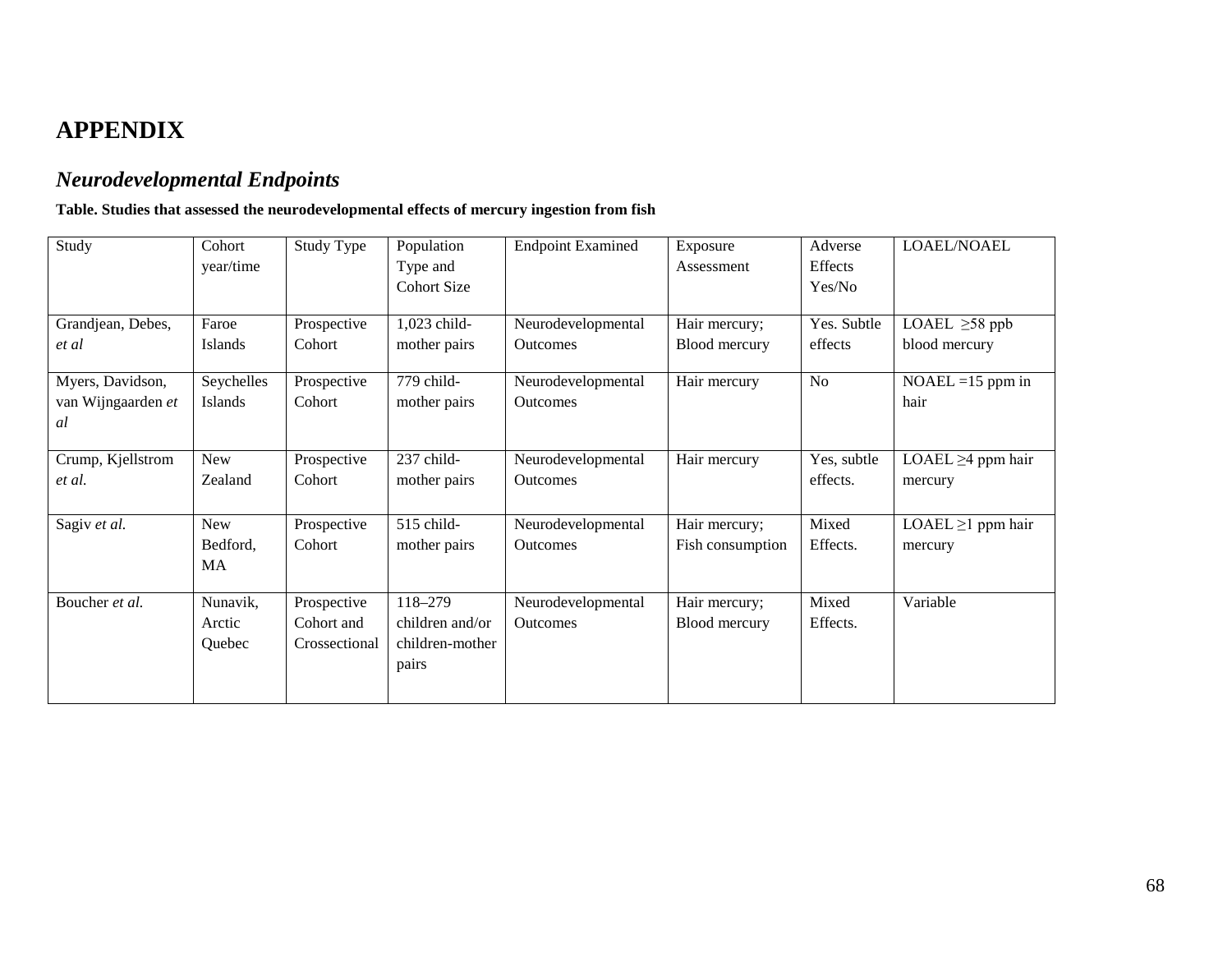## *Cardiovascular Outcomes*

### **Table. Studies that assessed the effect of mercury ingestion from fish on cardiovascular risk**

| Study                       | <b>Study Type</b>                                                                                                                                                                                             | Population<br>and Study<br>Dates/Follow-<br>up length                         | <b>Cohort Size</b> | <b>Endpoint Examined</b>             | Exposure<br>Assessment                                                                                                                                                                                                                            | Adverse<br>Effect<br>Yes/No | LOAEL/NOAEL                                                                                                                                                                      | Comments                                                                                                                                                                                                                                                                                                                                                                                                                                                                                                                       |
|-----------------------------|---------------------------------------------------------------------------------------------------------------------------------------------------------------------------------------------------------------|-------------------------------------------------------------------------------|--------------------|--------------------------------------|---------------------------------------------------------------------------------------------------------------------------------------------------------------------------------------------------------------------------------------------------|-----------------------------|----------------------------------------------------------------------------------------------------------------------------------------------------------------------------------|--------------------------------------------------------------------------------------------------------------------------------------------------------------------------------------------------------------------------------------------------------------------------------------------------------------------------------------------------------------------------------------------------------------------------------------------------------------------------------------------------------------------------------|
| Mozaffarian et<br>al 2012   | Two<br>prospective<br>cohorts<br>$(51,529$ males<br>in the Health<br>Professionals<br>Follow-up<br>study and<br>121,700<br>women in the<br>Nurses' Health<br>Study) Study)<br>(Nested Case-<br>Control Study) | <b>Adult US</b><br>men (and<br>women.<br>Average 14.9<br>years of<br>followup | 6,045              | Incident<br>Hypertension             | Toenail<br>mercury.<br>1987 samples<br>from men<br>(professionals)<br>study) and<br>1982-3 from<br>women in<br>nurses' study.<br>Toenail Hg<br>highest<br>quintile $=$<br>0.74 ppm<br>$(-2.0$ ppm in<br>hair). Highest<br>$tertile = 1.06$<br>ppm | No.                         | NOAEL quintile<br>$>0.74$ ppm<br>toenail mercury<br>$\left(\sim 2.0\right)$ ppm in<br>hair)<br><b>NOAEL</b> tertile<br>$>1.06$ ppm<br>toenail mercury<br>$(-2.5$ ppm in<br>hair) | No risk of incident<br>hypertension in highest<br>vs. lowest exposure<br>quintile. RR, 0.94 (0.84-<br>1.06) for men and women<br>combined (0.96 (0.84-<br>$1.09$ in women and $0.82$<br>$(0.62 - 1.08)$ in men. Study<br>shows protective effect<br>when stratified by deciles<br>as opposed to quintiles<br>( $p$ -trend = 0.01, 0.02, and<br>0.03 with increasing<br>toenail mercury after<br>adjustment for 1) age and<br>sex; 2) multiple variables;<br>and 3) multiple variables<br>and diet-adjustment,<br>respectively. |
| Mozaffarian et<br>al., 2011 | Two<br>prospective<br>cohorts<br>$(51,529$ males<br>in the Health<br>Professionals<br>Follow-up<br>study and<br>121,700<br>women in the<br>Nurses' Health                                                     | <b>Adult US</b><br>men (and<br>women.<br>Average 11.3<br>years of age         | 3,427              | Coronary Heart<br>Disease and Stroke | Toenail<br>mercury.<br>1987 samples<br>from men<br>(professionals)<br>study) and<br>1982-3 from<br>women in<br>nurses' study.<br>$0.3$ ppm<br>median in                                                                                           | No.                         | NOAEL > 0.84<br>ppm toenail Hg<br>$(-2.1$ ppm in<br>hair)                                                                                                                        | Mercury concentrations<br>were associated with<br>reduction in trend of<br>relative risks with<br>increasing quintiles of<br>toenail mercury for<br>coronary heart diseases<br>and total cardiovascular<br>diseases, but not in stroke<br>incidence in men and<br>women combined,                                                                                                                                                                                                                                              |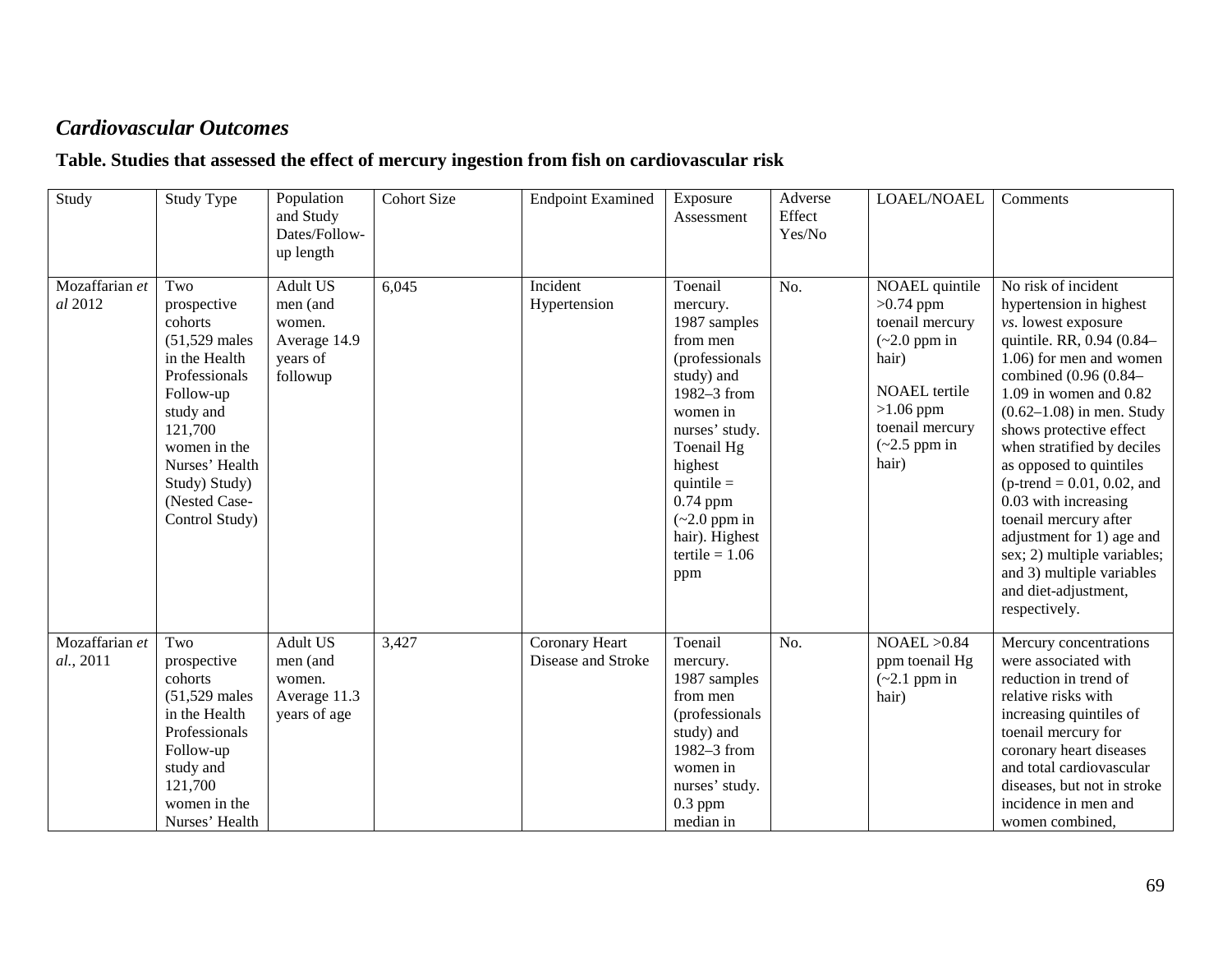|                       | Study) (Nested<br>Case-Control<br>Study)                                                                      |                                                                   |                  |           | cases and<br>$0.31$ in<br>controls of<br>men and 0.21<br>vs 0.23,<br>respectively<br>in women. |                                                |                                                                                                                                                                                       | although the significance<br>was achieved for trend in<br>only one of two models.<br>Significance disappeared<br>after adjustment for more<br>CVD risk factors such as<br>BMI, physical activity,<br>alcohol intake, diabetes,<br>hypertension, elevated<br>cholesterol, and estimated<br>eicosapentaenoic and<br>docosahexaenoic acid.           |
|-----------------------|---------------------------------------------------------------------------------------------------------------|-------------------------------------------------------------------|------------------|-----------|------------------------------------------------------------------------------------------------|------------------------------------------------|---------------------------------------------------------------------------------------------------------------------------------------------------------------------------------------|---------------------------------------------------------------------------------------------------------------------------------------------------------------------------------------------------------------------------------------------------------------------------------------------------------------------------------------------------|
| Valera et al.<br>2013 | Crossectional<br>study on adult<br>Inuit men and<br>women in 14<br>villages of<br>Nunavik in<br>arctic Quebec | 132 men and<br>181 women<br>$($ >18 y, mean<br>age 38 y)          | $\overline{313}$ | HR, BP    | <b>Blood</b><br>mercury<br>geometric<br>$mean = 15.4$<br>$\mu$ g/l.                            | Mixed. No<br>for BP. Yes<br>for resting<br>HR. | For BP, NOAEL<br>$>15.4 \mu g/L$<br>mercury in blood<br>$({\sim}4$ ppm in hair).<br>For HR, LOAEL<br>$= 29.4 \mu g/L$<br>mercury in blood<br>$\left(\sim 7.5\right)$ ppm in<br>hair). | In adjusted models,<br>higher blood mercury<br>associated with decreased<br>diastolic blood pressure,<br>while systolic and PP<br>were not significantly<br>associated after<br>adjustment for varying<br>factors. Adjustment not<br>consistent across BP<br>indices. Resting HR<br>significantly positively<br>associated with blood<br>mercury. |
| Valera et al.<br>2009 | Crossectional<br>Study on adult<br>Inuit men and<br>women in 14<br>villages of<br>Nunavik in<br>arctic Quebec | Men and<br>women $(>18$<br>y, mean age<br>34.3 y) in Fall<br>2004 | $\overline{732}$ | <b>BP</b> | <b>Blood</b><br>mercury<br>$mean = 50.2$<br>nmol/L ( $\sim$ 5<br>ppm Hg in<br>hair)            | Yes                                            | Cannot be<br>determined.<br>LOAEL < 50.2<br>nmol/L Hg in<br>blood                                                                                                                     | In multivariate adjusted<br>models, mercury was<br>associated with systolic<br>BP (beta $= 2.14$ ,<br>$p=0.0004$ ) but not<br>diastolic (beta $=0.96$ ,<br>p=0.069). Participant salt<br>intake not assessed (only<br>24-hour dietary recall).<br>Testing occurred on an ice<br>breaker ship. Crossectional<br>study.                             |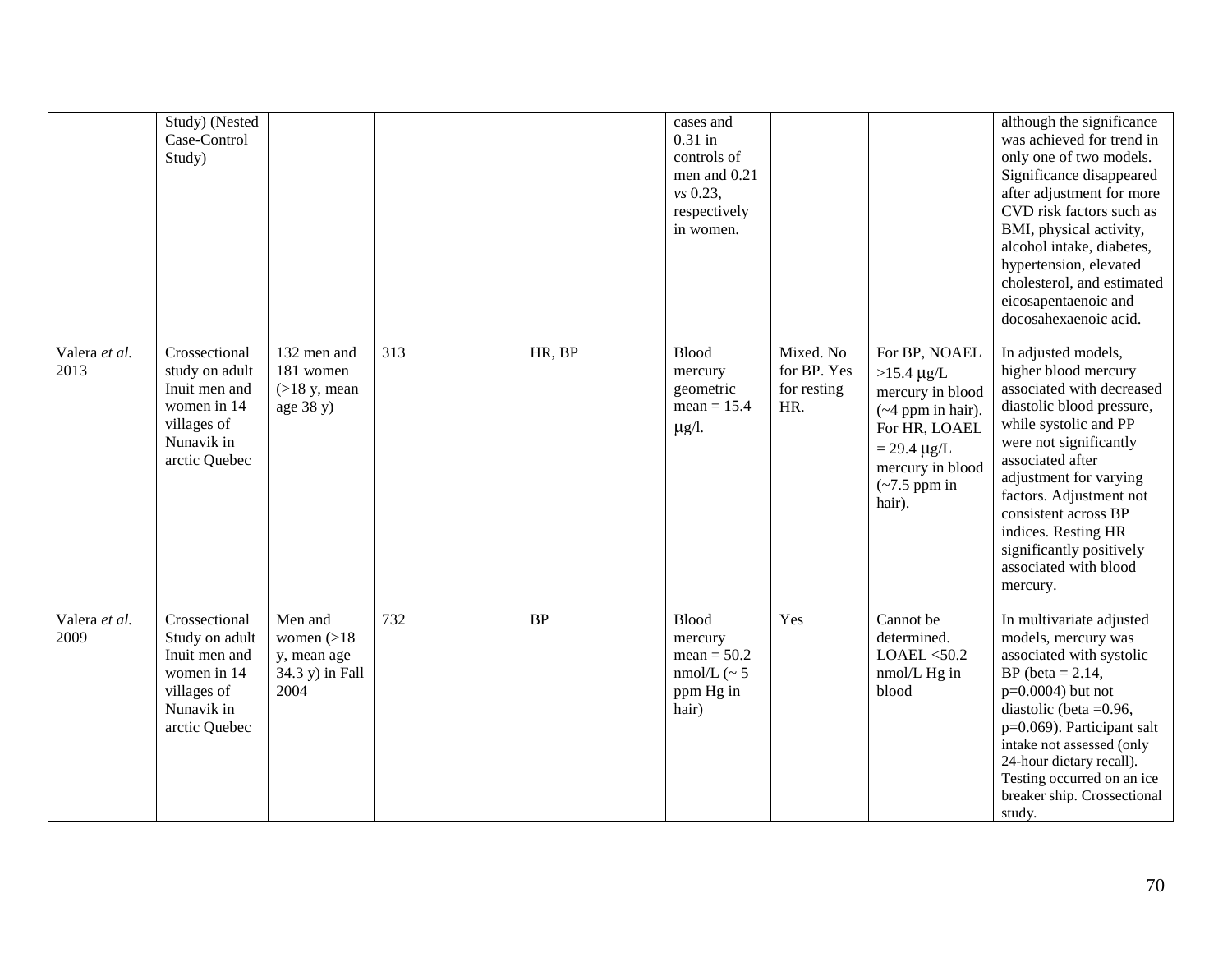| Valera et al.<br>2008         | Crossectional<br>Study on adult<br>Inuit men and<br>women in 14<br>villages of<br>Nunavik in<br>arctic Quebec   | 85 men and<br>120 women<br>$($ >40 y, mean<br>age $52.1$ y) in<br>Fall 2004 | 280 | 2-hr Holter monitor<br>data (BP, LF,<br>SDANN, SDNN,<br>CVRR)              | <b>Blood</b><br>mercury<br>arithmetic<br>$mean = 133.2$<br>$nmol/L$ (27<br>$\mu$ g/L ~ 6.5<br>ppm in hair)<br>and geometric<br>$mean = 97.8$<br>$nmol/L$ (19.6<br>$\mu$ g/L ~ 5 ppm<br>in hair) | Yes                                                                                                                                                                                     | Mixed results.                                                                                                                                                                                                                                      | Adjustment for potential<br>confounders resulted in<br>associations between<br>mercury in blood and<br>SBP, PP, and SDANN,<br>but not CVRR, LF, HF,<br>LF/HF, NN, SDNN,<br>rMSSD, pNN50%, or<br>DBP.                                                                                                                                           |
|-------------------------------|-----------------------------------------------------------------------------------------------------------------|-----------------------------------------------------------------------------|-----|----------------------------------------------------------------------------|-------------------------------------------------------------------------------------------------------------------------------------------------------------------------------------------------|-----------------------------------------------------------------------------------------------------------------------------------------------------------------------------------------|-----------------------------------------------------------------------------------------------------------------------------------------------------------------------------------------------------------------------------------------------------|------------------------------------------------------------------------------------------------------------------------------------------------------------------------------------------------------------------------------------------------------------------------------------------------------------------------------------------------|
| Valera et al.<br>2012         | Crossectional<br>study on Inuit<br>children from<br>Nunavik<br>villages                                         | Inuit children<br>$(mean age =$<br>$11.6$ years)                            | 226 | 2-hr holter monitor<br>and consecutive<br>sphygmomanometer<br>measurements | Cord blood<br>mercury<br>$(median=81.5)$<br>$nmod/L$ ) and<br>blood<br>$(median=14.5$<br>$nmol/L$ ) and<br>hair mercury<br>at 11 years of<br>age (6.61)<br>$nmol/g$ ).                          | No for<br>prenatal and<br>Mixed for<br>11 year time<br>point HRV.<br>No<br>association<br>between BP<br>and cord<br>blood Hg,<br>11 year old<br>blood Hg, or<br>11 year old<br>hair Hg. | NOAEL > 81.5<br>nmol/L cord<br>blood Hg for BP<br>and HRV and<br>$>14.5$ nmol/L in<br>11 year olds.for<br><b>BP. NOAEL</b><br>$>6.61$ nmol/g in<br>11-year old hair<br>for BP and HRV.<br>$LOAEL = 14.5$<br>nmol/L for 11<br>year old blood<br>HRV. | No association between<br>any HRV parameter and<br>prenatal mercury<br>exposure. 11 y blood<br>mercury associated with<br>decreased LF (favorable<br>outcome for health),<br>decreased SDNN,<br>decreased SDANN, and<br>decreased CVRR but not<br>LF/HF, HF, NN, or<br>rMSSD. Hair Hg in<br>children not associated<br>with any HRV parameter. |
| Mordukhovich<br>et al. (2012) | Crossectional<br>sample from a<br>longitudinal<br>Veterans<br>Administration<br>Normative<br><b>Aging Study</b> | US adult men<br>and women                                                   | 639 | <b>BP</b>                                                                  | <b>BP</b> collected<br>same day as<br>toenail<br>clippings<br>(median<br>mercury, 0.22<br>ppm), arsenic,<br>cadmium,<br>manganese,<br>and lead)                                                 | N <sub>o</sub>                                                                                                                                                                          | NOAEL > 0.22<br>ppm toenail<br>mercury $(\sim 0.55$<br>ppm in hair)                                                                                                                                                                                 | Arsenic (elevated) and<br>manganese (lowered), but<br>not mercury (no<br>significant change),<br>associated with<br>statistically significant<br>changes in blood pressure<br>parameters.                                                                                                                                                      |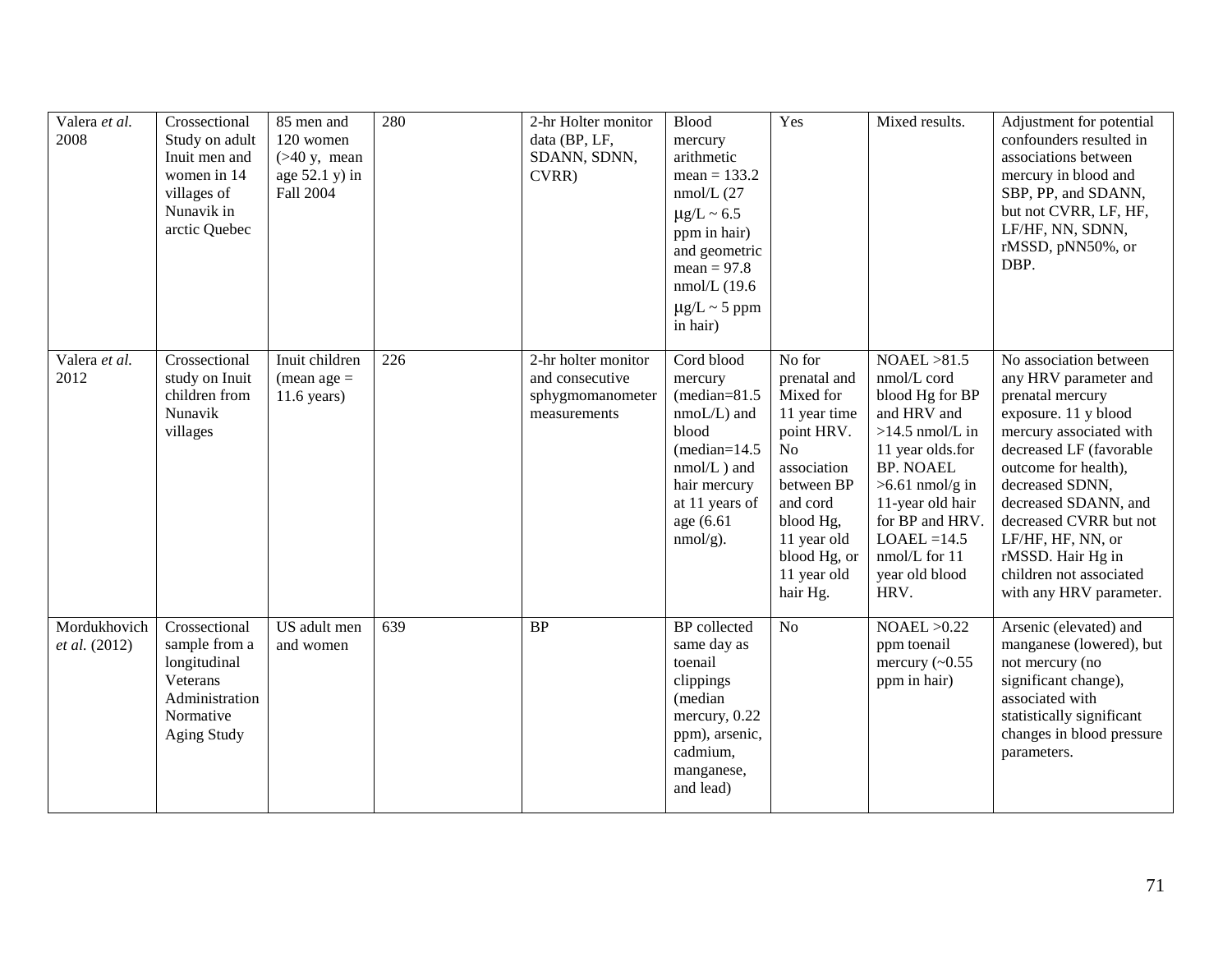| Virtanen et<br>al., 2012a | Adults from<br>the ongoing<br>community-<br>based<br>longitudinal<br>Kuopio<br><b>Ischemic</b><br><b>Heart Disease</b><br><b>Risk Factor</b><br>Study | Finnish adult<br>men and<br>women (age<br>$53 - 73$ | 768                                                                                                | $\overline{BP}$  | Blood<br>pressure,<br>serum fatty<br>acids, pubic<br>hair mercury,<br>dietary intake<br>questionnaire                                                                                                                                                       | N <sub>o</sub>                                                                                                                                                                                                                               | $NOAEL > 2$ ppm<br>hair mercury  | Pulse pressure and SBP,<br>but not DBP, were<br>statistically significantly<br>reduced in association<br>with increasing quartiles<br>of percent<br>EPA+DPA+DHA<br>quartiles in serum. BP<br>not associated with hair<br>mercury up to $> 1.78$ ppm<br>[mean, 2.0 ppm]<br>$(SD=1.9)$ ], the highest<br>exposure quartile                                                                                                                                                                                                                                                                                                                                                                                |
|---------------------------|-------------------------------------------------------------------------------------------------------------------------------------------------------|-----------------------------------------------------|----------------------------------------------------------------------------------------------------|------------------|-------------------------------------------------------------------------------------------------------------------------------------------------------------------------------------------------------------------------------------------------------------|----------------------------------------------------------------------------------------------------------------------------------------------------------------------------------------------------------------------------------------------|----------------------------------|---------------------------------------------------------------------------------------------------------------------------------------------------------------------------------------------------------------------------------------------------------------------------------------------------------------------------------------------------------------------------------------------------------------------------------------------------------------------------------------------------------------------------------------------------------------------------------------------------------------------------------------------------------------------------------------------------------|
| Virtanen et<br>al., 2012b | $\epsilon$ $\epsilon$                                                                                                                                 | Finnish adult<br>men (age 53-<br>73)                | 1857 Finnish adult<br>men (91 sudden<br>cardiac deaths,<br>SCD). Mean follow-<br>up of 20.1 years. | <b>SCD</b>       | Serum long<br>chain n-3<br>PUFA and<br>hair mercury<br>concentration.<br>Repeat hair<br>samples were<br>collected and<br>mercury<br>contents<br>measured for<br>21 subjects 4 to<br>9 years<br>$(mean = 6)$<br>years) after the<br>baseline<br>examination. | Mixed.<br>Association<br>only when<br>continuous<br>outcomes<br>considered,<br>but not in<br>tertiles. 3.25<br>ppm<br>(highest)<br>tertile of<br>hair mercury<br>not<br>significantly<br>different<br>from lowest<br>tertile = $0.45$<br>ppm | Not available                    | Used baseline<br>measurements up to over<br>21 years from time of<br>SCD. Serum fatty acids<br>associated with lower risk<br>of SCD at lower hair<br>mercury concentrations.<br>At higher mercury<br>concentrations, there was<br>a statistically significant<br>trend of elevated SCD<br>incidence with hair<br>mercury concentrations<br>(adjusted hazard ratio $=$<br>$1.07(95\% \text{ CI}, 1.03-1.11)$<br>per 0.5 ppm elevation in<br>hair mercury<br>concentration. Men with<br>higher hair mercury more<br>likely to smoke, live in a<br>rural area, have less physical<br>activity in leisure-time,<br>lower education and income,<br>and lower intake of fruits,<br>berries, and vegetables.). |
| Nielsen et al.            | Crosssectional<br>population-                                                                                                                         | <b>Adult Inuit</b><br>men and                       | 1,861                                                                                              | BP, Hypertension | <b>Blood</b><br>mercury                                                                                                                                                                                                                                     | N <sub>o</sub>                                                                                                                                                                                                                               | NOAEL > 81<br>$\mu$ g/L in blood | DBP lowered with<br>increasing quintiles of                                                                                                                                                                                                                                                                                                                                                                                                                                                                                                                                                                                                                                                             |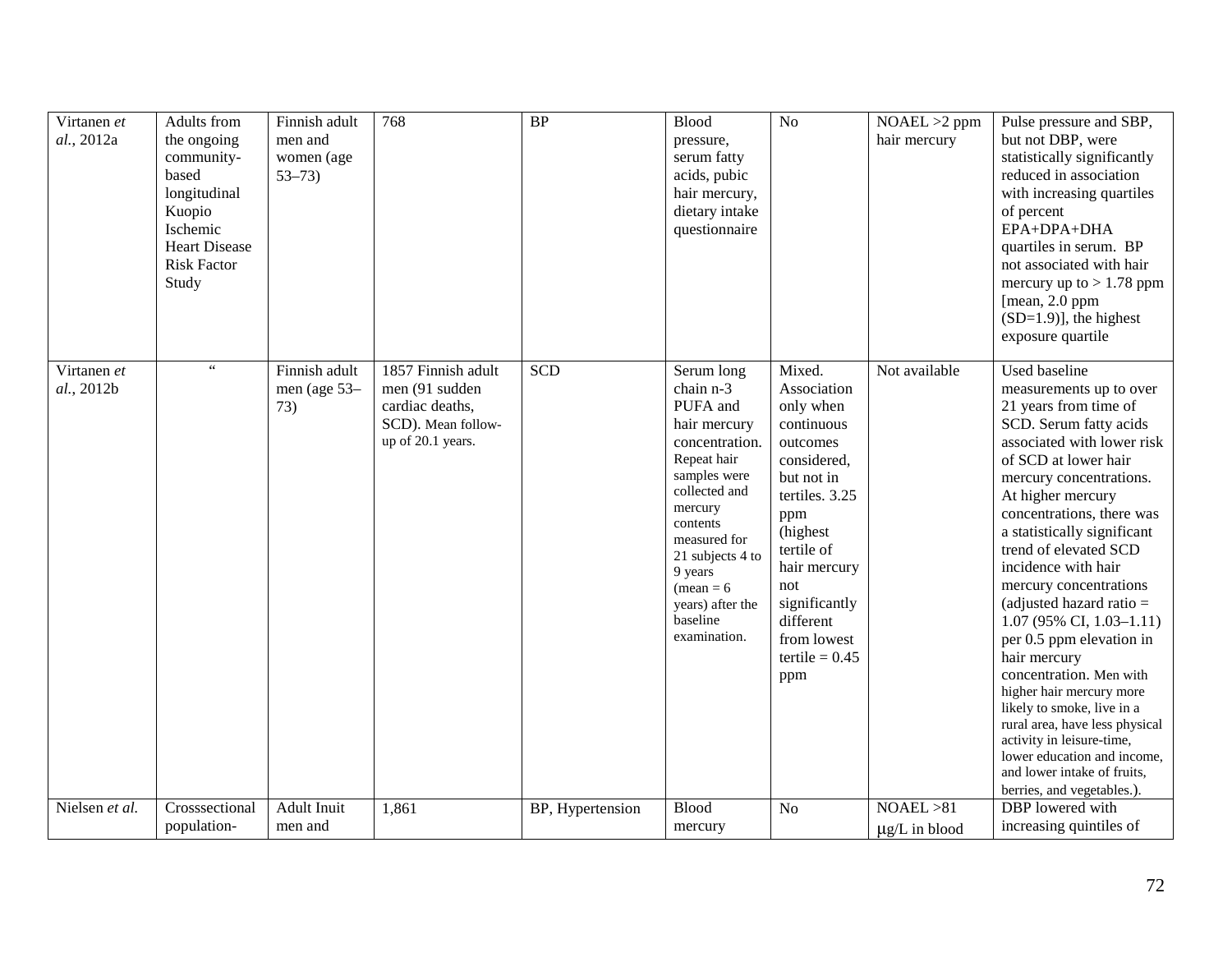| 2012                      | based study<br>among adult<br>Inuit in<br>Greenland<br>$(2005 - 2009)$                                                | women (age<br>$30 - 69$           |                                                                                                                        |                                                                                                                                  | concentration.<br>Mean whole<br>blood<br>mercury level<br>$= 20.5 \ \mu g/L$<br>among men<br>and $14.7 \mu g/L$<br>among<br>women.                                                                                                                                                                                                                                                                       |                                                                                                                                                                                                                                                                                                                        | $\left(\sim 20\right)$ ppm in<br>hair)                       | blood mercury in men $(5th$<br>quintile arithmetic mean<br>blood mercury = $81.07$<br>(95% C.I., 76.31-86.13)<br>$\mu$ g/L). Trend of lower<br>risk of hypertension with<br>elevated blood mercury.<br>No meaningful effect in<br>women. |
|---------------------------|-----------------------------------------------------------------------------------------------------------------------|-----------------------------------|------------------------------------------------------------------------------------------------------------------------|----------------------------------------------------------------------------------------------------------------------------------|----------------------------------------------------------------------------------------------------------------------------------------------------------------------------------------------------------------------------------------------------------------------------------------------------------------------------------------------------------------------------------------------------------|------------------------------------------------------------------------------------------------------------------------------------------------------------------------------------------------------------------------------------------------------------------------------------------------------------------------|--------------------------------------------------------------|------------------------------------------------------------------------------------------------------------------------------------------------------------------------------------------------------------------------------------------|
| Yoshizawa et<br>al., 2002 | Nested case-<br>control study<br>in the<br>prospective<br>Health<br>Professionals<br>Followup<br>Study in the<br>U.S. | Adult men<br>$40-75$ years<br>old | Toenail clippings<br>provided in 1987 by<br>33,737 cohort<br>members (470)<br>incident Coronary<br>Heart Disease cases | Coronary Heart<br>Disease (CHD)<br>(coronary-artery<br>surgery, nonfatal<br>MI, and fatal CHD).<br>Five-year follow-up<br>study. | Toenail<br>mercury.<br>Mean<br>mercury<br>levels similar<br>in patients<br>and controls<br>$(0.74 \text{ vs. } 0.72)$<br>ppm,<br>respectively).<br>Median levels<br>were 0.29,<br>0.34, 0.44,<br>$0.62$ , and $0.75$<br>ppm for<br>increasing<br>quintiles of<br>fish<br>consumption<br>(median<br>intake, 20.7,<br>26.1, 30.4,<br>37.2, and 51.0<br>$g$ day)<br>(Spearman<br>$r=0.42$ ,<br>$P<0.001$ ). | N <sub>o</sub><br>association<br>between<br>toenail<br>mercury and<br>risk of<br>coronary<br>heart disease<br>$1st$ (median<br>$0.15$ ppm<br>(range $0.03-$<br>$(0.21)$ vs. 5 <sup>th</sup><br>$(1.34$ ppm<br>(range,<br>$0.87 - 14.56$<br>quintile<br>$RR = 0.97$<br>(95% CI,<br>$0.63 - 1.50; P$<br>trend= $0.78$ ). | NOAEL > 1.34<br>ppm toenail<br>mercury $(\sim 3.35)$<br>ppm) | Toenail Hg significantly<br>correlated with fish<br>consumption. Men in the<br>highest mercury and<br>highest cadmium<br>category combined had<br>no elevated risk of CHD.                                                               |
| Yorifuji et al.<br>(2010) | Minamata<br>cohort                                                                                                    | Men and<br>women aged             | 3038 subjects                                                                                                          | Hypertension<br>prevalence                                                                                                       | Hair Mercury<br>and                                                                                                                                                                                                                                                                                                                                                                                      | No<br>association                                                                                                                                                                                                                                                                                                      | NOAEL > 28.3<br>ppm hair                                     | Quartile exposure<br>categories were $<6.2$ ,                                                                                                                                                                                            |
|                           |                                                                                                                       | 10 years or                       |                                                                                                                        |                                                                                                                                  | geographic                                                                                                                                                                                                                                                                                                                                                                                               | between                                                                                                                                                                                                                                                                                                                |                                                              | $6.2 - 16.2$ , $16.2 - 28.3$ ,                                                                                                                                                                                                           |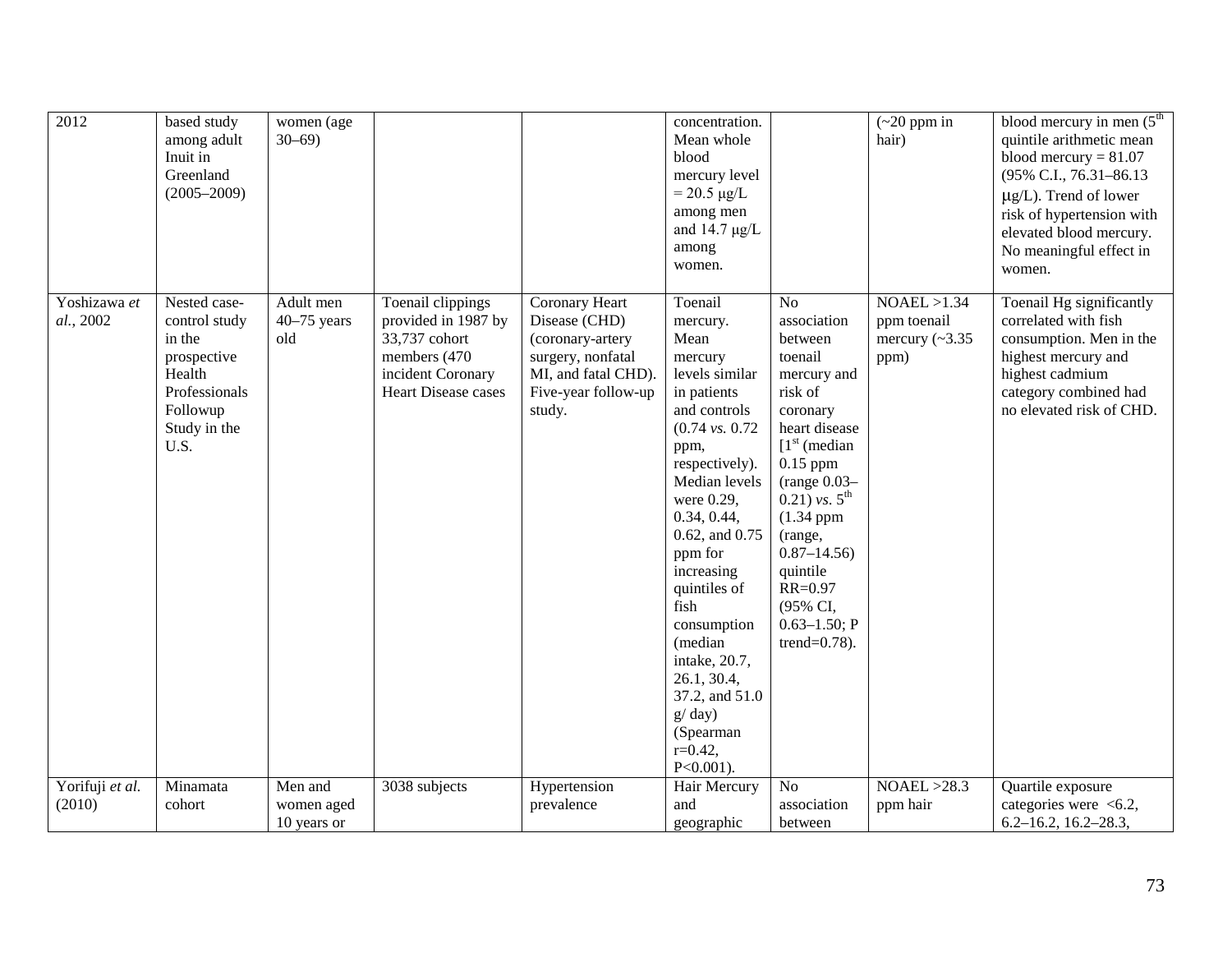|                |                       | older     |                  |                   | area. In                   | hypertension<br>and hair | mercury            | >28.3 ppm and contained<br>32, 28, 30, and 30 |
|----------------|-----------------------|-----------|------------------|-------------------|----------------------------|--------------------------|--------------------|-----------------------------------------------|
|                |                       |           |                  |                   | Minamata,<br>Goshonoura,   |                          |                    | subjects, respectively.                       |
|                |                       |           |                  |                   | and                        | mercury.<br>However,     |                    | Low numbers of subjects                       |
|                |                       |           |                  |                   |                            |                          |                    |                                               |
|                |                       |           |                  |                   | Kumamoto                   | when                     |                    | per group and point of                        |
|                |                       |           |                  |                   | median hair                | comparing                |                    | reference was higher than                     |
|                |                       |           |                  |                   | $mercury =$                | areas of high            |                    | most populations'                             |
|                |                       |           |                  |                   | 30.0 ppm,                  | vs. low                  |                    | mercury exposures at 6.2                      |
|                |                       |           |                  |                   | 21.5 ppm,                  | exposure in              |                    | ppm in hair. It is possible                   |
|                |                       |           |                  |                   | and 2.1 ppm.               | relation to              |                    | that the cardiovascular                       |
|                |                       |           |                  |                   | Ariake                     | their                    |                    | response curve either                         |
|                |                       |           |                  |                   | estimated $\sim$           | proximity to             |                    | plateaued or did not rise                     |
|                |                       |           |                  |                   | Kumamoto.                  | Minamata,                |                    | appreciably with mercury                      |
|                |                       |           |                  |                   | Kumamoto                   | there was                |                    | exposure beyond that                          |
|                |                       |           |                  |                   | area not                   | elevated risk            |                    | exposure. No clear dose-                      |
|                |                       |           |                  |                   | included in                | $\sigma$ f               |                    | response relationship                         |
|                |                       |           |                  |                   | analysis.                  | hypertension             |                    | between residential area                      |
|                |                       |           |                  |                   |                            | prevalence               |                    | and hypertension: the                         |
|                |                       |           |                  |                   |                            | with high                |                    | prevalence was the                            |
|                |                       |           |                  |                   |                            | exposure                 |                    | highest in the Minamata                       |
|                |                       |           |                  |                   |                            | areas.                   |                    | area (high exposure) and                      |
|                |                       |           |                  |                   |                            |                          |                    | the lowest in the                             |
|                |                       |           |                  |                   |                            |                          |                    | Goshonoura area                               |
|                |                       |           |                  |                   |                            |                          |                    | (medium exposure).                            |
| Yaginuma-      |                       | Adult men | 14 men and 13    | <b>Heart Rate</b> | Baseline, 15 <sup>th</sup> | Yes.                     | $LOAEL = 8.76$     | Elevated LF and LF/HF                         |
| Sakurai et al. | Japan<br>intervention | and women | women in each of | Variability (HRV) | week, and                  |                          | ppm in hair, but   | associated with 8.76 ppm                      |
| 2010           |                       |           | the control and  |                   | $29th$ week:               |                          | could be as low    |                                               |
|                | study to test         |           |                  |                   |                            |                          |                    | mean hair mercury vs.                         |
|                | safety of             |           | exposed groups   |                   | Hair Hg,                   |                          | as 5 ppm hair.     | 2.30 ppm baseline and 4.9                     |
|                | PTWI level            |           |                  |                   | plasma                     |                          | $NOAEL = 3 ppm$    | ppm post                                      |
|                | $(2005)$ of 3.4       |           |                  |                   | DHA+EPA,                   |                          | in hair, but could | exposure/clearance. No                        |
|                | $\mu$ g Hg/kg         |           |                  |                   | HRV.                       |                          | be as high as 5    | change in CVRR, CVHF,                         |
|                | bw/day                |           |                  |                   | Exposure                   |                          | ppm in hair.       | or HR. Not clear if these                     |
|                |                       |           |                  |                   | source,                    |                          |                    | transient findings would                      |
|                |                       |           |                  |                   | muscle of two              |                          |                    | have persisted                                |
|                |                       |           |                  |                   | big eye tuna               |                          |                    | chronically. Also,                            |
|                |                       |           |                  |                   | and a                      |                          |                    | approximate doubling of                       |
|                |                       |           |                  |                   | swordfish                  |                          |                    | hair Hg at end vs.                            |
|                |                       |           |                  |                   | (mean total                |                          |                    | baseline was associated                       |
|                |                       |           |                  |                   | $Hg = 1.08$                |                          |                    | with similar HRV                              |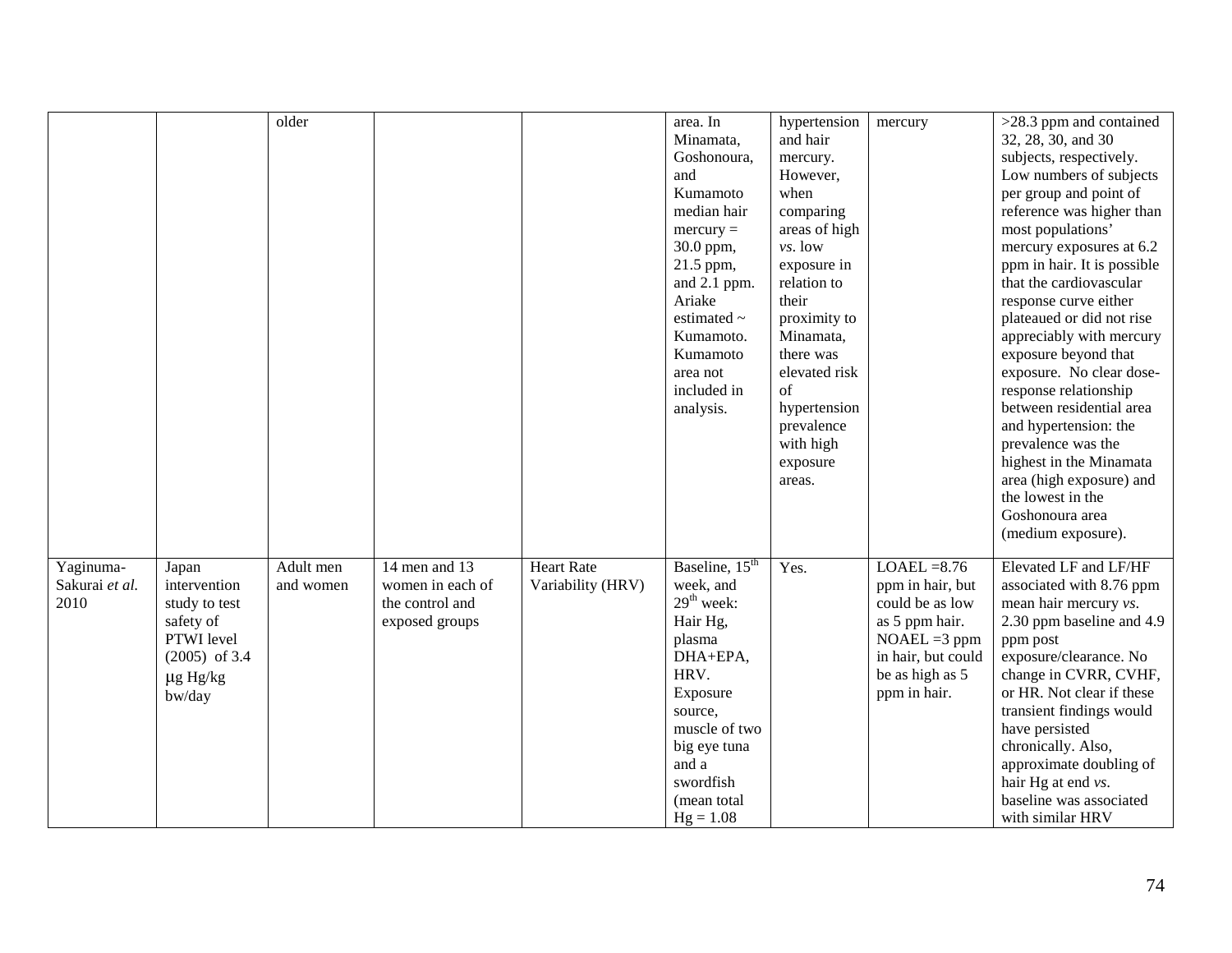|                          |                                                                                                                                                                                                                                          |                                               |                                                                                                                 |                  | ppm for both<br>fish)                                                                                                                                      |                                                                                                                                                             |                                                                       | parameters. [maybe<br>things would have been<br>different ina population<br>which is accustomed to<br>higher levels chronically]                                                                                                                                                                                                                                      |
|--------------------------|------------------------------------------------------------------------------------------------------------------------------------------------------------------------------------------------------------------------------------------|-----------------------------------------------|-----------------------------------------------------------------------------------------------------------------|------------------|------------------------------------------------------------------------------------------------------------------------------------------------------------|-------------------------------------------------------------------------------------------------------------------------------------------------------------|-----------------------------------------------------------------------|-----------------------------------------------------------------------------------------------------------------------------------------------------------------------------------------------------------------------------------------------------------------------------------------------------------------------------------------------------------------------|
| Guallar et al.<br>(2002) | Case-control<br>study<br>conducted in<br>eight<br>European<br>countries and<br>Israel<br>evaluated<br>potential<br>myocardial<br>infarction (MI)<br>risk associated<br>with fish<br>intake and<br>exposure to<br>mercury and<br>fish oil | Adult men                                     | 684 adult men $<$ 70<br>years of age with a<br>first diagnosis of<br>myocardial infarction.<br>724 control men. | MI               | Toenail<br>mercury,<br>adipose tissue<br>DHA (control<br>average<br>toenail $Hg =$<br>$0.25$ ppm;<br>patients, 0.29<br>ppm average<br>after<br>adjustment) | Yes.<br>Adjusted<br>odds ratio for<br>highest vs.<br>lowest<br>quintile of<br>$mercury =$<br>2.16<br>(95% CI, 1.09)<br>$-4.29$ ; P for<br>trend= $0.006$ ). | $LOAEL = 0.36$<br>ppm toenail<br>mercury $(\sim 0.9)$<br>ppm in hair) | After adjustment for the<br>mercury level, DHA level<br>inversely associated with the<br>MI risk (OR for the highest<br><i>vs.</i> lowest quintile = $0.59$<br>(95% CI,<br>$0.30 - 1.19$ ; P for<br>trend= $0.02$ ).<br>Rather diverse sample of<br>subjects. Less homogeneity<br>that may generate<br>uncertainties in statistics.                                   |
| Xun et al.<br>(2012)     | Meta-analysis<br>of 19<br>prospective<br>cohorts that<br>assessed<br>associations<br>between fish<br>consumption<br>and risk of<br>stroke<br>(402, 127)<br>individuals)                                                                  | Adult men<br>and women<br>age 30-103<br>years | 10,568 incident MI<br>cases (Total meta-<br>analysis<br>population=402,127)                                     | Stroke Incidence | Fish<br>consumption<br>questionnaire                                                                                                                       | N <sub>o</sub>                                                                                                                                              | $NOAEL > 5$ fish<br>meals/week                                        | <b>Adjusted Hazard Ratios</b><br>for risk from stroke from<br>fish consumption<br>consistently below 1.0<br>and statistically<br>significantly different for<br>those consuming up to<br>$>5$ meals/week vs. those<br>who ate no fish or $\leq 1$<br>meal/month. This inverse<br>association was<br>particularly strong for<br>studies conducted in<br>North America. |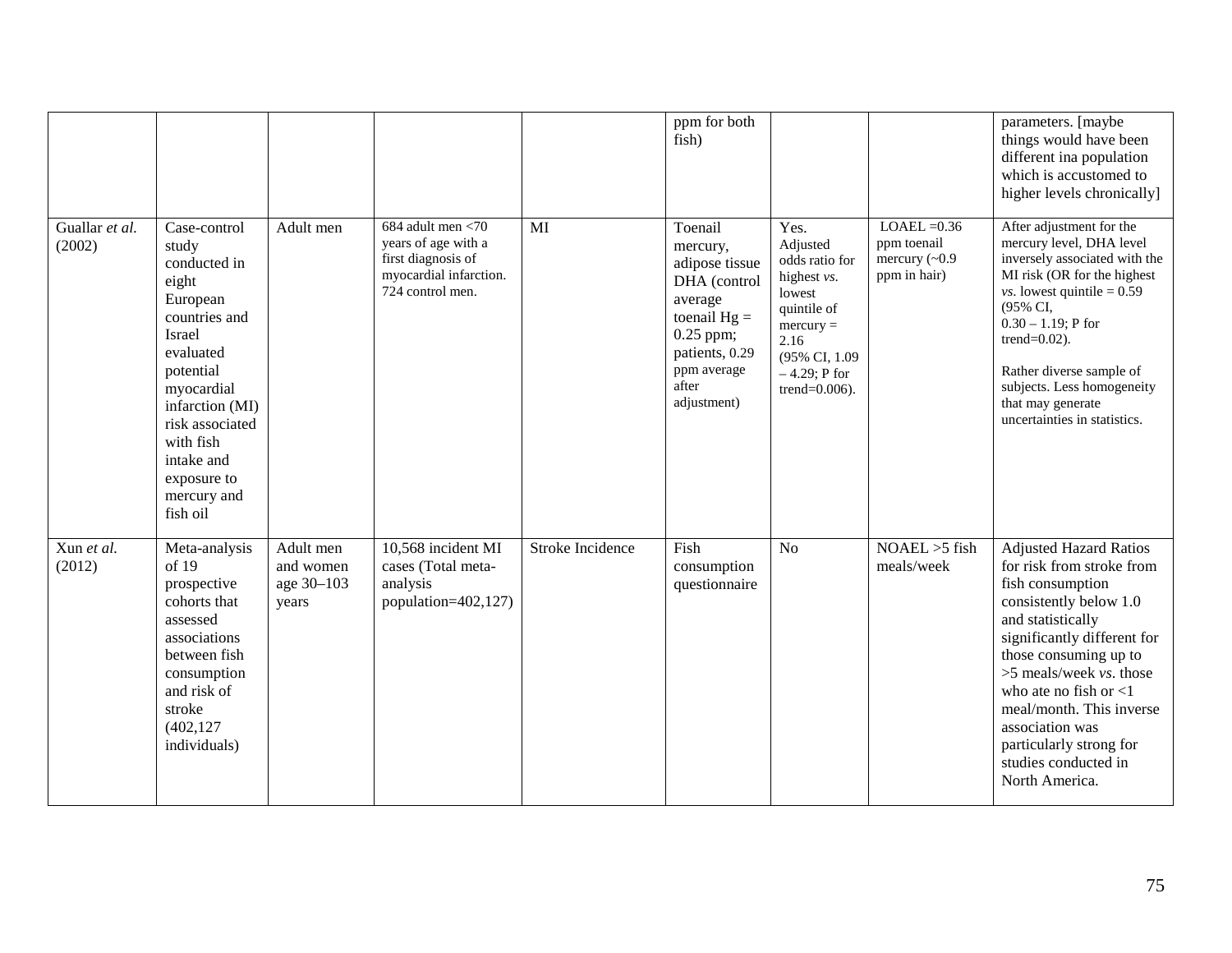## *Diabetes*

## **Table. Studies and meta-analyses that assessed the effect of mercury ingestion from fish on diabetes risk**

| <b>Study</b>        | <b>Study Type</b>      | Population                                                            | <b>Study</b>                      | <b>Cohort</b>                                          | <b>Endpoint</b>               | <b>Exposure</b>                                                       | <b>Risk Yes/No</b>                                                                                                                                                                                                                                                                         | <b>Comments</b>                                                                                                                                                                                                                                                                          |
|---------------------|------------------------|-----------------------------------------------------------------------|-----------------------------------|--------------------------------------------------------|-------------------------------|-----------------------------------------------------------------------|--------------------------------------------------------------------------------------------------------------------------------------------------------------------------------------------------------------------------------------------------------------------------------------------|------------------------------------------------------------------------------------------------------------------------------------------------------------------------------------------------------------------------------------------------------------------------------------------|
|                     |                        |                                                                       | Dates/Follow-up<br>length         | <b>Size</b>                                            | <b>Examined</b>               | <b>Assessment</b>                                                     |                                                                                                                                                                                                                                                                                            |                                                                                                                                                                                                                                                                                          |
| He et al<br>2013    | Prospective<br>Cohort  | American<br>Adults (20-32<br><b>y</b> )                               | 1985-2005                         | 3,875 (288)<br>incident<br>diabetes<br>cases)          | <b>Diabetes</b><br>Incidence  | <b>Baseline Toenail</b><br>$Mercury - 1987$                           | Yes [Hazard Ratio $=$<br>1.65 (95% Confidence<br>Interval, CI; 1.07-<br>2.56) for highest<br>(quintile median, 0.61<br>ppm toenail mercury)<br>vs. lowest quintiles<br>(median, 0.07 ppm<br>toenail mercury),<br>Ptrend = $0.02$ ] (~1.5<br>ppm and 0.2 ppm hair<br>mercury, respectively) | Same CARDIA study<br>(Li et al., 2013)<br>found a Hazard Ratio<br>$= 0.46$ (95% CI: 0.33,<br>$0.64$ ; P-trend < $0.01$ )<br>for the highest<br>quintile of long chain<br>omega 3 fatty acid<br>intake as compared<br>with the lowest<br>quintile. No<br>association with fish<br>intake. |
| Moon<br>2013        | Crossectional<br>Study | Korea<br>NHANES.<br>Korean adults $\geq$<br>30y (mean age,<br>49.4 y) | 2009-2010                         | 3,184 cases                                            | <b>Diabetes</b><br>Prevalence | <b>Blood</b> metals<br>measurement (lead,<br>mercury, and<br>cadmium) | No. Neither individual<br>nor sum of individual<br>heavy metal<br>concentrations in<br>blood associated with<br>prevalence of diabetes                                                                                                                                                     | Crossectional study.                                                                                                                                                                                                                                                                     |
| Xun and<br>He, 2012 | Meta-analysis          | (12 prospective<br>cohorts)                                           | 11.4 y average<br>$(1966 - 2011)$ | 438,214<br>(18, 711)<br>incident<br>diabetes<br>cases) | <b>Diabetes</b><br>Incidence  | Fish consumption<br>questionnaires                                    | No. Relative Risk of<br>incident diabetes was<br>0.99 (95% CI, 0.85-<br>1.16) for individuals<br>who ate fish five or<br>more times per week                                                                                                                                               | Inverse association<br>between fish intake<br>and diabetes<br>incidence in Eastern<br>but not Western<br>countries.                                                                                                                                                                      |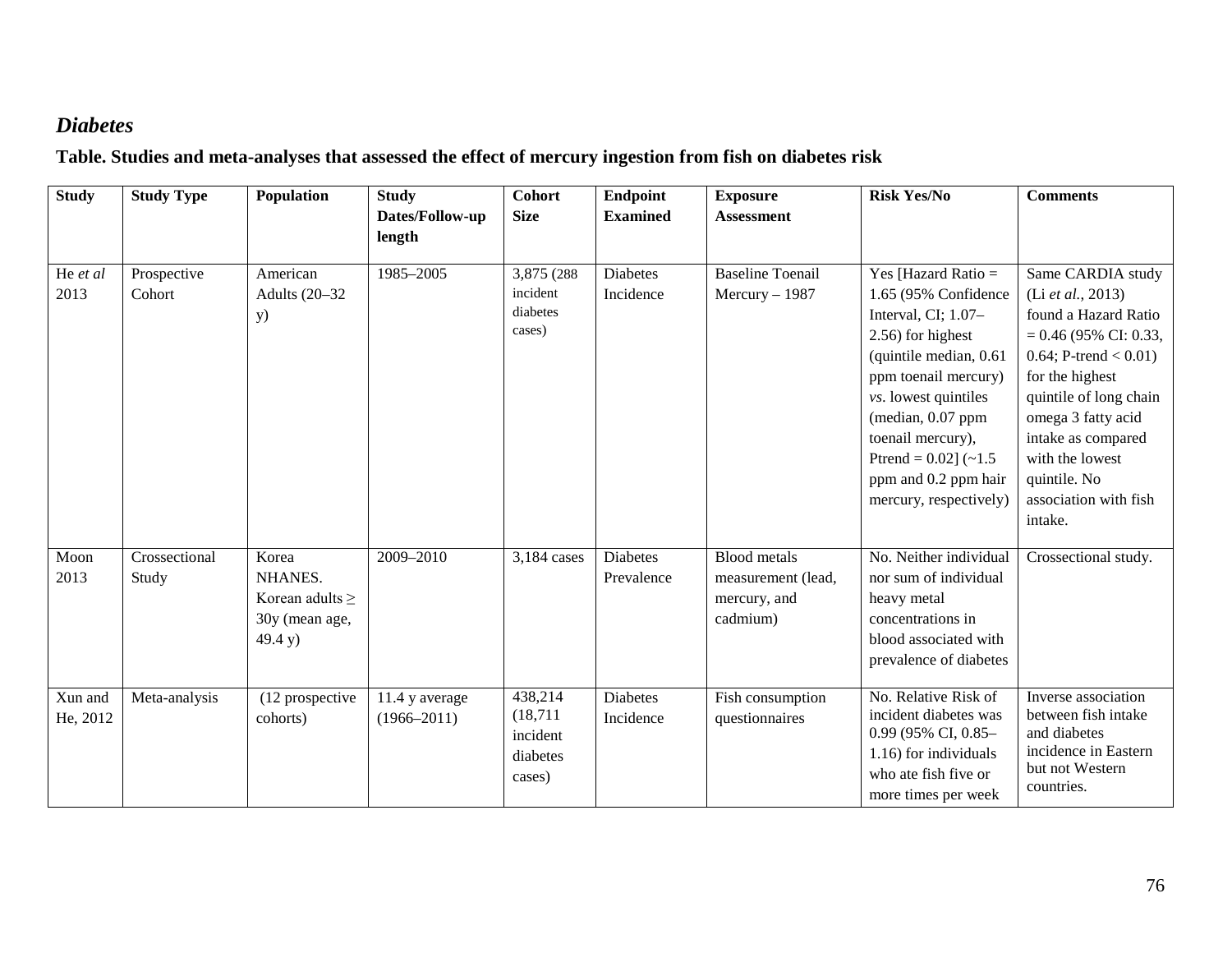| $(P_{trend} = 0.80)$ .                                                                                                                                                                                                                                                                                                                                                                                                                              |                                                                                                                                                                                                                                                                                                                                                                                |
|-----------------------------------------------------------------------------------------------------------------------------------------------------------------------------------------------------------------------------------------------------------------------------------------------------------------------------------------------------------------------------------------------------------------------------------------------------|--------------------------------------------------------------------------------------------------------------------------------------------------------------------------------------------------------------------------------------------------------------------------------------------------------------------------------------------------------------------------------|
| Meta-analysis<br>(16 prospective)<br>527,441<br>Mixed. For each<br>Wallin et<br>Diabetes<br>Fish consumption<br>al, 2012<br>Incidence<br>questionnaire.<br>cohorts)<br>(24,082)<br>incremental weekly<br>diabetes<br>fish serving RRs<br>(95% CIs) of type II<br>cases)<br>diabetes were 1.05<br>$(1.02-1.09), 1.03$<br>$(0.96-1.11)$ , and 0.98<br>$(0.97-1.00)$<br>combining U.S.,<br>European, and<br>Asian/Australian<br>studies, respectively. | Adverse diabetes<br>association with fish<br>consumption is<br>marginally<br>significant,<br>RR=1.05). For a 0.30<br>g daily increment in<br>long-chain n-3 fatty<br>acids intake, the RRs<br>(95% CIs) were 1.17<br>$(1.09-1.26), 0.98$<br>$(0.70-1.37)$ , and 0.90<br>$(0.82 - 0.98)$ when<br>combining U.S.,<br>European, and<br>Asian/Australian<br>studies, respectively. |